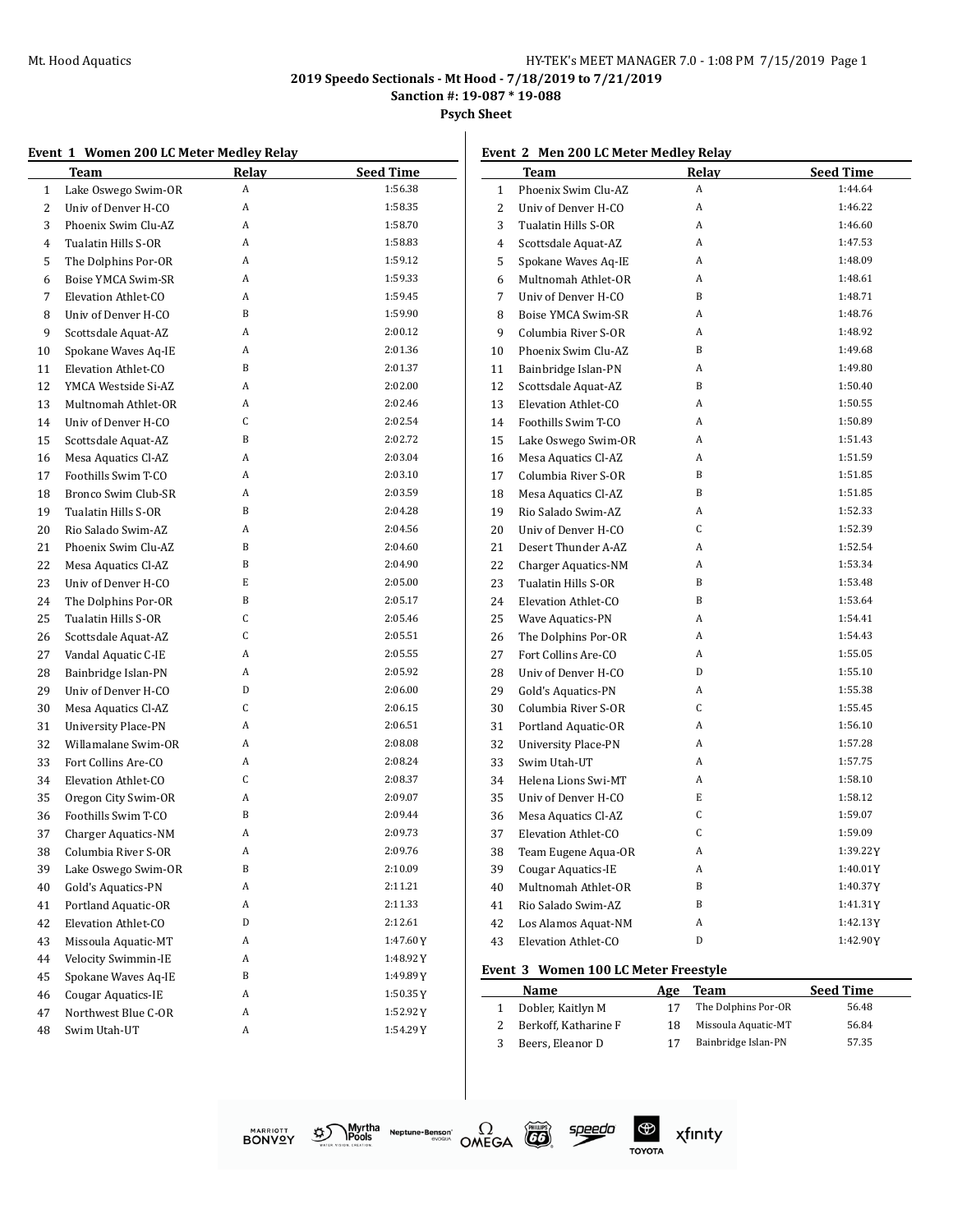**Psych Sheet**

## **Event 3 ...(Women 100 LC Meter Freestyle)**

|          | vent 3  (Women 100 LC Meter Freestyle)<br>Name | Age | Team                                       | <b>Seed Time</b> |
|----------|------------------------------------------------|-----|--------------------------------------------|------------------|
| 4        | Cook, Elizabeth K                              | 16  | Tualatin Hills S-OR                        | 57.55            |
| 5        | Murphy, Quinn E                                | 16  | Phoenix Swim Clu-AZ                        | 57.85            |
| 6        | Leckie, Aysia J                                | 20  | Univ of Denver H-CO                        | 57.99            |
| 7        | Stehr, Evonne A                                | 18  | Spokane Waves Aq-IE                        | 58.05            |
| 8        | Bishop, Olivia B                               | 18  | YMCA Westside Si-AZ                        | 58.13            |
| 9        | Shaw, Anna F                                   | 16  | Univ of Denver H-CO                        | 58.29            |
| 10       | Brophy, Morgan T                               | 16  | Una Sac-AZ                                 | 58.58            |
| 11       | Pinger, Robin E                                | 21  | Bronco Swim Club-SR                        | 58.60            |
| 12       | Brady, Emma L                                  | 17  | Bend Swim Club-OR                          | 58.67            |
| 13       | Smith, Jenna R                                 | 16  | Univ of Denver H-CO                        | 58.77            |
| 14       | Carlson, Eva M                                 | 16  | The Dolphins Por-OR                        | 58.81            |
| 15       | Wallace, Isabella A                            | 17  | Multnomah Athlet-OR                        | 58.85            |
| 16       | Nedom, Mackenzie S                             | 15  | Fort Collins Are-CO                        | 58.93            |
| 17       | Lindsay, Tia E                                 | 17  | Tualatin Hills S-OR                        | 59.02            |
| 18       | Shanley, Kathryn E                             | 16  | Foothills Swim T-CO                        | 59.03            |
| 19       | Grana, Miranda                                 | 14  | Una Sac-AZ                                 | 59.04            |
| 20       | Hogg, Molly M                                  | 20  | Bronco Swim Club-SR                        | 59.09            |
| 21       | Seigal, Mikayla Q                              | 17  | Flatiron Athleti-CO                        | 59.13            |
| 22       | Armon, Indigo V                                | 15  | Elevation Athlet-CO                        | 59.26            |
| 23       | Turney, Avery R                                | 16  | Foothills Swim T-CO                        | 59.26            |
| 24       | Chesler, Mckenzie B                            | 19  | Hilltop Aquatic-UT                         | 59.31            |
| 25       | Lindsay, Angelina M                            | 19  | Tualatin Hills S-OR                        | 59.38            |
| 26       | Treptow, Paige E                               | 15  | Rio Salado Swim-AZ                         | 59.38            |
| 27       | Grotte, Hailey M                               | 17  | Northwest Blue C-OR                        | 59.47            |
|          |                                                |     | Univ of Denver H-CO                        | 59.49            |
| 28       | Beckwith, Jessica L                            | 18  | Phoenix Swim Clu-AZ                        | 59.50            |
| 29       | Carlton, Annie K                               | 16  | Lake Oswego Swim-OR                        |                  |
| 30       | Gingras, Audrey C                              | 17  |                                            | 59.51            |
| 31       | Courtney, Riley A                              | 16  | Scottsdale Aquat-AZ                        | 59.55            |
| 32       | Wylie, Isabella A                              | 17  | Scottsdale Aquat-AZ                        | 59.55            |
| 33       | Detta, Teigen M                                | 16  | Bellingham Bay S-PN                        | 59.56            |
| 34       | Swail, Lindsay I                               | 19  | Lake Oswego Swim-OR                        | 59.58            |
| 35       | McEvoy, Caylynn L                              | 16  | Spokane Waves Aq-IE                        | 59.61            |
| 36       | Dale, Grace L                                  | 15  | Univ of Denver H-CO                        | 59.68            |
| 37       | Fama, Kalli M                                  | 17  | Rio Salado Swim-AZ                         | 59.71            |
| 38       | McCoy, Kaitlyn R                               | 19  | Phoenix Swim Clu-AZ                        | 59.76            |
| 39       | Wright, Madeleine A                            | 18  | Phoenix Swim Clu-AZ                        | 59.96            |
| 40       | Lopez-Silvers, Leigh A                         | 16  | <b>University Place-PN</b>                 | 59.98            |
| 41       | Schmid, Olivia F                               | 19  | Univ of Denver H-CO                        | 1:00.01          |
| 42       | Codevilla, Mary S                              | 15  | Elevation Athlet-CO                        | 1:00.01          |
| 43       | Segneri, Sara A                                | 16  | J Swim Club-AZ                             | 1:00.08          |
| 44       | Chanin, Ayden M                                | 17  | Phoenix Swim Clu-AZ                        | 1:00.20          |
| 45       | Trainer, Hannah E                              | 15  | Tualatin Hills S-OR                        | 1:00.21          |
| 46       | Chesno, Haley D                                | 15  | Phoenix Swim Clu-AZ                        | 1:00.34          |
| 47       | Culberson, Emilia R                            | 17  | Elevation Athlet-CO                        | 1:00.36          |
| 48       | Lustria, Fay Marie S                           | 15  | Tualatin Hills S-OR                        | 1:00.38          |
| 49       | Jablonski, Kate S                              | 18  | Tualatin Hills S-OR                        | 1:00.40          |
| 50       | Meek, Hannah E                                 | 16  | <b>Charger Aquatics-NM</b>                 | 1:00.42          |
|          | Doane, Camden                                  | 13  | <b>University Place-PN</b>                 | 1:00.43          |
|          |                                                |     |                                            |                  |
| 51<br>52 | Dunn, Grace E                                  | 15  | Scottsdale Aquat-AZ<br>Scottsdale Aquat-AZ | 1:00.44          |

| 54  | Kayfes, Natalie R     | 18 | Tualatin Hills S-OR        | 1:00.50     |
|-----|-----------------------|----|----------------------------|-------------|
| 55  | Hager, Megan R        | 17 | Sweet Home Swim-OR         | 1:00.52     |
| 56  | Outtrim, Ashley C     | 16 | Scottsdale Aquat-AZ        | 1:00.57     |
| 57  | Johnson, Melinda K    | 16 | Foothills Swim T-CO        | 1:00.57     |
| 58  | Gingras, Elena S      | 15 | Lake Oswego Swim-OR        | 1:00.60     |
| 59  | Yueh, Alice           | 14 | Tualatin Hills S-OR        | 1:00.65     |
| 60  | Bellin, Gabriella H   | 14 | <b>University Place-PN</b> | 1:00.65     |
| 61  | Laderoute, Katelyn H  | 18 | Oregon City Swim-OR        | 1:00.65     |
| 62  | Shroufe, Jane A       | 16 | Oregon City Swim-OR        | 1:00.67     |
| 63  | Debnam, Skylar B      | 15 | Scottsdale Aquat-AZ        | 1:00.68     |
| 64  | Larson, Chloe L       | 20 | Cougar Aquatics-IE         | 49.95 Y     |
| 65  | Bokowy, Payton L      | 19 | Unattached-IE              | 51.13Y      |
| 66  | Hayes, Margaret E     | 15 | Bainbridge Islan-PN        | 51.67Y      |
| 67  | Lawless, Emma M       | 19 | Swim Utah-UT               | 51.77 Y     |
| 68  | Hickey, Molly E       | 17 | University Place-PN        | 51.90Y      |
| 69  | Manzione, Katherine L | 18 | Lake Oswego Swim-OR        | 52.52Y      |
| 70  | Segneri, Emma C       | 20 | Bronco Swim Club-SR        | 52.58 Y     |
| 71  | Gossum, Sophia A      | 15 | Charger Aquatics-NM        | 52.63 Y     |
| 72  | Zapata, Chloe M       | 16 | Scottsdale Aquat-AZ        | 52.69 Y     |
| 73  | Lewicki, Katelyn A    | 17 | Elevation Athlet-CO        | 52.80Y      |
| 74  | Zajdzinski, Amanda K  | 17 | Mesa Aquatics Cl-AZ        | 52.82 Y     |
| 75  | Gardner, Paige O      | 19 | Unattached-IE              | 52.82Y      |
| 76  | Jorgensen, Anna L     | 17 | Multnomah Athlet-OR        | 52.84 Y     |
| 77  | Solseng, Emma J       | 14 | Bainbridge Islan-PN        | 52.86 Y     |
| 78  | Hermeston, Emma J     | 16 | Elevation Athlet-CO        | 52.87Y      |
| 79  | Lukinac, Morgan C     | 15 | Boulder Swimming-CO        | 52.87 Y     |
| 80  | Maeda, Jessica Y      | 15 | Tualatin Hills S-OR        | 52.91 Y     |
| 81  | Emoto, Marisa         | 18 | Desert Thunder A-AZ        | 52.93Y      |
| 82  | Shaw, Abigail C       | 17 | Elevation Athlet-CO        | 53.04Y      |
| 83  | Kahn, Emily J         | 15 | Univ of Denver H-CO        | 1:00.77LB   |
| 84  | Barry, Lauren E       | 17 | Willamalane Swim-OR        | 1:00.83 L B |
| 85  | Black, Madison T      | 17 | Elevation Athlet-CO        | 1:00.86LB   |
| 86  | Newman, Mara S        | 19 | Lake Oswego Swim-OR        | 1:01.08LB   |
| 87  | Schloz, Kaela A       | 16 | Phoenix Swim Clu-AZ        | 1:01.19LB   |
| 88  | Dressel, Brooklyn K   | 15 | Velocity Swimmin-IE        | 1:01.19L B  |
| 89  | Wolfe, Jaidyn E       | 18 | Mesa Aquatics Cl-AZ        | 1:01.22 L B |
| 90  | Lee, Stephanie H      | 13 | Tualatin Hills S-OR        | 1:01.23 L B |
| 91  | Malkemus, Makena L    | 15 | YMCA Westside Si-AZ        | 1:01.26LB   |
| 92  | Chahbandour, Claire E | 16 | Univ of Denver H-CO        | 1:01.33 L B |
| 93  | Calvi, Gabriella M    | 15 | Lake Oswego Swim-OR        | 1:01.41LB   |
| 94  | Rodriguez, Xaveria M  | 17 | Bainbridge Islan-PN        | 1:01.47 L B |
| 95  | Dalbey, Jade M        | 16 | Scottsdale Aquat-AZ        | 1:01.54 L B |
| 96  | Carrai, Sophia I      | 16 | <b>Emerald Aquatics-OR</b> | 1:01.67 L B |
| 97  | Older, Caitlin E      | 20 | Vandal Aquatic C-IE        | 1:01.69LB   |
| 98  | Weir, Kylee J         | 16 | YMCA Westside Si-AZ        | 1:01.79LB   |
| 99  | Petersen, Hilary A    | 18 | Tri-city Channel-IE        | 1:01.83LB   |
| 100 | Sowitch, Lindsey G    | 15 | Una Tops-CO                | 1:01.84 L B |
| 101 | Lee, Kirsten K        | 15 | Elevation Athlet-CO        | 1:01.85 L B |
| 102 | Johnson, Sarah L      | 18 | Mesa Aquatics Cl-AZ        | 1:01.88 L B |
| 103 | Morton, Emily A       | 18 | Univ of Denver H-CO        | 1:01.89LB   |
| 104 | Hale, Kathryn E       | 19 | Vandal Aquatic C-IE        | 1:01.89 L B |
| 105 | Saenger, Mia Y        | 17 | Team Eugene Aqua-OR        | 1:01.90LB   |
|     |                       |    |                            |             |





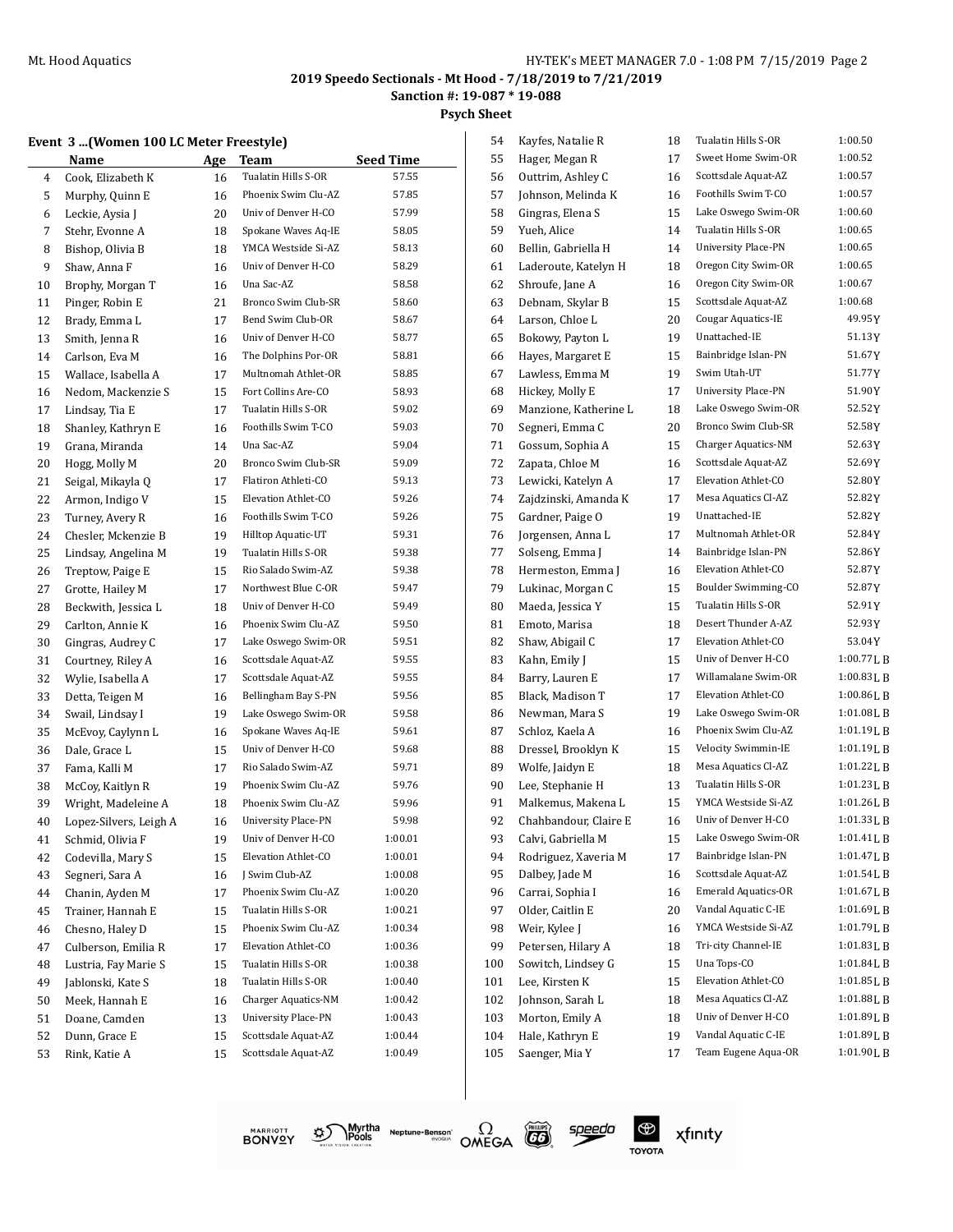**Psych Sheet**

|  |  |  | <b>Event 3  (Women 100 LC Meter Freestyle)</b> |  |  |  |  |  |
|--|--|--|------------------------------------------------|--|--|--|--|--|
|--|--|--|------------------------------------------------|--|--|--|--|--|

|     | Name                 | <u>Age</u> | Team                       | <b>Seed Time</b>        |
|-----|----------------------|------------|----------------------------|-------------------------|
| 106 | Daniell, Cameron J   | 17         | Mesa Aquatics Cl-AZ        | 1:01.93LB               |
| 107 | Wilson, Lauren V     | 16         | University Place-PN        | 1:01.94 L B             |
| 108 | Pitton, Alaina E     | 14         | The Dolphins Por-OR        | $1:02.07\,\mathrm{L}$ B |
| 109 | Reed, Mya G          | 15         | Cougar Aquatics-IE         | 1:02.10 L B             |
| 110 | Mosier, Samantha R   | 15         | Boulder Swimming-CO        | 1:02.23L B              |
| 111 | Irwin, Payten M      | 17         | Elevation Athlet-CO        | 1:02.26LB               |
| 112 | Boyd, Ellary M       | 17         | Bellingham Bay S-PN        | 1:02.31L B              |
| 113 | Ziegert, Eleanor G   | 13         | Boulder Swimming-CO        | 1:02.32 L B             |
| 114 | Saldanha, Madison A  | 15         | Univ of Denver H-CO        | $1:02.35$ J, B          |
| 115 | Derr, Hazel M        | 14         | Portland Aquatic-OR        | 1:02.38LB               |
| 116 | Gehlert. Grace E     | 17         | Lobo Aquatic Clu-NM        | $1:02.46$ J, B          |
| 117 | Andersen, Olivia S   | 15         | Lake Oswego Swim-OR        | 1:02.79LB               |
| 118 | Ray, Ashley E        | 15         | Valley Aquatics-PN         | $1:02.84$ J, B          |
| 119 | Skorina, Laurel H    | 16         | Unattached-IE              | 1:02.86 L B             |
| 120 | Huebsch, Elsa Z      | 17         | Foothills Swim T-CO        | 1:03.00 L B             |
| 121 | Lesueur, Jessica M   | 18         | Mesa Aquatics Cl-AZ        | 1:03.01L B              |
| 122 | Storm, Abigail K     | 14         | Foothills Swim T-CO        | $1:03.05$ J, B          |
| 123 | Harr, Karina A       | 17         | Mesa Aquatics Cl-AZ        | 1:03.06L B              |
| 124 | Drechsel, Zoe R      | 15         | Phoenix Swim Clu-AZ        | 1:03.30 L B             |
| 125 | Riccio, Ella E       | 16         | Elevation Athlet-CO        | 1:03.35L B              |
| 126 | Rauchholz, Anna G    | 15         | The Dolphins Por-OR        | 1:03.48LB               |
| 127 | Herrera, Jordan N    | 16         | Rio Salado Swim-AZ         | $1:03.51$ J, B          |
| 128 | Lewis, Addyson E     | 14         | Missoula Aquatic-MT        | 1:03.53L B              |
| 129 | Wold, Maria I        | 17         | Bend Swim Club-OR          | $1:03.55$ J, B          |
| 130 | Lopez, Elleana R     | 16         | Mission Aurora C-CO        | 1:03.72 L B             |
| 131 | Sickon, Dalton M     | 14         | The Dolphins Por-OR        | $1:03.98$ J, B          |
| 132 | Hemingway, Sophia E  | 15         | Foothills Swim T-CO        | 1:04.05LB               |
| 133 | Wilson, Sydney       | 13         | Multnomah Athlet-OR        | $1:04.12$ J, B          |
| 134 | Vu, Michelle M       | 15         | Oregon City Swim-OR        | 1:04.48LB               |
| 135 | Thompson, Emma S     | 16         | Spokane Waves Aq-IE        | 1:04.53 L B             |
| 136 | Yazzie, Kaylah R     | 16         | Scottsdale Aquat-AZ        | $1:04.66$ LB            |
| 137 | Condit, Aidan G      | 18         | Missoula Aquatic-MT        | 1:04.77LB               |
| 138 | Castellino, Monet C  | 15         | Elevation Athlet-CO        | 1:04.82LB               |
| 139 | Kreide, Cheyenne J   | 16         | West Coast Aquat-PN        | 1:05.20LB               |
| 140 | Dressel, Rae Ann E   | 17         | Velocity Swimmin-IE        | $1:05.45$ J, B          |
| 141 | Rinker, Emily N      | 16         | Fort Collins Are-CO        | 1:05.70LB               |
| 142 | Jarrell, Mackenzie L | 16         | Charger Aquatics-NM        | 1:05.94LB               |
| 143 | Putt, Takara X       | 13         | <b>University Place-PN</b> | 1:09.45L B              |
| 144 | Stanley, Kayla C     | 21         | Vandal Aquatic C-IE        | 54.14 Y B               |
| 145 | Nakagawa, Sydney K   | 19         | The Dolphins Por-OR        | 54.65 Y B               |
|     |                      |            |                            |                         |

#### **Event 4 Men 100 LC Meter Freestyle**

l.

|   | Name              | Age | Team                       | <b>Seed Time</b> |
|---|-------------------|-----|----------------------------|------------------|
|   | Luc, Ethan H      | 19  | Unattached-AZ              | 51.38            |
|   | Hart, Keelan R    | 18  | <b>Charger Aquatics-NM</b> | 51.40            |
| 3 | Corbeau, Caspar J | 18  | Tualatin Hills S-OR        | 51.72            |
| 4 | Sykes, Hugo J     | 20  | Univ of Denver H-CO        | 52.03            |
| 5 | Basham, Fischer H | 21  | Univ of Denver H-CO        | 52.06            |
| 6 | Yang, Terry       | 18  | Mesa Aquatics Cl-AZ        | 52.63            |
|   | Kuebler, Robin M  | 2.1 | Univ of Denver H-CO        | 52.76            |

| 8  | Wenker, Jude T          | 17 | Bainbridge Islan-PN        | 52.89   |
|----|-------------------------|----|----------------------------|---------|
| 9  | McKean, Griffin G       | 18 | Bend Swim Club-OR          | 52.91   |
| 10 | Lierz, Harrison M       | 17 | Elevation Athlet-CO        | 53.02   |
| 11 | Adrian, Spencer W       | 18 | The Dolphins Por-OR        | 53.14   |
| 12 | Goswitz, Anton L        | 17 | The Dolphins Por-OR        | 53.24   |
| 13 | Berkoff, Cale O         | 20 | Missoula Aquatic-MT        | 53.25   |
| 14 | Zablotovskii, Ilia      | 18 | Columbia River S-OR        | 53.44   |
| 15 | Miller, Kaden D         | 19 | Mesa Aquatics Cl-AZ        | 53.47   |
| 16 | Mahns, Darragh D        | 19 | Univ of Denver H-CO        | 53.48   |
| 17 | Oliveira, Neirton S     | 22 | Lake Oswego Swim-OR        | 53.53   |
| 18 | Freeman, Paul B         | 18 | Univ of Denver H-CO        | 53.58   |
| 19 | Chavez, William F       | 17 | Univ of Denver H-CO        | 53.62   |
| 20 | Olson, Gavin            | 18 | Foothills Swim T-CO        | 53.70   |
| 21 | McComish, Matthew J     | 19 | Lake Oswego Swim-OR        | 53.77   |
| 22 | Soo, Cody W             | 17 | Multnomah Athlet-OR        | 53.82   |
| 23 | Harquail, Sam H         | 20 | Portland Aquatic-OR        | 53.82   |
| 24 | Rosen, Aaron J          | 16 | Scottsdale Aquat-AZ        | 53.89   |
| 25 | Clark, Jaedin D         | 18 | Phoenix Swim Clu-AZ        | 53.93   |
| 26 | Bayless, Kolbe R        | 17 | Phoenix Swim Clu-AZ        | 53.93   |
| 27 | Gurley, Jackson D       | 16 | Univ of Denver H-CO        | 53.95   |
| 28 | Gainer, Jackson         | 19 | Univ of Denver H-CO        | 54.00   |
| 29 | Heymann, John C         | 17 | Lake Oswego Swim-OR        | 54.01   |
| 30 | Karam, James D          | 17 | Desert Thunder A-AZ        | 54.06   |
| 31 | Donaldson, Edan J       | 19 | Oregon City Swim-OR        | 54.10   |
| 32 | Keough, Patrick S       | 15 | <b>University Place-PN</b> | 54.12   |
| 33 | O'Donnell, Darien L     | 16 | Charger Aquatics-NM        | 54.14   |
| 34 | Hilbourne, Kai M        | 18 | Portland Aquatic-OR        | 54.15   |
| 35 | Theisen, Jameson G      | 19 | Phoenix Swim Clu-AZ        | 54.15   |
| 36 | Dolbinin, Maksim E      | 19 | Columbia River S-OR        | 54.18   |
| 37 | Anderson, Samuel I      | 18 | Elevation Athlet-CO        | 54.29   |
| 38 | Kreidl, Max S           | 17 | Elevation Athlet-CO        | 54.31   |
| 39 | James, Tristan T        | 20 | Willamalane Swim-OR        | 54.37   |
| 40 | Imig, Nicholas W        | 15 | Wave Aquatics-PN           | 54.39   |
| 41 | Kreutzer, Matthias J    | 15 | Multnomah Athlet-OR        | 54.42   |
| 42 | McClone, Finn T         | 19 | Columbia River S-OR        | 54.47   |
| 43 | Page-Jones, Charles O   | 15 | Team Eugene Aqua-OR        | 54.49   |
| 44 | Milovanovic, Mateja     | 17 | Phoenix Swim Clu-AZ        | 54.61   |
| 45 | Smith, Essias           | 16 | Mesa Aquatics Cl-AZ        | 54.75   |
| 46 | Man, Brendan C          | 16 | Valley Aquatics-PN         | 54.76   |
| 47 | Osterndorf, Christian E | 16 | Rio Salado Swim-AZ         | 54.80   |
| 48 | Shutt, Paul R           | 16 | Boise YMCA Swim-SR         | 54.99   |
| 49 | Stoddard, Grant         | 16 | Phoenix Swim Clu-AZ        | 55.02   |
| 50 | Inglis, Sawyer F        | 16 | Univ of Denver H-CO        | 55.08   |
| 51 | Miller, Luke R          | 17 | Rio Salado Swim-AZ         | 55.11   |
| 52 | Garden, Robert C        | 18 | Mesa Aquatics Cl-AZ        | 55.13   |
| 53 | Sutton, Joshua R        | 17 | Boise YMCA Swim-SR         | 55.18   |
| 54 | Burch, Ryan M           | 18 | The Dolphins Por-OR        | 55.18   |
| 55 | Kruse, Sawyer L         | 18 | Fort Collins Are-CO        | 55.22   |
| 56 | Benes, Saylor T         | 16 | Univ of Denver H-CO        | 55.24   |
| 57 | Meyer, Dietrich R       | 16 | <b>Bremerton YMCA S-PN</b> | 55.26   |
| 58 | Holt, Spencer E         | 18 | Glacier Swim Clu-AK        | 45.42 Y |
| 59 | Kruse, Wilder R         | 16 | Fort Collins Are-CO        | 46.42Y  |
|    |                         |    |                            |         |







 $\bigoplus$ 

**TOYOTA** 

xfinity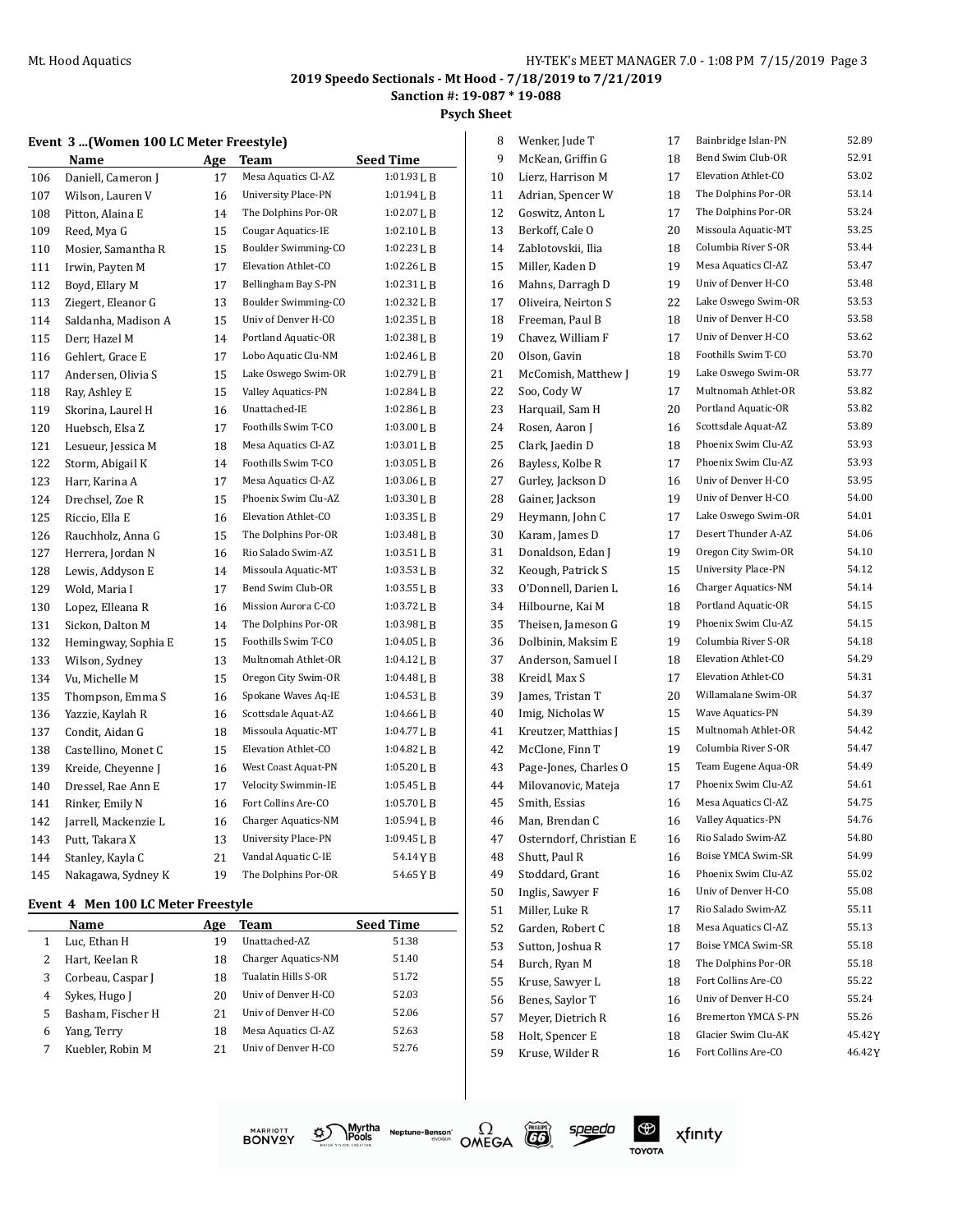#### Mt. Hood Aquatics **Musica Advantages** HY-TEK's MEET MANAGER 7.0 - 1:08 PM 7/15/2019 Page 4

**2019 Speedo Sectionals - Mt Hood - 7/18/2019 to 7/21/2019**

**Sanction #: 19-087 \* 19-088**

**Psych Sheet**

#### **Event 4 ...(Men 100 LC Meter Freestyle)**

|     | Name                   | <b>Age</b> | Team<br>Willamalane Swim-OR | <b>Seed Time</b><br>46.63Y |
|-----|------------------------|------------|-----------------------------|----------------------------|
| 60  | Spear, Braden L        | 19         | Phoenix Swim Clu-AZ         |                            |
| 61  | Dowdall, Finn P        | 16         |                             | 46.80 Y                    |
| 62  | Krueger, Dylan A       | 17         | Phoenix Swim Clu-AZ         | 46.81Y                     |
| 63  | Pales, Joshua E        | 17         | Fort Collins Are-CO         | 46.83 Y                    |
| 64  | Bruce, Alex L          | 19         | Univ of Denver H-CO         | 47.28 Y                    |
| 65  | Quarterman, Nathan R   | 16         | Boise YMCA Swim-SR          | 47.31Y                     |
| 66  | Baldry, Tanner L       | 18         | Missoula Aquatic-MT         | 47.50 Y                    |
| 67  | Waggoner, Patrick R    | 19         | Mesa Aquatics Cl-AZ         | 47.56 Y                    |
| 68  | Stapleton, Luke F      | 16         | Elevation Athlet-CO         | 47.58 Y                    |
| 69  | Ross, Isaiah L         | 18         | Mount Hood Aquat-OR         | 55.37 L B                  |
| 70  | Kempiak, Nathan G      | 16         | Rio Salado Swim-AZ          | 55.49 L B                  |
| 71  | Gould, Reese G         | 17         | Scottsdale Aquat-AZ         | 55.70 L B                  |
| 72  | Grewe, Matthew C       | 18         | Univ of Denver H-CO         | 55.71LB                    |
| 73  | Samms, Aaron J         | 17         | University Place-PN         | 55.74LB                    |
| 74  | Vu, Kevin M            | 17         | Oregon City Swim-OR         | 55.79 L B                  |
| 75  | Wolff, Sebastian A     | 16         | Univ of Denver H-CO         | 56.09 L B                  |
| 76  | Tenhulzen, Samuel S    | 16         | Cougar Aquatics-IE          | 56.15LB                    |
| 77  | Graunke, Jeremy M      | 15         | Rio Salado Swim-AZ          | 56.21 L B                  |
| 78  | Freeman, Grant M       | 18         | Elevation Athlet-CO         | 56.21 L B                  |
| 79  | Ho, Jonah A            | 17         | Phoenix Swim Clu-AZ         | 56.38 L B                  |
| 80  | Banuelos, Andres       | 16         | Univ of Denver H-CO         | 56.42 L B                  |
| 81  | Yang, Beri             | 15         | Scottsdale Aquat-AZ         | 56.50LB                    |
| 82  | Barfield, Tyler M      | 18         | Phoenix Swim Clu-AZ         | 56.51 L B                  |
| 83  | Simons, Nicholas F     | 15         | Lake Oswego Swim-OR         | 56.54LB                    |
| 84  | Cress, Jacob A         | 16         | YMCA Westside Si-AZ         | 56.73LB                    |
| 85  | Smith, Denton D        | 16         | Phoenix Swim Clu-AZ         | 56.80 L B                  |
| 86  | Cutter, Christian B    | 17         | Velocity Swimmin-IE         | 56.86 L B                  |
| 87  | Hartwick, Cameron M    | 20         | YMCA Westside Si-AZ         | 56.87 L B                  |
| 88  | Raffel, Colby A        | 15         | Phoenix Swim Clu-AZ         | 56.94 L B                  |
| 89  | Mueller, Henry T       | 16         | Foothills Swim T-CO         | 56.96 L B                  |
| 90  | Numrych, Jeffrey T     | 17         | Gold's Aquatics-PN          | 57.07LB                    |
| 91  | Ratkus, Jacob M        | 15         | YMCA Westside Si-AZ         | 57.23 L B                  |
| 92  | Peterson, Ean A        | 18         | Desert Thunder A-AZ         | 57.26 L B                  |
| 93  | Gutierrez, Rodrigo A   | 17         | Elevation Athlet-CO         | 57.28LB                    |
| 94  | Walters, William J     | 19         | Gold's Aquatics-PN          | 57.44 L B                  |
| 95  | Curd, Ian G            | 15         | Elevation Athlet-CO         | 57.45 L B                  |
| 96  | Xue, Justin J          | 15         | Columbia River S-OR         | 57.50LB                    |
| 97  | Clement, Adrian W      | 16         | Portland Aquatic-OR         | 57.67 L B                  |
| 98  | Vera, Korbin R         | 16         | Bellingham Bay S-PN         | 57.77 L B                  |
| 99  | March, Nathan L        | 19         | <b>University Place-PN</b>  | 58.68 L B                  |
| 100 | Johnson, William C     | 18         | Swim Utah-UT                | 58.78LB                    |
| 101 | Konop, Ryan P          | 15         | Redmond Aquatic-OR          | 59.13LB                    |
| 102 | Meyer, Rainer F        | 16         | Bremerton YMCA S-PN         | 59.13 L B                  |
| 103 | Ervin, Jensen A        | 17         | The Dolphins Por-OR         | 59.13LB                    |
| 104 | Jaegers, Ian J         | 17         | Los Alamos Aquat-NM         | 59.32LB                    |
| 105 | Gundersen, Kyle E      | 18         | Desert Thunder A-AZ         | 59.49LB                    |
| 106 | Grimshaw, Frederrick G | 17         | Columbia River S-OR         | 59.62 L B                  |
| 107 | Corliss, Andrew C      | 14         | Los Alamos Aquat-NM         | 59.80 L B                  |
| 108 | Kauffman, Spencer C    | 16         | Foothills Swim T-CO         | 59.98LB                    |
| 109 | March, Keegan R        | 16         | <b>University Place-PN</b>  | 1:00.06 L B                |
|     |                        |            |                             |                            |

#### **Event 5 Women 800 LC Meter Freestyle**

|    | Name                 | <u>Age</u> | Team                | <b>Seed Time</b> |
|----|----------------------|------------|---------------------|------------------|
| 1  | Falk, Ryan J         | 21         | Tualatin Hills S-OR | 8:57.68          |
| 2  | Rankin, Mia T        | 15         | Phoenix Swim Clu-AZ | 8:58.17          |
| 3  | Davis, Lucia L       | 20         | Bronco Swim Club-SR | 8:59.93          |
| 4  | Hill, Hayley B       | 20         | Bronco Swim Club-SR | 9:00.40          |
| 5  | Bernier, Allison R   | 16         | Charger Aquatics-NM | 9:02.05          |
| 6  | Shanley, Kathryn E   | 16         | Foothills Swim T-CO | 9:07.66          |
| 7  | Ruthven, Milla M     | 16         | Fort Collins Are-CO | 9:12.40          |
| 8  | Lindsay, Angelina M  | 19         | Tualatin Hills S-OR | 9:12.89          |
| 9  | Wieckowski, Kayla S  | 14         | Boise YMCA Swim-SR  | 9:13.09          |
| 10 | Johnston, Andi L     | 21         | Univ of Denver H-CO | 9:15.46          |
| 11 | Criscione, Francesca | 16         | Corvallis Aquati-OR | 9:16.42          |
| 12 | Gardner, Lily G      | 16         | Tualatin Hills S-OR | 9:18.24          |
| 13 | Bernosky, Taylor D   | 15         | Scottsdale Aquat-AZ | 9:18.72          |
| 14 | Ney, Kylie M         | 15         | Scottsdale Aquat-AZ | 9:21.03          |
| 15 | Daniell, Cameron J   | 17         | Mesa Aquatics Cl-AZ | 9:21.40          |
| 16 | Harman, Sarah E      | 17         | Phoenix Swim Clu-AZ | 9:22.60          |
| 17 | Lesueur, Jessica M   | 18         | Mesa Aquatics Cl-AZ | 9:23.71          |
| 18 | Cooney, Hannah       | 17         | Multnomah Athlet-OR | 9:24.39          |
| 19 | Dunn, Grace E        | 15         | Scottsdale Aquat-AZ | 9:24.63          |
| 20 | Adams, Alayna J      | 15         | Univ of Denver H-CO | 9:25.45          |
| 21 | Geldmacher, Regan A  | 16         | Tri-city Channel-IE | 9:26.43          |
| 22 | Nelson, Manna K      | 16         | Mission Aurora C-CO | 9:26.72          |
| 23 | Zajdzinski, Amanda K | 17         | Mesa Aquatics Cl-AZ | 9:26.84          |
| 24 | Beery, Caitlin N     | 16         | Univ of Denver H-CO | 9:26.92          |
| 25 | Leblanc, Mackenzie A | 16         | Scottsdale Aquat-AZ | 9:28.23          |
| 26 | Wright, Madeleine A  | 18         | Phoenix Swim Clu-AZ | 9:28.51          |
| 27 | Schloz, Kaela A      | 16         | Phoenix Swim Clu-AZ | 9:28.67          |
| 28 | Dodd, Emily G        | 14         | Phoenix Swim Clu-AZ | 9:30.29          |
| 29 | Meek, Hannah E       | 16         | Charger Aquatics-NM | 9:31.15          |
| 30 | Skorina, Laurel H    | 16         | Unattached-IE       | 9:31.20          |
| 31 | McClendon, Sara C    | 20         | Swim Utah-UT        | 9:31.92          |
| 32 | Kayfes, Natalie R    | 18         | Tualatin Hills S-OR | 9:32.04          |
| 33 | Kikilo, Ekaterina P  | 18         | Univ of Denver H-CO | 9:32.72          |
| 34 | Beller. Elise E      | 18         | Swim Utah-UT        | 9:36.36          |
| 35 | Wilson, Marin D      | 17         | Valley Aquatics-PN  | 9:37.98          |
| 36 | Iverson, Blythe N    | 17         | Mission Aurora C-CO | 9:38.24          |
| 37 | Rusk, Maren S        | 14         | South Snohomish-PN  | 9:38.52          |
| 38 | Bono, Isabella C     | 15         | Wave Aquatics-PN    | 9:38.61          |
| 39 | Blair, Emily K       | 15         | Univ of Denver H-CO | 9:38.67          |
| 40 | Hanagan, Sera H      | 16         | Scottsdale Aquat-AZ | 9:38.82          |
| 41 | Yueh, Alice          | 14         | Tualatin Hills S-OR | 9:39.38          |
| 42 | Kelley, Emma M       | 14         | Charger Aquatics-NM | 9:39.53          |
| 43 | Smart, Gabrielle S   | 18         | Missoula Aquatic-MT | 9:39.91          |
| 44 | Schwam, Julie A      | 14         | David Douglas Aq-OR | 9:41.28          |
| 45 | Wilson, Sydney       | 13         | Multnomah Athlet-OR | 9:41.75          |
| 46 | Rink, Katie A        | 15         | Scottsdale Aquat-AZ | 9:41.85          |
| 47 | Chanin, Ayden M      | 17         | Phoenix Swim Clu-AZ | 9:42.07          |
| 48 | Lindsay, Nakita L    | 16         | Tualatin Hills S-OR | 18:25.75         |
| 49 | Linneman, Lauren N   | 16         | Anthem Dolphins-AZ  | 18:27.27         |
|    |                      |            |                     |                  |







speedo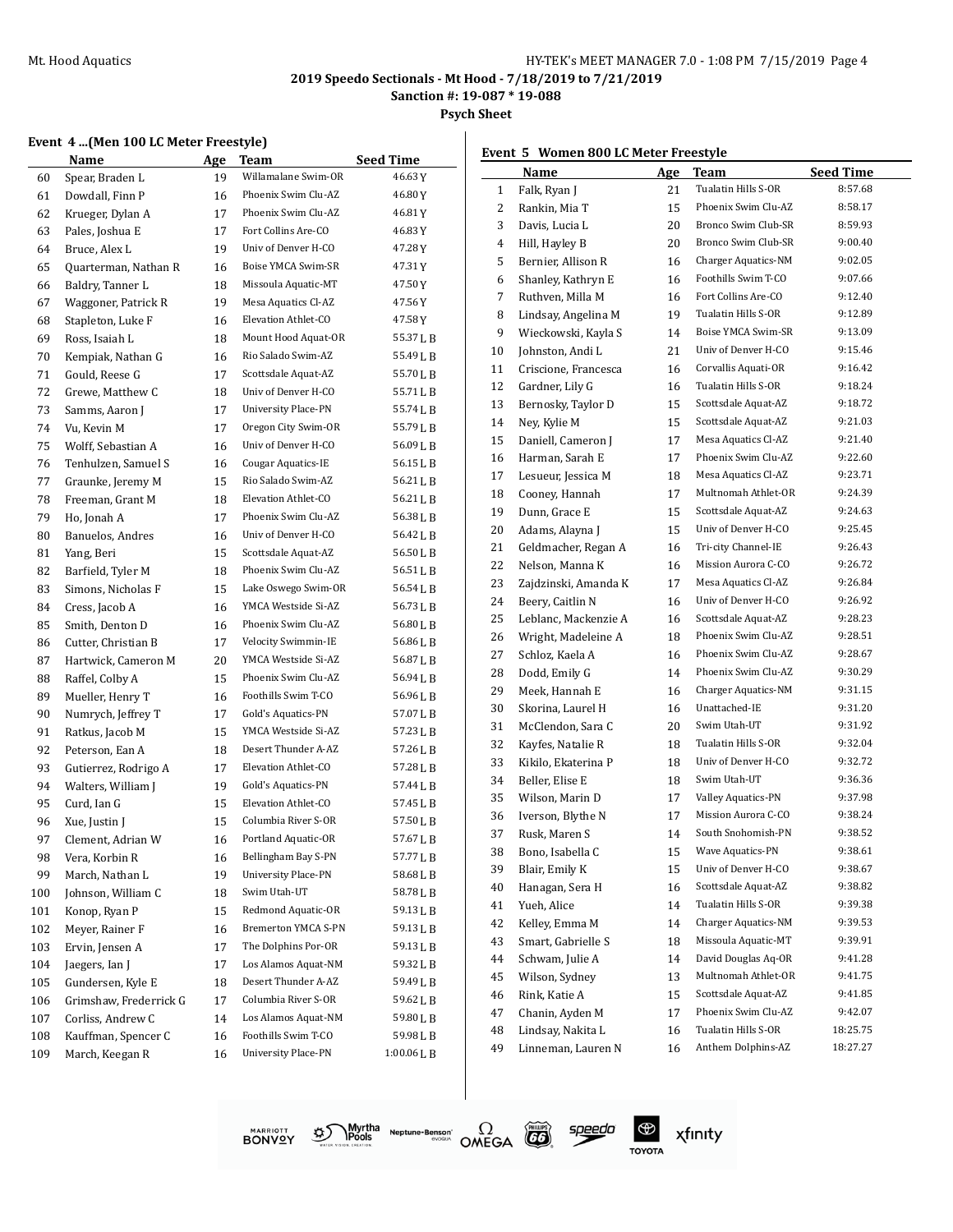**Psych Sheet**

#### **Event 5 ...(Women 800 LC Meter Freestyle)**

|    | Name                    | Age | Team                      | <b>Seed Time</b> |
|----|-------------------------|-----|---------------------------|------------------|
| 50 | Castellino, Monet C     | 15  | Elevation Athlet-CO       | 18:39.65         |
| 51 | Gebhart, Mandy J        | 20  | Swim Utah-UT              | 10:09.25Y        |
| 52 | DiMascolo, Chonlada I   | 15  | <b>Valley Aquatics-PN</b> | 10:26.58Y        |
| 53 | Adams, Gabrielle L      | 16  | Nampa Swim Team-SR        | 10:31.05Y        |
| 54 | Newkirk, Jenna N        | 17  | Mission Aurora C-CO       | 10:31.51Y        |
| 55 | Cunningham, Ava E       | 15  | Scottsdale Aquat-AZ       | 10:33.18Y        |
| 56 | Thomas, Kate J          | 16  | Rio Salado Swim-AZ        | 10:33.21Y        |
| 57 | Eichler, Kennedy R      | 16  | YMCA Westside Si-AZ       | 10:33.44Y        |
| 58 | Bilodeau-Byrd, Kelsey A | 16  | Boise YMCA Swim-SR        | 10:36.94Y        |
| 59 | Shaw, Grace C           | 15  | Elevation Athlet-CO       | 10:39.13Y        |
| 60 | Brown, Quinn A          | 15  | Portland Aquatic-OR       | 10:40.79Y        |
| 61 | Kiel, Audrey G          | 14  | Phoenix Swim Clu-AZ       | 10:41.24Y        |
| 62 | Silguero, Evelyn J      | 15  | Phoenix Swim Clu-AZ       | 10:41.56Y        |
| 63 | Roark, Kate O           | 15  | YMCA Westside Si-AZ       | 10:41.97Y        |
| 64 | Blackford, Abigail H    | 18  | The Dolphins Por-OR       | 10:42.29Y        |
| 65 | Cannon, Greta J         | 17  | Portland Aquatic-OR       | 10:45.86Y        |
| 66 | Lucien, Brianna M       | 21  | Vandal Aquatic C-IE       | 17:07.97Y        |
| 67 | Philbrick, Kennedy J    | 17  | Mission Aurora C-CO       | 17:44.23Y        |
| 68 | Mayer, Elizabeth K      | 15  | Swim Utah-UT              | 17:55.56Y        |
| 69 | Manzione, Katherine L   | 18  | Lake Oswego Swim-OR       | 17:55.82Y        |
| 70 | Bakewell, Emily N       | 20  | Unattached-PN             | 17:57.77Y        |
| 71 | Morgan, Grace E         | 17  | West Coast Aquat-PN       | 18:03.79Y        |
| 72 | Mullins, Kalea M        | 17  | Mount Hood Aquat-OR       | 18:08.45Y        |
| 73 | Moore, Elena T          | 16  | Elevation Athlet-CO       | 10:15.42 L B     |
| 74 | Bellin, Gabriella H     | 14  | University Place-PN       | 10:21.51 J, B    |

#### **Event 6 Men 800 LC Meter Freestyle**

|                | Name                   | Age | Team                | <b>Seed Time</b> |
|----------------|------------------------|-----|---------------------|------------------|
| 1              | Jackson, Kevin T       | 25  | King Aquatic Clu-PN | 8:16.39          |
| $\overline{c}$ | Machado, Gabriel A     | 16  | Boise YMCA Swim-SR  | 8:23.88          |
| 3              | Thornbrue, Luke W      | 18  | Hillsboro Swim T-OR | 8:24.71          |
| 4              | Winter, Rhys M         | 17  | Swim Utah-UT        | 8:28.46          |
| 5              | Bohon, Ellis G         | 17  | Swim Neptune-AZ     | 8:28.70          |
| 6              | Ngan, Owen L           | 16  | Mount Hood Aquat-OR | 8:32.36          |
| 7              | Haraden, Jesse A       | 21  | Una Tops-CO         | 8:42.74          |
| 8              | Kiel, Cooper J         | 17  | Phoenix Swim Clu-AZ | 8:44.06          |
| 9              | Pocock, Andrew J       | 17  | Mesa Aquatics Cl-AZ | 8:44.09          |
| 10             | Chesno, Maxwell A      | 18  | Phoenix Swim Clu-AZ | 8:46.59          |
| 11             | Logue, Justin T        | 16  | Mount Hood Aquat-OR | 8:46.61          |
| 12             | McFarland, Tristan M   | 16  | Univ of Denver H-CO | 8:47.77          |
| 13             | Brophy, Reid P         | 15  | Una Sac-AZ          | 8:47.94          |
| 14             | Borgers, Lance M       | 16  | Bend Swim Club-OR   | 8:52.35          |
| 15             | Joswiak, Thomas B      | 15  | Phoenix Swim Clu-AZ | 8:53.68          |
| 16             | Park, Kevin B          | 15  | Tualatin Hills S-OR | 8:54.89          |
| 17             | Smith, Denton D        | 16  | Phoenix Swim Clu-AZ | 8:54.89          |
| 18             | Keil, Kevin T          | 17  | Multnomah Athlet-OR | 8:56.97          |
| 19             | Dingess, Matthew H     | 16  | University Place-PN | 8:57.33          |
| 20             | Shreeve, Brandon M     | 23  | Una Sdat-UT         | 8:58.71          |
| 21             | Patrick, Christopher F | 17  | Boise YMCA Swim-SR  | 9:00.12          |
| 22             | Vinz, Nathaniel I      | 18  | Mesa Aquatics Cl-AZ | 9:00.62          |

| 23 | Tobo, Connor P            | 19 | Univ of Denver H-CO        | 9:00.67   |
|----|---------------------------|----|----------------------------|-----------|
| 24 | Hymer-Costa, Parker B     | 20 | Unattached-HI              | 9:02.26   |
| 25 | Freeman, Paul B           | 18 | Univ of Denver H-CO        | 9:03.39   |
| 26 | Gentry, Marcus A          | 14 | Superior Stingra-OR        | 9:03.83   |
| 27 | Gartin, Grey W            | 15 | Scottsdale Aquat-AZ        | 9:05.39   |
| 28 | Teutsch, Steffen E        | 16 | Wave Aquatics-PN           | 9:06.03   |
| 29 | Adler, Aaron W            | 17 | Elevation Athlet-CO        | 9:07.18   |
| 30 | Peddie, David G           | 16 | Columbia River S-OR        | 9:07.23   |
| 31 | Vinz, Benjamin A          | 16 | Mesa Aquatics Cl-AZ        | 9:07.55   |
| 32 | Heinonen, Eric S          | 16 | Lumberjack Aquat-AZ        | 9:08.29   |
| 33 | Pohlmann, Jonah T         | 17 | Mesa Aquatics Cl-AZ        | 9:08.76   |
| 34 | Davis, Aidan M            | 15 | Valley Aquatics-PN         | 9:08.78   |
| 35 | Diehl, Sean M             | 16 | Lumberjack Aquat-AZ        | 9:08.95   |
| 36 | Kraske, David N           | 17 | Hillsboro Swim T-OR        | 9:09.16   |
| 37 | Gale, Keagan C            | 18 | West Coast Aquat-PN        | 9:09.97   |
| 38 | Goetsch, Christion A      | 16 | Helena Lions Swi-MT        | 9:10.25   |
| 39 | Vo, Patrick M             | 14 | Elevation Athlet-CO        | 9:10.74   |
| 40 | Gallo, Jack D             | 16 | Columbia River S-OR        | 9:12.18   |
| 41 | Hick, Carson J            | 14 | Los Alamos Aquat-NM        | 17:34.69  |
| 42 | Van De Groenendaal, Akira | 14 | Tualatin Hills S-OR        | 17:36.30  |
| 43 | Dvoretskiy, Yan N         | 15 | Swim Utah-UT               | 9:43.87Y  |
| 44 | March, Keegan R           | 16 | <b>University Place-PN</b> | 9:50.64Y  |
| 45 | Bigelow, Pierce K         | 16 | Elevation Athlet-CO        | 9:52.56Y  |
| 46 | Stewart, Tyler W          | 15 | Bainbridge Islan-PN        | 10:00.66Y |
| 47 | Ratkus, Jacob M           | 15 | YMCA Westside Si-AZ        | 16:43.74Y |
| 48 | Peimann, Caleb J          | 16 | Glacier Swim Clu-AK        | 17:01.10Y |

## **Event 7 Women 200 LC Meter Breaststroke**

|              | Name                 | Age | Team                      | <b>Seed Time</b>  |
|--------------|----------------------|-----|---------------------------|-------------------|
| $\mathbf{1}$ | Shimizu, Sakiko      | 27  | Phoenix Swim Clu-AZ       | 2:25.76           |
| 2            | Simon, Charlotte Y   | 21  | Univ of Denver H-CO       | 2:31.26<br>$\ast$ |
| 3            | Dobler, Kaitlyn M    | 17  | The Dolphins Por-OR       | 2:31.32           |
| 4            | Codevilla, Mary S    | 15  | Elevation Athlet-CO       | 2:35.11           |
| 5            | Pittard, Charity C   | 18  | Boise YMCA Swim-SR        | 2:35.94           |
| 6            | Courtney, Riley A    | 16  | Scottsdale Aquat-AZ       | 2:36.02           |
| 7            | Burckel, Lauren K    | 19  | <b>Cougar Aquatics-IE</b> | 2:37.17           |
| 8            | Jew, Eleanor S       | 17  | Lake Oswego Swim-OR       | 2:37.27           |
| 9            | Nicholls, Sarah L    | 19  | Coeur D'Alene Ar-IE       | 2:37.31           |
| 10           | Adams, Katherine M   | 14  | Tualatin Hills S-OR       | 2:37.50           |
| 11           | Maeda, Jessica Y     | 15  | Tualatin Hills S-OR       | 2:39.27           |
| 12           | Rankin, Mia T        | 15  | Phoenix Swim Clu-AZ       | 2:39.41           |
| 13           | Edwards, Sadie M     | 17  | Scottsdale Aquat-AZ       | 2:39.66           |
| 14           | Yancy, Alyson M      | 19  | Scottsdale Aquat-AZ       | 2:39.77           |
| 15           | Carlson, Eva M       | 16  | The Dolphins Por-OR       | 2:40.77           |
| 16           | Iwamoto, Aimee M     | 20  | Vandal Aquatic C-IE       | 2:40.83           |
| 17           | Erlandson, Mahala R  | 16  | Fort Collins Are-CO       | 2:41.16           |
| 18           | Kraus, Jessica P     | 16  | Boise YMCA Swim-SR        | 2:41.35           |
| 19           | Yon, Lauren D        | 19  | Sweet Home Swim-OR        | 2:41.36           |
| 20           | Shaw, Anna F         | 16  | Univ of Denver H-CO       | 2:42.22           |
| 21           | Vandenberg, Emily A  | 20  | Tualatin Hills S-OR       | 2:42.75           |
| 22           | Gehlert, Emma R      | 16  | Lobo Aquatic Clu-NM       | 2:43.13           |
| 23           | Schuricht, Blakely R | 15  | Scottsdale Aquat-AZ       | 2:43.26           |
|              |                      |     |                           |                   |





speedo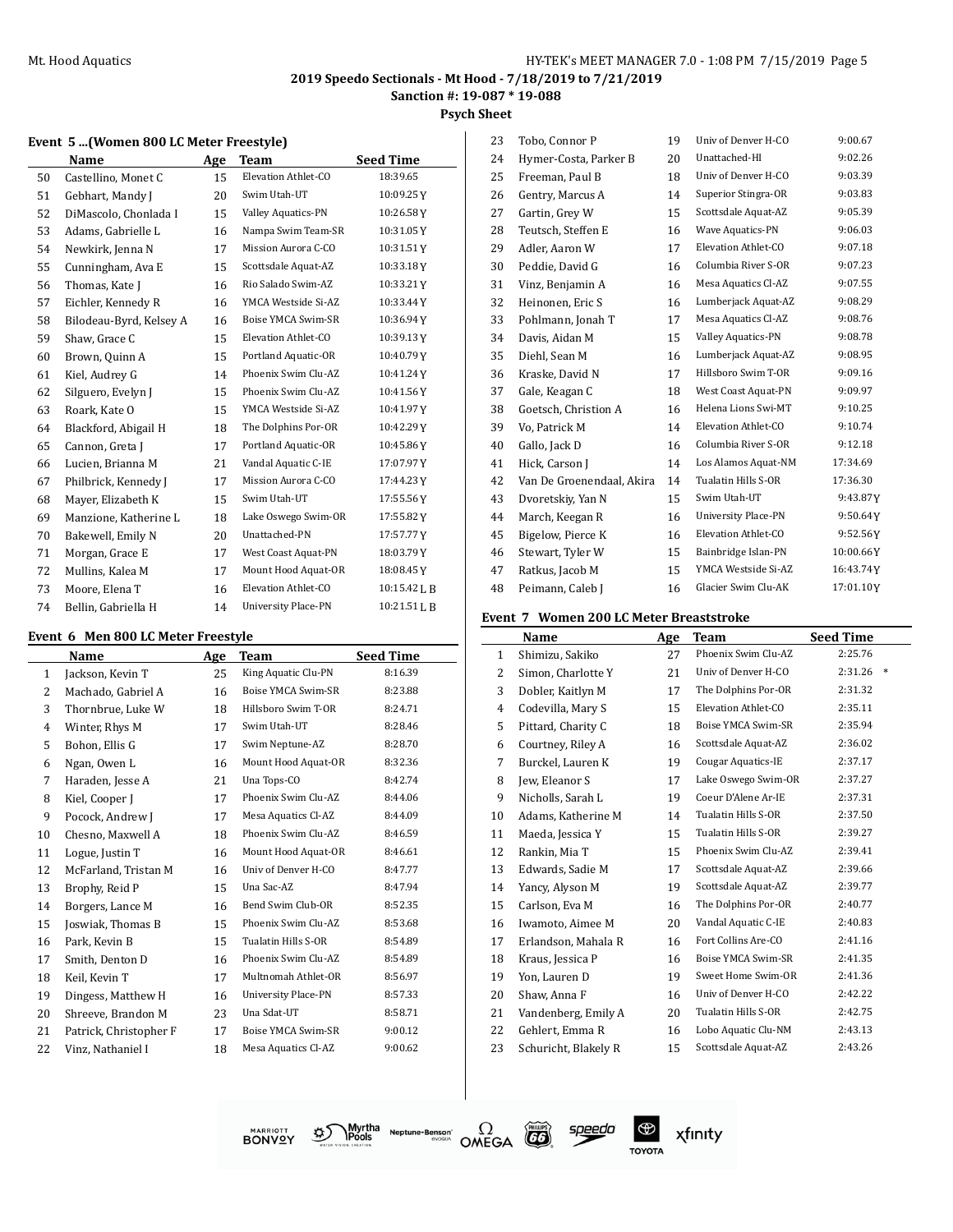**Psych Sheet**  $\overline{1}$ 

### **Event 7 ...(Women 200 LC Meter Breaststroke)**

|    | romen 200 no meter breaststrone) |     |                     |                    |
|----|----------------------------------|-----|---------------------|--------------------|
|    | Name                             | Age | Team                | <b>Seed Time</b>   |
| 24 | Spotts, Emma L                   | 20  | Univ of Denver H-CO | 2:43.34            |
| 25 | Chahbandour, Claire E            | 16  | Univ of Denver H-CO | 2:43.54            |
| 26 | Lindsay, Nakita L                | 16  | Tualatin Hills S-OR | 2:43.55            |
| 27 | Phillips, Delaney M              | 18  | Spokane Waves Aq-IE | 2:43.56            |
| 28 | Stafford, Julia J                | 15  | Bend Swim Club-OR   | 2:43.71            |
| 29 | Kistler, Jena J                  | 13  | Spokane Waves Aq-IE | 2:43.99            |
| 30 | Matous, Emma R                   | 16  | Tualatin Hills S-OR | 2:44.17            |
| 31 | Leblanc, Mackenzie A             | 16  | Scottsdale Aquat-AZ | 2:44.78            |
| 32 | Moses, Jillian P                 | 15  | Boise YMCA Swim-SR  | 2:45.13            |
| 33 | Pedersen, Bindi S                | 18  | Wave Aquatics-PN    | 2:45.48            |
| 34 | Vu, Brandi P                     | 18  | Elevation Athlet-CO | 2:45.65            |
| 35 | Cooney, Hannah                   | 17  | Multnomah Athlet-OR | 2:45.79            |
| 36 | Pino, Grace A                    | 16  | Lobo Aquatic Clu-NM | 2:45.79            |
| 37 | Beller, Elise E                  | 18  | Swim Utah-UT        | 2:45.84            |
| 38 | Cranch, Claire H                 | 18  | Lake Oswego Swim-OR | 2:46.49            |
| 39 | Guerra, Paola                    | 16  | YMCA Westside Si-AZ | 2:46.98            |
| 40 | Gehlert, Grace E                 | 17  | Lobo Aquatic Clu-NM | 2:47.10            |
| 41 | Goldtrap, Linda K                | 16  | Foothills Swim T-CO | 2:47.27            |
|    |                                  |     | Phoenix Swim Clu-AZ | 2:47.67            |
| 42 | Culiver, Carsen E                | 15  | Elevation Athlet-CO | 2:47.80            |
| 43 | Bank, Karolina B                 | 15  | Valley Aquatics-PN  |                    |
| 44 | Ray, Ashley E                    | 15  |                     | 2:47.88<br>2:48.24 |
| 45 | Shroufe, Jane A                  | 16  | Oregon City Swim-OR |                    |
| 46 | Green, Riley E                   | 17  | Fort Collins Are-CO | 2:48.33            |
| 47 | Furqueron, Abigail K             | 16  | Spokane Waves Aq-IE | 2:48.86            |
| 48 | Yancy, Ashley L                  | 16  | Scottsdale Aquat-AZ | 2:49.08            |
| 49 | Roten, Kacey L                   | 17  | Rio Salado Swim-AZ  | 2:49.38            |
| 50 | Kreide, Cheyenne J               | 16  | West Coast Aquat-PN | 2:49.63            |
| 51 | Huffmaster, Julia C              | 13  | Bozeman Barracud-MT | 2:49.68            |
| 52 | Hewitt, Malia J                  | 15  | Sweet Home Swim-OR  | 2:49.87            |
| 53 | Weir, Kylee J                    | 16  | YMCA Westside Si-AZ | 2:50.14            |
| 54 | Ryu, Sophia H                    | 15  | West Coast Aquat-PN | 2:50.23            |
| 55 | Thurber, Lillian A               | 18  | Tri-city Channel-IE | 2:50.30            |
| 56 | Nolan, Hope C                    | 15  | Scottsdale Aquat-AZ | 2:50.45            |
| 57 | Hicks, Lauren R                  | 16  | Mesa Aquatics Cl-AZ | 2:50.50            |
| 58 | Dallas, Cassie S                 | 20  | Vandal Aquatic C-IE | 2:50.53            |
| 59 | Carlson, Erika R                 | 15  | South Snohomish-PN  | 2:51.12            |
| 60 | Morton, Emily A                  | 18  | Univ of Denver H-CO | 2:51.28            |
| 61 | Brown, Clara R                   | 16  | Univ of Denver H-CO | 2:51.44            |
| 62 | Smith, Grace K                   | 16  | Swim Utah-UT        | 2:51.82            |
| 63 | Beery, Caitlin N                 | 16  | Univ of Denver H-CO | 2:51.90            |
| 64 | Hickey, Molly E                  | 17  | University Place-PN | 2:52.04            |
| 65 | Harr, Karina A                   | 17  | Mesa Aquatics Cl-AZ | 2:52.09            |
| 66 | McDevitt, Alexa J                | 12  | Bainbridge Islan-PN | 2:52.11            |
| 67 | Wold, Maria I                    | 17  | Bend Swim Club-OR   | 2:52.18            |
| 68 | Yie, Emily                       | 16  | Elevation Athlet-CO | 2:52.25            |
| 69 | Howell, Ruby A                   | 17  | Boise YMCA Swim-SR  | 2:52.33            |
| 70 | Chesno, Haley D                  | 15  | Phoenix Swim Clu-AZ | 2:52.68            |
| 71 | Pitton, Alaina E                 | 14  | The Dolphins Por-OR | 2:52.73            |
| 72 | Kulbida, Emma A                  | 15  | Elevation Athlet-CO | 2:52.87            |
| 73 | Hayes, Siena C                   | 15  | Phoenix Swim Clu-AZ | 2:53.08            |
|    |                                  |     |                     |                    |

| 74 | Martin, Sarah R        | 19 | Lake Oswego Swim-OR        | 2:53.25        |
|----|------------------------|----|----------------------------|----------------|
| 75 | Dalbey, Jade M         | 16 | Scottsdale Aquat-AZ        | 2:53.30        |
| 76 | Putt, Takara X         | 13 | <b>University Place-PN</b> | 2:53.45        |
| 77 | Djatej, Dariko F       | 15 | Spokane Waves Aq-IE        | 2:23.16Y       |
| 78 | Maddux, Lila S         | 16 | Foothills Swim T-CO        | 2:25.37Y       |
| 79 | Robinson, Kanyan M     | 15 | Spokane Waves Aq-IE        | 2:25.45Y       |
| 80 | Eller, Madeline L      | 18 | Lake Oswego Swim-OR        | 2:26.16Y       |
| 81 | Marshall, Grace E      | 18 | The Dolphins Por-OR        | 2:26.67Y       |
| 82 | Kovalscik, Mckenzie F  | 16 | Boise YMCA Swim-SR         | 2:26.87Y       |
| 83 | Hanagan, Sera H        | 16 | Scottsdale Aquat-AZ        | 2:26.87Y       |
| 84 | Seagrave, Isabella R   | 17 | Missoula Aquatic-MT        | 2:27.04Y       |
| 85 | Hartley, Jordan A      | 19 | Velocity Swimmin-IE        | 2:27.06Y       |
| 86 | Deevy, Megan E         | 17 | Univ of Denver H-CO        | 2:53.58LB      |
| 87 | Lawrence, Gabriella K  | 17 | University Place-PN        | 2:53.58LB      |
| 88 | Vanderlinden, Emilee R | 17 | Mesa Aquatics Cl-AZ        | 2:53.63 L B    |
| 89 | Treacy, Katherine M    | 15 | Gold's Aquatics-PN         | 2:54.05LB      |
| 90 | Treptow, Paige E       | 15 | Rio Salado Swim-AZ         | 2:56.48LB      |
| 91 | Ungs, Bryanna R        | 16 | Northwest Blue C-OR        | 2:56.49LB      |
| 92 | Solseng, Emma J        | 14 | Bainbridge Islan-PN        | 2:58.20LB      |
| 93 | Deringer, Campbell H   | 13 | Columbia River S-OR        | 3:01.88LB      |
| 94 | Dressel, Rae Ann E     | 17 | Velocity Swimmin-IE        | $3:07.70$ J, B |
|    |                        |    |                            |                |

#### **Event 8 Men 200 LC Meter Breaststroke**

|              | Name                   | Age | Team                | <b>Seed Time</b> |
|--------------|------------------------|-----|---------------------|------------------|
| $\mathbf{1}$ | Tan, Zachary I         | 16  | Phoenix Swim Clu-AZ | 2:16.79          |
| 2            | Wayner, Harrison P     | 19  | Swim Utah-UT        | 2:19.28          |
| 3            | Nosack, Marco A        | 16  | Tualatin Hills S-OR | 2:21.88          |
| 4            | Nosack, Anthony J      | 20  | Tualatin Hills S-OR | 2:22.28          |
| 5            | Soriano, Bryce R       | 17  | Valley Aquatics-PN  | 2:23.28          |
| 6            | Britton, Andrew J      | 19  | Swim Utah-UT        | 2:23.33          |
| 7            | Hand, Jacob R          | 17  | Charger Aquatics-NM | 2:23.37          |
| 8            | Foote, Ryan M          | 18  | Spokane Waves Aq-IE | 2:24.00          |
| 9            | Harquail, Sam H        | 20  | Portland Aquatic-OR | 2:24.74          |
| 10           | Witty, Andrew S        | 17  | Bainbridge Islan-PN | 2:24.85          |
| 11           | Benjamin, Kyle J       | 19  | Mesa Aquatics Cl-AZ | 2:25.00          |
| 12           | Leblanc, Matthew D     | 17  | Scottsdale Aquat-AZ | 2:25.31          |
| 13           | Carlson. Andrew R      | 16  | Foothills Swim T-CO | 2:25.75          |
| 14           | Keller, Parker G       | 17  | Helena Lions Swi-MT | 2:25.98          |
| 15           | Rosen, Aaron J         | 16  | Scottsdale Aquat-AZ | 2:26.05          |
| 16           | Wolff, Sebastian A     | 16  | Univ of Denver H-CO | 2:26.25          |
| 17           | Kistler, Drew M        | 16  | Spokane Waves Aq-IE | 2:27.11          |
| 18           | Corbeau, Angus R       | 16  | Tualatin Hills S-OR | 2:27.93          |
| 19           | Batson, Henry D        | 16  | Univ of Denver H-CO | 2:27.95          |
| 20           | McKean, Griffin G      | 18  | Bend Swim Club-OR   | 2:28.30          |
| 21           | La Fond, Christopher Q | 19  | Lake Oswego Swim-OR | 2:29.05          |
| 22           | Moore, Nathan R        | 16  | Boise YMCA Swim-SR  | 2:29.18          |
| 23           | Mayo, Matyas D         | 16  | Fort Collins Are-CO | 2:29.30          |
| 24           | Birrell, Cameron N     | 18  | Gold's Aquatics-PN  | 2:29.42          |
| 25           | Kerns, Brendan T       | 15  | Bainbridge Islan-PN | 2:29.54          |
| 26           | Bahti, Tate S          | 16  | Phoenix Swim Clu-AZ | 2:29.65          |
| 27           | Lambert, Andrew M      | 16  | Spokane Waves Aq-IE | 2:29.95          |
| 28           | Hirota, Ian            | 15  | Mesa Aquatics Cl-AZ | 2:30.15          |
|              |                        |     |                     |                  |



Myrtha<br>Pools Neptune-Benson\*<br>IIPA SECATOR গ্ৰু



speedo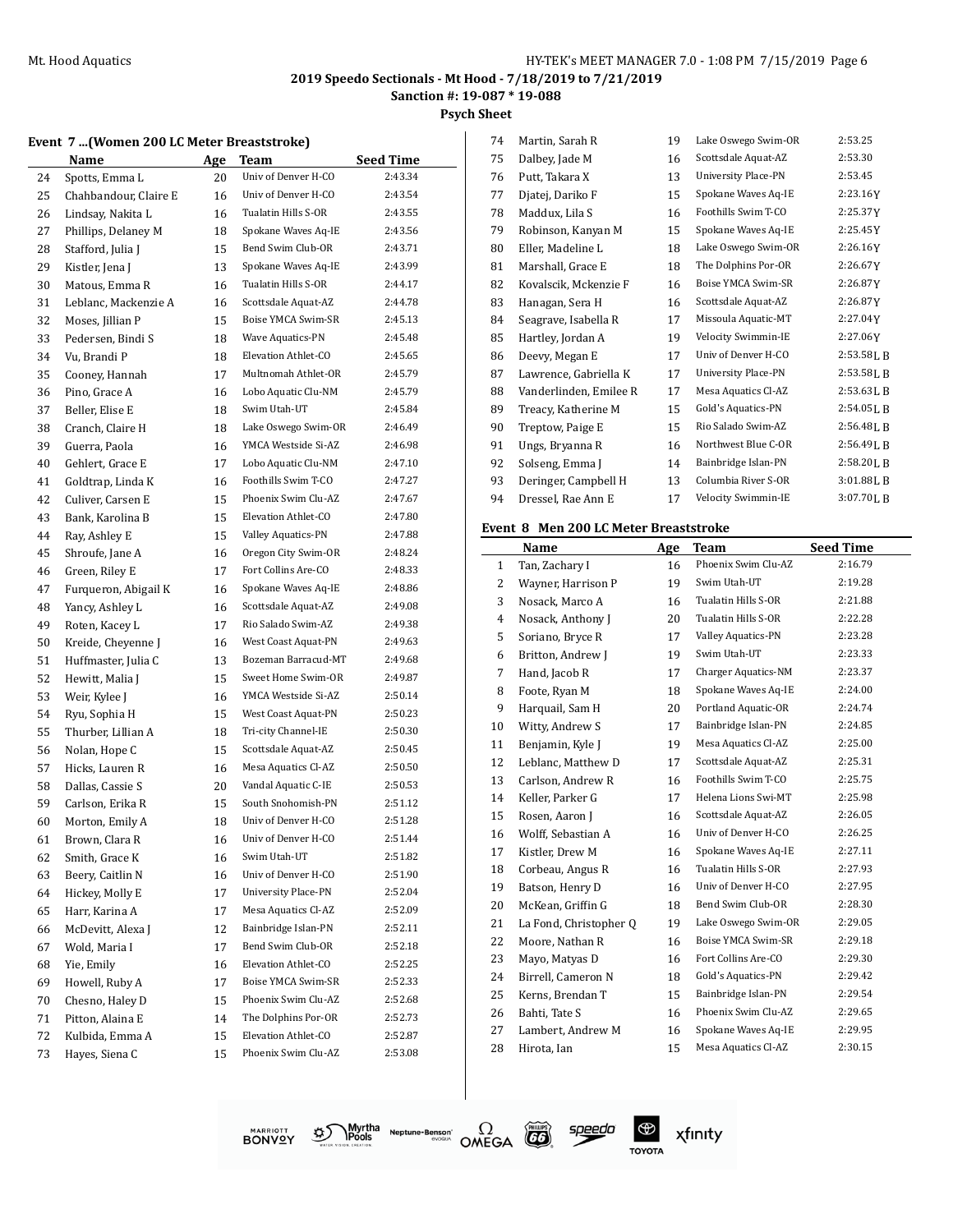**Psych Sheet**

## **Event 8 ...(Men 200 LC Meter Breaststroke)**

|    | vent o  (Men 200 LC Meter Dreaststrone) |    |                            |                  |
|----|-----------------------------------------|----|----------------------------|------------------|
|    | <b>Name</b>                             |    | Age Team                   | <b>Seed Time</b> |
| 29 | Hemingway, Vincent E                    | 19 | Desert Thunder A-AZ        | 2:30.23          |
| 30 | Greenbaum, Grant A                      | 18 | YMCA Westside Si-AZ        | 2:30.38          |
| 31 | Kiel, Cooper J                          | 17 | Phoenix Swim Clu-AZ        | 2:30.45          |
| 32 | Ngan, Owen L                            | 16 | Mount Hood Aquat-OR        | 2:30.51          |
| 33 | Maestas, Noah J                         | 16 | Univ of Denver H-CO        | 2:30.54          |
| 34 | Rusnak, Joseph R                        | 18 | Mesa Aquatics Cl-AZ        | 2:31.19          |
| 35 | Brophy, Reid P                          | 15 | Una Sac-AZ                 | 2:31.35          |
| 36 | Fang, Brendon L                         | 15 | Tualatin Hills S-OR        | 2:31.38          |
| 37 | Walters, Braden C                       | 16 | Scottsdale Aquat-AZ        | 2:31.45          |
| 38 | Ballard, John C                         | 15 | Fort Collins Are-CO        | 2:31.46          |
| 39 | Anderson, Samuel I                      | 18 | Elevation Athlet-CO        | 2:31.53          |
| 40 | Peterson, Ean A                         | 18 | Desert Thunder A-AZ        | 2:31.66          |
| 41 | Bohon, Ellis G                          | 17 | Swim Neptune-AZ            | 2:31.70          |
| 42 | McFarland, Tristan M                    | 16 | Univ of Denver H-CO        | 2:31.72          |
| 43 | Guelich, Shane M                        | 16 | Phoenix Swim Clu-AZ        | 2:31.85          |
| 44 | Peterson, Ridge S                       | 16 | Phoenix Swim Clu-AZ        | 2:32.06          |
| 45 | Huang, Andrew S                         | 15 | Lake Oswego Swim-OR        | 2:32.12          |
| 46 | Fynaardt, Nicholas L                    | 17 | Wave Aquatics-PN           | 2:32.50          |
| 47 | Fudge, Harrison Z                       | 19 | Univ of Denver H-CO        | 2:32.63          |
| 48 | Li, Henry Z                             | 15 | Una Lobo-NM                | 2:32.70          |
| 49 | Robrock, Craig N                        | 21 | Univ of Denver H-CO        | 2:32.71          |
| 50 | Stewart, Tyler W                        | 15 | Bainbridge Islan-PN        | 2:32.72          |
| 51 | Hinnen, Peter M                         | 17 | Multnomah Athlet-OR        | 2:32.90          |
| 52 | Westlake, Jonathan G                    | 17 | Multnomah Athlet-OR        | 2:33.21          |
| 53 | Wang, Regis H                           | 17 | Tualatin Hills S-OR        | 2:33.33          |
| 54 | Driggers, Landon N                      | 17 | Rio Salado Swim-AZ         | 2:33.37          |
| 55 | Burks, Colton K                         | 17 | Univ of Denver H-CO        | 2:33.85          |
| 56 | Nail, Evan J                            | 15 | Rio Salado Swim-AZ         | 2:34.33          |
| 57 | Gundersen, Kyle E                       | 18 | Desert Thunder A-AZ        | 2:34.52          |
| 58 | Yang, Beri                              | 15 | Scottsdale Aquat-AZ        | 2:34.98          |
| 59 | Kulbida, Maxwell Z                      | 14 | Elevation Athlet-CO        | 2:35.14          |
| 60 | Orbigo, Bastien A                       | 17 | West Coast Aquat-PN        | 2:35.32          |
| 61 | Corliss, Maximilian E                   | 16 | Los Alamos Aquat-NM        | 2:35.42          |
| 62 | March, Nathan L                         | 19 | <b>University Place-PN</b> | 2:35.72          |
| 63 | Palmer, Henry P                         | 16 | Phoenix Swim Clu-AZ        | 2:35.77          |
| 64 | Reyes, Diego A                          | 16 | Willamalane Swim-OR        | 2:35.99          |
| 65 | Ingalls, Ethan D                        | 15 | Spokane Waves Aq-IE        | 2:36.42          |
| 66 | Gartin, Grey W                          | 15 | Scottsdale Aquat-AZ        | 2:36.48          |
| 67 | Corliss, Andrew C                       | 14 | Los Alamos Aquat-NM        | 2:36.74          |
| 68 | Oser, Quade N                           | 16 | Helena Lions Swi-MT        | 2:36.76          |
| 69 | Lonnquist, Beau J                       | 16 | Multnomah Athlet-OR        | 2:36.83          |
| 70 | Mungia, Tres J                          | 14 | Rio Salado Swim-AZ         | 2:36.87          |
| 71 | Kwon, Taehoon                           | 17 | Rio Salado Swim-AZ         | 2:36.92          |
| 72 | Brooking, Cedric W                      | 15 | Rio Salado Swim-AZ         | 2:37.07          |
| 73 | Lee, Andrew J                           | 15 | Tualatin Hills S-OR        | 2:37.08          |
| 74 | Wahlman, Nicholas S                     | 16 | Columbia River S-OR        | 2:37.09          |
| 75 | Moore, James A                          | 17 | Portland Aquatic-OR        | 2:37.14          |
| 76 | Fang, Max S                             | 15 | Tualatin Hills S-OR        | 2:37.29          |
| 77 | Brisbois, Alexander K                   | 17 | Multnomah Athlet-OR        | 2:37.51          |
| 78 | Pickles, Evan A                         | 14 | Rio Salado Swim-AZ         | 2:37.56          |
|    |                                         |    |                            |                  |

| 79  | Tobo, Connor P         | 19 | Univ of Denver H-CO        | 2:37.60           |
|-----|------------------------|----|----------------------------|-------------------|
| 80  | Henderson, Orion A     | 15 | Los Alamos Aquat-NM        | 2:37.70           |
| 81  | Yohn, Bhodi O          | 16 | Elevation Athlet-CO        | 2:37.83           |
| 82  | Dolan, Anthony J       | 19 | Elevation Athlet-CO        | 2:38.04           |
| 83  | Hassert, Connor A      | 16 | Elevation Athlet-CO        | 2:38.43           |
| 84  | Wingard, Davis E       | 16 | Team Eugene Aqua-OR        | 2:38.55<br>$\ast$ |
| 85  | Ervin, Jensen A        | 17 | The Dolphins Por-OR        | 2:38.88           |
| 86  | Cutter, Christian B    | 17 | Velocity Swimmin-IE        | 2:38.95           |
| 87  | Tran, Khai Q           | 15 | Columbia River S-OR        | 2:39.29           |
| 88  | Ahten, Spencer I       | 15 | Team Eugene Aqua-OR        | 2:39.47           |
| 89  | Cho, Linden J          | 18 | Tualatin Hills S-OR        | 2:39.61           |
| 90  | Chang, Daniel W        | 21 | Unattached-PN              | 1:56.34Y          |
| 91  | Hoagland, Jack W       | 18 | Charger Aquatics-NM        | 1:58.82Y          |
| 92  | Vandersluis, Evan R    | 15 | Velocity Swimmin-IE        | 2:07.37Y          |
| 93  | Pales, Joshua E        | 17 | Fort Collins Are-CO        | 2:10.47Y          |
| 94  | Curran, Alexander W    | 17 | Columbia River S-OR        | 2:10.64Y          |
| 95  | Kempiak, Nathan G      | 16 | Rio Salado Swim-AZ         | 2:12.18Y          |
| 96  | Blake, Jack C          | 16 | Scottsdale Aquat-AZ        | 2:12.21Y          |
| 97  | Gomez, Felix S         | 15 | <b>Cougar Aquatics-IE</b>  | 2:40.01LB         |
| 98  | Grabauskas, Nicholas D | 16 | Desert Thunder A-AZ        | 2:40.03LB         |
| 99  | Witmer, Harrison       | 17 | Scottsdale Aquat-AZ        | 2:41.08LB         |
| 100 | Yan, Cody L            | 16 | Elevation Athlet-CO        | 2:41.40LB         |
| 101 | Fogel, Austin M        | 18 | Portland Aquatic-OR        | 2:41.68LB         |
| 102 | Ho, Jonah A            | 17 | Phoenix Swim Clu-AZ        | 2:43.59LB         |
| 103 | Xue, Justin J          | 15 | Columbia River S-OR        | 2:44.04LB         |
| 104 | March, Keegan R        | 16 | <b>University Place-PN</b> | 2:46.41LB         |
| 105 | Conrad, Adam R         | 15 | Oregon City Swim-OR        | 2:46.46LB         |
| 106 | Fuhrman, Alexander R   | 16 | Bellingham Bay S-PN        | 2:49.45LB         |
|     |                        |    |                            |                   |

#### **Event 9 Women 200 LC Meter Butterfly**

|              | Name                   | Age | Team                       | <b>Seed Time</b> |
|--------------|------------------------|-----|----------------------------|------------------|
| $\mathbf{1}$ | Seigal, Mikayla Q      | 17  | Flatiron Athleti-CO        | 2:14.88          |
| 2            | Wolfe, Jaidyn E        | 18  | Mesa Aquatics Cl-AZ        | 2:19.16          |
| 3            | Criscione, Francesca   | 16  | Corvallis Aquati-OR        | 2:19.82          |
| 4            | Cook, Elizabeth K      | 16  | Tualatin Hills S-OR        | 2:19.89          |
| 5            | Lustria, Fay Marie S   | 15  | Tualatin Hills S-OR        | 2:20.77          |
| 6            | Lawless, Emma M        | 19  | Swim Utah-UT               | 2:21.15          |
| 7            | Sanchez, McKayla A     | 19  | Univ of Denver H-CO        | 2:21.34          |
| 8            | Brophy, Morgan T       | 16  | Una Sac-AZ                 | 2:21.55          |
| 9            | Mellon, Taylor L       | 17  | Phoenix Swim Clu-AZ        | 2:21.58          |
| 10           | Lopez-Silvers, Leigh A | 16  | <b>University Place-PN</b> | 2:21.59          |
| 11           | Higgins, Katie C       | 20  | Phoenix Swim Clu-AZ        | 2:21.94          |
| 12           | Metzler, Sydney N      | 16  | Elevation Athlet-CO        | 2:22.12          |
| 13           | Gardner, Lily G        | 16  | Tualatin Hills S-OR        | 2:22.70          |
| 14           | Wen, Brittany C        | 20  | Bronco Swim Club-SR        | 2:22.95          |
| 15           | Elliott, Ava L         | 14  | Rio Salado Swim-AZ         | 2:23.09          |
| 16           | Irwin, Payten M        | 17  | Elevation Athlet-CO        | 2:23.63          |
| 17           | Knaven, Uma            | 19  | Univ of Denver H-CO        | 2:23.98          |
| 18           | Ruthven, Milla M       | 16  | Fort Collins Are-CO        | 2:23.99          |
| 19           | Husaby, Anneliese N    | 17  | Bend Swim Club-OR          | 2:24.16          |
| 20           | Munk, Gracie L         | 15  | Phoenix Swim Clu-AZ        | 2:24.17          |
| 21           | Walkup, Kate E         | 17  | Willamalane Swim-OR        | 2:24.68          |
|              |                        |     |                            |                  |







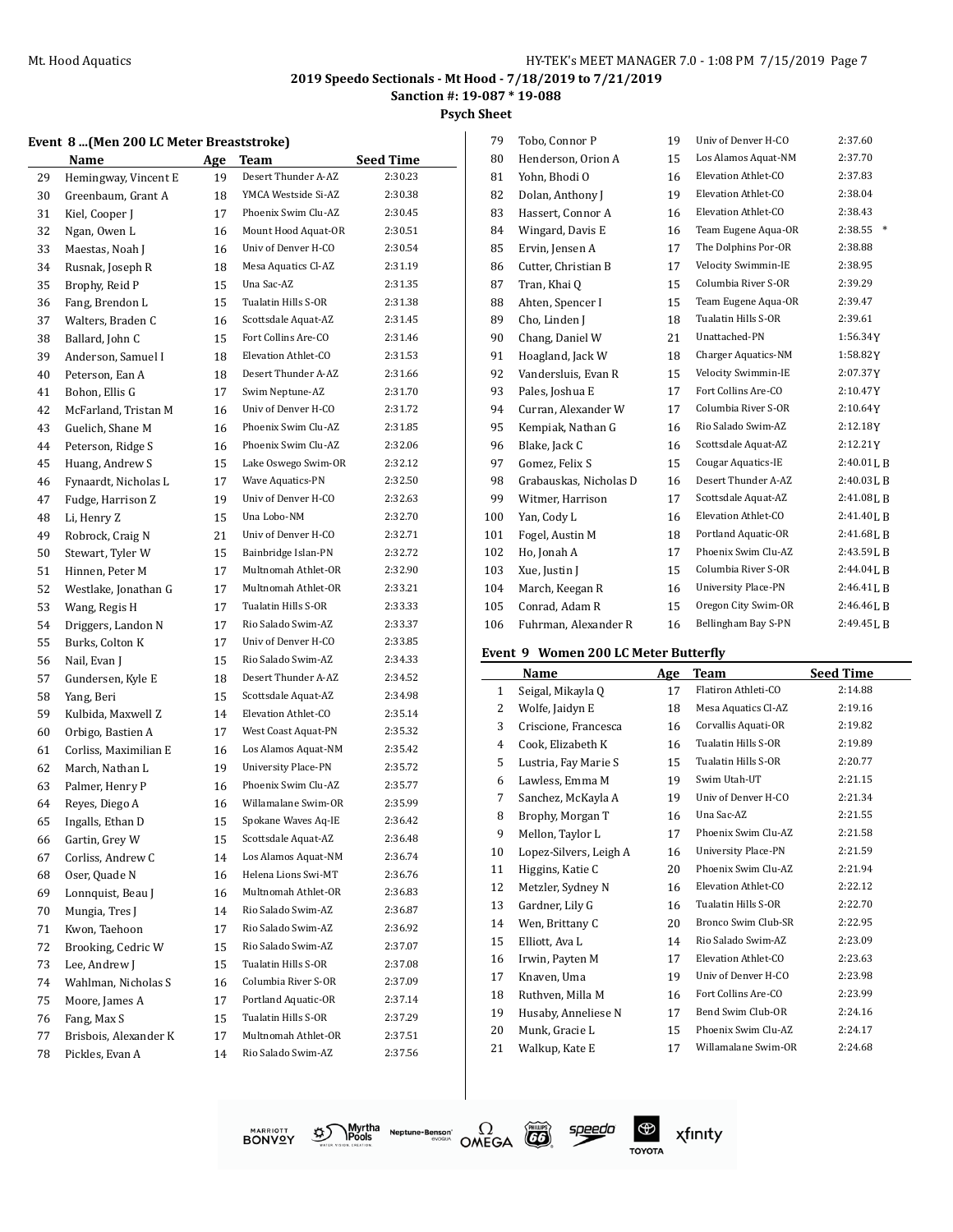**Sanction #: 19-087 \* 19-088**

**Psych Sheet**

#### **Event 9 ...(Women 200 LC Meter Butterfly)**

|    | Name                    | <u>Age</u> | Team                       | <b>Seed Time</b> |
|----|-------------------------|------------|----------------------------|------------------|
| 22 | Harman, Sarah E         | 17         | Phoenix Swim Clu-AZ        | 2:24.77          |
| 23 | McDonald, Kaylee A      | 13         | Una Fac-CO                 | 2:24.90          |
| 24 | Wieckowski, Kayla S     | 14         | Boise YMCA Swim-SR         | 2:25.59          |
| 25 | Rubocki, Anika S        | 17         | Boise YMCA Swim-SR         | 2:25.66          |
| 26 | Brown, Quinn A          | 15         | Portland Aquatic-OR        | 2:26.44          |
| 27 | Doane, Camden           | 13         | <b>University Place-PN</b> | 2:26.65          |
| 28 | Dodd, Emily G           | 14         | Phoenix Swim Clu-AZ        | 2:26.94          |
| 29 | Nicolaisen, Shelby A    | 16         | Scottsdale Aquat-AZ        | 2:27.06          |
| 30 | Erwin, Maggie A         | 18         | Boise YMCA Swim-SR         | 2:27.24          |
| 31 | Schuricht, Blakely R    | 15         | Scottsdale Aquat-AZ        | 2:27.33          |
| 32 | Young, Natalie E        | 14         | Tualatin Hills S-OR        | 2:27.36          |
| 33 | Sicko, Millie           | 15         | Phoenix Swim Clu-AZ        | 2:27.48          |
| 34 | Hayes, Margaret E       | 15         | Bainbridge Islan-PN        | 2:27.53          |
| 35 | Lytle, Rachael M        | 16         | Mesa Aquatics Cl-AZ        | 2:27.65          |
| 36 | Pick, Christina P       | 20         | Unattached-UT              | 2:27.66          |
| 37 | Bachmeier, Madelyn R    | 15         | Scottsdale Aquat-AZ        | 2:27.88          |
| 38 | Kim, Jolie C            | 16         | Univ of Denver H-CO        | 2:28.24          |
| 39 | Pedersen, Bindi S       | 18         | Wave Aquatics-PN           | 2:28.25          |
| 40 | Rusk, Maren S           | 14         | South Snohomish-PN         | 2:28.30          |
| 41 | Ney, Kylie M            | 15         | Scottsdale Aquat-AZ        | 2:28.50          |
| 42 | Herrera, Jordan N       | 16         | Rio Salado Swim-AZ         | 2:28.59          |
| 43 | Wilson, Lauren V        | 16         | University Place-PN        | 2:28.61          |
|    |                         | 17         | Bainbridge Islan-PN        | 2:28.97          |
| 44 | Beers, Eleanor D        | 16         | Charger Aquatics-NM        | 2:29.03          |
| 45 | Bernier, Allison R      |            | Scottsdale Aquat-AZ        | 2:29.55          |
| 46 | Outtrim, Ashley C       | 16         | Scottsdale Aquat-AZ        | 2:29.68          |
| 47 | Bernosky, Taylor D      | 15         |                            |                  |
| 48 | Schmidt, Alexis N       | 20         | Vandal Aquatic C-IE        | 2:29.98          |
| 49 | Dirks, Kylie B          | 16         | Elevation Athlet-CO        | 2:29.99          |
| 50 | Thomas, Breanna L       | 16         | Scottsdale Aquat-AZ        | 2:30.17          |
| 51 | Furqueron, Abigail K    | 16         | Spokane Waves Aq-IE        | 2:30.25          |
| 52 | Trainer, Hannah E       | 15         | Tualatin Hills S-OR        | 2:30.29          |
| 53 | Cunningham, Ava E       | 15         | Scottsdale Aquat-AZ        | 2:30.33          |
| 54 | Iverson, Blythe N       | 17         | Mission Aurora C-CO        | 2:30.45          |
| 55 | Frost, Ellee V          | 13         | Boise YMCA Swim-SR         | 2:30.76          |
| 56 | Saldanha, Madison A     | 15         | Univ of Denver H-CO        | 2:30.78          |
| 57 | Dodson, Zoey L          | 16         | Tualatin Hills S-OR        | 2:30.86          |
| 58 | Smith, Grace K          | 16         | Swim Utah-UT               | 2:31.00          |
| 59 | Shimizu, Sakiko         | 27         | Phoenix Swim Clu-AZ        | 2:06.30S         |
| 60 | Rinker, Emily N         | 16         | Fort Collins Are-CO        | 2:04.95 Y        |
| 61 | Thompson, Emma S        | 16         | Spokane Waves Aq-IE        | 2:07.36Y         |
| 62 | Laderoute, Katelyn H    | 18         | Oregon City Swim-OR        | 2:07.58Y         |
| 63 | Sanchez, Alexandra L    | 15         | Univ of Denver H-CO        | 2:09.62Y         |
| 64 | Jablonski, Kate S       | 18         | Tualatin Hills S-OR        | 2:09.64Y         |
| 65 | Alejos, Hazel R         | 15         | The Dolphins Por-OR        | 2:09.78Y         |
| 66 | Matous, Emma R          | 16         | Tualatin Hills S-OR        | 2:31.42 L B      |
| 67 | Bono, Isabella C        | 15         | Wave Aquatics-PN           | 2:33.29 L B      |
| 68 | Kistler, Jena J         | 13         | Spokane Waves Aq-IE        | 2:33.94 L B      |
| 69 | Hartley, Jordan A       | 19         | Velocity Swimmin-IE        | 2:34.21 L B      |
| 70 | Katayama-Stall, Quinn T | 15         | Tualatin Hills S-OR        | 2:34.92 L B      |
| 71 | Putt, Takara X          | 13         | <b>University Place-PN</b> | 2:44.63 L B      |
|    |                         |            |                            |                  |

#### **Event 10 Men 200 LC Meter Butterfly**

|    | Name                  | Age | Team                       | <b>Seed Time</b> |
|----|-----------------------|-----|----------------------------|------------------|
| 1  | Graham, Jared W       | 20  | Penguin Aquatics-PN        | 2:02.96          |
| 2  | Giandinoto, Cole T    | 19  | Swim Utah-UT               | 2:03.22          |
| 3  | Klauss, Michael A     | 18  | Mesa Aquatics Cl-AZ        | 2:04.07          |
| 4  | Keough, Patrick S     | 15  | <b>University Place-PN</b> | 2:05.64          |
| 5  | Kreidl, Max S         | 17  | Elevation Athlet-CO        | 2:06.12          |
| 6  | Donchi, Samuel A      | 17  | Tualatin Hills S-OR        | 2:06.91          |
| 7  | Matheson, Daniel W    | 16  | Scottsdale Aquat-AZ        | 2:07.36          |
| 8  | Young, Nathan A       | 18  | Tualatin Hills S-OR        | 2:07.44          |
| 9  | Kruse, Sawyer L       | 18  | Fort Collins Are-CO        | 2:07.74          |
| 10 | O'Donnell. Darien L   | 16  | Charger Aquatics-NM        | 2:07.94          |
| 11 | Rumsey, Nathan S      | 16  | Lake Oswego Swim-OR        | 2:08.73          |
| 12 | Smith, Essias         | 16  | Mesa Aquatics Cl-AZ        | 2:08.73          |
| 13 | Watkins, Owen M       | 15  | Fort Collins Are-CO        | 2:09.04          |
| 14 | Benjamin, Kyle J      | 19  | Mesa Aquatics Cl-AZ        | 2:09.09          |
| 15 | Soo, Cody W           | 17  | Multnomah Athlet-OR        | 2:09.29          |
| 16 | Tejeda, Uriel B       | 19  | Tualatin Hills S-OR        | 2:09.83          |
| 17 | McDonald, Jackson T   | 15  | Una Fac-CO                 | 2:10.57          |
| 18 | Goswitz, Anton L      | 17  | The Dolphins Por-OR        | 2:10.63          |
| 19 | Ross, Isaiah L        | 18  | Mount Hood Aquat-OR        | 2:11.45          |
| 20 | Huang, Andrew S       | 15  | Lake Oswego Swim-OR        | 2:11.50          |
| 21 | Barfield, Tyler M     | 18  | Phoenix Swim Clu-AZ        | 2:11.54          |
| 22 | Hatzikos. Alexander W | 18  | Portland Aquatic-OR        | 2:11.93          |
| 23 | Reeves, Brenden W     | 17  | Bend Swim Club-OR          | 2:12.06          |
| 24 | Benes, Saylor T       | 16  | Univ of Denver H-CO        | 2:12.33          |
| 25 | Edge, Dylan           | 18  | Desert Thunder A-AZ        | 2:12.38          |
| 26 | Bansberg, William F   | 16  | Scottsdale Aquat-AZ        | 2:12.39          |
| 27 | Cress, Jacob A        | 16  | YMCA Westside Si-AZ        | 2:12.93          |
| 28 | Winter, Rhys M        | 17  | Swim Utah-UT               | 2:13.14          |
| 29 | Raffel, Colby A       | 15  | Phoenix Swim Clu-AZ        | 2:13.27          |
| 30 | Esser, Devin C        | 16  | Swim Neptune-AZ            | 2:13.29          |
| 31 | Sutton, Joshua R      | 17  | Boise YMCA Swim-SR         | 2:13.56          |
| 32 | Munk, Garrett N       | 18  | Phoenix Swim Clu-AZ        | 2:13.63          |
| 33 | Hilbourne, Kai M      | 18  | Portland Aquatic-OR        | 2:13.81          |
| 34 | Claxton, Nathan J     | 18  | Hillsboro Swim T-OR        | 2:14.00          |
| 35 | Gallo, Jack D         | 16  | Columbia River S-OR        | 2:14.31          |
| 36 | Reyes, Diego A        | 16  | Willamalane Swim-OR        | 2:14.90          |
| 37 | Holt, Spencer E       | 18  | Glacier Swim Clu-AK        | 2:15.00          |
| 38 | Soriano, Bryce R      | 17  | Valley Aquatics-PN         | 2:15.10          |
| 39 | Gurley, Jackson D     | 16  | Univ of Denver H-CO        | 2:15.12          |
| 40 | Wagner, Robert B      | 16  | Helena Lions Swi-MT        | 2:15.78          |
| 41 | Joswiak, Thomas B     | 15  | Phoenix Swim Clu-AZ        | 2:15.82          |
| 42 | Waterman, Benjamin R  | 19  | Swim Utah-UT               | 2:16.19          |
| 43 | Borgers, Lance M      | 16  | Bend Swim Club-OR          | 2:16.22          |
| 44 | Bruce, Alex L         | 19  | Univ of Denver H-CO        | 2:16.27          |
| 45 | Kauffman, Spencer C   | 16  | Foothills Swim T-CO        | 2:16.29          |
| 46 | Kemper, Eric N        | 17  | Unattached-IE              | 2:16.32          |
| 47 | Kelly, Lucas M        | 17  | Mesa Aquatics Cl-AZ        | 2:16.34          |
| 48 | Park, Kevin B         | 15  | Tualatin Hills S-OR        | 2:16.98          |
| 49 | Chesno, Maxwell A     | 18  | Phoenix Swim Clu-AZ        | 2:17.10          |
|    |                       |     |                            |                  |





speedo

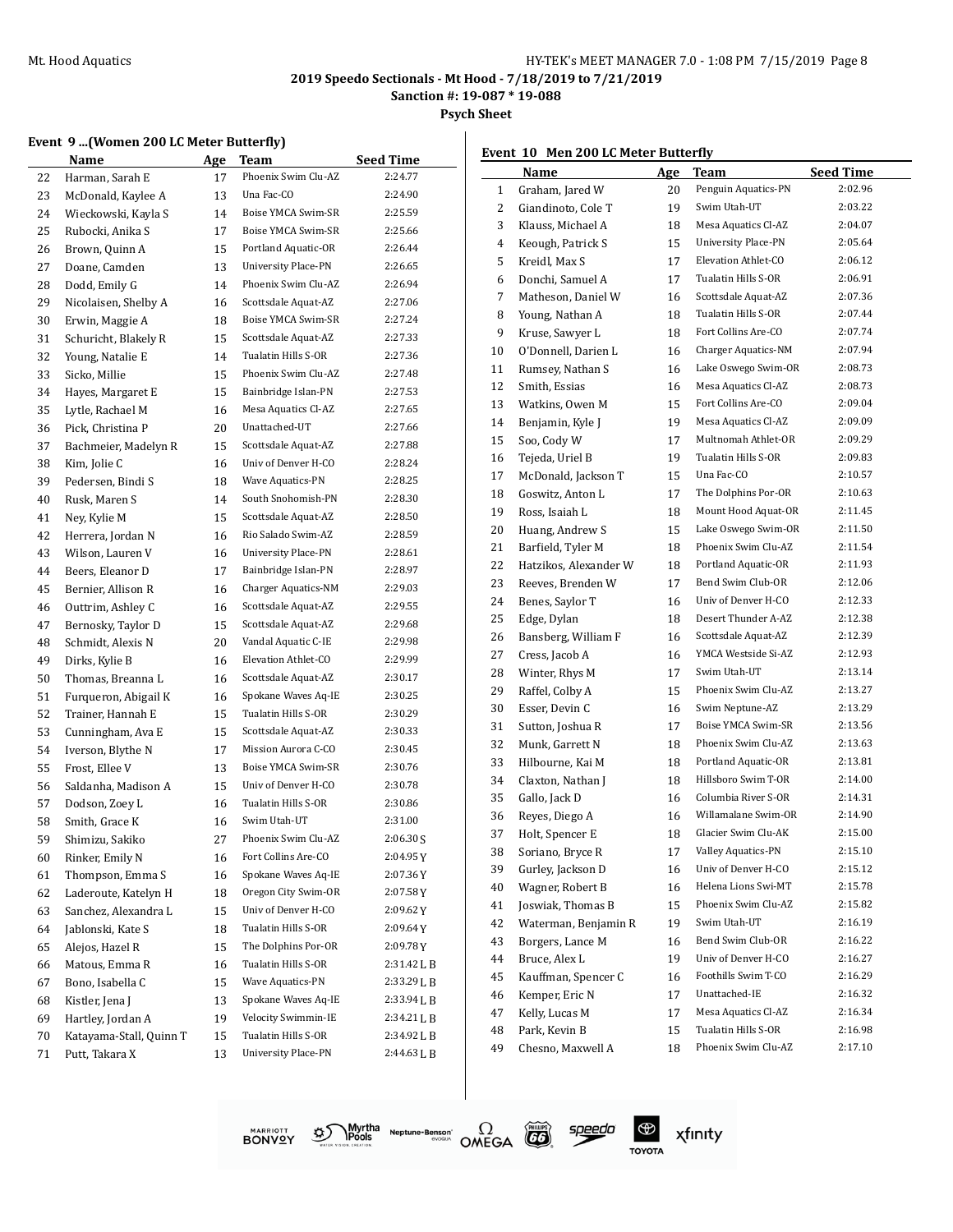**Sanction #: 19-087 \* 19-088**

## **Psych Sheet**

#### **Event 10 ...(Men 200 LC Meter Butterfly)**

|    | Name                   | Age | Team                       | <b>Seed Time</b> |
|----|------------------------|-----|----------------------------|------------------|
| 50 | Coringrato, Nicolas J  | 17  | Elevation Athlet-CO        | 2:17.18          |
| 51 | Sanchez, James Marco B | 17  | Bainbridge Islan-PN        | 2:17.20          |
| 52 | Turf, Cameron J        | 18  | Elevation Athlet-CO        | 2:17.28          |
| 53 | Nicholas, Luke M       | 15  | Mesa Aquatics Cl-AZ        | 2:17.46          |
| 54 | Heymann, John C        | 17  | Lake Oswego Swim-OR        | 2:17.97          |
| 55 | Dingess, Matthew H     | 16  | <b>University Place-PN</b> | 2:18.13          |
| 56 | Bayless, Kolbe R       | 17  | Phoenix Swim Clu-AZ        | 2:18.16          |
| 57 | Hochwalt, Michael K    | 13  | Spokane Waves Aq-IE        | 2:18.63          |
| 58 | Miller, Lukas D        | 17  | Elevation Athlet-CO        | 1:48.92Y         |
| 59 | Dowdall, Finn P        | 16  | Phoenix Swim Clu-AZ        | 1:57.48Y         |
| 60 | Stoddard, Grant        | 16  | Phoenix Swim Clu-AZ        | 1:57.77Y         |
| 61 | Duyck, Noah R          | 17  | Tualatin Hills S-OR        | 1:58.13Y         |
| 62 | Empey, Samuel          | 13  | Columbia River S-OR        | 1:58.16Y         |
| 63 | Fitch, Peter D         | 18  | Wave Aquatics-PN           | 1:58.16Y         |
| 64 | Brockman, Gharret J    | 16  | Bend Swim Club-OR          | $2:19.53$ J, B   |
| 65 | Bigelow, Pierce K      | 16  | Elevation Athlet-CO        | $2:19.64$ J, B   |
| 66 | Wong, Timothy W        | 16  | Boise YMCA Swim-SR         | $2:19.91$ J, B   |
| 67 | Creech, Jace T         | 16  | Multnomah Athlet-OR        | 2:20.52 L B      |
| 68 | Smooke, Cameron P      | 18  | Univ of Denver H-CO        | $2:21.65$ J, B   |
| 69 | Baker, Charlie B       | 17  | Univ of Denver H-CO        | $2:27.49$ J, B   |
| 70 | Dvoretskiy, Yan N      | 15  | Swim Utah-UT               | 1:59.27 Y B      |

#### **Event 11 Women 200 LC Meter Freestyle Relay**

|              | <b>Team</b>         | Relay        | <b>Seed Time</b> |
|--------------|---------------------|--------------|------------------|
| $\mathbf{1}$ | Lake Oswego Swim-OR | A            | 1:47.31          |
| 2            | Univ of Denver H-CO | A            | 1:48.21          |
| 3            | The Dolphins Por-OR | A            | 1:49.03          |
| 4            | Boise YMCA Swim-SR  | A            | 1:49.22          |
| 5            | Scottsdale Aquat-AZ | A            | 1:49.30          |
| 6            | Spokane Waves Aq-IE | A            | 1:49.74          |
| 7            | Tualatin Hills S-OR | A            | 1:49.88          |
| 8            | Elevation Athlet-CO | A            | 1:50.51          |
| 9            | Phoenix Swim Clu-AZ | A            | 1:50.60          |
| 10           | Univ of Denver H-CO | B            | 1:50.76          |
| 11           | Multnomah Athlet-OR | A            | 1:51.25          |
| 12           | Phoenix Swim Clu-AZ | <sub>B</sub> | 1:51.61          |
| 13           | Mesa Aquatics Cl-AZ | A            | 1:51.66          |
| 14           | Rio Salado Swim-AZ  | A            | 1:52.14          |
| 15           | YMCA Westside Si-AZ | A            | 1:52.15          |
| 16           | Scottsdale Aquat-AZ | <sub>B</sub> | 1:52.18          |
| 17           | Tualatin Hills S-OR | B            | 1:52.28          |
| 18           | Lake Oswego Swim-OR | B            | 1:52.41          |
| 19           | Mesa Aquatics Cl-AZ | <sub>B</sub> | 1:52.52          |
| 20           | Fort Collins Are-CO | A            | 1:52.76          |
| 21           | Foothills Swim T-CO | A            | 1:52.88          |
| 22           | The Dolphins Por-OR | <sub>B</sub> | 1:52.88          |
| 23           | Univ of Denver H-CO | $\mathsf{C}$ | 1:53.05          |
| 24           | Elevation Athlet-CO | B            | 1:53.05          |
| 25           | Bronco Swim Club-SR | A            | 1:53.21          |
| 26           | Elevation Athlet-CO | C            | 1:53.29          |
|              |                     |              |                  |

| 27 | Bainbridge Islan-PN        | A | 1:53.50  |
|----|----------------------------|---|----------|
| 28 | <b>Charger Aquatics-NM</b> | A | 1:53.66  |
| 29 | Tualatin Hills S-OR        | C | 1:53.89  |
| 30 | Univ of Denver H-CO        | D | 1:54.00  |
| 31 | <b>University Place-PN</b> | A | 1:54.15  |
| 32 | Elevation Athlet-CO        | D | 1:54.35  |
| 33 | Scottsdale Aquat-AZ        | C | 1:54.39  |
| 34 | Mesa Aquatics Cl-AZ        | C | 1:55.33  |
| 35 | Portland Aquatic-OR        | A | 1:55.58  |
| 36 | Gold's Aquatics-PN         | A | 1:55.73  |
| 37 | Northwest Blue C-OR        | A | 1:56.01  |
| 38 | Columbia River S-OR        | A | 1:56.30  |
| 39 | Willamalane Swim-OR        | A | 1:56.42  |
| 40 | Oregon City Swim-OR        | A | 1:56.54  |
| 41 | South Snohomish-PN         | A | 1:57.32  |
| 42 | Swim Utah-UT               | A | 1:57.70  |
| 43 | Vandal Aquatic C-IE        | A | 1:33.36Y |
| 44 | Missoula Aquatic-MT        | A | 1:37.60Y |
| 45 | Cougar Aquatics-IE         | A | 1:38.35Y |
| 46 | Velocity Swimmin-IE        | A | 1:39.98Y |
| 47 | Univ of Denver H-CO        | E | 1:40.01Y |
| 48 | Spokane Waves Aq-IE        | B | 1:40.87Y |
| 49 | Foothills Swim T-CO        | B | 1:43.32Y |
| 50 | Elevation Athlet-CO        | E | 1:44.11Y |

#### **Event 12 Men 200 LC Meter Freestyle Relay**

|              | <b>Team</b>                | Relay | <b>Seed Time</b> |
|--------------|----------------------------|-------|------------------|
| $\mathbf{1}$ | Univ of Denver H-CO        | A     | 1:35.78          |
| 2            | Mesa Aquatics Cl-AZ        | A     | 1:36.57          |
| 3            | Univ of Denver H-CO        | B     | 1:37.11          |
| 4            | Scottsdale Aquat-AZ        | A     | 1:37.21          |
| 5            | Tualatin Hills S-OR        | A     | 1:37.25          |
| 6            | Multnomah Athlet-OR        | A     | 1:37.38          |
| 7            | Columbia River S-OR        | A     | 1:37.45          |
| 8            | Elevation Athlet-CO        | A     | 1:37.79          |
| 9            | Boise YMCA Swim-SR         | A     | 1:37.89          |
| 10           | Phoenix Swim Clu-AZ        | A     | 1:38.08          |
| 11           | Lake Oswego Swim-OR        | A     | 1:39.07          |
| 12           | Phoenix Swim Clu-AZ        | B     | 1:39.15          |
| 13           | Mesa Aquatics Cl-AZ        | B     | 1:39.22          |
| 14           | Portland Aquatic-OR        | A     | 1:39.86          |
| 15           | Bainbridge Islan-PN        | A     | 1:39.91          |
| 16           | Univ of Denver H-CO        | C     | 1:40.08          |
| 17           | Scottsdale Aquat-AZ        | B     | 1:40.08          |
| 18           | Spokane Waves Aq-IE        | A     | 1:40.23          |
| 19           | Columbia River S-OR        | B     | 1:40.63          |
| 20           | Rio Salado Swim-AZ         | A     | 1:40.77          |
| 21           | Elevation Athlet-CO        | B     | 1:40.82          |
| 22           | YMCA Westside Si-AZ        | A     | 1:40.86          |
| 23           | <b>Charger Aquatics-NM</b> | A     | 1:41.15          |
| 24           | Rio Salado Swim-AZ         | B     | 1:41.50          |
| 25           | Desert Thunder A-AZ        | A     | 1:41.73          |

**BONVOY** 

Myrtha Neptune-Benson<sup>+</sup><br>MPools<br>" త్ర



speedo

 $^{\circledR}$ xfinity **TOYOTA**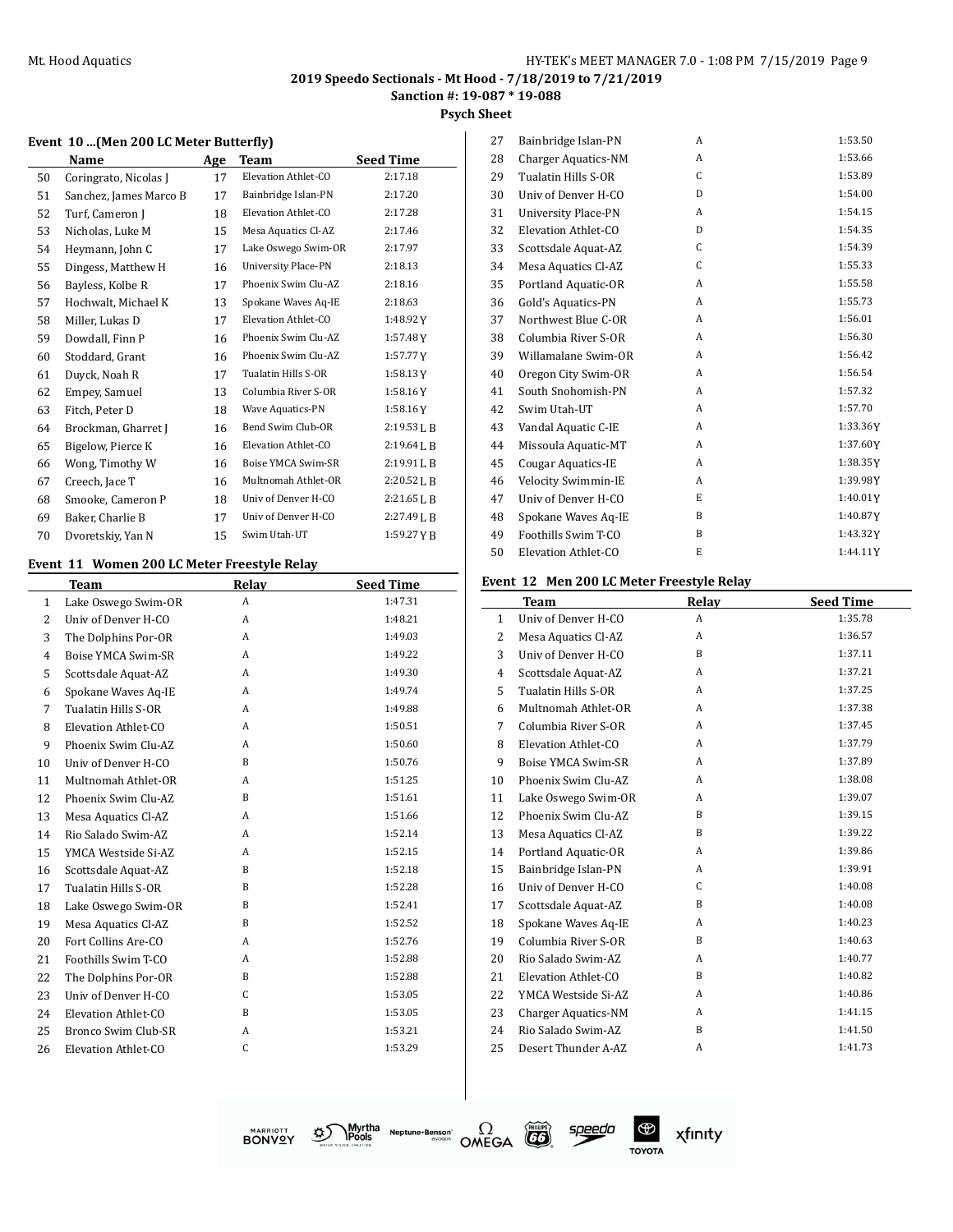**Sanction #: 19-087 \* 19-088**

**Psych Sheet**

|  |  |  | Event  12 (Men 200 LC Meter Freestyle Relay) |  |  |
|--|--|--|----------------------------------------------|--|--|
|  |  |  |                                              |  |  |

|    | <b>Team</b>             | Relay        | <b>Seed Time</b> |
|----|-------------------------|--------------|------------------|
| 26 | Fort Collins Are-CO     | A            | 1:41.75          |
| 27 | The Dolphins Por-OR     | A            | 1:42.42          |
| 28 | Elevation Athlet-CO     | C            | 1:42.70          |
| 29 | Univ of Denver H-CO     | D            | 1:42.71          |
| 30 | Columbia River S-OR     | C            | 1:42.80          |
| 31 | Multnomah Athlet-OR     | B            | 1:43.46          |
| 32 | Swim Utah-UT            | A            | 1:43.53          |
| 33 | University Place-PN     | A            | 1:43.73          |
| 34 | Mesa Aquatics Cl-AZ     | C            | 1:43.84          |
| 35 | Univ of Denver H-CO     | E.           | 1:44.00          |
| 36 | <b>Wave Aquatics-PN</b> | A            | 1:44.55          |
| 37 | Tualatin Hills S-OR     | <sub>B</sub> | 1:44.61          |
| 38 | Foothills Swim T-CO     | A            | 1:46.03          |
| 39 | Elevation Athlet-CO     | D            | 1:46.07          |
| 40 | Gold's Aquatics-PN      | A            | 1:30.60Y         |
| 41 | Cougar Aquatics-IE      | A            | 1:31.42Y         |
| 42 | Los Alamos Aquat-NM     | A            | 1:32.81Y         |
| 43 | Elevation Athlet-CO     | E            | 1:32.84Y         |

#### **Event 13 Women 200 LC Meter Freestyle**

 $\overline{\phantom{0}}$ 

|              | Name                 | Age | <b>Team</b>         | <b>Seed Time</b> |
|--------------|----------------------|-----|---------------------|------------------|
| $\mathbf{1}$ | Leckie, Aysia J      | 20  | Univ of Denver H-CO | 2:02.52          |
| 2            | Berkoff, Katharine F | 18  | Missoula Aquatic-MT | 2:03.93          |
| 3            | Gardner, Lily G      | 16  | Tualatin Hills S-OR | 2:04.05          |
| 4            | Falk, Ryan J         | 21  | Tualatin Hills S-OR | 2:04.76          |
| 5            | Shanley, Kathryn E   | 16  | Foothills Swim T-CO | 2:04.86          |
| 6            | Johnston, Andi L     | 21  | Univ of Denver H-CO | 2:05.21          |
| 7            | Hill, Hayley B       | 20  | Bronco Swim Club-SR | 2:05.93          |
| 8            | Davis, Lucia L       | 20  | Bronco Swim Club-SR | 2:06.33          |
| 9            | Lindsay, Angelina M  | 19  | Tualatin Hills S-OR | 2:06.46          |
| 10           | Fama, Kalli M        | 17  | Rio Salado Swim-AZ  | 2:06.50          |
| 11           | Pittard, Charity C   | 18  | Boise YMCA Swim-SR  | 2:06.76          |
| 12           | Kreutzer, Elise L    | 18  | Multnomah Athlet-OR | 2:07.17          |
| 13           | Seigal, Mikayla Q    | 17  | Flatiron Athleti-CO | 2:07.42          |
| 14           | Lindsay, Tia E       | 17  | Tualatin Hills S-OR | 2:07.44          |
| 15           | Nedom, Mackenzie S   | 15  | Fort Collins Are-CO | 2:07.44          |
| 16           | Nosack, Sofia L      | 18  | Tualatin Hills S-OR | 2:07.46          |
| 17           | Murphy, Quinn E      | 16  | Phoenix Swim Clu-AZ | 2:08.50          |
| 18           | Carlton, Annie K     | 16  | Phoenix Swim Clu-AZ | 2:08.58          |
| 19           | Beckwith, Jessica L  | 18  | Univ of Denver H-CO | 2:08.64          |
| 20           | Meek, Hannah E       | 16  | Charger Aquatics-NM | 2:08.73          |
| 21           | McCoy, Kaitlyn R     | 19  | Phoenix Swim Clu-AZ | 2:08.98          |
| 22           | Chanin, Ayden M      | 17  | Phoenix Swim Clu-AZ | 2:09.18          |
| 23           | Yueh, Alice          | 14  | Tualatin Hills S-OR | 2:09.21          |
| 24           | Brophy, Morgan T     | 16  | Una Sac-AZ          | 2:09.23          |
| 25           | Beers, Eleanor D     | 17  | Bainbridge Islan-PN | 2:09.28          |
| 26           | Brady, Emma L        | 17  | Bend Swim Club-OR   | 2:09.40          |
| 27           | Ruthven, Milla M     | 16  | Fort Collins Are-CO | 2:09.50          |
| 28           | Maeda, Jessica Y     | 15  | Tualatin Hills S-OR | 2:09.54          |
| 29           | Wilson, Marin D      | 17  | Valley Aquatics-PN  | 2:09.58          |
|              |                      |     |                     |                  |

| 30 | Kayfes, Natalie R      | 18 | Tualatin Hills S-OR                        | 2:09.60             |
|----|------------------------|----|--------------------------------------------|---------------------|
| 31 | Smith, Jenna R         | 16 | Univ of Denver H-CO                        | 2:09.65             |
| 32 | Erwin, Maggie A        | 18 | Boise YMCA Swim-SR                         | 2:09.95             |
| 33 | Lopez-Silvers, Leigh A | 16 | <b>University Place-PN</b>                 | 2:09.97             |
| 34 | Hager, Megan R         | 17 | Sweet Home Swim-OR                         | 2:10.00             |
| 35 | Bishop, Olivia B       | 18 | YMCA Westside Si-AZ                        | 2:10.01             |
| 36 | Wylie, Isabella A      | 17 | Scottsdale Aquat-AZ                        | 2:10.01             |
| 37 | Gingras, Elena S       | 15 | Lake Oswego Swim-OR                        | 2:10.03             |
| 38 | Gingras, Audrey C      | 17 | Lake Oswego Swim-OR                        | 2:10.15             |
| 39 | DiMascolo, Chonlada I  | 15 | Valley Aquatics-PN                         | 2:10.33             |
| 40 | Blair, Emily K         | 15 | Univ of Denver H-CO                        | 2:10.34             |
| 41 | Turney, Avery R        | 16 | Foothills Swim T-CO                        | 2:10.38             |
| 42 | McClendon, Sara C      | 20 | Swim Utah-UT                               | 2:10.40             |
| 43 | Armon, Indigo V        | 15 | Elevation Athlet-CO                        | 2:10.42             |
| 44 | Bernosky, Taylor D     | 15 | Scottsdale Aquat-AZ                        | 2:10.59             |
| 45 | Ziegert, Eleanor G     | 13 | Boulder Swimming-CO                        | 2:10.64             |
| 46 | Detta, Teigen M        | 16 | Bellingham Bay S-PN                        | 2:10.70             |
| 47 | Young, Natalie E       | 14 | Tualatin Hills S-OR                        | 2:10.77             |
| 48 | Wright, Madeleine A    | 18 | Phoenix Swim Clu-AZ                        | 2:10.80             |
| 49 | Sowitch, Lindsey G     | 15 | Una Tops-CO                                | 2:10.82             |
| 50 | Kikilo, Ekaterina P    | 18 | Univ of Denver H-CO                        | 2:10.92             |
| 51 | Schmid, Olivia F       | 19 | Univ of Denver H-CO                        | 2:10.97             |
| 52 | Dunn, Grace E          | 15 | Scottsdale Aquat-AZ                        | 2:11.04             |
| 53 |                        | 16 | Phoenix Swim Clu-AZ                        | 2:11.12             |
|    | Schloz, Kaela A        |    | Spokane Waves Aq-IE                        | 2:11.21             |
| 54 | McEvoy, Caylynn L      | 16 | Tualatin Hills S-OR                        | 2:11.32             |
| 55 | Trainer, Hannah E      | 15 | Tualatin Hills S-OR                        | 2:11.47             |
| 56 | Jablonski, Kate S      | 18 |                                            |                     |
| 57 | Doane, Camden          | 13 | <b>University Place-PN</b><br>Swim Utah-UT | 2:11.48<br>1:50.62Y |
| 58 | Gebhart, Mandy J       | 20 | Mesa Aquatics Cl-AZ                        | 1:52.68Y            |
| 59 | Lesueur, Jessica M     | 18 | Multnomah Athlet-OR                        |                     |
| 60 | Jorgensen, Anna L      | 17 |                                            | 1:52.79Y            |
| 61 | Culberson, Emilia R    | 17 | Elevation Athlet-CO                        | 1:52.87 Y           |
| 62 | Johnson, Melinda K     | 16 | Foothills Swim T-CO                        | 1:53.11Y            |
| 63 | Grotte, Hailey M       | 17 | Northwest Blue C-OR                        | 1:53.16Y            |
| 64 | Geldmacher, Regan A    | 16 | Tri-city Channel-IE                        | 1:53.23 Y           |
| 65 | Manzione, Katherine L  | 18 | Lake Oswego Swim-OR                        | 1:53.32 Y           |
| 66 | Outtrim, Ashley C      | 16 | Scottsdale Aquat-AZ                        | 1:53.88Y            |
| 67 | Zajdzinski, Amanda K   | 17 | Mesa Aquatics Cl-AZ                        | 1:53.90Y            |
| 68 | Skorina, Laurel H      | 16 | Unattached-IE                              | 1:54.19Y            |
| 69 | Bellin, Gabriella H    | 14 | <b>University Place-PN</b>                 | 1:54.24 Y           |
| 70 | Saldanha, Madison A    | 15 | Univ of Denver H-CO                        | 1:54.25Y            |
| 71 | Dale. Grace L          | 15 | Univ of Denver H-CO                        | 1:54.26Y            |
| 72 | Gehlert, Grace E       | 17 | Lobo Aquatic Clu-NM                        | 1:54.40Y            |
| 73 | Laderoute, Katelyn H   | 18 | Oregon City Swim-OR                        | 1:54.66Y            |
| 74 | Herrera, Jordan N      | 16 | Rio Salado Swim-AZ                         | 1:54.69Y            |
| 75 | Bokowy, Payton L       | 19 | Unattached-IE                              | 1:54.70Y            |
| 76 | Dressel, Brooklyn K    | 15 | Velocity Swimmin-IE                        | 1:54.76Y            |
| 77 | Franco, Jessica J      | 16 | Mesa Aquatics Cl-AZ                        | 2:11.57L B          |
| 78 | Rink, Katie A          | 15 | Scottsdale Aquat-AZ                        | 2:11.94 L B         |
| 79 | Yie, Emily             | 16 | Elevation Athlet-CO                        | 2:11.94 L B         |
| 80 | Adams, Alayna J        | 15 | Univ of Denver H-CO                        | 2:12.20 L B         |
| 81 | Ney, Kylie M           | 15 | Scottsdale Aquat-AZ                        | 2:12.27LB           |
|    |                        |    |                                            |                     |







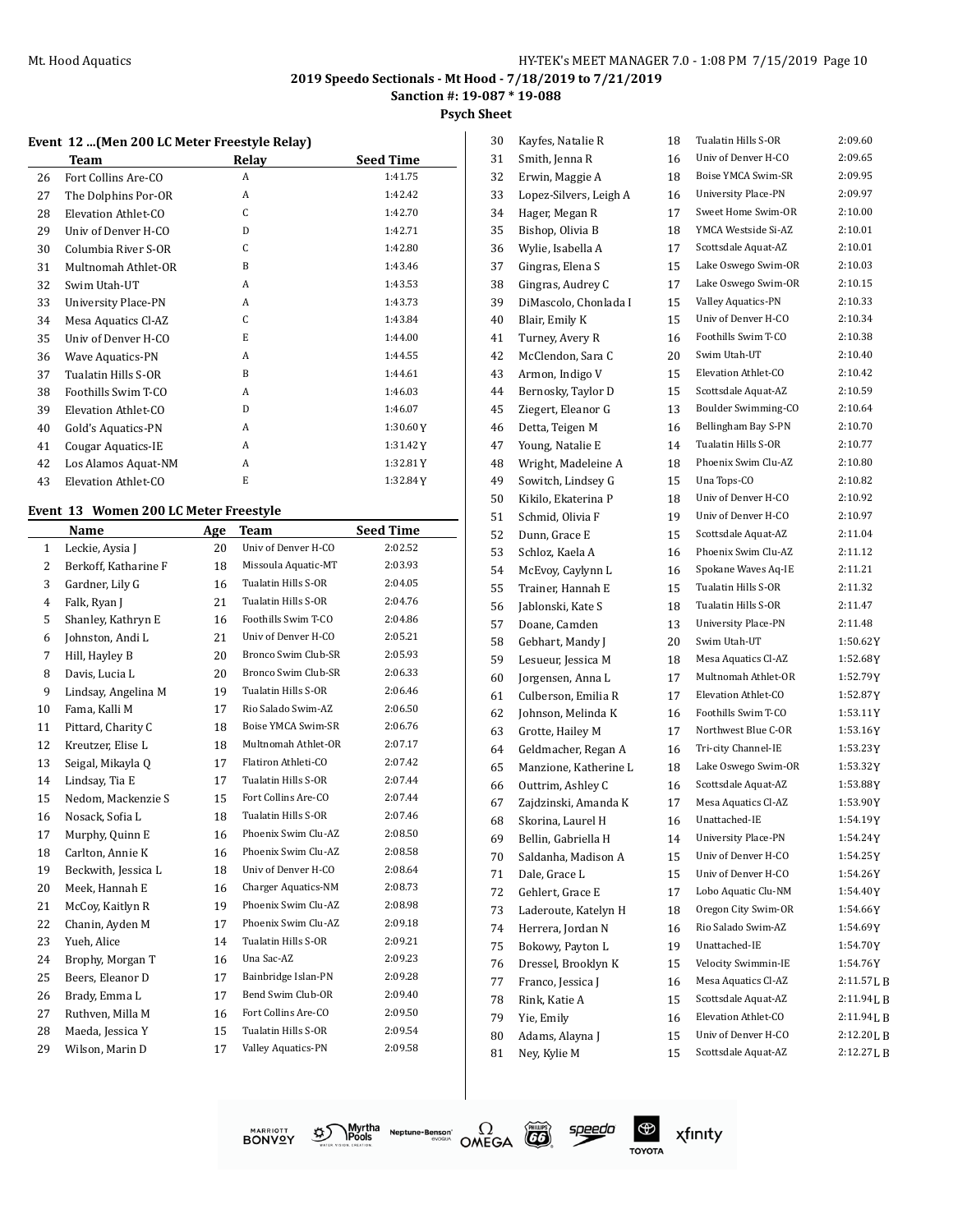**Psych Sheet**

#### **Event 13 ...(Women 200 LC Meter Freestyle)**

|     | Name                    | <u>Age</u> | Team                       | <b>Seed Time</b> |
|-----|-------------------------|------------|----------------------------|------------------|
| 82  | Wilson, Lauren V        | 16         | <b>University Place-PN</b> | 2:12.28L B       |
| 83  | Dodson, Zoey L          | 16         | Tualatin Hills S-OR        | 2:12.48L B       |
| 84  | Calvi, Gabriella M      | 15         | Lake Oswego Swim-OR        | 2:12.52 L B      |
| 85  | Blackford, Abigail H    | 18         | The Dolphins Por-OR        | 2:12.59L B       |
| 86  | Hicks, Lauren R         | 16         | Mesa Aquatics Cl-AZ        | 2:12.61L B       |
| 87  | Bilodeau-Byrd, Kelsey A | 16         | Boise YMCA Swim-SR         | 2:12.64 L B      |
| 88  | Lindsay, Nakita L       | 16         | Tualatin Hills S-OR        | 2:13.17 L B      |
| 89  | Segneri, Sara A         | 16         | J Swim Club-AZ             | 2:13.23L B       |
| 90  | Chesno, Haley D         | 15         | Phoenix Swim Clu-AZ        | 2:13.23 L B      |
| 91  | Debnam, Skylar B        | 15         | Scottsdale Aquat-AZ        | 2:13.23 L B      |
| 92  | Dodd, Emily G           | 14         | Phoenix Swim Clu-AZ        | 2:13.39 L B      |
| 93  | Daniell, Cameron J      | 17         | Mesa Aquatics Cl-AZ        | 2:13.42 L B      |
| 94  | Roark, Kate O           | 15         | YMCA Westside Si-AZ        | 2:13.85 L B      |
| 95  | Matous, Emma R          | 16         | Tualatin Hills S-OR        | 2:13.88 L B      |
| 96  | Shaw, Grace C           | 15         | Elevation Athlet-CO        | 2:13.89 L B      |
| 97  | Jacobson, Molly C       | 16         | Boise YMCA Swim-SR         | 2:13.96L B       |
| 98  | Lukinac, Morgan C       | 15         | Boulder Swimming-CO        | 2:14.05 L B      |
| 99  | Treptow, Paige E        | 15         | Rio Salado Swim-AZ         | 2:14.33 L B      |
| 100 | Cunningham, Ava E       | 15         | Scottsdale Aquat-AZ        | 2:14.63 L B      |
| 101 | Castellino, Monet C     | 15         | Elevation Athlet-CO        | 2:14.96L B       |
| 102 | Alejos, Hazel R         | 15         | The Dolphins Por-OR        | 2:15.05L B       |
| 103 | Mayer, Elizabeth K      | 15         | Swim Utah-UT               | 2:15.21L B       |
| 104 | Hanagan, Sera H         | 16         | Scottsdale Aquat-AZ        | 2:15.40 L B      |
| 105 | Beery, Caitlin N        | 16         | Univ of Denver H-CO        | 2:15.68LB        |
| 106 | Storm, Abigail K        | 14         | Foothills Swim T-CO        | 2:16.55L B       |
| 107 | Kelley, Emma M          | 14         | <b>Charger Aquatics-NM</b> | 2:16.58L B       |
| 108 | Anderson, Clara K       | 15         | Cougar Aquatics-IE         | 2:16.71LB        |
| 109 | Newkirk, Jenna N        | 17         | Mission Aurora C-CO        | 2:16.89L B       |
| 110 | Shaw, Anna F            | 16         | Univ of Denver H-CO        | 2:17.00 L B      |
| 111 | Silguero, Evelyn J      | 15         | Phoenix Swim Clu-AZ        | 2:17.20LB        |
| 112 | Bank, Karolina B        | 15         | Elevation Athlet-CO        | 2:17.30 L B      |
| 113 | Zapata, Chloe M         | 16         | Scottsdale Aquat-AZ        | 2:17.58L B       |
| 114 | Kahn, Emily J           | 15         | Univ of Denver H-CO        | 2:17.82 L B      |
| 115 | McDevitt, Alexa J       | 12         | Bainbridge Islan-PN        | 2:17.84LB        |
| 116 | Brown, Quinn A          | 15         | Portland Aquatic-OR        | 2:17.92 L B      |
| 117 | Riccio, Ella E          | 16         | Elevation Athlet-CO        | 2:19.16LB        |
| 118 | Hemingway, Sophia E     | 15         | Foothills Swim T-CO        | 2:19.37LB        |
| 119 | Cannon, Greta J         | 17         | Portland Aquatic-OR        | 2:19.42 L B      |
| 120 | Moses, Jillian P        | 15         | Boise YMCA Swim-SR         | 2:19.56 L B      |
| 121 | Frost, Ellee V          | 13         | Boise YMCA Swim-SR         | 2:20.21L B       |
| 122 | Kiel, Audrey G          | 14         | Phoenix Swim Clu-AZ        | 2:20.50 L B      |
| 123 | Ashmore, Amanda D       | 15         | Bainbridge Islan-PN        | 2:21.97LB        |
| 124 | Kraus, Jessica P        | 16         | Boise YMCA Swim-SR         | 2:22.13L B       |
| 125 | Iverson, Blythe N       | 17         | Mission Aurora C-CO        | 2:24.85 L B      |
| 126 | Larson, Chloe L         | 20         | Cougar Aquatics-IE         | 2:26.64 L B      |
| 127 | Lytle, Rachael M        | 16         | Mesa Aquatics Cl-AZ        | 2:26.75 L B      |

#### **Event 14 Men 200 LC Meter Freestyle**

| <b>Name</b>      | Age Team               | <b>Seed Time</b> |
|------------------|------------------------|------------------|
| Jackson, Kevin T | 25 King Aquatic Clu-PN | 1:52.89          |

| 2  | Luc, Ethan H          | 19 | Unattached-AZ       | 1:52.91   |
|----|-----------------------|----|---------------------|-----------|
| 3  | Sykes, Hugo J         | 20 | Univ of Denver H-CO | 1:52.97   |
| 4  | Hoagland, Jack W      | 18 | Charger Aquatics-NM | 1:53.46   |
| 5  | Giandinoto, Cole T    | 19 | Swim Utah-UT        | 1:53.53   |
| 6  | Martinez, Trenton J   | 18 | Tualatin Hills S-OR | 1:53.93   |
| 7  | Yang, Terry           | 18 | Mesa Aquatics Cl-AZ | 1:54.79   |
| 8  | Basham, Fischer H     | 21 | Univ of Denver H-CO | 1:55.43   |
| 9  | Hart, Keelan R        | 18 | Charger Aquatics-NM | 1:55.44   |
| 10 | Wenker, Jude T        | 17 | Bainbridge Islan-PN | 1:55.78   |
| 11 | McKean, Griffin G     | 18 | Bend Swim Club-OR   | 1:56.20   |
| 12 | Nosack, Anthony J     | 20 | Tualatin Hills S-OR | 1:56.59   |
| 13 | Hymer-Costa, Parker B | 20 | Unattached-HI       | 1:56.68   |
| 14 | Kuebler, Robin M      | 21 | Univ of Denver H-CO | 1:56.69   |
| 15 | McDonald, Jackson T   | 15 | Una Fac-CO          | 1:56.89   |
| 16 | Shreeve, Brandon M    | 23 | Una Sdat-UT         | 1:56.99   |
| 17 | Donchi, Samuel A      | 17 | Tualatin Hills S-OR | 1:57.19   |
| 18 | Waterman, Benjamin R  | 19 | Swim Utah-UT        | 1:57.40   |
| 19 | Heymann, John C       | 17 | Lake Oswego Swim-OR | 1:57.50   |
| 20 | Shutt, Paul R         | 16 | Boise YMCA Swim-SR  | 1:57.58   |
| 21 | Keough, Patrick S     | 15 | University Place-PN | 1:57.62   |
| 22 | Milovanovic, Mateja   | 17 | Phoenix Swim Clu-AZ | 1:57.67   |
| 23 | Freeman, Paul B       | 18 | Univ of Denver H-CO | 1:57.71   |
| 24 | Ballard, John C       | 15 | Fort Collins Are-CO | 1:57.72   |
| 25 | Hilbourne, Kai M      | 18 | Portland Aquatic-OR | 1:57.96   |
| 26 | Winter, Rhys M        | 17 | Swim Utah-UT        | 1:58.28   |
| 27 | Goswitz, Anton L      | 17 | The Dolphins Por-OR | 1:58.33   |
| 28 | Bigelow, Pierce K     | 16 | Elevation Athlet-CO | 1:58.45   |
| 29 | McClone, Finn T       | 19 | Columbia River S-OR | 1:58.58   |
| 30 | Inglis, Sawyer F      | 16 | Univ of Denver H-CO | 1:58.80   |
| 31 | Nosack, Marco A       | 16 | Tualatin Hills S-OR | 1:58.81   |
| 32 | Waggoner, Patrick R   | 19 | Mesa Aquatics Cl-AZ | 1:58.86   |
| 33 | Soo, Cody W           | 17 | Multnomah Athlet-OR | 1:58.87   |
| 34 | Keil, Kevin T         | 17 | Multnomah Athlet-OR | 1:58.90   |
| 35 | Adrian, Spencer W     | 18 | The Dolphins Por-OR | 1:59.14   |
| 36 | Turf, Cameron J       | 18 | Elevation Athlet-CO | 1:59.16   |
| 37 | Gurley, Jackson D     | 16 | Univ of Denver H-CO | 1:59.17   |
| 38 | Mahns, Darragh D      | 19 | Univ of Denver H-CO | 1:59.19   |
| 39 | Kruse, Sawyer L       | 18 | Fort Collins Are-CO | 1:59.67   |
| 40 | Man, Brendan C        | 16 | Valley Aquatics-PN  | 1:59.76   |
| 41 | Theisen, Jameson G    | 19 | Phoenix Swim Clu-AZ | 1:59.80   |
| 42 | Bayless, Kolbe R      | 17 | Phoenix Swim Clu-AZ | 1:59.84   |
| 43 | Benes, Saylor T       | 16 | Univ of Denver H-CO | 2:00.04   |
| 44 | Kreutzer, Matthias J  | 15 | Multnomah Athlet-OR | 2:00.11   |
| 45 | Kiel, Cooper J        | 17 | Phoenix Swim Clu-AZ | 2:00.11   |
| 46 | Rock, Nathan L        | 20 | Elevation Athlet-CO | 2:00.70   |
| 47 | Oliveira, Neirton S   | 22 | Lake Oswego Swim-OR | 2:00.77   |
| 48 | Watkins, Owen M       | 15 | Fort Collins Are-CO | 2:00.81   |
| 49 | Park, Kevin B         | 15 | Tualatin Hills S-OR | 2:00.84   |
| 50 | Young, Nathan A       | 18 | Tualatin Hills S-OR | 2:00.92   |
| 51 | Smith, Denton D       | 16 | Phoenix Swim Clu-AZ | 2:00.99   |
| 52 | Holt, Spencer E       | 18 | Glacier Swim Clu-AK | 1:42.05 Y |
| 53 | Grewe, Matthew C      | 18 | Univ of Denver H-CO | 1:42.81Y  |
|    |                       |    |                     |           |





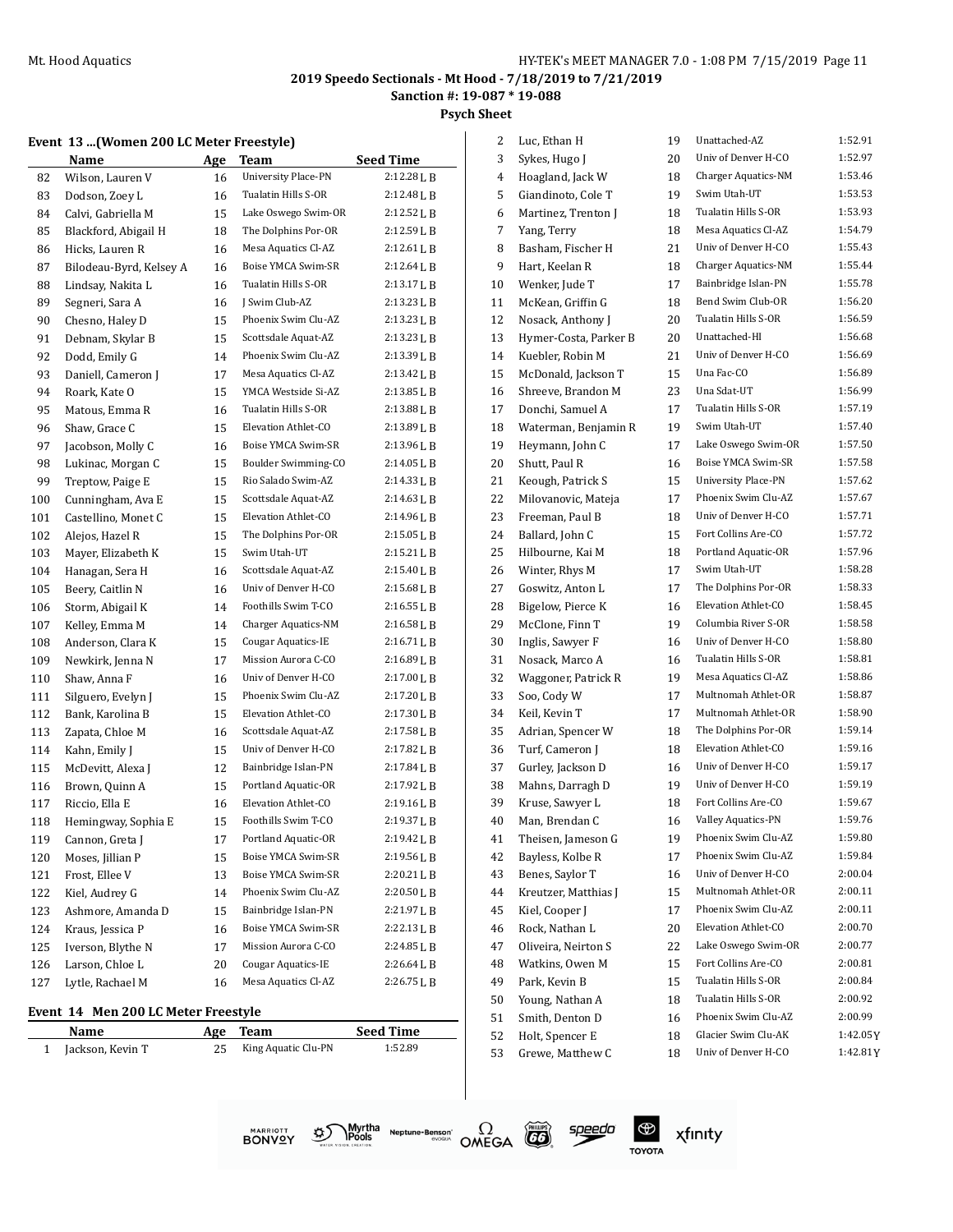#### Mt. Hood Aquatics HY-TEK's MEET MANAGER 7.0 - 1:08 PM 7/15/2019 Page 12

#### **2019 Speedo Sectionals - Mt Hood - 7/18/2019 to 7/21/2019 Sanction #: 19-087 \* 19-088**

**Psych Sheet**  $\overline{1}$ 

## **Event 14 ...(Men 200 LC Meter Freestyle)**

|     | <b>Name</b>                         | Age | <b>Team</b><br>Phoenix Swim Clu-AZ | <b>Seed Time</b><br>1:42.82Y |
|-----|-------------------------------------|-----|------------------------------------|------------------------------|
| 54  | Clark, Jaedin D<br>James, Tristan T | 18  | Willamalane Swim-OR                | 1:42.89Y                     |
| 55  |                                     | 20  | Phoenix Swim Clu-AZ                | 1:42.98 Y                    |
| 56  | Dowdall, Finn P                     | 16  |                                    |                              |
| 57  | Ross, Isaiah L                      | 18  | Mount Hood Aquat-OR                | 1:43.05 Y                    |
| 58  | Miller, Luke R                      | 17  | Rio Salado Swim-AZ                 | 1:43.08Y                     |
| 59  | Burch, Ryan M                       | 18  | The Dolphins Por-OR                | 1:43.19Y                     |
| 60  | Page-Jones, Charles O               | 15  | Team Eugene Aqua-OR                | 1:43.22 Y                    |
| 61  | Kruse, Wilder R                     | 16  | Fort Collins Are-CO                | 1:43.32Y                     |
| 62  | Baldry, Tanner L                    | 18  | Missoula Aquatic-MT                | 1:43.45 Y                    |
| 63  | Gentry, Marcus A                    | 14  | Superior Stingra-OR                | 1:43.62 Y                    |
| 64  | Kelly, Lucas M                      | 17  | Mesa Aquatics Cl-AZ                | 1:43.68Y                     |
| 65  | Smith, Essias                       | 16  | Mesa Aquatics Cl-AZ                | 1:44.08Y                     |
| 66  | Pocock, Andrew J                    | 17  | Mesa Aquatics Cl-AZ                | 1:44.08Y                     |
| 67  | Meyer, Dietrich R                   | 16  | <b>Bremerton YMCA S-PN</b>         | 1:44.21Y                     |
| 68  | Vinz, Nathaniel I                   | 18  | Mesa Aquatics Cl-AZ                | 2:01.13 L B                  |
| 69  | Vinz, Benjamin A                    | 16  | Mesa Aquatics Cl-AZ                | 2:01.32LB                    |
| 70  | Logue, Justin T                     | 16  | Mount Hood Aquat-OR                | 2:01.34 L B                  |
| 71  | Anderson, Samuel I                  | 18  | Elevation Athlet-CO                | 2:01.57 L B                  |
| 72  | Edge, Dylan                         | 18  | Desert Thunder A-AZ                | 2:01.73LB                    |
| 73  | Borgers, Lance M                    | 16  | Bend Swim Club-OR                  | 2:01.74L B                   |
| 74  | Maestas, Noah J                     | 16  | Univ of Denver H-CO                | 2:01.77 L B                  |
| 75  | Sutton, Joshua R                    | 17  | Boise YMCA Swim-SR                 | 2:02.11 L B                  |
| 76  | Dingess, Matthew H                  | 16  | <b>University Place-PN</b>         | 2:02.17L B                   |
| 77  | Barfield, Tyler M                   | 18  | Phoenix Swim Clu-AZ                | 2:02.50 L B                  |
| 78  | Banuelos, Andres                    | 16  | Univ of Denver H-CO                | 2:02.61L B                   |
| 79  | Ratkus, Jacob M                     | 15  | YMCA Westside Si-AZ                | 2:02.99 L B                  |
| 80  | Patrick, Christopher F              | 17  | Boise YMCA Swim-SR                 | 2:03.07LB                    |
| 81  | Goetsch, Christion A                | 16  | Helena Lions Swi-MT                | 2:03.19LB                    |
| 82  | Joswiak, Thomas B                   | 15  | Phoenix Swim Clu-AZ                | 2:03.22 L B                  |
| 83  | Chesno, Maxwell A                   | 18  | Phoenix Swim Clu-AZ                | 2:03.25L B                   |
| 84  | Empey, Samuel                       | 13  | Columbia River S-OR                | 2:03.91 L B                  |
| 85  | Britton, Andrew J                   | 19  | Swim Utah-UT                       | 2:04.16 L B                  |
| 86  | Numrych, Jeffrey T                  | 17  | Gold's Aquatics-PN                 | 2:04.20LB                    |
| 87  | Gould, Reese G                      | 17  | Scottsdale Aquat-AZ                | 2:04.20 L B                  |
| 88  | Wagner, Robert B                    | 16  | Helena Lions Swi-MT                | $2:04.25$ J, B               |
| 89  | Stoddard, Grant                     | 16  | Phoenix Swim Clu-AZ                | 2:05.09 L B                  |
| 90  | Cress, Jacob A                      | 16  | YMCA Westside Si-AZ                | 2:05.10 L B                  |
| 91  |                                     | 19  | Willamalane Swim-OR                | 2:05.34 L B                  |
| 92  | Spear, Braden L<br>Heinonen, Eric S |     | Lumberjack Aquat-AZ                | 2:05.51LB                    |
| 93  | Imig, Nicholas W                    | 16  | Wave Aquatics-PN                   | 2:05.71 L B                  |
|     | Rusnak, Joseph R                    | 15  | Mesa Aquatics Cl-AZ                | 2:06.21 L B                  |
| 94  |                                     | 18  |                                    |                              |
| 95  | Graunke, Jeremy M                   | 15  | Rio Salado Swim-AZ                 | 2:06.92LB                    |
| 96  | McComish, Matthew J                 | 19  | Lake Oswego Swim-OR                | 2:07.21 L B                  |
| 97  | Diehl, Sean M                       | 16  | Lumberjack Aquat-AZ                | 2:07.36LB                    |
| 98  | Kemper, Eric N                      | 17  | Unattached-IE                      | 2:07.83LB                    |
| 99  | Gallo, Jack D                       | 16  | Columbia River S-OR                | 2:07.92 L B                  |
| 100 | Trout, Evan C                       | 16  | Bellingham Bay S-PN                | 2:07.96L B                   |
| 101 | Dvoretskiy, Yan N                   | 15  | Swim Utah-UT                       | 2:08.13LB                    |
| 102 | Yohn, Bhodi O                       | 16  | Elevation Athlet-CO                | 2:09.25L B                   |
| 103 | Pohlmann, Jonah T                   | 17  | Mesa Aquatics Cl-AZ                | 2:09.99LB                    |

| 104 | Orbigo, Bastien A   | 17 | West Coast Aquat-PN | $2:14.03$ J, B |
|-----|---------------------|----|---------------------|----------------|
| 105 | Johnson, William C  | 18 | Swim Utah-UT        | $2:14.90$ J. R |
| 106 | Ellsworth, Holden F | 17 | Cougar Aquatics-IE  | 1:44.71YB      |
| 107 | Peimann, Caleb J    | 16 | Glacier Swim Clu-AK | 1:47.33 Y B    |
| 108 | Peddie, David G     | 16 | Columbia River S-OR | 1:51.16YB      |
| 109 | Pales, Joshua E     | 17 | Fort Collins Are-CO | 1:52.04YB      |

#### **Event 15 Women 400 LC Meter IM**

|                | Name                 | Age | Team                | <b>Seed Time</b> |
|----------------|----------------------|-----|---------------------|------------------|
| 1              | Shimizu, Sakiko      | 27  | Phoenix Swim Clu-AZ | 4:36.27          |
| 2              | Rankin, Mia T        | 15  | Phoenix Swim Clu-AZ | 4:55.50          |
| 3              | Pittard, Charity C   | 18  | Boise YMCA Swim-SR  | 4:55.75          |
| $\overline{4}$ | Courtney, Riley A    | 16  | Scottsdale Aquat-AZ | 4:58.29          |
| 5              | Codevilla, Mary S    | 15  | Elevation Athlet-CO | 5:01.36          |
| 6              | Simon, Charlotte Y   | 21  | Univ of Denver H-CO | 5:02.14          |
| 7              | Wolfe, Jaidyn E      | 18  | Mesa Aquatics Cl-AZ | 5:02.27          |
| 8              | Criscione, Francesca | 16  | Corvallis Aquati-OR | 5:02.27          |
| 9              | Edwards, Sadie M     | 17  | Scottsdale Aquat-AZ | 5:02.47          |
| 10             | Bernier, Allison R   | 16  | Charger Aquatics-NM | 5:05.26          |
| 11             | Schuricht, Blakely R | 15  | Scottsdale Aquat-AZ | 5:06.05          |
| 12             | Knaven, Uma          | 19  | Univ of Denver H-CO | 5:06.07          |
| 13             | McDonald, Kaylee A   | 13  | Una Fac-CO          | 5:06.92          |
| 14             | Beller, Elise E      | 18  | Swim Utah-UT        | 5:07.32          |
| 15             | Pick, Christina P    | 20  | Unattached-UT       | 5:07.54          |
| 16             | Ruthven, Milla M     | 16  | Fort Collins Are-CO | 5:07.72          |
| 17             | Lustria, Fay Marie S | 15  | Tualatin Hills S-OR | 5:08.20          |
| 18             | Yon, Lauren D        | 19  | Sweet Home Swim-OR  | 5:08.21          |
| 19             | Sanchez, McKayla A   | 19  | Univ of Denver H-CO | 5:08.30          |
| 20             | Lindsay, Nakita L    | 16  | Tualatin Hills S-OR | 5:08.99          |
| 21             | Adams, Alayna J      | 15  | Univ of Denver H-CO | 5:09.72          |
| 22             | Adams, Katherine M   | 14  | Tualatin Hills S-OR | 5:10.27          |
| 23             | Phillips, Delaney M  | 18  | Spokane Waves Aq-IE | 5:10.58          |
| 24             | Leblanc, Mackenzie A | 16  | Scottsdale Aquat-AZ | 5:10.97          |
| 25             | Rubocki, Anika S     | 17  | Boise YMCA Swim-SR  | 5:11.07          |
| 26             | Cranch, Claire H     | 18  | Lake Oswego Swim-OR | 5:11.33          |
| 27             | Sowitch, Lindsey G   | 15  | Una Tops-CO         | 5:11.72          |
| 28             | Gehlert, Emma R      | 16  | Lobo Aquatic Clu-NM | 5:12.27          |
| 29             | Burckel, Lauren K    | 19  | Cougar Aquatics-IE  | 5:12.30          |
| 30             | Lopez, Elleana R     | 16  | Mission Aurora C-CO | 5:12.51          |
| 31             | Maeda, Jessica Y     | 15  | Tualatin Hills S-OR | 5:12.57          |
| 32             | Yancy, Alyson M      | 19  | Scottsdale Aquat-AZ | 5:12.92          |
| 33             | Stafford, Julia J    | 15  | Bend Swim Club-OR   | 5:12.95          |
| 34             | Wieckowski, Kayla S  | 14  | Boise YMCA Swim-SR  | 5:13.15          |
| 35             | Cooney, Hannah       | 17  | Multnomah Athlet-OR | 5:13.18          |
| 36             | Morton, Emily A      | 18  | Univ of Denver H-CO | 5:13.20          |
| 37             | Harman, Sarah E      | 17  | Phoenix Swim Clu-AZ | 5:13.22          |
| 38             | Mellon, Taylor L     | 17  | Phoenix Swim Clu-AZ | 5:13.26          |
| 39             | Hayes, Margaret E    | 15  | Bainbridge Islan-PN | 5:13.66          |
| 40             | Rinker, Emily N      | 16  | Fort Collins Are-CO | 5:13.80          |
| 41             | Beery, Caitlin N     | 16  | Univ of Denver H-CO | 5:13.86          |
| 42             | Outtrim, Ashley C    | 16  | Scottsdale Aquat-AZ | 5:14.75          |
| 43             | Lucien, Brianna M    | 21  | Vandal Aquatic C-IE | 5:14.87          |







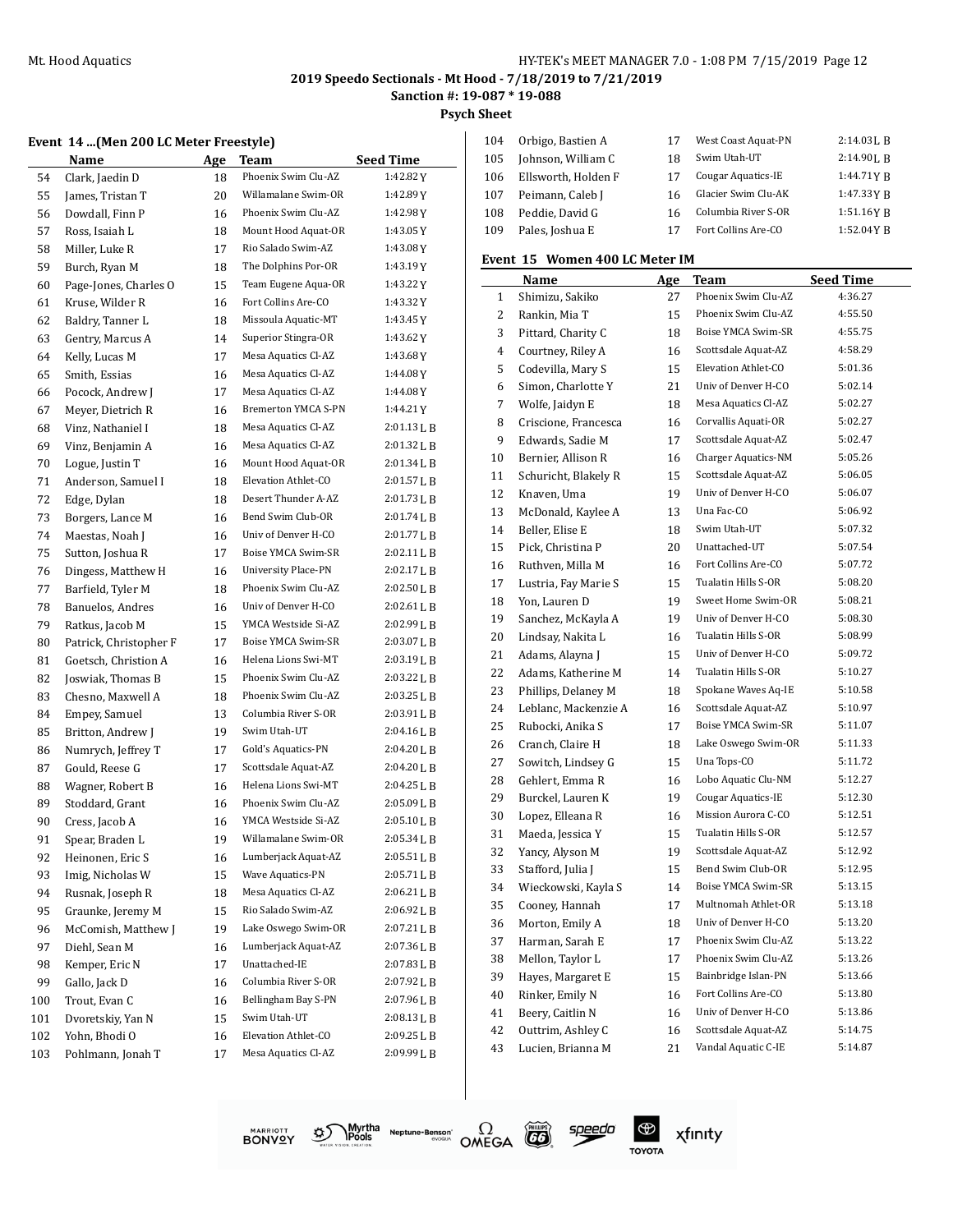**Sanction #: 19-087 \* 19-088**

**Psych Sheet**

#### **Event 15 ...(Women 400 LC Meter IM)**

| Spokane Waves Aq-IE<br>5:15.44<br>44<br>Kistler, Jena J<br>13<br>Bronco Swim Club-SR<br>5:15.57<br>45<br>Wen, Brittany C<br>20<br>Rio Salado Swim-AZ<br>5:15.69<br>46<br>Herrera, Jordan N<br>16<br>Portland Aquatic-OR<br>5:16.50<br>47<br>Derr, Hazel M<br>14<br>Univ of Denver H-CO<br>5:16.90<br>48<br>Saldanha. Madison A<br>15<br>Charger Aquatics-NM<br>49<br>Jarrell, Mackenzie L<br>5:17.51<br>16<br>Scottsdale Aquat-AZ<br>5:17.63<br>50<br>Nicolaisen, Shelby A<br>16<br>Swim Utah-UT<br>5:18.71<br>51<br>Smith, Grace K<br>16<br>Swim Utah-UT<br>52<br>Gebhart, Mandy J<br>20<br>4:19.61Y<br>Tualatin Hills S-OR<br>4:20.35Y<br>53<br>Vandenberg, Emily A<br>20<br>Univ of Denver H-CO<br>4:31.82Y<br>54<br>Kim, Jolie C<br>16<br>Tualatin Hills S-OR<br>55<br>Kayfes, Natalie R<br>18<br>4:32.02Y<br>Unattached-PN<br>4:33.81Y<br>Bakewell, Emily N<br>20<br>56<br>Boise YMCA Swim-SR<br>4:33.94 Y<br>57<br>Bilodeau-Byrd, Kelsey A<br>16<br>Mission Aurora C-CO<br>58<br>Nelson, Manna K<br>4:34.09Y<br>16<br>Boise YMCA Swim-SR<br>59<br>Howell, Ruby A<br>4:34.41 Y<br>17<br>Scottsdale Aquat-AZ<br>4:34.59Y<br>60<br>Ney, Kylie M<br>15<br>Scottsdale Aquat-AZ<br>61<br>16<br>4:35.00Y<br>Hanagan, Sera H<br>Elevation Athlet-CO<br>Yie, Emily<br>4:35.93 Y<br>62<br>16<br>Rio Salado Swim-AZ<br>Thomas, Kate I<br>5:19.85 L B<br>63<br>16<br>Portland Aquatic-OR<br>64<br>Dewitt, Fallon C<br>15<br>5:20.74 L B<br>Willamalane Swim-OR<br>5:20.79LB<br>65<br>17<br>Walkup, Kate E<br>Fort Collins Are-CO<br>$5:21.57$ J, B<br>66<br>Green, Riley E<br>17<br>Wave Aquatics-PN<br>67<br>Bono, Isabella C<br>15<br>5:23.15 L B<br>Scottsdale Aquat-AZ<br>5:25.26 L B<br>68<br>Thomas, Breanna L<br>16<br>Velocity Swimmin-IE<br>5:25.43 L B<br>69<br>Hartley, Jordan A<br>19<br>Phoenix Swim Clu-AZ<br>70<br>Sicko, Millie<br>5:26.41 L B<br>15<br>Vandal Aquatic C-IE<br>71<br>Schmidt, Alexis N<br>20<br>5:26.74 L B<br>YMCA Westside Si-AZ<br>5:26.78 L B<br>72<br>Eichler, Kennedy R<br>16<br>Scottsdale Aquat-AZ<br>73<br>Nolan, Hope C<br>15<br>5:26.80 L B<br>Anthem Dolphins-AZ<br>74<br>Linneman, Lauren N<br>16<br>5:27.11 L B<br>Lobo Aquatic Clu-NM<br>5:27.20 L B<br>75<br>Pino, Grace A<br>16<br>Foothills Swim T-CO<br>76<br>Goldtrap, Linda K<br>5:27.47 L B<br>16<br>Boise YMCA Swim-SR<br>$5:27.50$ J, B<br>77<br>Kovalscik, Mckenzie F<br>16<br>Tualatin Hills S-OR<br>5:28.59 L B<br>Young, Natalie E<br>78<br>14<br>Mount Hood Aquat-OR<br>79<br>Mullins, Kalea M<br>17<br>5:30.00 L B<br>David Douglas Aq-OR<br>80<br>Schwam, Julie A<br>5:30.03 L B<br>14<br>Bainbridge Islan-PN<br>5:30.45 L B<br>81<br>McDevitt, Alexa J<br>12<br>Bozeman Barracud-MT<br>82<br>Huffmaster, Julia C<br>13<br>5:30.83 L B<br>Phoenix Swim Clu-AZ<br>5:33.05 L B<br>83<br>Hayes, Siena C<br>15<br>West Coast Aquat-PN<br>5:33.06 J, B<br>84<br>Morgan, Grace E<br>17<br>Valley Aquatics-PN<br>85<br>Ray, Ashley E<br>15<br>5:33.15 L B<br>Sweet Home Swim-OR<br>5:36.70LB<br>86<br>Hewitt, Malia J<br>15<br>West Coast Aquat-PN<br>5:38.68LB<br>87<br>Ryu, Sophia H<br>15<br>Yancy, Ashley L<br>Scottsdale Aquat-AZ<br>4:44.03YB<br>88<br>16 | Name | <u>Age</u> | <b>Team</b> | <b>Seed Time</b> |
|-------------------------------------------------------------------------------------------------------------------------------------------------------------------------------------------------------------------------------------------------------------------------------------------------------------------------------------------------------------------------------------------------------------------------------------------------------------------------------------------------------------------------------------------------------------------------------------------------------------------------------------------------------------------------------------------------------------------------------------------------------------------------------------------------------------------------------------------------------------------------------------------------------------------------------------------------------------------------------------------------------------------------------------------------------------------------------------------------------------------------------------------------------------------------------------------------------------------------------------------------------------------------------------------------------------------------------------------------------------------------------------------------------------------------------------------------------------------------------------------------------------------------------------------------------------------------------------------------------------------------------------------------------------------------------------------------------------------------------------------------------------------------------------------------------------------------------------------------------------------------------------------------------------------------------------------------------------------------------------------------------------------------------------------------------------------------------------------------------------------------------------------------------------------------------------------------------------------------------------------------------------------------------------------------------------------------------------------------------------------------------------------------------------------------------------------------------------------------------------------------------------------------------------------------------------------------------------------------------------------------------------------------------------------------------------------------------------------------------------------------------------------------------------------------------------------------------------------------------------------------------------------------------------------------------------------------------------------------------------------------------------------------------------------------------------------------------------------------------------------------------------------------------------------|------|------------|-------------|------------------|
|                                                                                                                                                                                                                                                                                                                                                                                                                                                                                                                                                                                                                                                                                                                                                                                                                                                                                                                                                                                                                                                                                                                                                                                                                                                                                                                                                                                                                                                                                                                                                                                                                                                                                                                                                                                                                                                                                                                                                                                                                                                                                                                                                                                                                                                                                                                                                                                                                                                                                                                                                                                                                                                                                                                                                                                                                                                                                                                                                                                                                                                                                                                                                                   |      |            |             |                  |
|                                                                                                                                                                                                                                                                                                                                                                                                                                                                                                                                                                                                                                                                                                                                                                                                                                                                                                                                                                                                                                                                                                                                                                                                                                                                                                                                                                                                                                                                                                                                                                                                                                                                                                                                                                                                                                                                                                                                                                                                                                                                                                                                                                                                                                                                                                                                                                                                                                                                                                                                                                                                                                                                                                                                                                                                                                                                                                                                                                                                                                                                                                                                                                   |      |            |             |                  |
|                                                                                                                                                                                                                                                                                                                                                                                                                                                                                                                                                                                                                                                                                                                                                                                                                                                                                                                                                                                                                                                                                                                                                                                                                                                                                                                                                                                                                                                                                                                                                                                                                                                                                                                                                                                                                                                                                                                                                                                                                                                                                                                                                                                                                                                                                                                                                                                                                                                                                                                                                                                                                                                                                                                                                                                                                                                                                                                                                                                                                                                                                                                                                                   |      |            |             |                  |
|                                                                                                                                                                                                                                                                                                                                                                                                                                                                                                                                                                                                                                                                                                                                                                                                                                                                                                                                                                                                                                                                                                                                                                                                                                                                                                                                                                                                                                                                                                                                                                                                                                                                                                                                                                                                                                                                                                                                                                                                                                                                                                                                                                                                                                                                                                                                                                                                                                                                                                                                                                                                                                                                                                                                                                                                                                                                                                                                                                                                                                                                                                                                                                   |      |            |             |                  |
|                                                                                                                                                                                                                                                                                                                                                                                                                                                                                                                                                                                                                                                                                                                                                                                                                                                                                                                                                                                                                                                                                                                                                                                                                                                                                                                                                                                                                                                                                                                                                                                                                                                                                                                                                                                                                                                                                                                                                                                                                                                                                                                                                                                                                                                                                                                                                                                                                                                                                                                                                                                                                                                                                                                                                                                                                                                                                                                                                                                                                                                                                                                                                                   |      |            |             |                  |
|                                                                                                                                                                                                                                                                                                                                                                                                                                                                                                                                                                                                                                                                                                                                                                                                                                                                                                                                                                                                                                                                                                                                                                                                                                                                                                                                                                                                                                                                                                                                                                                                                                                                                                                                                                                                                                                                                                                                                                                                                                                                                                                                                                                                                                                                                                                                                                                                                                                                                                                                                                                                                                                                                                                                                                                                                                                                                                                                                                                                                                                                                                                                                                   |      |            |             |                  |
|                                                                                                                                                                                                                                                                                                                                                                                                                                                                                                                                                                                                                                                                                                                                                                                                                                                                                                                                                                                                                                                                                                                                                                                                                                                                                                                                                                                                                                                                                                                                                                                                                                                                                                                                                                                                                                                                                                                                                                                                                                                                                                                                                                                                                                                                                                                                                                                                                                                                                                                                                                                                                                                                                                                                                                                                                                                                                                                                                                                                                                                                                                                                                                   |      |            |             |                  |
|                                                                                                                                                                                                                                                                                                                                                                                                                                                                                                                                                                                                                                                                                                                                                                                                                                                                                                                                                                                                                                                                                                                                                                                                                                                                                                                                                                                                                                                                                                                                                                                                                                                                                                                                                                                                                                                                                                                                                                                                                                                                                                                                                                                                                                                                                                                                                                                                                                                                                                                                                                                                                                                                                                                                                                                                                                                                                                                                                                                                                                                                                                                                                                   |      |            |             |                  |
|                                                                                                                                                                                                                                                                                                                                                                                                                                                                                                                                                                                                                                                                                                                                                                                                                                                                                                                                                                                                                                                                                                                                                                                                                                                                                                                                                                                                                                                                                                                                                                                                                                                                                                                                                                                                                                                                                                                                                                                                                                                                                                                                                                                                                                                                                                                                                                                                                                                                                                                                                                                                                                                                                                                                                                                                                                                                                                                                                                                                                                                                                                                                                                   |      |            |             |                  |
|                                                                                                                                                                                                                                                                                                                                                                                                                                                                                                                                                                                                                                                                                                                                                                                                                                                                                                                                                                                                                                                                                                                                                                                                                                                                                                                                                                                                                                                                                                                                                                                                                                                                                                                                                                                                                                                                                                                                                                                                                                                                                                                                                                                                                                                                                                                                                                                                                                                                                                                                                                                                                                                                                                                                                                                                                                                                                                                                                                                                                                                                                                                                                                   |      |            |             |                  |
|                                                                                                                                                                                                                                                                                                                                                                                                                                                                                                                                                                                                                                                                                                                                                                                                                                                                                                                                                                                                                                                                                                                                                                                                                                                                                                                                                                                                                                                                                                                                                                                                                                                                                                                                                                                                                                                                                                                                                                                                                                                                                                                                                                                                                                                                                                                                                                                                                                                                                                                                                                                                                                                                                                                                                                                                                                                                                                                                                                                                                                                                                                                                                                   |      |            |             |                  |
|                                                                                                                                                                                                                                                                                                                                                                                                                                                                                                                                                                                                                                                                                                                                                                                                                                                                                                                                                                                                                                                                                                                                                                                                                                                                                                                                                                                                                                                                                                                                                                                                                                                                                                                                                                                                                                                                                                                                                                                                                                                                                                                                                                                                                                                                                                                                                                                                                                                                                                                                                                                                                                                                                                                                                                                                                                                                                                                                                                                                                                                                                                                                                                   |      |            |             |                  |
|                                                                                                                                                                                                                                                                                                                                                                                                                                                                                                                                                                                                                                                                                                                                                                                                                                                                                                                                                                                                                                                                                                                                                                                                                                                                                                                                                                                                                                                                                                                                                                                                                                                                                                                                                                                                                                                                                                                                                                                                                                                                                                                                                                                                                                                                                                                                                                                                                                                                                                                                                                                                                                                                                                                                                                                                                                                                                                                                                                                                                                                                                                                                                                   |      |            |             |                  |
|                                                                                                                                                                                                                                                                                                                                                                                                                                                                                                                                                                                                                                                                                                                                                                                                                                                                                                                                                                                                                                                                                                                                                                                                                                                                                                                                                                                                                                                                                                                                                                                                                                                                                                                                                                                                                                                                                                                                                                                                                                                                                                                                                                                                                                                                                                                                                                                                                                                                                                                                                                                                                                                                                                                                                                                                                                                                                                                                                                                                                                                                                                                                                                   |      |            |             |                  |
|                                                                                                                                                                                                                                                                                                                                                                                                                                                                                                                                                                                                                                                                                                                                                                                                                                                                                                                                                                                                                                                                                                                                                                                                                                                                                                                                                                                                                                                                                                                                                                                                                                                                                                                                                                                                                                                                                                                                                                                                                                                                                                                                                                                                                                                                                                                                                                                                                                                                                                                                                                                                                                                                                                                                                                                                                                                                                                                                                                                                                                                                                                                                                                   |      |            |             |                  |
|                                                                                                                                                                                                                                                                                                                                                                                                                                                                                                                                                                                                                                                                                                                                                                                                                                                                                                                                                                                                                                                                                                                                                                                                                                                                                                                                                                                                                                                                                                                                                                                                                                                                                                                                                                                                                                                                                                                                                                                                                                                                                                                                                                                                                                                                                                                                                                                                                                                                                                                                                                                                                                                                                                                                                                                                                                                                                                                                                                                                                                                                                                                                                                   |      |            |             |                  |
|                                                                                                                                                                                                                                                                                                                                                                                                                                                                                                                                                                                                                                                                                                                                                                                                                                                                                                                                                                                                                                                                                                                                                                                                                                                                                                                                                                                                                                                                                                                                                                                                                                                                                                                                                                                                                                                                                                                                                                                                                                                                                                                                                                                                                                                                                                                                                                                                                                                                                                                                                                                                                                                                                                                                                                                                                                                                                                                                                                                                                                                                                                                                                                   |      |            |             |                  |
|                                                                                                                                                                                                                                                                                                                                                                                                                                                                                                                                                                                                                                                                                                                                                                                                                                                                                                                                                                                                                                                                                                                                                                                                                                                                                                                                                                                                                                                                                                                                                                                                                                                                                                                                                                                                                                                                                                                                                                                                                                                                                                                                                                                                                                                                                                                                                                                                                                                                                                                                                                                                                                                                                                                                                                                                                                                                                                                                                                                                                                                                                                                                                                   |      |            |             |                  |
|                                                                                                                                                                                                                                                                                                                                                                                                                                                                                                                                                                                                                                                                                                                                                                                                                                                                                                                                                                                                                                                                                                                                                                                                                                                                                                                                                                                                                                                                                                                                                                                                                                                                                                                                                                                                                                                                                                                                                                                                                                                                                                                                                                                                                                                                                                                                                                                                                                                                                                                                                                                                                                                                                                                                                                                                                                                                                                                                                                                                                                                                                                                                                                   |      |            |             |                  |
|                                                                                                                                                                                                                                                                                                                                                                                                                                                                                                                                                                                                                                                                                                                                                                                                                                                                                                                                                                                                                                                                                                                                                                                                                                                                                                                                                                                                                                                                                                                                                                                                                                                                                                                                                                                                                                                                                                                                                                                                                                                                                                                                                                                                                                                                                                                                                                                                                                                                                                                                                                                                                                                                                                                                                                                                                                                                                                                                                                                                                                                                                                                                                                   |      |            |             |                  |
|                                                                                                                                                                                                                                                                                                                                                                                                                                                                                                                                                                                                                                                                                                                                                                                                                                                                                                                                                                                                                                                                                                                                                                                                                                                                                                                                                                                                                                                                                                                                                                                                                                                                                                                                                                                                                                                                                                                                                                                                                                                                                                                                                                                                                                                                                                                                                                                                                                                                                                                                                                                                                                                                                                                                                                                                                                                                                                                                                                                                                                                                                                                                                                   |      |            |             |                  |
|                                                                                                                                                                                                                                                                                                                                                                                                                                                                                                                                                                                                                                                                                                                                                                                                                                                                                                                                                                                                                                                                                                                                                                                                                                                                                                                                                                                                                                                                                                                                                                                                                                                                                                                                                                                                                                                                                                                                                                                                                                                                                                                                                                                                                                                                                                                                                                                                                                                                                                                                                                                                                                                                                                                                                                                                                                                                                                                                                                                                                                                                                                                                                                   |      |            |             |                  |
|                                                                                                                                                                                                                                                                                                                                                                                                                                                                                                                                                                                                                                                                                                                                                                                                                                                                                                                                                                                                                                                                                                                                                                                                                                                                                                                                                                                                                                                                                                                                                                                                                                                                                                                                                                                                                                                                                                                                                                                                                                                                                                                                                                                                                                                                                                                                                                                                                                                                                                                                                                                                                                                                                                                                                                                                                                                                                                                                                                                                                                                                                                                                                                   |      |            |             |                  |
|                                                                                                                                                                                                                                                                                                                                                                                                                                                                                                                                                                                                                                                                                                                                                                                                                                                                                                                                                                                                                                                                                                                                                                                                                                                                                                                                                                                                                                                                                                                                                                                                                                                                                                                                                                                                                                                                                                                                                                                                                                                                                                                                                                                                                                                                                                                                                                                                                                                                                                                                                                                                                                                                                                                                                                                                                                                                                                                                                                                                                                                                                                                                                                   |      |            |             |                  |
|                                                                                                                                                                                                                                                                                                                                                                                                                                                                                                                                                                                                                                                                                                                                                                                                                                                                                                                                                                                                                                                                                                                                                                                                                                                                                                                                                                                                                                                                                                                                                                                                                                                                                                                                                                                                                                                                                                                                                                                                                                                                                                                                                                                                                                                                                                                                                                                                                                                                                                                                                                                                                                                                                                                                                                                                                                                                                                                                                                                                                                                                                                                                                                   |      |            |             |                  |
|                                                                                                                                                                                                                                                                                                                                                                                                                                                                                                                                                                                                                                                                                                                                                                                                                                                                                                                                                                                                                                                                                                                                                                                                                                                                                                                                                                                                                                                                                                                                                                                                                                                                                                                                                                                                                                                                                                                                                                                                                                                                                                                                                                                                                                                                                                                                                                                                                                                                                                                                                                                                                                                                                                                                                                                                                                                                                                                                                                                                                                                                                                                                                                   |      |            |             |                  |
|                                                                                                                                                                                                                                                                                                                                                                                                                                                                                                                                                                                                                                                                                                                                                                                                                                                                                                                                                                                                                                                                                                                                                                                                                                                                                                                                                                                                                                                                                                                                                                                                                                                                                                                                                                                                                                                                                                                                                                                                                                                                                                                                                                                                                                                                                                                                                                                                                                                                                                                                                                                                                                                                                                                                                                                                                                                                                                                                                                                                                                                                                                                                                                   |      |            |             |                  |
|                                                                                                                                                                                                                                                                                                                                                                                                                                                                                                                                                                                                                                                                                                                                                                                                                                                                                                                                                                                                                                                                                                                                                                                                                                                                                                                                                                                                                                                                                                                                                                                                                                                                                                                                                                                                                                                                                                                                                                                                                                                                                                                                                                                                                                                                                                                                                                                                                                                                                                                                                                                                                                                                                                                                                                                                                                                                                                                                                                                                                                                                                                                                                                   |      |            |             |                  |
|                                                                                                                                                                                                                                                                                                                                                                                                                                                                                                                                                                                                                                                                                                                                                                                                                                                                                                                                                                                                                                                                                                                                                                                                                                                                                                                                                                                                                                                                                                                                                                                                                                                                                                                                                                                                                                                                                                                                                                                                                                                                                                                                                                                                                                                                                                                                                                                                                                                                                                                                                                                                                                                                                                                                                                                                                                                                                                                                                                                                                                                                                                                                                                   |      |            |             |                  |
|                                                                                                                                                                                                                                                                                                                                                                                                                                                                                                                                                                                                                                                                                                                                                                                                                                                                                                                                                                                                                                                                                                                                                                                                                                                                                                                                                                                                                                                                                                                                                                                                                                                                                                                                                                                                                                                                                                                                                                                                                                                                                                                                                                                                                                                                                                                                                                                                                                                                                                                                                                                                                                                                                                                                                                                                                                                                                                                                                                                                                                                                                                                                                                   |      |            |             |                  |
|                                                                                                                                                                                                                                                                                                                                                                                                                                                                                                                                                                                                                                                                                                                                                                                                                                                                                                                                                                                                                                                                                                                                                                                                                                                                                                                                                                                                                                                                                                                                                                                                                                                                                                                                                                                                                                                                                                                                                                                                                                                                                                                                                                                                                                                                                                                                                                                                                                                                                                                                                                                                                                                                                                                                                                                                                                                                                                                                                                                                                                                                                                                                                                   |      |            |             |                  |
|                                                                                                                                                                                                                                                                                                                                                                                                                                                                                                                                                                                                                                                                                                                                                                                                                                                                                                                                                                                                                                                                                                                                                                                                                                                                                                                                                                                                                                                                                                                                                                                                                                                                                                                                                                                                                                                                                                                                                                                                                                                                                                                                                                                                                                                                                                                                                                                                                                                                                                                                                                                                                                                                                                                                                                                                                                                                                                                                                                                                                                                                                                                                                                   |      |            |             |                  |
|                                                                                                                                                                                                                                                                                                                                                                                                                                                                                                                                                                                                                                                                                                                                                                                                                                                                                                                                                                                                                                                                                                                                                                                                                                                                                                                                                                                                                                                                                                                                                                                                                                                                                                                                                                                                                                                                                                                                                                                                                                                                                                                                                                                                                                                                                                                                                                                                                                                                                                                                                                                                                                                                                                                                                                                                                                                                                                                                                                                                                                                                                                                                                                   |      |            |             |                  |
|                                                                                                                                                                                                                                                                                                                                                                                                                                                                                                                                                                                                                                                                                                                                                                                                                                                                                                                                                                                                                                                                                                                                                                                                                                                                                                                                                                                                                                                                                                                                                                                                                                                                                                                                                                                                                                                                                                                                                                                                                                                                                                                                                                                                                                                                                                                                                                                                                                                                                                                                                                                                                                                                                                                                                                                                                                                                                                                                                                                                                                                                                                                                                                   |      |            |             |                  |
|                                                                                                                                                                                                                                                                                                                                                                                                                                                                                                                                                                                                                                                                                                                                                                                                                                                                                                                                                                                                                                                                                                                                                                                                                                                                                                                                                                                                                                                                                                                                                                                                                                                                                                                                                                                                                                                                                                                                                                                                                                                                                                                                                                                                                                                                                                                                                                                                                                                                                                                                                                                                                                                                                                                                                                                                                                                                                                                                                                                                                                                                                                                                                                   |      |            |             |                  |
|                                                                                                                                                                                                                                                                                                                                                                                                                                                                                                                                                                                                                                                                                                                                                                                                                                                                                                                                                                                                                                                                                                                                                                                                                                                                                                                                                                                                                                                                                                                                                                                                                                                                                                                                                                                                                                                                                                                                                                                                                                                                                                                                                                                                                                                                                                                                                                                                                                                                                                                                                                                                                                                                                                                                                                                                                                                                                                                                                                                                                                                                                                                                                                   |      |            |             |                  |
|                                                                                                                                                                                                                                                                                                                                                                                                                                                                                                                                                                                                                                                                                                                                                                                                                                                                                                                                                                                                                                                                                                                                                                                                                                                                                                                                                                                                                                                                                                                                                                                                                                                                                                                                                                                                                                                                                                                                                                                                                                                                                                                                                                                                                                                                                                                                                                                                                                                                                                                                                                                                                                                                                                                                                                                                                                                                                                                                                                                                                                                                                                                                                                   |      |            |             |                  |
|                                                                                                                                                                                                                                                                                                                                                                                                                                                                                                                                                                                                                                                                                                                                                                                                                                                                                                                                                                                                                                                                                                                                                                                                                                                                                                                                                                                                                                                                                                                                                                                                                                                                                                                                                                                                                                                                                                                                                                                                                                                                                                                                                                                                                                                                                                                                                                                                                                                                                                                                                                                                                                                                                                                                                                                                                                                                                                                                                                                                                                                                                                                                                                   |      |            |             |                  |
|                                                                                                                                                                                                                                                                                                                                                                                                                                                                                                                                                                                                                                                                                                                                                                                                                                                                                                                                                                                                                                                                                                                                                                                                                                                                                                                                                                                                                                                                                                                                                                                                                                                                                                                                                                                                                                                                                                                                                                                                                                                                                                                                                                                                                                                                                                                                                                                                                                                                                                                                                                                                                                                                                                                                                                                                                                                                                                                                                                                                                                                                                                                                                                   |      |            |             |                  |
|                                                                                                                                                                                                                                                                                                                                                                                                                                                                                                                                                                                                                                                                                                                                                                                                                                                                                                                                                                                                                                                                                                                                                                                                                                                                                                                                                                                                                                                                                                                                                                                                                                                                                                                                                                                                                                                                                                                                                                                                                                                                                                                                                                                                                                                                                                                                                                                                                                                                                                                                                                                                                                                                                                                                                                                                                                                                                                                                                                                                                                                                                                                                                                   |      |            |             |                  |
|                                                                                                                                                                                                                                                                                                                                                                                                                                                                                                                                                                                                                                                                                                                                                                                                                                                                                                                                                                                                                                                                                                                                                                                                                                                                                                                                                                                                                                                                                                                                                                                                                                                                                                                                                                                                                                                                                                                                                                                                                                                                                                                                                                                                                                                                                                                                                                                                                                                                                                                                                                                                                                                                                                                                                                                                                                                                                                                                                                                                                                                                                                                                                                   |      |            |             |                  |
|                                                                                                                                                                                                                                                                                                                                                                                                                                                                                                                                                                                                                                                                                                                                                                                                                                                                                                                                                                                                                                                                                                                                                                                                                                                                                                                                                                                                                                                                                                                                                                                                                                                                                                                                                                                                                                                                                                                                                                                                                                                                                                                                                                                                                                                                                                                                                                                                                                                                                                                                                                                                                                                                                                                                                                                                                                                                                                                                                                                                                                                                                                                                                                   |      |            |             |                  |
|                                                                                                                                                                                                                                                                                                                                                                                                                                                                                                                                                                                                                                                                                                                                                                                                                                                                                                                                                                                                                                                                                                                                                                                                                                                                                                                                                                                                                                                                                                                                                                                                                                                                                                                                                                                                                                                                                                                                                                                                                                                                                                                                                                                                                                                                                                                                                                                                                                                                                                                                                                                                                                                                                                                                                                                                                                                                                                                                                                                                                                                                                                                                                                   |      |            |             |                  |
|                                                                                                                                                                                                                                                                                                                                                                                                                                                                                                                                                                                                                                                                                                                                                                                                                                                                                                                                                                                                                                                                                                                                                                                                                                                                                                                                                                                                                                                                                                                                                                                                                                                                                                                                                                                                                                                                                                                                                                                                                                                                                                                                                                                                                                                                                                                                                                                                                                                                                                                                                                                                                                                                                                                                                                                                                                                                                                                                                                                                                                                                                                                                                                   |      |            |             |                  |
|                                                                                                                                                                                                                                                                                                                                                                                                                                                                                                                                                                                                                                                                                                                                                                                                                                                                                                                                                                                                                                                                                                                                                                                                                                                                                                                                                                                                                                                                                                                                                                                                                                                                                                                                                                                                                                                                                                                                                                                                                                                                                                                                                                                                                                                                                                                                                                                                                                                                                                                                                                                                                                                                                                                                                                                                                                                                                                                                                                                                                                                                                                                                                                   |      |            |             |                  |

#### **Event 16 Men 400 LC Meter IM**

 $\overline{a}$ 

| <b>Name</b>           | Age | Team                | <b>Seed Time</b> |
|-----------------------|-----|---------------------|------------------|
| Tan, Zachary I        | 16  | Phoenix Swim Clu-AZ | 4:25.28          |
| Cunningham, Jackson O | 19  | Swim Utah-UT        | 4:29.53          |

| 3  | Hoagland, Jack W      | 18 | Charger Aquatics-NM | 4:31.11 |
|----|-----------------------|----|---------------------|---------|
| 4  | Benjamin, Kyle J      | 19 | Mesa Aquatics Cl-AZ | 4:31.46 |
| 5  | Rosen, Aaron J        | 16 | Scottsdale Aquat-AZ | 4:35.33 |
| 6  | Hand, Jacob R         | 17 | Charger Aquatics-NM | 4:35.39 |
| 7  | Ngan, Owen L          | 16 | Mount Hood Aquat-OR | 4:35.83 |
| 8  | Machado, Gabriel A    | 16 | Boise YMCA Swim-SR  | 4:37.63 |
| 9  | Matheson, Daniel W    | 16 | Scottsdale Aquat-AZ | 4:37.93 |
| 10 | Mayo, Matyas D        | 16 | Fort Collins Are-CO | 4:41.40 |
| 11 | Kreidl, Max S         | 17 | Elevation Athlet-CO | 4:41.97 |
| 12 | McFarland, Tristan M  | 16 | Univ of Denver H-CO | 4:43.24 |
| 13 | Brophy, Reid P        | 15 | Una Sac-AZ          | 4:43.44 |
| 14 | Inglis, Sawyer F      | 16 | Univ of Denver H-CO | 4:43.64 |
| 15 | Reeves, Brenden W     | 17 | Bend Swim Club-OR   | 4:44.04 |
| 16 | Esser, Devin C        | 16 | Swim Neptune-AZ     | 4:44.21 |
| 17 | Klauss, Michael A     | 18 | Mesa Aquatics Cl-AZ | 4:44.36 |
| 18 | Kistler, Drew M       | 16 | Spokane Waves Aq-IE | 4:44.68 |
| 19 | Ballard, John C       | 15 | Fort Collins Are-CO | 4:45.40 |
| 20 | Kauffman, Spencer C   | 16 | Foothills Swim T-CO | 4:45.53 |
| 21 | Bohon, Ellis G        | 17 | Swim Neptune-AZ     | 4:45.94 |
| 22 | Bansberg, William F   | 16 | Scottsdale Aquat-AZ | 4:46.06 |
| 23 | Corbeau, Angus R      | 16 | Tualatin Hills S-OR | 4:46.31 |
| 24 | Wolff, Sebastian A    | 16 | Univ of Denver H-CO | 4:46.51 |
| 25 | Huang, Andrew S       | 15 | Lake Oswego Swim-OR | 4:47.05 |
| 26 | Hatzikos, Alexander W | 18 | Portland Aquatic-OR | 4:47.19 |
| 27 | Bahti, Tate S         | 16 | Phoenix Swim Clu-AZ | 4:47.60 |
| 28 | Rumsey, Nathan S      | 16 | Lake Oswego Swim-OR | 4:48.57 |
| 29 | Watkins, Owen M       | 15 | Fort Collins Are-CO | 4:48.72 |
| 30 | Greenbaum, Grant A    | 18 | YMCA Westside Si-AZ | 4:48.92 |
| 31 | Westlake, Jonathan G  | 17 | Multnomah Athlet-OR | 4:49.06 |
| 32 | Wang, Regis H         | 17 | Tualatin Hills S-OR | 4:49.21 |
| 33 | Fitch, Peter D        | 18 | Wave Aquatics-PN    | 4:49.29 |
| 34 | Robrock, Craig N      | 21 | Univ of Denver H-CO | 4:49.46 |
| 35 | Driggers, Landon N    | 17 | Rio Salado Swim-AZ  | 4:49.61 |
| 36 | Lambert, Andrew M     | 16 | Spokane Waves Aq-IE | 4:49.84 |
| 37 | Shutt, Paul R         | 16 | Boise YMCA Swim-SR  | 4:49.85 |
| 38 | Fynaardt, Nicholas L  | 17 | Wave Aquatics-PN    | 4:49.93 |
| 39 | Lipton, Ian P         | 15 | Bainbridge Islan-PN | 4:50.97 |
| 40 | Stewart, Tyler W      | 15 | Bainbridge Islan-PN | 4:52.14 |
| 41 | Soriano, Bryce R      | 17 | Valley Aquatics-PN  | 4:52.26 |
| 42 | Moore, Nathan R       | 16 | Boise YMCA Swim-SR  | 4:52.28 |
| 43 | Munk, Garrett N       | 18 | Phoenix Swim Clu-AZ | 4:52.37 |
| 44 | Joswiak, Thomas B     | 15 | Phoenix Swim Clu-AZ | 4:52.87 |
| 45 | Nail, Evan J          | 15 | Rio Salado Swim-AZ  | 4:53.20 |
| 46 | Conrad, Adam R        | 15 | Oregon City Swim-OR | 4:53.23 |
| 47 | Smooke, Cameron P     | 18 | Univ of Denver H-CO | 4:53.30 |
| 48 | Batson, Henry D       | 16 | Univ of Denver H-CO | 4:53.48 |
| 49 | Wong, Timothy W       | 16 | Boise YMCA Swim-SR  | 4:53.75 |
| 50 | Guelich, Shane M      | 16 | Phoenix Swim Clu-AZ | 4:54.92 |
| 51 | Raffel, Colby A       | 15 | Phoenix Swim Clu-AZ | 4:55.19 |
| 52 | Hassert, Connor A     | 16 | Elevation Athlet-CO | 4:56.10 |
| 53 | Henderson, Orion A    | 15 | Los Alamos Aquat-NM | 4:56.16 |
| 54 | Hochwalt, Michael K   | 13 | Spokane Waves Aq-IE | 4:56.22 |
|    |                       |    |                     |         |





speedo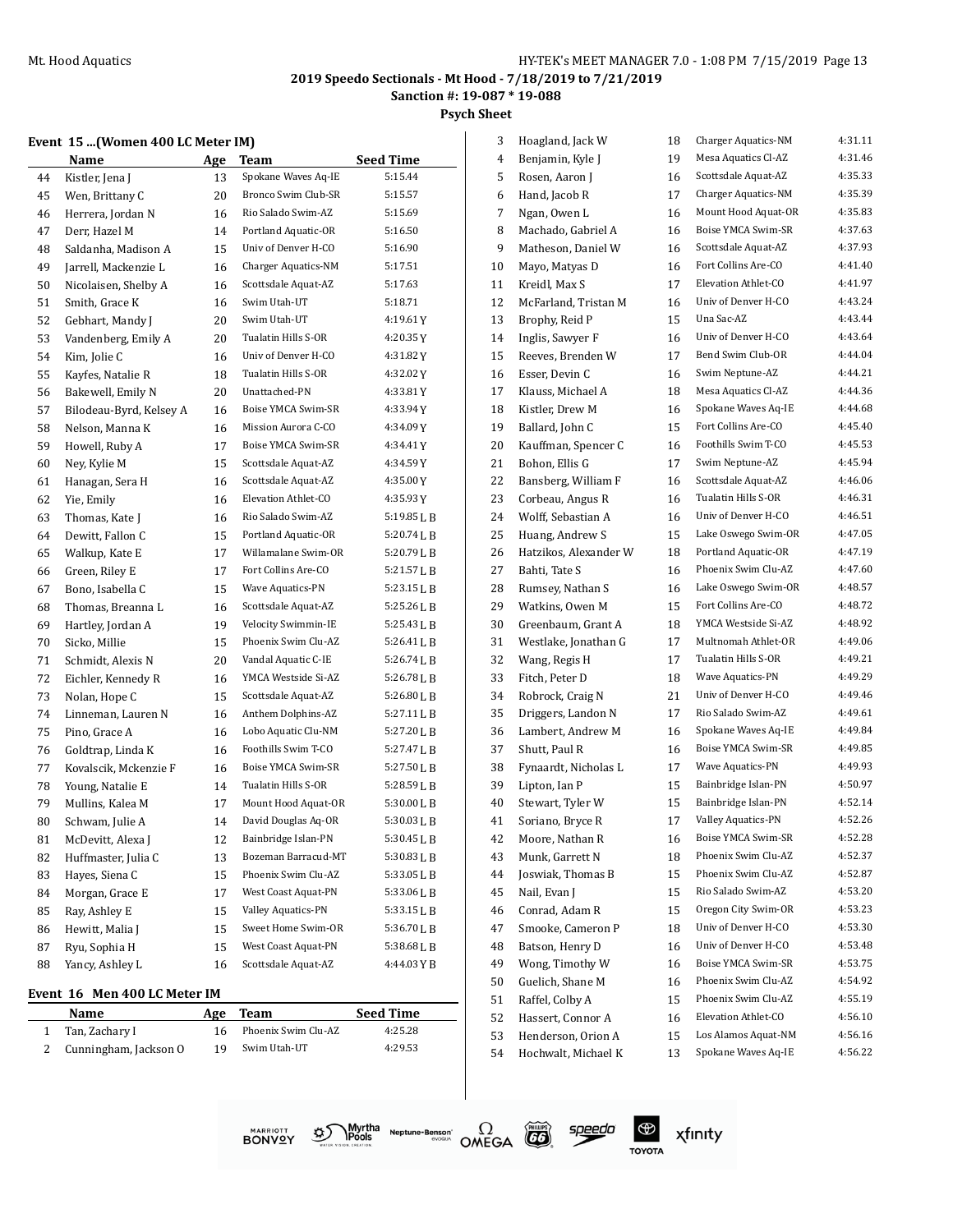**Psych Sheet**

#### **Event 16 ...(Men 400 LC Meter IM)**

|    | Name                   | Age | <b>Team</b>         | <b>Seed Time</b> |
|----|------------------------|-----|---------------------|------------------|
| 55 | Brockman, Gharret J    | 16  | Bend Swim Club-OR   | 4:56.60          |
| 56 | Lee, Andrew J          | 15  | Tualatin Hills S-OR | 4:56.73          |
| 57 | Burks, Colton K        | 17  | Univ of Denver H-CO | 4:56.76          |
| 58 | Vo, Patrick M          | 14  | Elevation Athlet-CO | 4:57.02          |
| 59 | Winter, Rhys M         | 17  | Swim Utah-UT        | $4:08.64$ Y      |
| 60 | Theisen, Jameson G     | 19  | Phoenix Swim Clu-AZ | 4:09.14Y         |
| 61 | Hemingway, Vincent E   | 19  | Desert Thunder A-AZ | 4:11.37Y         |
| 62 | Maestas, Noah J        | 16  | Univ of Denver H-CO | 4:11.85Y         |
| 63 | Birrell, Cameron N     | 18  | Gold's Aquatics-PN  | 4:57.93 L B      |
| 64 | Corliss, Maximilian E  | 16  | Los Alamos Aquat-NM | $4:58.41$ J, B   |
| 65 | Adler, Aaron W         | 17  | Elevation Athlet-CO | $4:58.92$ J, B   |
| 66 | Javadekar, Neeraj V    | 17  | Tualatin Hills S-OR | 4:59.70LB        |
| 67 | Brooking, Cedric W     | 15  | Rio Salado Swim-AZ  | 4:59.97LB        |
| 68 | Hirota, Ian            | 15  | Mesa Aquatics Cl-AZ | $5:00.08$ LB     |
| 69 | Fang, Max S            | 15  | Tualatin Hills S-OR | 5:00.45 L B      |
| 70 | Tobo, Connor P         | 19  | Univ of Denver H-CO | 5:00.90LB        |
| 71 | Wahlman, Nicholas S    | 16  | Columbia River S-OR | 5:02.05LB        |
| 72 | Palmer, Henry P        | 16  | Phoenix Swim Clu-AZ | 5:02.48 L B      |
| 73 | Keller, Parker G       | 17  | Helena Lions Swi-MT | 5:02.50LB        |
| 74 | Gartin, Grey W         | 15  | Scottsdale Aquat-AZ | 5:02.56LB        |
| 75 | Ingalls, Ethan D       | 15  | Spokane Waves Aq-IE | 5:02.85 L B      |
| 76 | Li, Henry Z            | 15  | Una Lobo-NM         | 5:03.14LB        |
| 77 | Carlson, Andrew R      | 16  | Foothills Swim T-CO | 5:03.94 L B      |
| 78 | Hick, Carson J         | 14  | Los Alamos Aquat-NM | 5:06.19LB        |
| 79 | Ahten, Spencer I       | 15  | Team Eugene Aqua-OR | 5:07.05 L B      |
| 80 | Teutsch, Steffen E     | 16  | Wave Aquatics-PN    | 5:07.83LB        |
| 81 | Kwon, Taehoon          | 17  | Rio Salado Swim-AZ  | 5:08.49 L B      |
| 82 | Gale, Keagan C         | 18  | West Coast Aquat-PN | 5:12.52 L B      |
| 83 | Peterson, Ridge S      | 16  | Phoenix Swim Clu-AZ | 5:15.45 L B      |
| 84 | Wingard, Davis E       | 16  | Team Eugene Aqua-OR | 5:18.66LB        |
| 85 | Kulbida, Maxwell Z     | 14  | Elevation Athlet-CO | 5:22.36 L B      |
| 86 | La Fond, Christopher Q | 19  | Lake Oswego Swim-OR | 4:33.95YB        |

#### **Event 17 Women 100 LC Meter Backstroke**

|    | Name                 | Age | Team                | <b>Seed Time</b> |
|----|----------------------|-----|---------------------|------------------|
| 1  | Berkoff, Katharine F | 18  | Missoula Aquatic-MT | 59.59            |
| 2  | Newman, Mara S       | 19  | Lake Oswego Swim-OR | 1:02.32          |
| 3  | Arky, Natalie J      | 19  | Univ of Denver H-CO | 1:03.37          |
| 4  | Murphy, Quinn E      | 16  | Phoenix Swim Clu-AZ | 1:03.78          |
| 5  | Lewicki, Katelyn A   | 17  | Elevation Athlet-CO | 1:03.84          |
| 6  | Laderoute, Katelyn H | 18  | Oregon City Swim-OR | 1:03.93          |
| 7  | Fama, Kalli M        | 17  | Rio Salado Swim-AZ  | 1:04.24          |
| 8  | Hogg, Molly M        | 20  | Bronco Swim Club-SR | 1:04.43          |
| 9  | Cook, Emily N        | 20  | Tualatin Hills S-OR | 1:04.60          |
| 10 | Derr, Hazel M        | 14  | Portland Aquatic-OR | 1:05.02          |
| 11 | Lawless, Emma M      | 19  | Swim Utah-UT        | 1:05.02          |
| 12 | Grana, Miranda       | 14  | Una Sac-AZ          | 1:05.04          |
| 13 | Husaby, Anneliese N  | 17  | Bend Swim Club-OR   | 1:05.11          |
| 14 | Lindsay, Tia E       | 17  | Tualatin Hills S-OR | 1:05.24          |
| 15 | Saenger, Mia Y       | 17  | Team Eugene Aqua-OR | 1:05.28          |

| 16 | McCoy, Kaitlyn R     | 19 | Phoenix Swim Clu-AZ        | 1:05.35           |
|----|----------------------|----|----------------------------|-------------------|
| 17 | Swail, Lindsay I     | 19 | Lake Oswego Swim-OR        | 1:05.36           |
| 18 | Shaw, Abigail C      | 17 | Elevation Athlet-CO        | 1:05.47           |
| 19 | Wallace, Isabella A  | 17 | Multnomah Athlet-OR        | 1:05.68           |
| 20 | Sanchez, Alexandra L | 15 | Univ of Denver H-CO        | 1:05.71           |
| 21 | Johnson, Melinda K   | 16 | Foothills Swim T-CO        | 1:05.72           |
| 22 | Kikilo, Ekaterina P  | 18 | Univ of Denver H-CO        | 1:06.10           |
| 23 | Munk, Gracie L       | 15 | Phoenix Swim Clu-AZ        | 1:06.14           |
| 24 | Stehr, Evonne A      | 18 | Spokane Waves Aq-IE        | 1:06.20           |
| 25 | Hermeston, Emma J    | 16 | Elevation Athlet-CO        | 1:06.33           |
| 26 | Ziegert, Eleanor G   | 13 | Boulder Swimming-CO        | 1:06.51           |
| 27 | Rauchholz, Anna G    | 15 | The Dolphins Por-OR        | 1:06.59           |
| 28 | Smith, Jenna R       | 16 | Univ of Denver H-CO        | 1:06.74           |
| 29 | Chesno, Haley D      | 15 | Phoenix Swim Clu-AZ        | 1:06.74           |
| 30 | Carlton, Annie K     | 16 | Phoenix Swim Clu-AZ        | 1:07.00           |
| 31 | Taylor, Kylie E      | 15 | Team Eugene Aqua-OR        | 1:07.00           |
| 32 | Matous, Emma R       | 16 | Tualatin Hills S-OR        | 1:07.05           |
| 33 | Bachmeier, Madelyn R | 15 | Scottsdale Aquat-AZ        | 1:07.11           |
| 34 | Thompson, Emma S     | 16 | Spokane Waves Aq-IE        | 1:07.15           |
| 35 | Gardner, Lily G      | 16 | Tualatin Hills S-OR        | 1:07.35           |
| 36 | Shroufe, Jane A      | 16 | Oregon City Swim-OR        | 1:07.42           |
| 37 | Schmid, Olivia F     | 19 | Univ of Denver H-CO        | 1:07.44           |
| 38 | Metzler, Sydney N    | 16 | Elevation Athlet-CO        | 1:07.45           |
| 39 | Rinker, Emily N      | 16 | Fort Collins Are-CO        | 1:07.47           |
| 40 | Turney, Avery R      | 16 | Foothills Swim T-CO        | 1:07.54           |
| 41 | Schwam, Julie A      | 14 | David Douglas Aq-OR        | 1:07.55           |
| 42 | Chesler, Mckenzie B  | 19 | Hilltop Aquatic-UT         | 1:07.58           |
| 43 | Andersen, Olivia S   | 15 | Lake Oswego Swim-OR        | 1:07.60           |
| 44 | Dale, Grace L        | 15 | Univ of Denver H-CO        | 1:07.63           |
| 45 | Morton, Emily A      | 18 | Univ of Denver H-CO        | 1:07.64           |
| 46 | Storm, Abigail K     | 14 | Foothills Swim T-CO        | 1:07.65           |
| 47 | Adams, Katherine M   | 14 | Tualatin Hills S-OR        | 1:07.70<br>$\ast$ |
| 48 | Malkemus, Makena L   | 15 | YMCA Westside Si-AZ        | 1:07.71           |
| 49 | Franco, Jessica J    | 16 | Mesa Aquatics Cl-AZ        | 1:07.76           |
| 50 | Hale, Kathryn E      | 19 | Vandal Aquatic C-IE        | 1:07.77           |
| 51 | Kreutzer, Elise L    | 18 | Multnomah Athlet-OR        | 1:07.80           |
| 52 | Funes, Melissa G     | 19 | Seattle Metropol-PN        | 1:07.88           |
| 53 | Dobler, Kaitlyn M    | 17 | The Dolphins Por-OR        | 1:08.12           |
| 54 | Gehlert, Emma R      | 16 | Lobo Aquatic Clu-NM        | 1:08.14           |
| 55 | Huebsch, Elsa Z      | 17 | Foothills Swim T-CO        | 1:08.15           |
| 56 | Doane, Camden        | 13 | <b>University Place-PN</b> | 1:08.23           |
| 57 | Lee, Kirsten K       | 15 | Elevation Athlet-CO        | 1:08.40           |
| 58 | Erlandson, Mahala R  | 16 | Fort Collins Are-CO        | 1:08.54           |
| 59 | Jorgensen, Anna L    | 17 | Multnomah Athlet-OR        | 1:08.60           |
| 60 | Hemingway, Sophia E  | 15 | Foothills Swim T-CO        | 1:08.60           |
| 61 | Condit, Aidan G      | 18 | Missoula Aquatic-MT        | 1:08.61           |
| 62 | Blair, Emily K       | 15 | Univ of Denver H-CO        | 1:08.69           |
| 63 | Timm, Madison M      | 17 | Mesa Aquatics Cl-AZ        | 1:08.70           |
| 64 | Kelley, Emma M       | 14 | <b>Charger Aquatics-NM</b> | 1:08.81           |
| 65 | Lopez, Elleana R     | 16 | Mission Aurora C-CO        | 1:08.81           |
| 66 | Calvi, Gabriella M   | 15 | Lake Oswego Swim-OR        | 57.59Y            |
| 67 | Detta, Teigen M      | 16 | Bellingham Bay S-PN        | 57.67Y            |
|    |                      |    |                            |                   |







 $^{\circledR}$ xfinity **TOYOTA**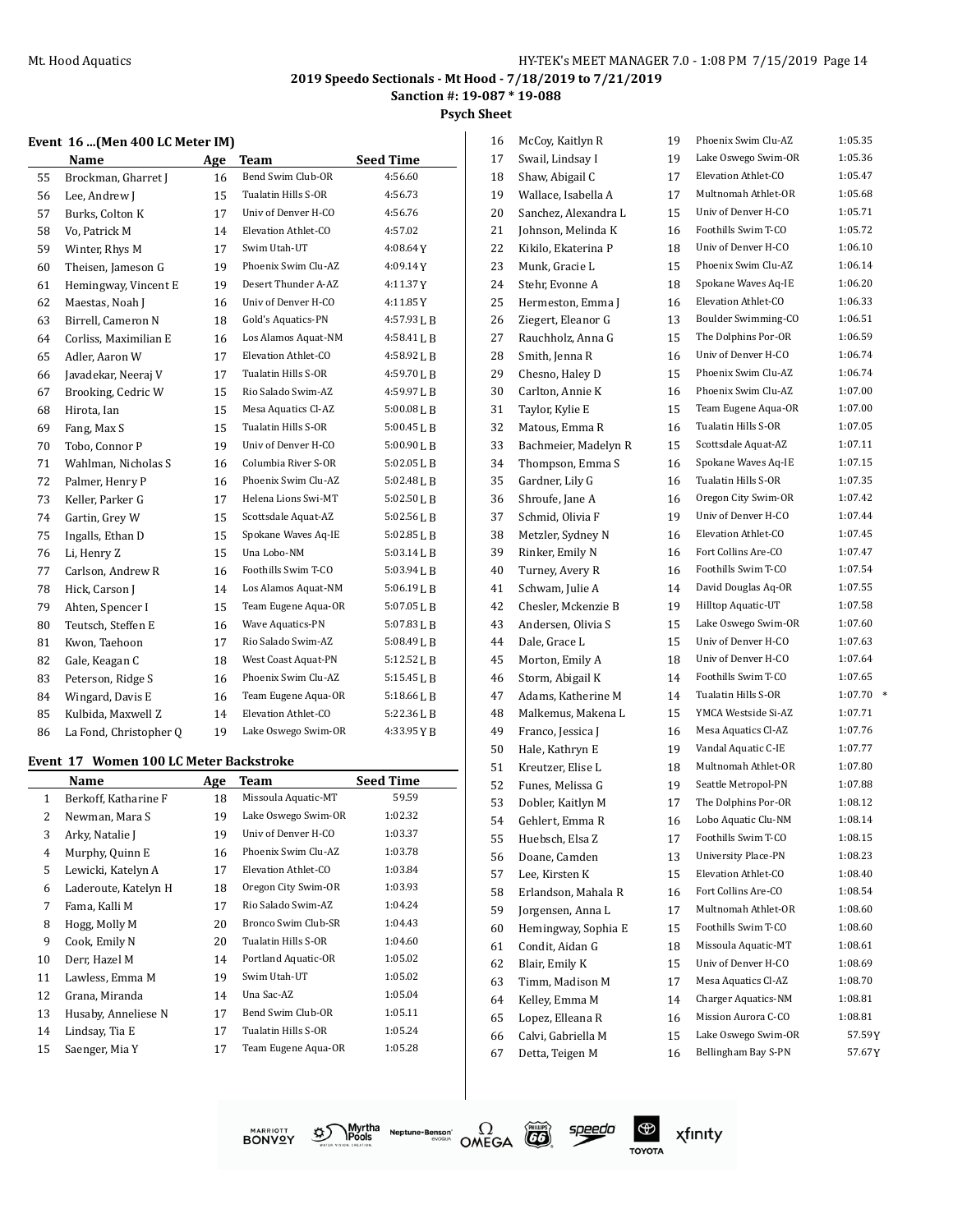**Sanction #: 19-087 \* 19-088**

#### **Psych Sheet**

#### **Event 17 ...(Women 100 LC Meter Backstroke)**

|     | Name                    | Age | <b>Team</b>                | <b>Seed Time</b> |
|-----|-------------------------|-----|----------------------------|------------------|
| 68  | Djatej, Dariko F        | 15  | Spokane Waves Aq-IE        | 57.73Y           |
| 69  | Katayama-Stall, Quinn T | 15  | Tualatin Hills S-OR        | 57.86 Y          |
| 70  | Yazzie, Kaylah R        | 16  | Scottsdale Aquat-AZ        | 58.10Y           |
| 71  | Payne, Haily D          | 16  | Velocity Swimmin-IE        | 58.13Y           |
| 72  | Jacobson, Molly C       | 16  | Boise YMCA Swim-SR         | 58.14Y           |
| 73  | Adams, Gabrielle L      | 16  | Nampa Swim Team-SR         | 58.16Y           |
| 74  | Chandra, Kandice C      | 16  | Elevation Athlet-CO        | 58.41Y           |
| 75  | Dirks, Kylie B          | 16  | Elevation Athlet-CO        | 58.54Y           |
| 76  | Pedersen, Bindi S       | 18  | Wave Aquatics-PN           | 58.55Y           |
| 77  | Smart, Gabrielle S      | 18  | Missoula Aquatic-MT        | 58.64 Y          |
| 78  | Wylie, Isabella A       | 17  | Scottsdale Aquat-AZ        | 58.74Y           |
| 79  | Rubocki, Anika S        | 17  | Boise YMCA Swim-SR         | 58.78Y           |
| 80  | Ashmore, Amanda D       | 15  | Bainbridge Islan-PN        | 58.81Y           |
| 81  | Carrai, Sophia I        | 16  | <b>Emerald Aquatics-OR</b> | 58.84 Y          |
| 82  | Debnam, Skylar B        | 15  | Scottsdale Aquat-AZ        | 58.95Y           |
| 83  | Lytle, Rachael M        | 16  | Mesa Aquatics Cl-AZ        | 58.96 Y          |
| 84  | Dewitt, Fallon C        | 15  | Portland Aquatic-OR        | 1:09.41 L B      |
| 85  | Hickey, Molly E         | 17  | University Place-PN        | 1:09.48 L B      |
| 86  | Black, Madison T        | 17  | Elevation Athlet-CO        | 1:09.52LB        |
| 87  | McEvoy, Caylynn L       | 16  | Spokane Waves Aq-IE        | 1:10.03L B       |
| 88  | Gossum, Sophia A        | 15  | Charger Aquatics-NM        | 1:10.77LB        |
| 89  | Gardner, Paige O        | 19  | Unattached-IE              | 1:11.07 L B      |
| 90  | Marshall, Grace E       | 18  | The Dolphins Por-OR        | 1:11.20L B       |
| 91  | Wold, Maria I           | 17  | Bend Swim Club-OR          | 1:11.29 L B      |
| 92  | Higgins, Katie C        | 20  | Phoenix Swim Clu-AZ        | $1:11.36$ J, B   |
| 93  | Skorina, Laurel H       | 16  | Unattached-IE              | 1:11.39 L B      |
| 94  | Bokowy, Payton L        | 19  | Unattached-IE              | 1:11.42 L B      |
| 95  | Older, Caitlin E        | 20  | Vandal Aquatic C-IE        | $1:11.43$ J, B   |
| 96  | Iwamoto, Aimee M        | 20  | Vandal Aquatic C-IE        | $1:11.49$ J, B   |
| 97  | Culiver, Carsen E       | 15  | Phoenix Swim Clu-AZ        | 1:11.50 L B      |
| 98  | Nedom, Mackenzie S      | 15  | Fort Collins Are-CO        | 1:11.56L B       |
| 99  | Yancy, Ashley L         | 16  | Scottsdale Aquat-AZ        | $1:11.66$ J, B   |
| 100 | Thurber, Lillian A      | 18  | Tri-city Channel-IE        | 1:12.17 L B      |
| 101 | Sickon, Dalton M        | 14  | The Dolphins Por-OR        | 1:12.75L B       |
| 102 | Rusk, Maren S           | 14  | South Snohomish-PN         | 1:12.89 L B      |
| 103 | Weir, Kylee J           | 16  | YMCA Westside Si-AZ        | 1:12.92LB        |
| 104 | Brady, Emma L           | 17  | Bend Swim Club-OR          | 1:13.60 L B      |
| 105 | Wilson, Marin D         | 17  | Valley Aquatics-PN         | 1:14.03 L B      |
| 106 | Boyd, Ellary M          | 17  | Bellingham Bay S-PN        | 1:15.16LB        |
| 107 | Eller, Madeline L       | 18  | Lake Oswego Swim-OR        | 1:16.32LB        |
| 108 | Nakagawa, Sydney K      | 19  | The Dolphins Por-OR        | $1:00.18$ YB     |
| 109 | Stanley, Kayla C        | 21  | Vandal Aquatic C-IE        | 1:01.45YB        |

#### **Event 18 Men 100 LC Meter Backstroke**

|   | Name                  | Age | Team                | <b>Seed Time</b> |
|---|-----------------------|-----|---------------------|------------------|
|   | Lierz, Harrison M     |     | Elevation Athlet-CO | 56.47            |
|   | Hotta, Meguru         | 22  | Phoenix Swim Clu-AZ | 56.72            |
| 3 | Berkoff, Cale O       | 20  | Missoula Aquatic-MT | 56.98            |
| 4 | Olson, Gavin          | 18  | Foothills Swim T-CO | 57.40            |
| 5 | Cunningham, Jackson O | 19  | Swim Utah-UT        | 57.97            |

| 6  | Quarterman, Nathan R                | 16 | Boise YMCA Swim-SR         | 58.28   |
|----|-------------------------------------|----|----------------------------|---------|
| 7  | Tenhulzen, Samuel S                 | 16 | Cougar Aquatics-IE         | 58.53   |
| 8  | Milovanovic, Mateja                 | 17 | Phoenix Swim Clu-AZ        | 58.68   |
| 9  | Simons, Nicholas F                  | 15 | Lake Oswego Swim-OR        | 58.84   |
| 10 | Leblanc, Matthew D                  | 17 | Scottsdale Aquat-AZ        | 59.49   |
| 11 | McComish, Matthew J                 | 19 | Lake Oswego Swim-OR        | 59.56   |
| 12 | Yang, Terry                         | 18 | Mesa Aquatics Cl-AZ        | 59.58   |
| 13 | Tan, Zachary I                      | 16 | Phoenix Swim Clu-AZ        | 59.63   |
| 14 | Kruse, Wilder R                     | 16 | Fort Collins Are-CO        | 59.85   |
| 15 | Machado, Gabriel A                  | 16 | Boise YMCA Swim-SR         | 59.86   |
| 16 | Oliveira, Neirton S                 | 22 | Lake Oswego Swim-OR        | 59.87   |
| 17 | Zablotovskii, Ilia                  | 18 | Columbia River S-OR        | 59.95   |
| 18 | Gentry, Marcus A                    | 14 | Superior Stingra-OR        | 1:00.41 |
| 19 | Edge, Dylan                         | 18 | Desert Thunder A-AZ        | 1:00.44 |
| 20 | Krueger, Dylan A                    | 17 | Phoenix Swim Clu-AZ        | 1:00.47 |
| 21 | Adrian, Spencer W                   | 18 | The Dolphins Por-OR        | 1:00.49 |
| 22 | Driggers, Landon N                  | 17 | Rio Salado Swim-AZ         | 1:00.56 |
| 23 | Barfield, Tyler M                   | 18 | Phoenix Swim Clu-AZ        | 1:00.69 |
| 24 | Samms, Aaron J                      | 17 | <b>University Place-PN</b> | 1:00.76 |
| 25 | Miller, Lukas D                     | 17 | Elevation Athlet-CO        | 1:00.79 |
| 26 | Bansberg, William F                 | 16 | Scottsdale Aquat-AZ        | 1:00.98 |
| 27 | Bruce, Alex L                       | 19 | Univ of Denver H-CO        | 1:01.05 |
| 28 | Walters, Braden C                   | 16 | Scottsdale Aquat-AZ        | 1:01.30 |
| 29 | Donchi, Samuel A                    | 17 | Tualatin Hills S-OR        | 1:01.32 |
| 30 | Mueller, Henry T                    | 16 | Foothills Swim T-CO        | 1:01.43 |
| 31 | Munk, Garrett N                     | 18 | Phoenix Swim Clu-AZ        | 1:01.45 |
| 32 | Gould, Reese G                      | 17 | Scottsdale Aquat-AZ        | 1:01.47 |
| 33 | Keil, Kevin T                       | 17 | Multnomah Athlet-OR        | 1:01.48 |
| 34 | Gurley, Jackson D                   | 16 | Univ of Denver H-CO        | 1:01.49 |
| 35 | Ellsworth, Holden F                 | 17 | Cougar Aquatics-IE         | 1:01.53 |
| 36 | Stapleton, Luke F                   | 16 | Elevation Athlet-CO        | 1:01.64 |
| 37 | Witty, Andrew S                     | 17 | Bainbridge Islan-PN        | 1:01.78 |
| 38 | Curran, Alexander W                 | 17 | Columbia River S-OR        | 1:01.83 |
| 39 | Donaldson, Edan J                   | 19 | Oregon City Swim-OR        | 1:01.83 |
| 40 | Lipton, Ian P                       | 15 | Bainbridge Islan-PN        | 1:01.85 |
| 41 | Hatzikos, Alexander W               | 18 | Portland Aquatic-OR        | 1:01.90 |
| 42 | Conrad, Adam R                      | 15 | Oregon City Swim-OR        | 1:01.96 |
| 43 | Walters, William J                  | 19 | <b>Gold's Aquatics-PN</b>  | 1:02.00 |
| 44 | McClone, Finn T                     | 19 | Columbia River S-OR        | 1:02.02 |
|    |                                     |    | Univ of Denver H-CO        | 1:02.20 |
| 45 | Burks, Colton K<br>Mahns, Darragh D | 17 | Univ of Denver H-CO        | 1:02.22 |
| 46 | Hopper, Mitchell T                  | 19 | The Dolphins Por-OR        | 1:02.29 |
| 47 |                                     | 15 | Multnomah Athlet-OR        | 1:02.34 |
| 48 | Creech, Jace T                      | 16 | Univ of Denver H-CO        | 1:02.55 |
| 49 | Grewe, Matthew C                    | 18 |                            |         |
| 50 | Arnold, Matthew J                   | 20 | The Dolphins Por-OR        | 1:02.63 |
| 51 | Edwards, Jesse T                    | 15 | Scottsdale Aquat-AZ        | 1:02.70 |
| 52 | Coringrato, Nicolas J               | 17 | Elevation Athlet-CO        | 1:02.74 |
| 53 | Smith, Essias                       | 16 | Mesa Aquatics Cl-AZ        | 1:02.85 |
| 54 | Miller, Samuel A                    | 19 | Boise YMCA Swim-SR         | 1:02.88 |
| 55 | Smooke, Cameron P                   | 18 | Univ of Denver H-CO        | 1:03.13 |
| 56 | Lei, Kevin                          | 15 | Tualatin Hills S-OR        | 1:03.21 |
| 57 | Chavez, William F                   | 17 | Univ of Denver H-CO        | 1:03.47 |
|    |                                     |    |                            |         |



Myrtha Neptune-Benson<sup>\*</sup><br>IPools<br>Illen Station.



speedo

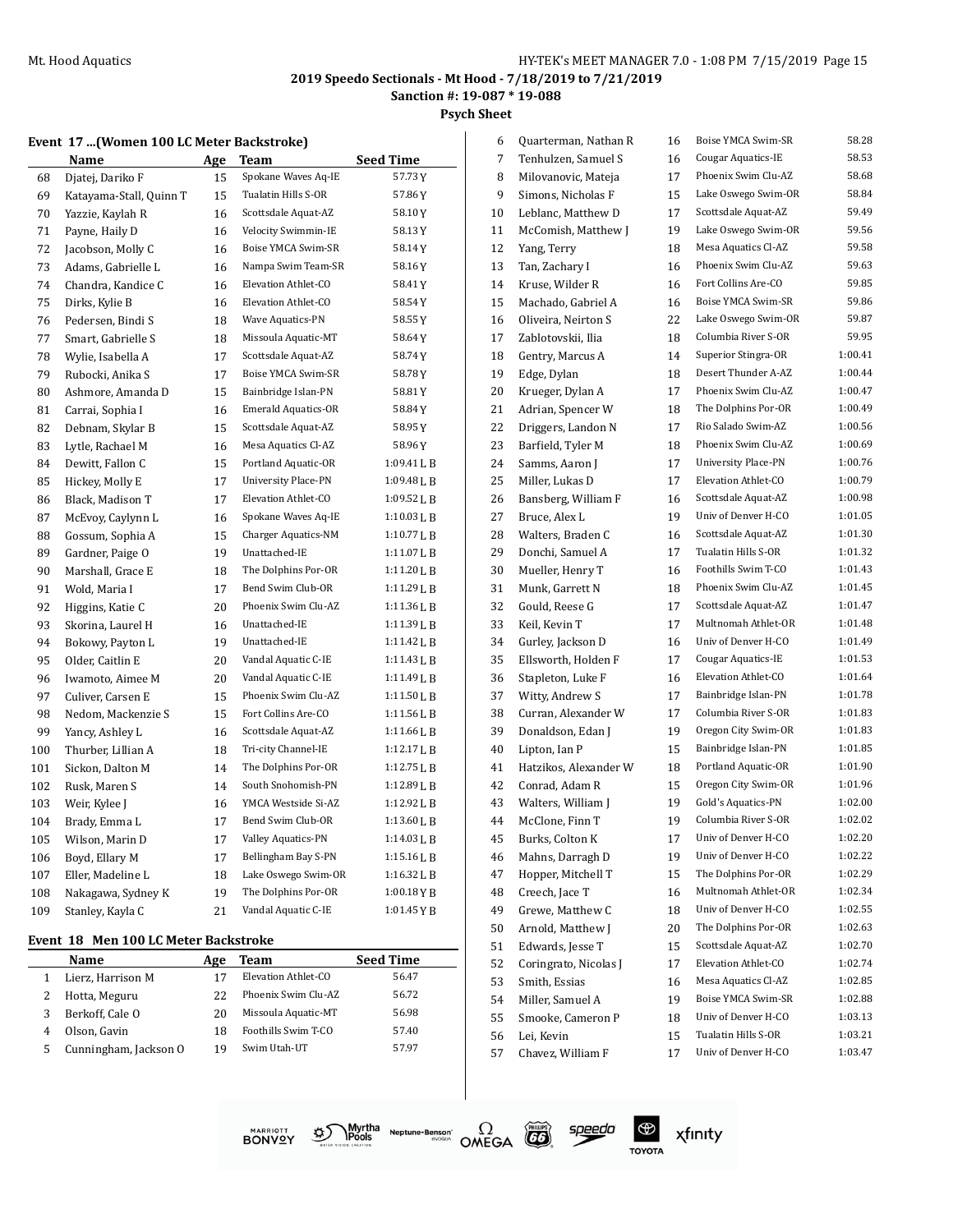**Sanction #: 19-087 \* 19-088**

**Psych Sheet**

#### **Event 18 ...(Men 100 LC Meter Backstroke)**

|     | Name                    | <u>Age</u> | Team                       | <b>Seed Time</b> |
|-----|-------------------------|------------|----------------------------|------------------|
| 58  | Sanchez, James Marco B  | 17         | Bainbridge Islan-PN        | 1:03.51          |
| 59  | Ahten, Tyler K          | 15         | Team Eugene Aqua-OR        | 1:03.59          |
| 60  | Wagner, Robert B        | 16         | Helena Lions Swi-MT        | 1:03.62          |
| 61  | Baker, Charlie B        | 17         | Univ of Denver H-CO        | 1:03.65          |
| 62  | Davis, Bergen T         | 18         | Glacier Swim Clu-AK        | 49.92 Y          |
| 63  | Holt, Spencer E         | 18         | Glacier Swim Clu-AK        | 51.56 Y          |
| 64  | Willett, Samuel W       | 21         | Elevation Athlet-CO        | 51.85 Y          |
| 65  | Claxton, Nathan J       | 18         | Hillsboro Swim T-OR        | 52.39 Y          |
| 66  | Goswitz, Anton L        | 17         | The Dolphins Por-OR        | 52.57 Y          |
| 67  | Brockman, Gharret J     | 16         | Bend Swim Club-OR          | 52.83 Y          |
| 68  | Miller, Luke R          | 17         | Rio Salado Swim-AZ         | 52.83 Y          |
| 69  | Cress, Jacob A          | 16         | YMCA Westside Si-AZ        | 53.07Y           |
| 70  | Fitch, Peter D          | 18         | Wave Aquatics-PN           | 53.38 Y          |
| 71  | Meyer, Rainer F         | 16         | <b>Bremerton YMCA S-PN</b> | 53.42 Y          |
| 72  | Logue, Justin T         | 16         | Mount Hood Aquat-OR        | 53.43 Y          |
| 73  | Meyer, Dietrich R       | 16         | <b>Bremerton YMCA S-PN</b> | 53.52 Y          |
| 74  | Guelich, Shane M        | 16         | Phoenix Swim Clu-AZ        | $1:03.82$ J, B   |
| 75  | Jaegers, Ian J          | 17         | Los Alamos Aquat-NM        | 1:03.93 L B      |
| 76  | Javadekar, Neeraj V     | 17         | Tualatin Hills S-OR        | 1:04.03 L B      |
| 77  | Bahti, Tate S           | 16         | Phoenix Swim Clu-AZ        | 1:04.04 L B      |
| 78  | Patrick, Christopher F  | 17         | Boise YMCA Swim-SR         | 1:04.39 L B      |
| 79  | Soo, Cody W             | 17         | Multnomah Athlet-OR        | $1:04.40$ J, B   |
| 80  | Lonnquist, Beau J       | 16         | Multnomah Athlet-OR        | 1:04.42 L B      |
| 81  | Vera, Korbin R          | 16         | Bellingham Bay S-PN        | 1:05.02 L B      |
| 82  | Stoddard, Grant         | 16         | Phoenix Swim Clu-AZ        | $1:05.21$ L B    |
| 83  | Cutter, Christian B     | 17         | Velocity Swimmin-IE        | $1:05.21$ L B    |
| 84  | Heinonen, Eric S        | 16         | Lumberjack Aquat-AZ        | 1:05.47 L B      |
| 85  | Hassert, Connor A       | 16         | Elevation Athlet-CO        | 1:05.53L B       |
| 86  | Dowdall, Finn P         | 16         | Phoenix Swim Clu-AZ        | 1:05.57 L B      |
| 87  | Staiti, Albert J        | 17         | Rio Salado Swim-AZ         | 1:05.71 L B      |
| 88  | Osterndorf, Christian E | 16         | Rio Salado Swim-AZ         | 1:05.92 L B      |
| 89  | Clement, Adrian W       | 16         | Portland Aquatic-OR        | 1:06.00 L B      |
| 90  | Miller, Kaden D         | 19         | Mesa Aquatics Cl-AZ        | 1:06.15 L B      |
| 91  | Kreutzer, Matthias J    | 15         | Multnomah Athlet-OR        | 1:06.35 L B      |
| 92  | Garden, Robert C        | 18         | Mesa Aquatics Cl-AZ        | $1:06.36$ J, B   |
| 93  | Davis, Aidan M          | 15         | Valley Aquatics-PN         | 1:06.56LB        |
| 94  | Ervin, Jensen A         | 17         | The Dolphins Por-OR        | 1:07.24 L B      |
| 95  | Reeves, Brenden W       | 17         | Bend Swim Club-OR          | 1:07.91 L B      |
| 96  | Tran, Khai Q            | 15         | Columbia River S-OR        | 1:08.65 L B      |
| 97  | Brisbois, Alexander K   | 17         | Multnomah Athlet-OR        | 1:09.44 L B      |
| 98  | Corbeau, Angus R        | 16         | Tualatin Hills S-OR        | 1:09.71LB        |
| 99  | Kerns, Brendan T        | 15         | Bainbridge Islan-PN        | 1:10.69 L B      |
| 100 | Dolan, Anthony J        | 19         | Elevation Athlet-CO        | 1:11.64 L B      |
| 101 | O'Donnell, Darien L     | 16         | Charger Aquatics-NM        | 1:11.92 L B      |
| 102 | Waggoner, Patrick R     | 19         | Mesa Aquatics Cl-AZ        | 1:05.27 Y B      |
| 103 | Curd, Ian G             | 15         | Elevation Athlet-CO        | 1:07.40YB        |

#### **Event 19 Women 400 LC Meter Freestyle Relay**

| Team                | Relav | <b>Seed Time</b> |
|---------------------|-------|------------------|
| Fort Collins Are-CO |       | 3:51.49          |

| 2  | Lake Oswego Swim-OR        | A | 3:54.07     |
|----|----------------------------|---|-------------|
| 3  | Univ of Denver H-CO        | A | 3:54.73     |
| 4  | Tualatin Hills S-OR        | A | 3:54.93     |
| 5  | The Dolphins Por-OR        | A | 3:56.37     |
| 6  | Boise YMCA Swim-SR         | A | 3:56.43     |
| 7  | Scottsdale Aquat-AZ        | A | 3:57.01     |
| 8  | Phoenix Swim Clu-AZ        | A | 3:57.10     |
| 9  | Univ of Denver H-CO        | B | 3:58.23     |
| 10 | Spokane Waves Aq-IE        | A | 3:58.61     |
| 11 | Mesa Aquatics Cl-AZ        | A | 3:58.85     |
| 12 | Elevation Athlet-CO        | A | 3:59.70     |
| 13 | Tualatin Hills S-OR        | B | 4:00.17     |
| 14 | Tualatin Hills S-OR        | C | 4:00.93     |
| 15 | Bainbridge Islan-PN        | A | 4:01.00     |
| 16 | Foothills Swim T-CO        | A | 4:01.86     |
| 17 | Rio Salado Swim-AZ         | A | 4:02.16     |
| 18 | Scottsdale Aquat-AZ        | B | 4:02.62     |
| 19 | Multnomah Athlet-OR        | A | 4:03.09     |
| 20 | Univ of Denver H-CO        | C | 4:03.15     |
| 21 | Elevation Athlet-CO        | B | 4:04.10     |
| 22 | Vandal Aquatic C-IE        | A | 4:04.11     |
| 23 | Scottsdale Aquat-AZ        | C | 4:04.23     |
| 24 | YMCA Westside Si-AZ        | A | 4:05.25     |
| 25 | Bronco Swim Club-SR        | A | 4:05.55     |
| 26 | Elevation Athlet-CO        | C | 4:05.71     |
| 27 | Phoenix Swim Clu-AZ        | B | 4:06.46     |
| 28 | Charger Aquatics-NM        | A | 4:07.84     |
| 29 | Elevation Athlet-CO        | D | 4:07.93     |
| 30 | Univ of Denver H-CO        | D | 4:07.99     |
| 31 | <b>University Place-PN</b> | A | 4:08.99     |
| 32 | Oregon City Swim-OR        | A | 4:09.60     |
| 33 | Lake Oswego Swim-OR        | B | 4:11.05     |
| 34 | South Snohomish-PN         | A | 4:12.17     |
| 35 | Missoula Aquatic-MT        | A | 4:12.43     |
| 36 | Mesa Aquatics Cl-AZ        | B | 4:12.52     |
| 37 | Northwest Blue C-OR        | A | 4:13.76     |
| 38 | The Dolphins Por-OR        | B | 4:14.72     |
| 39 | Columbia River S-OR        | A | 4:16.36     |
| 40 | Mission Aurora C-CO        | A | 4:16.93     |
| 41 | Gold's Aquatics-PN         | A | 4:16.96     |
| 42 | Portland Aquatic-OR        | A | 4:17.24     |
| 43 | Cougar Aquatics-IE         | A | 3:32.30Y    |
| 44 | Swim Utah-UT               | A | 3:36.19Y    |
| 45 | Velocity Swimmin-IE        | A | 3:38.64Y    |
| 46 | Elevation Athlet-CO        | E | $3:40.43$ Y |
| 47 | Spokane Waves Aq-IE        | B | 3:42.21Y    |
| 48 | Willamalane Swim-OR        | A | 3:44.39Y    |
| 49 | Foothills Swim T-CO        | B | 3:46.58Y    |
| 50 | Mount Hood Aquat-OR        | A | 3:47.41Y    |





speedo

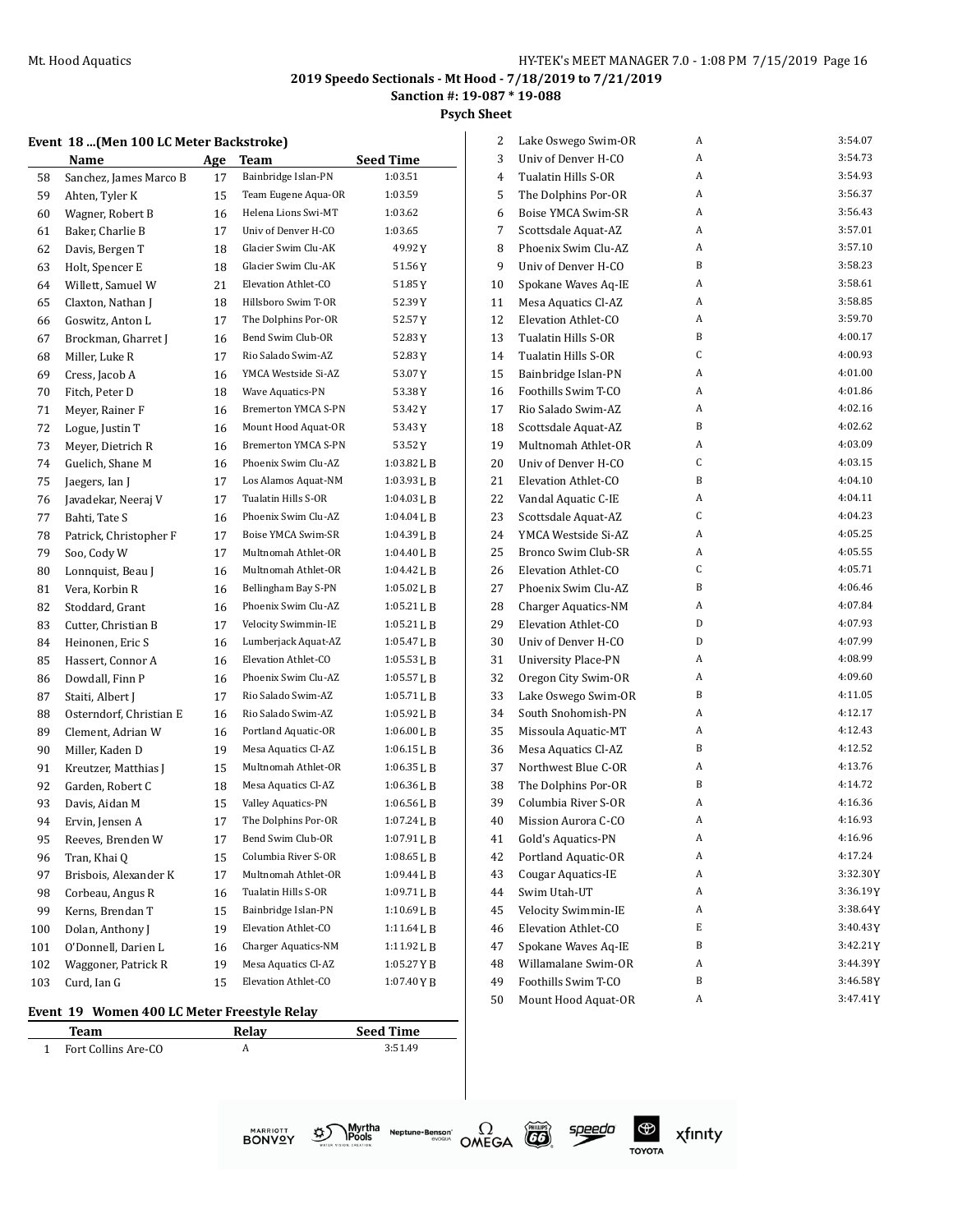**Sanction #: 19-087 \* 19-088**

**Psych Sheet**

|  | Event 20 Men 400 LC Meter Freestyle Relay |  |
|--|-------------------------------------------|--|
|  |                                           |  |

|                | Team                       | Relay        | Seed Time |
|----------------|----------------------------|--------------|-----------|
| $\mathbf{1}$   | Univ of Denver H-CO        | A            | 3:29.13   |
| $\overline{2}$ | Tualatin Hills S-OR        | A            | 3:29.81   |
| 3              | Multnomah Athlet-OR        | A            | 3:31.89   |
| 4              | Charger Aquatics-NM        | A            | 3:32.50   |
| 5              | Elevation Athlet-CO        | A            | 3:32.56   |
| 6              | Boise YMCA Swim-SR         | A            | 3:34.35   |
| 7              | Univ of Denver H-CO        | <sub>B</sub> | 3:34.63   |
| 8              | Phoenix Swim Clu-AZ        | A            | 3:34.89   |
| 9              | Mesa Aquatics Cl-AZ        | A            | 3:35.02   |
| 10             | Columbia River S-OR        | A            | 3:35.21   |
| 11             | Scottsdale Aquat-AZ        | A            | 3:35.61   |
| 12             | Lake Oswego Swim-OR        | A            | 3:36.64   |
| 13             | Tualatin Hills S-OR        | <sub>B</sub> | 3:36.92   |
| 14             | Bainbridge Islan-PN        | A            | 3:38.39   |
| 15             | Mesa Aquatics Cl-AZ        | B            | 3:38.79   |
| 16             | Spokane Waves Aq-IE        | A            | 3:39.25   |
| 17             | Fort Collins Are-CO        | A            | 3:39.33   |
| 18             | Univ of Denver H-CO        | C            | 3:39.40   |
| 19             | Phoenix Swim Clu-AZ        | B            | 3:39.52   |
| 20             | Rio Salado Swim-AZ         | A            | 3:39.92   |
| 21             | Scottsdale Aquat-AZ        | B            | 3:40.70   |
| 22             | Elevation Athlet-CO        | B            | 3:41.62   |
| 23             | Univ of Denver H-CO        | D            | 3:41.72   |
| 24             | Columbia River S-OR        | B            | 3:42.09   |
| 25             | Portland Aquatic-OR        | A            | 3:45.08   |
| 26             | <b>University Place-PN</b> | A            | 3:45.24   |
| 27             | Rio Salado Swim-AZ         | $\mathsf{R}$ | 3:47.20   |
| 28             | YMCA Westside Si-AZ        | A            | 3:48.31   |
| 29             | <b>Wave Aquatics-PN</b>    | A            | 3:48.39   |
| 30             | Desert Thunder A-AZ        | A            | 3:48.64   |
| 31             | Mount Hood Aquat-OR        | A            | 3:50.84   |
| 32             | Foothills Swim T-CO        | A            | 3:51.58   |
| 33             | The Dolphins Por-OR        | A            | 3:54.06   |
| 34             | Team Eugene Aqua-OR        | A            | 3:16.48Y  |
| 35             | Elevation Athlet-CO        | C            | 3:18.94Y  |
| 36             | Gold's Aquatics-PN         | A            | 3:20.11Y  |
| 37             | Los Alamos Aquat-NM        | A            | 3:20.81Y  |
| 38             | Swim Utah-UT               | A            | 3:22.32Y  |
| 39             | Elevation Athlet-CO        | D            | 3:23.60Y  |
| 40             | Cougar Aquatics-IE         | A            | 3:24.23Y  |
| 41             | Helena Lions Swi-MT        | A            | 3:24.58Y  |
| 42             | Elevation Athlet-CO        | E            | 3:25.30Y  |

#### **Event 21 Women 200 LC Meter Backstroke**

| Name                 | Age | Team                | <b>Seed Time</b> |
|----------------------|-----|---------------------|------------------|
| Berkoff, Katharine F | 18  | Missoula Aquatic-MT | 2:09.84          |
| Newman, Mara S       | 19  | Lake Oswego Swim-OR | 2:13.21          |
| Arky, Natalie J      | 19  | Univ of Denver H-CO | 2:16.86          |
| Lewicki, Katelyn A   |     | Elevation Athlet-CO | 2:17.94          |

| 5  | Fama, Kalli M        | 17 | Rio Salado Swim-AZ  | 2:18.11 |        |
|----|----------------------|----|---------------------|---------|--------|
| 6  | Nosack, Sofia L      | 18 | Tualatin Hills S-OR | 2:18.17 |        |
| 7  | Kikilo, Ekaterina P  | 18 | Univ of Denver H-CO | 2:18.40 |        |
| 8  | Cook, Emily N        | 20 | Tualatin Hills S-OR | 2:19.54 |        |
| 9  | Laderoute, Katelyn H | 18 | Oregon City Swim-OR | 2:20.37 |        |
| 10 | Hogg, Molly M        | 20 | Bronco Swim Club-SR | 2:20.43 |        |
| 11 | McCoy, Kaitlyn R     | 19 | Phoenix Swim Clu-AZ | 2:20.76 |        |
| 12 | Johnson, Melinda K   | 16 | Foothills Swim T-CO | 2:20.87 |        |
| 13 | Murphy, Quinn E      | 16 | Phoenix Swim Clu-AZ | 2:21.39 |        |
| 14 | Ziegert, Eleanor G   | 13 | Boulder Swimming-CO | 2:21.59 |        |
| 15 | Grana, Miranda       | 14 | Una Sac-AZ          | 2:21.67 |        |
| 16 | Hayes, Margaret E    | 15 | Bainbridge Islan-PN | 2:21.71 |        |
| 17 | Lindsay, Tia E       | 17 | Tualatin Hills S-OR | 2:21.74 |        |
| 18 | Rinker, Emily N      | 16 | Fort Collins Are-CO | 2:22.11 |        |
| 19 | Hermeston, Emma J    | 16 | Elevation Athlet-CO | 2:22.40 |        |
| 20 | Derr, Hazel M        | 14 | Portland Aquatic-OR | 2:22.49 |        |
| 21 | Metzler, Sydney N    | 16 | Elevation Athlet-CO | 2:22.67 |        |
| 22 | Lawless, Emma M      | 19 | Swim Utah-UT        | 2:23.13 |        |
| 23 | Shaw, Abigail C      | 17 | Elevation Athlet-CO | 2:23.19 |        |
| 24 | Carlton, Annie K     | 16 | Phoenix Swim Clu-AZ | 2:23.26 |        |
| 25 | Saenger, Mia Y       | 17 | Team Eugene Aqua-OR | 2:23.32 |        |
| 26 | Munk, Gracie L       | 15 | Phoenix Swim Clu-AZ | 2:23.46 |        |
| 27 | Thompson, Emma S     | 16 | Spokane Waves Aq-IE | 2:23.51 |        |
| 28 | Smith, Jenna R       | 16 | Univ of Denver H-CO | 2:23.94 |        |
| 29 | Chesno, Haley D      | 15 | Phoenix Swim Clu-AZ | 2:24.19 |        |
| 30 | Matous, Emma R       | 16 | Tualatin Hills S-OR | 2:24.25 |        |
| 31 | Kelley, Emma M       | 14 | Charger Aquatics-NM | 2:24.29 |        |
| 32 | Sanchez, Alexandra L | 15 | Univ of Denver H-CO | 2:24.38 |        |
| 33 | Lustria, Fay Marie S | 15 | Tualatin Hills S-OR | 2:24.46 |        |
| 34 | Lopez, Elleana R     | 16 | Mission Aurora C-CO | 2:24.79 |        |
| 35 | Bachmeier, Madelyn R | 15 | Scottsdale Aquat-AZ | 2:24.84 |        |
| 36 | Morton, Emily A      | 18 | Univ of Denver H-CO | 2:24.87 |        |
| 37 | Husaby, Anneliese N  | 17 | Bend Swim Club-OR   | 2:25.15 |        |
| 38 | Dale, Grace L        | 15 | Univ of Denver H-CO | 2:25.19 |        |
| 39 | Adams, Katherine M   | 14 | Tualatin Hills S-OR | 2:25.72 | $\ast$ |
| 40 | Dewitt, Fallon C     | 15 | Portland Aquatic-OR | 2:25.76 |        |
| 41 | Rauchholz, Anna G    | 15 | The Dolphins Por-OR | 2:25.80 |        |
| 42 | Gehlert, Emma R      | 16 | Lobo Aquatic Clu-NM | 2:25.84 |        |
| 43 | Storm, Abigail K     | 14 | Foothills Swim T-CO | 2:25.85 |        |
| 44 | Taylor, Kylie E      | 15 | Team Eugene Aqua-OR | 2:26.08 |        |
| 45 | Harman, Sarah E      | 17 | Phoenix Swim Clu-AZ | 2:26.21 |        |
| 46 | Schmid, Olivia F     | 19 | Univ of Denver H-CO | 2:26.32 |        |
| 47 | Hemingway, Sophia E  | 15 | Foothills Swim T-CO | 2:26.43 |        |
| 48 | Adams, Alayna J      | 15 | Univ of Denver H-CO | 2:26.51 |        |
| 49 | Jorgensen, Anna L    | 17 | Multnomah Athlet-OR | 2:26.66 |        |
| 50 | Rubocki, Anika S     | 17 | Boise YMCA Swim-SR  | 2:26.88 |        |
| 51 | Courtney, Riley A    | 16 | Scottsdale Aquat-AZ | 2:27.29 |        |
| 52 | Lee, Kirsten K       | 15 | Elevation Athlet-CO | 2:27.42 |        |
| 53 | Turney, Avery R      | 16 | Foothills Swim T-CO | 2:27.54 |        |
| 54 | Wold, Maria I        | 17 | Bend Swim Club-OR   | 2:27.79 |        |
| 55 | Skorina, Laurel H    | 16 | Unattached-IE       | 2:27.80 |        |
| 56 | Shroufe, Jane A      | 16 | Oregon City Swim-OR | 2:27.90 |        |
|    |                      |    |                     |         |        |



Myrtha Neptune-Benson<sup>\*</sup><br>Pools Neptune-Benson<sup>\*</sup><br>Pools Petaller



 $\bigoplus$ 

**TOYOTA** 

xfinity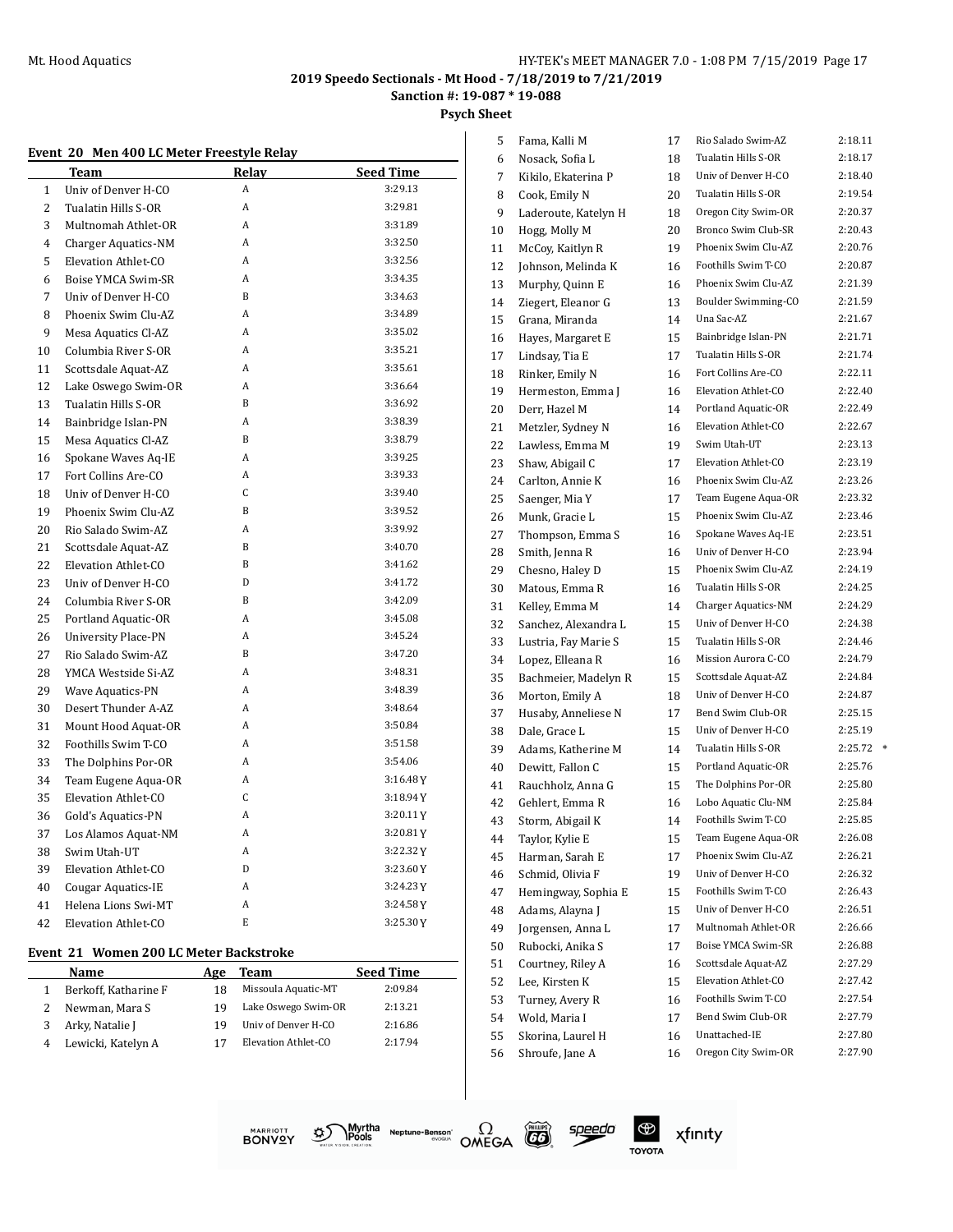**Sanction #: 19-087 \* 19-088**

**Psych Sheet**

#### **Event 21 ...(Women 200 LC Meter Backstroke)**

|    | Name                    | Age | Team                       | <b>Seed Time</b> |
|----|-------------------------|-----|----------------------------|------------------|
| 57 | Smart, Gabrielle S      | 18  | Missoula Aquatic-MT        | 2:00.98Y         |
| 58 | Epple, Alison E         | 21  | Unattached-OR              | 2:03.28Y         |
| 59 | Jacobson, Molly C       | 16  | Boise YMCA Swim-SR         | 2:03.35Y         |
| 60 | Hale, Kathryn E         | 19  | Vandal Aquatic C-IE        | 2:03.92Y         |
| 61 | Andersen, Olivia S      | 15  | Lake Oswego Swim-OR        | 2:04.06Y         |
| 62 | Djatej, Dariko F        | 15  | Spokane Waves Aq-IE        | 2:04.57Y         |
| 63 | Huebsch, Elsa Z         | 17  | Foothills Swim T-CO        | 2:05.21Y         |
| 64 | Wallace, Isabella A     | 17  | Multnomah Athlet-OR        | 2:05.28Y         |
| 65 | Wieckowski, Kayla S     | 14  | Boise YMCA Swim-SR         | 2:05.33Y         |
| 66 | Stafford, Julia J       | 15  | Bend Swim Club-OR          | 2:05.97Y         |
| 67 | Van Stone, Jayna K      | 21  | Unattached-PN              | 2:06.16Y         |
| 68 | McEvoy, Caylynn L       | 16  | Spokane Waves Aq-IE        | 2:06.21Y         |
| 69 | Chandra, Kandice C      | 16  | Elevation Athlet-CO        | 2:06.38Y         |
| 70 | Katayama-Stall, Quinn T | 15  | Tualatin Hills S-OR        | 2:06.65Y         |
| 71 | Calvi, Gabriella M      | 15  | Lake Oswego Swim-OR        | 2:06.69Y         |
| 72 | Blair, Emily K          | 15  | Univ of Denver H-CO        | $2:28.02$ J, B   |
| 73 | Timm, Madison M         | 17  | Mesa Aquatics Cl-AZ        | $2:28.48$ J, B   |
| 74 | Chesler, Mckenzie B     | 19  | Hilltop Aquatic-UT         | 2:28.62 L B      |
| 75 | Bilodeau-Byrd, Kelsey A | 16  | Boise YMCA Swim-SR         | 2:28.74L B       |
| 76 | Dunn, Grace E           | 15  | Scottsdale Aquat-AZ        | 2:29.07 L B      |
| 77 | Carrai, Sophia I        | 16  | <b>Emerald Aquatics-OR</b> | 2:29.19 L B      |
| 78 | Walkup, Kate E          | 17  | Willamalane Swim-OR        | $2:31.31$ J, B   |
| 79 | Condit, Aidan G         | 18  | Missoula Aquatic-MT        | 2:31.75 L B      |
| 80 | Solseng, Emma J         | 14  | Bainbridge Islan-PN        | 2:32.02 L B      |
| 81 | Gardner, Paige O        | 19  | Unattached-IE              | 2:32.35 L B      |
| 82 | Dodd, Emily G           | 14  | Phoenix Swim Clu-AZ        | 2:33.00 L B      |
| 83 | Frost, Ellee V          | 13  | Boise YMCA Swim-SR         | 2:33.98LB        |
| 84 | Yazzie, Kaylah R        | 16  | Scottsdale Aquat-AZ        | 2:35.87 L B      |
| 85 | Gossum, Sophia A        | 15  | Charger Aquatics-NM        | $2:40.56$ J, B   |

#### **Event 22 Men 200 LC Meter Backstroke**

|              | Name                  | Age | Team                | Seed Time |
|--------------|-----------------------|-----|---------------------|-----------|
| $\mathbf{1}$ | Olson, Gavin          | 18  | Foothills Swim T-CO | 2:03.92   |
| 2            | Cunningham, Jackson O | 19  | Swim Utah-UT        | 2:04.58   |
| 3            | Berkoff, Cale O       | 20  | Missoula Aquatic-MT | 2:04.87   |
| 4            | Quarterman, Nathan R  | 16  | Boise YMCA Swim-SR  | 2:05.20   |
| 5            | Kruse, Sawyer L       | 18  | Fort Collins Are-CO | 2:05.83   |
| 6            | Machado, Gabriel A    | 16  | Boise YMCA Swim-SR  | 2:06.78   |
| 7            | Kruse, Wilder R       | 16  | Fort Collins Are-CO | 2:06.99   |
| 8            | Simons, Nicholas F    | 15  | Lake Oswego Swim-OR | 2:07.01   |
| 9            | Shreeve, Brandon M    | 23  | Una Sdat-UT         | 2:07.20   |
| 10           | Hoagland, Jack W      | 18  | Charger Aquatics-NM | 2:07.41   |
| 11           | Hotta, Meguru         | 22  | Phoenix Swim Clu-AZ | 2:07.57   |
| 12           | Tan, Zachary I        | 16  | Phoenix Swim Clu-AZ | 2:08.48   |
| 13           | Shutt, Paul R         | 16  | Boise YMCA Swim-SR  | 2:08.75   |
| 14           | Barfield, Tyler M     | 18  | Phoenix Swim Clu-AZ | 2:08.95   |
| 15           | Milovanovic, Mateja   | 17  | Phoenix Swim Clu-AZ | 2:09.01   |
| 16           | Edge, Dylan           | 18  | Desert Thunder A-AZ | 2:09.49   |
| 17           | Tenhulzen, Samuel S   | 16  | Cougar Aquatics-IE  | 2:10.25   |
| 18           | Gentry, Marcus A      | 14  | Superior Stingra-OR | 2:10.63   |

| 19 | Burks, Colton K           | 17 | Univ of Denver H-CO        | 2:11.23     |
|----|---------------------------|----|----------------------------|-------------|
| 20 | Lipton, Ian P             | 15 | Bainbridge Islan-PN        | 2:11.92     |
| 21 | Driggers, Landon N        | 17 | Rio Salado Swim-AZ         | 2:11.97     |
| 22 | Conrad, Adam R            | 15 | Oregon City Swim-OR        | 2:12.22     |
| 23 | Krueger, Dylan A          | 17 | Phoenix Swim Clu-AZ        | 2:13.17     |
| 24 | Keil, Kevin T             | 17 | Multnomah Athlet-OR        | 2:13.28     |
| 25 | Bruce, Alex L             | 19 | Univ of Denver H-CO        | 2:13.42     |
| 26 | Hatzikos, Alexander W     | 18 | Portland Aquatic-OR        | 2:13.85     |
| 27 | Zablotovskii, Ilia        | 18 | Columbia River S-OR        | 2:14.23     |
| 28 | Bansberg, William F       | 16 | Scottsdale Aquat-AZ        | 2:14.43     |
| 29 | Mueller, Henry T          | 16 | Foothills Swim T-CO        | 2:15.03     |
| 30 | Reeves, Brenden W         | 17 | Bend Swim Club-OR          | 2:15.05     |
| 31 | Rock, Nathan L            | 20 | Elevation Athlet-CO        | 2:15.17     |
| 32 | Miller, Samuel A          | 19 | Boise YMCA Swim-SR         | 2:15.23     |
| 33 | Coringrato, Nicolas J     | 17 | Elevation Athlet-CO        | 2:15.37     |
| 34 | Smooke, Cameron P         | 18 | Univ of Denver H-CO        | 2:15.63     |
| 35 | Jaegers, Ian J            | 17 | Los Alamos Aquat-NM        | 2:15.67     |
| 36 | Inglis, Sawyer F          | 16 | Univ of Denver H-CO        | 2:15.84     |
| 37 | Gould, Reese G            | 17 | Scottsdale Aquat-AZ        | 2:15.87     |
| 38 | Brockman, Gharret J       | 16 | Bend Swim Club-OR          | 2:15.92     |
| 39 | Nosack, Diego D           | 14 | Tualatin Hills S-OR        | 2:15.92     |
| 40 | Grewe, Matthew C          | 18 | Univ of Denver H-CO        | 2:16.10     |
| 41 | Baker, Charlie B          | 17 | Univ of Denver H-CO        | 2:16.20     |
| 42 | Heinonen. Eric S          | 16 | Lumberjack Aquat-AZ        | 2:16.52     |
| 43 | Wang, Regis H             | 17 | Tualatin Hills S-OR        | 2:16.54     |
| 44 | Walters, William J        | 19 | Gold's Aquatics-PN         | 2:16.75     |
| 45 | Lonnquist, Beau J         | 16 | Multnomah Athlet-OR        | 2:17.04     |
| 46 | Creech, Jace T            | 16 | Multnomah Athlet-OR        | 2:17.15     |
| 47 | Smith, Denton D           | 16 | Phoenix Swim Clu-AZ        | 2:17.15     |
| 48 | McComish, Matthew J       | 19 | Lake Oswego Swim-OR        | 2:17.40     |
| 49 | Nail, Evan J              | 15 | Rio Salado Swim-AZ         | 2:17.47     |
| 50 | Munk, Garrett N           | 18 | Phoenix Swim Clu-AZ        | 2:17.75     |
| 51 | Henderson, Orion A        | 15 | Los Alamos Aquat-NM        | 2:17.83     |
| 52 | Curran, Alexander W       | 17 | Columbia River S-OR        | 2:17.99     |
| 53 | Javadekar, Neeraj V       | 17 | Tualatin Hills S-OR        | 2:18.39     |
| 54 | Davis, Aidan M            | 15 | Valley Aquatics-PN         | 2:18.59     |
| 55 | Kiel, Cooper J            | 17 | Phoenix Swim Clu-AZ        | 2:18.77     |
| 56 | Guelich. Shane M          | 16 | Phoenix Swim Clu-AZ        | 2:18.77     |
| 57 | Hassert, Connor A         | 16 | <b>Elevation Athlet-CO</b> | 2:18.78     |
| 58 | Davis, Bergen T           | 18 | Glacier Swim Clu-AK        | 1:47.85 Y   |
| 59 | Willett, Samuel W         | 21 | Elevation Athlet-CO        | 1:53.17Y    |
| 60 | Fitch, Peter D            | 18 | Wave Aquatics-PN           | 1:54.37Y    |
| 61 | Logue, Justin T           | 16 | Mount Hood Aquat-OR        | 1:56.32Y    |
| 62 | Patrick, Christopher F    | 17 | Boise YMCA Swim-SR         | 1:56.44Y    |
| 63 | Mayo, Matyas D            | 16 | Fort Collins Are-CO        | 1:56.59Y    |
| 64 | Theisen, Jameson G        | 19 | Phoenix Swim Clu-AZ        | 2:19.45 L B |
| 65 | Turf, Cameron J           | 18 | Elevation Athlet-CO        | 2:19.64LB   |
| 66 | Edwards, Jesse T          | 15 | Scottsdale Aquat-AZ        | 2:19.90LB   |
| 67 | Vo, Patrick M             | 14 | Elevation Athlet-CO        | 2:20.59LB   |
| 68 | Ahten, Tyler K            | 15 | Team Eugene Aqua-OR        | 2:20.94LB   |
| 69 | Van De Groenendaal, Akira | 14 | Tualatin Hills S-OR        | 2:21.77LB   |
| 70 | Lei, Kevin                | 15 | Tualatin Hills S-OR        | 2:22.60LB   |
|    |                           |    |                            |             |







speedo

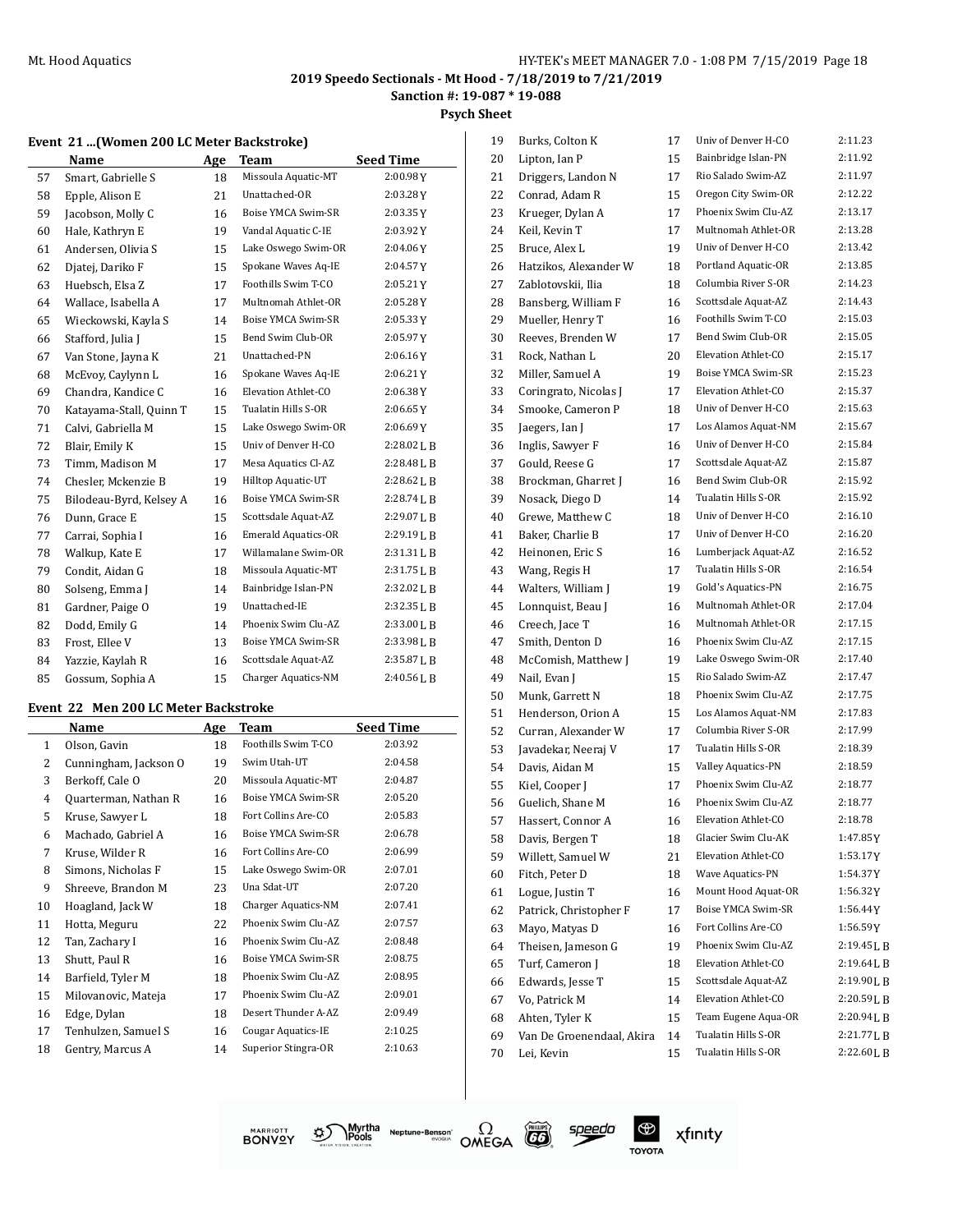$\overline{\phantom{0}}$ 

#### **2019 Speedo Sectionals - Mt Hood - 7/18/2019 to 7/21/2019 Sanction #: 19-087 \* 19-088**

**Psych Sheet**

#### **Event 22 ...(Men 200 LC Meter Backstroke)**

|    | Name                 | Age | Team                    | <b>Seed Time</b> |
|----|----------------------|-----|-------------------------|------------------|
| 71 | Fynaardt, Nicholas L |     | <b>Wave Aquatics-PN</b> | $2:27.83$ J. R   |
| 72 | Imig, Nicholas W     | 15  | Wave Aquatics-PN        | $2:29.73$ J. R   |
| 73 | Peimann, Caleb J     | 16  | Glacier Swim Clu-AK     | 1:59.88 Y R      |

#### **Event 23 Women 400 LC Meter Freestyle**

|        | <b>Name</b>          | <u>Age</u> | Team<br>Bronco Swim Club-SR                | <b>Seed Time</b><br>4:20.75 |
|--------|----------------------|------------|--------------------------------------------|-----------------------------|
| 1      | Hill, Hayley B       | 20         | Tualatin Hills S-OR                        | 4:20.77                     |
| 2      | Falk, Ryan J         | 21         | Bronco Swim Club-SR                        | 4:22.19                     |
| 3<br>4 | Davis, Lucia L       | 20<br>16   | Foothills Swim T-CO                        | 4:23.96                     |
|        | Shanley, Kathryn E   |            | Charger Aquatics-NM                        | 4:24.96                     |
| 5      | Bernier, Allison R   | 16         | Univ of Denver H-CO                        |                             |
| 6<br>7 | Johnston, Andi L     | 21         | Flatiron Athleti-CO                        | 4:26.33<br>4:26.78          |
|        | Seigal, Mikayla Q    | 17         | Tualatin Hills S-OR                        |                             |
| 8      | Lindsay, Angelina M  | 19         | Tualatin Hills S-OR                        | 4:27.03                     |
| 9      | Nosack, Sofia L      | 18         |                                            | 4:27.08<br>4:27.27          |
| 10     | Criscione, Francesca | 16         | Corvallis Aquati-OR<br>Fort Collins Are-CO | 4:27.54                     |
| 11     | Ruthven, Milla M     | 16         | Phoenix Swim Clu-AZ                        |                             |
| 12     | Rankin, Mia T        | 15         |                                            | 4:27.65                     |
| 13     | Brady, Emma L        | 17         | Bend Swim Club-OR                          | 4:28.90                     |
| 14     | Adams, Alayna J      | 15         | Univ of Denver H-CO                        | 4:29.69                     |
| 15     | Fama, Kalli M        | 17         | Rio Salado Swim-AZ                         | 4:30.30                     |
| 16     | McClendon, Sara C    | 20         | Swim Utah-UT                               | 4:31.04                     |
| 17     | McDonald, Kaylee A   | 13         | Una Fac-CO                                 | 4:31.25                     |
| 18     | Bernosky, Taylor D   | 15         | Scottsdale Aquat-AZ                        | 4:31.42                     |
| 19     | Nedom, Mackenzie S   | 15         | Fort Collins Are-CO                        | 4:31.89                     |
| 20     | Wieckowski, Kayla S  | 14         | Boise YMCA Swim-SR                         | 4:31.96                     |
| 21     | Meek, Hannah E       | 16         | Charger Aquatics-NM                        | 4:32.75                     |
| 22     | Schloz, Kaela A      | 16         | Phoenix Swim Clu-AZ                        | 4:32.76                     |
| 23     | Dunn, Grace E        | 15         | Scottsdale Aquat-AZ                        | 4:32.87                     |
| 24     | Leckie, Aysia J      | 20         | Univ of Denver H-CO                        | 4:32.94                     |
| 25     | Carlton, Annie K     | 16         | Phoenix Swim Clu-AZ                        | 4:33.21                     |
| 26     | Kikilo, Ekaterina P  | 18         | Univ of Denver H-CO                        | 4:33.34                     |
| 27     | Beckwith, Jessica L  | 18         | Univ of Denver H-CO                        | 4:33.91                     |
| 28     | Ney, Kylie M         | 15         | Scottsdale Aquat-AZ                        | 4:34.05                     |
| 29     | Nelson, Manna K      | 16         | Mission Aurora C-CO                        | 4:34.06                     |
| 30     | Geldmacher, Regan A  | 16         | Tri-city Channel-IE                        | 4:34.30                     |
| 31     | Schuricht, Blakely R | 15         | Scottsdale Aquat-AZ                        | 4:34.72                     |
| 32     | Cooney, Hannah       | 17         | Multnomah Athlet-OR                        | 4:34.75                     |
| 33     | Yueh, Alice          | 14         | Tualatin Hills S-OR                        | 4:34.96                     |
| 34     | Lucien, Brianna M    | 21         | Vandal Aquatic C-IE                        | 4:35.13                     |
| 35     | Kayfes, Natalie R    | 18         | Tualatin Hills S-OR                        | 4:35.17                     |
| 36     | Harman, Sarah E      | 17         | Phoenix Swim Clu-AZ                        | 4:35.50                     |
| 37     | Gingras, Elena S     | 15         | Lake Oswego Swim-OR                        | 4:35.68                     |
| 38     | Lesueur, Jessica M   | 18         | Mesa Aquatics Cl-AZ                        | 4:35.98                     |
| 39     | Young, Natalie E     | 14         | Tualatin Hills S-OR                        | 4:36.14                     |
| 40     | Blair, Emily K       | 15         | Univ of Denver H-CO                        | 4:36.40                     |
| 41     | Erwin, Maggie A      | 18         | Boise YMCA Swim-SR                         | 4:36.94                     |
| 42     | Skorina, Laurel H    | 16         | Unattached-IE                              | 4:37.00                     |
| 43     | Codevilla, Mary S    | 15         | Elevation Athlet-CO                        | 4:37.16                     |
| 44     | Dodd, Emily G        | 14         | Phoenix Swim Clu-AZ                        | 4:37.59                     |
|        |                      |            |                                            |                             |

| 45 | Wright, Madeleine A     | 18 | Phoenix Swim Clu-AZ        | 4:37.73     |
|----|-------------------------|----|----------------------------|-------------|
| 46 | Yie, Emily              | 16 | Elevation Athlet-CO        | 4:38.31     |
| 47 | Franco, Jessica J       | 16 | Mesa Aquatics Cl-AZ        | 4:38.33     |
| 48 | Castellino, Monet C     | 15 | Elevation Athlet-CO        | 4:38.33     |
| 49 | McGinnis, Bryn M        | 15 | Tri-city Channel-IE        | 4:38.37     |
| 50 | Cunningham, Ava E       | 15 | Scottsdale Aquat-AZ        | 4:38.68     |
| 51 | Chanin, Ayden M         | 17 | Phoenix Swim Clu-AZ        | 4:38.91     |
| 52 | Wilson, Marin D         | 17 | Valley Aquatics-PN         | 4:39.08     |
| 53 | Gebhart, Mandy J        | 20 | Swim Utah-UT               | 4:52.39Y    |
| 54 | Smart, Gabrielle S      | 18 | Missoula Aquatic-MT        | 4:57.42Y    |
| 55 | Wen, Brittany C         | 20 | Bronco Swim Club-SR        | 4:57.76Y    |
| 56 | Zajdzinski, Amanda K    | 17 | Mesa Aquatics Cl-AZ        | 4:59.35Y    |
| 57 | Murphy, Quinn E         | 16 | Phoenix Swim Clu-AZ        | 4:59.96Y    |
| 58 | Beller, Elise E         | 18 | Swim Utah-UT               | 5:01.96Y    |
| 59 | Jorgensen, Anna L       | 17 | Multnomah Athlet-OR        | 5:04.16Y    |
| 60 | Manzione, Katherine L   | 18 | Lake Oswego Swim-OR        | 5:04.60Y    |
| 61 | Bilodeau-Byrd, Kelsey A | 16 | Boise YMCA Swim-SR         | $5:05.05$ Y |
| 62 | Rink, Katie A           | 15 | Scottsdale Aquat-AZ        | 5:06.03Y    |
| 63 | Kreutzer, Elise L       | 18 | Multnomah Athlet-OR        | 5:06.14Y    |
| 64 | Hanagan, Sera H         | 16 | Scottsdale Aquat-AZ        | 5:07.84Y    |
| 65 | Iverson, Blythe N       | 17 | Mission Aurora C-CO        | 5:07.96Y    |
| 66 | Wolfe, Jaidyn E         | 18 | Mesa Aquatics Cl-AZ        | 5:08.12Y    |
| 67 | Newkirk, Jenna N        | 17 | Mission Aurora C-CO        | 5:08.20Y    |
| 68 | Bono, Isabella C        | 15 | <b>Wave Aquatics-PN</b>    | 5:08.33Y    |
| 69 | Daniell, Cameron J      | 17 | Mesa Aquatics Cl-AZ        | 5:08.40Y    |
| 70 | Bank, Karolina B        | 15 | Elevation Athlet-CO        | 4:39.35LB   |
| 71 | Leblanc, Mackenzie A    | 16 | Scottsdale Aquat-AZ        | 4:39.42LB   |
| 72 | Sicko, Millie           | 15 | Phoenix Swim Clu-AZ        | 4:39.60LB   |
| 73 | Silguero, Evelyn J      | 15 | Phoenix Swim Clu-AZ        | 4:40.33LB   |
| 74 | Beery, Caitlin N        | 16 | Univ of Denver H-CO        | 4:40.60LB   |
| 75 | Nicolaisen, Shelby A    | 16 | Scottsdale Aquat-AZ        | 4:40.90LB   |
| 76 | Adams, Gabrielle L      | 16 | Nampa Swim Team-SR         | 4:41.77 L B |
| 77 | Carlson, Erika R        | 15 | South Snohomish-PN         | 4:41.86LB   |
| 78 | Shaw, Grace C           | 15 | Elevation Athlet-CO        | 4:42.62LB   |
| 79 | Philbrick, Kennedy J    | 17 | Mission Aurora C-CO        | 4:42.88 L B |
| 80 | Kim, Jolie C            | 16 | Univ of Denver H-CO        | 4:43.35 L B |
| 81 | Mellon, Taylor L        | 17 | Phoenix Swim Clu-AZ        | 4:43.37LB   |
| 82 | Blackford, Abigail H    | 18 | The Dolphins Por-OR        | 4:43.63 L B |
| 83 | Schwam, Julie A         | 14 | David Douglas Aq-OR        | 4:43.74LB   |
| 84 | Morgan, Grace E         | 17 | West Coast Aquat-PN        | 4:44.60 L B |
| 85 | Mayer, Elizabeth K      | 15 | Swim Utah-UT               | 4:45.01LB   |
| 86 | Roark, Kate O           | 15 | YMCA Westside Si-AZ        | 4:45.27 L B |
| 87 | Linneman, Lauren N      | 16 | Anthem Dolphins-AZ         | 4:45.54LB   |
| 88 | Thomas, Kate I          | 16 | Rio Salado Swim-AZ         | 4:45.74LB   |
| 89 | Bishop, Olivia B        | 18 | YMCA Westside Si-AZ        | 4:45.98LB   |
| 90 | Bellin, Gabriella H     | 14 | <b>University Place-PN</b> | 4:46.31 L B |
| 91 | Moore, Elena T          | 16 | Elevation Athlet-CO        | 4:46.70LB   |
| 92 | Cannon, Greta J         | 17 | Portland Aquatic-OR        | 4:46.77LB   |
| 93 | Eichler, Kennedy R      | 16 | YMCA Westside Si-AZ        | 4:47.29 L B |
| 94 | Mullins, Kalea M        | 17 | Mount Hood Aquat-OR        | 4:47.48LB   |
| 95 | Kiel, Audrey G          | 14 | Phoenix Swim Clu-AZ        | 4:47.78LB   |
| 96 | Jablonski, Kate S       | 18 | Tualatin Hills S-OR        | 4:49.31LB   |
|    |                         |    |                            |             |







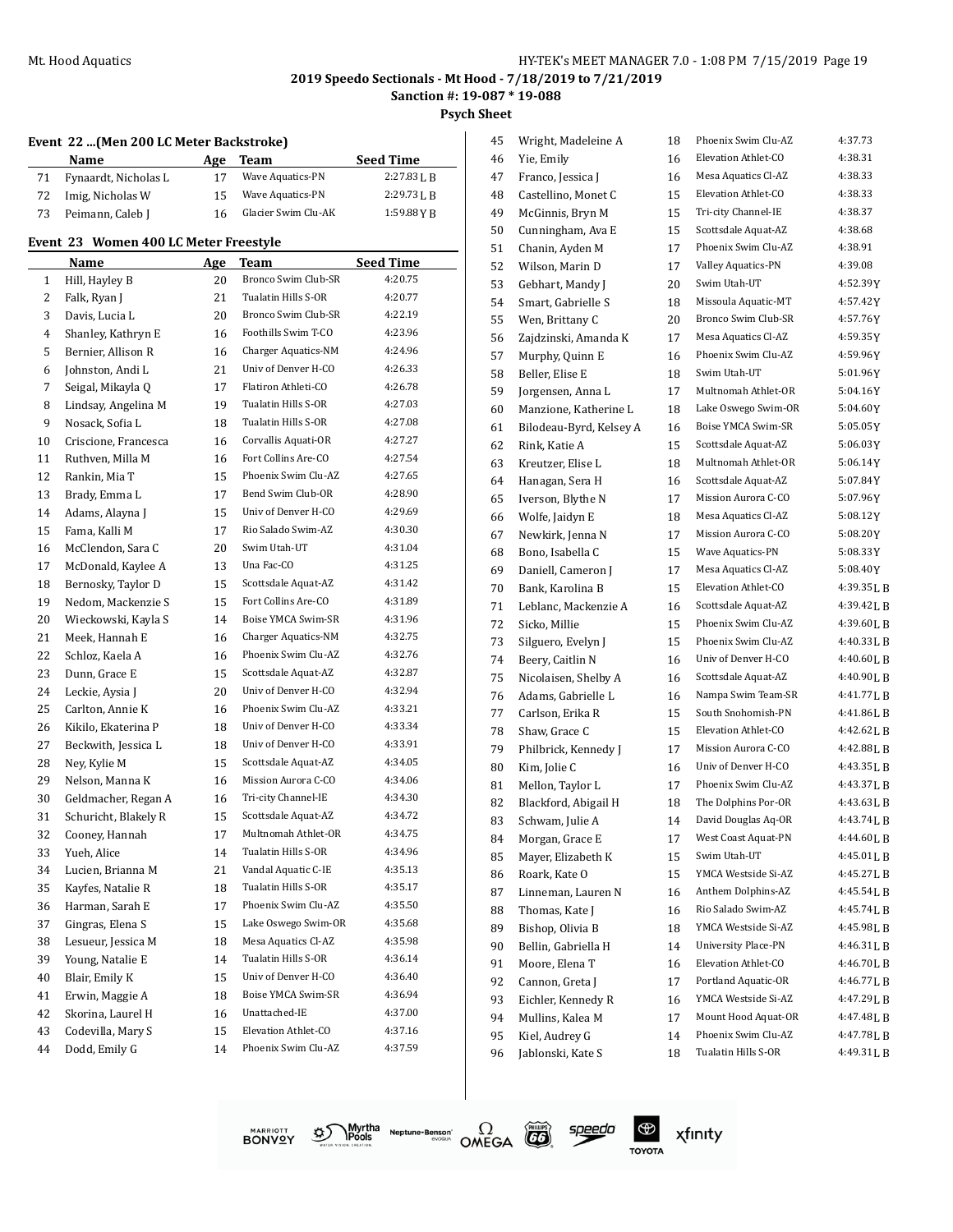**Psych Sheet**

|  |  |  |  |  | Event 23  (Women 400 LC Meter Freestyle) |
|--|--|--|--|--|------------------------------------------|
|--|--|--|--|--|------------------------------------------|

|    | Name                                | <b>Age</b> | Team                       | Seed Time        |
|----|-------------------------------------|------------|----------------------------|------------------|
| 97 | Seagrave, Isabella R                | 17         | Missoula Aquatic-MT        | 4:50.85LB        |
| 98 | Van Stone, Jayna K                  | 21         | Unattached-PN              | 5:11.66 Y B      |
|    | Event 24 Men 400 LC Meter Freestyle |            |                            |                  |
|    | Name                                | Age        | Team                       | <b>Seed Time</b> |
| 1  | Jackson, Kevin T                    | 25         | King Aquatic Clu-PN        | 4:00.51          |
| 2  | Giandinoto, Cole T                  | 19         | Swim Utah-UT               | 4:01.74          |
| 3  | Martinez, Trenton J                 | 18         | Tualatin Hills S-OR        | 4:01.79          |
| 4  | Hoagland, Jack W                    | 18         | Charger Aquatics-NM        | 4:02.05          |
| 5  | Machado, Gabriel A                  | 16         | Boise YMCA Swim-SR         | 4:02.74          |
| 6  | Shreeve, Brandon M                  | 23         | Una Sdat-UT                | 4:04.24          |
| 7  | Benjamin, Kyle J                    | 19         | Mesa Aquatics Cl-AZ        | 4:06.19          |
| 8  | Winter, Rhys M                      | 17         | Swim Utah-UT               | 4:06.56          |
| 9  | Haraden, Jesse A                    | 21         | Una Tops-CO                | 4:06.61          |
| 10 | Hymer-Costa, Parker B               | 20         | Unattached-HI              | 4:07.13          |
| 11 | Yang, Terry                         | 18         | Mesa Aquatics Cl-AZ        | 4:07.67          |
| 12 | McDonald, Jackson T                 | 15         | Una Fac-CO                 | 4:08.83          |
| 13 | Shutt, Paul R                       | 16         | Boise YMCA Swim-SR         | 4:09.79          |
| 14 | Ballard, John C                     | 15         | Fort Collins Are-CO        | 4:09.84          |
| 15 | Logue, Justin T                     | 16         | Mount Hood Aquat-OR        | 4:10.17          |
| 16 | Heymann, John C                     | 17         | Lake Oswego Swim-OR        | 4:10.61          |
| 17 | Keil, Kevin T                       | 17         | Multnomah Athlet-OR        | 4:10.96          |
| 18 | Ngan, Owen L                        | 16         | Mount Hood Aquat-OR        | 4:11.42          |
| 19 | Rosen, Aaron J                      | 16         | Scottsdale Aquat-AZ        | 4:11.48          |
| 20 | McFarland, Tristan M                | 16         | Univ of Denver H-CO        | 4:11.69          |
| 21 | Bohon, Ellis G                      | 17         | Swim Neptune-AZ            | 4:11.88          |
| 22 | Pocock, Andrew J                    | 17         | Mesa Aquatics Cl-AZ        | 4:12.16          |
| 23 | Young, Nathan A                     | 18         | Tualatin Hills S-OR        | 4:12.35          |
| 24 | Milovanovic, Mateja                 | 17         | Phoenix Swim Clu-AZ        | 4:12.50          |
| 25 | Inglis, Sawyer F                    | 16         | Univ of Denver H-CO        | 4:12.76          |
| 26 | Matheson, Daniel W                  | 16         | Scottsdale Aquat-AZ        | 4:13.64          |
| 27 | Bigelow, Pierce K                   | 16         | Elevation Athlet-CO        | 4:13.81          |
| 28 | Esser, Devin C                      | 16         | Swim Neptune-AZ            | 4:14.08          |
| 29 | Nosack, Marco A                     | 16         | Tualatin Hills S-OR        | 4:14.19          |
| 30 | Shultz, Ian D                       | 18         | Corvallis Aquati-OR        | 4:14.71          |
| 31 | Kiel, Cooper J                      | 17         | Phoenix Swim Clu-AZ        | 4:15.09          |
| 32 | Hilbourne, Kai M                    | 18         | Portland Aquatic-OR        | 4:15.47          |
| 33 | Ross, Isaiah L                      | 18         | Mount Hood Aquat-OR        | 4:16.11          |
| 34 | Joswiak, Thomas B                   | 15         | Phoenix Swim Clu-AZ        | 4:16.25          |
| 35 | Watkins, Owen M                     | 15         | Fort Collins Are-CO        | 4:16.30          |
| 36 | Benes, Saylor T                     | 16         | Univ of Denver H-CO        | 4:16.50          |
| 37 | Vinz. Nathaniel I                   | 18         | Mesa Aquatics Cl-AZ        | 4:16.50          |
| 38 | Keough, Patrick S                   | 15         | <b>University Place-PN</b> | 4:16.58          |
| 39 | Rumsey, Nathan S                    | 16         | Lake Oswego Swim-OR        | 4:16.66          |
| 40 | Brophy, Reid P                      | 15         | Una Sac-AZ                 | 4:16.77          |
| 41 | Waggoner, Patrick R                 | 19         | Mesa Aquatics Cl-AZ        | 4:17.56          |
| 42 | Nosack, Diego D                     | 14         | Tualatin Hills S-OR        | 4:17.57          |
| 43 | Walters, Braden C                   | 16         | Scottsdale Aquat-AZ        | 4:17.74          |
| 44 | Ratkus, Jacob M                     | 15         | YMCA Westside Si-AZ        | 4:18.63          |
| 45 | Chesno, Maxwell A                   | 18         | Phoenix Swim Clu-AZ        | 4:18.86          |

| 46 | Smith, Denton D        | 16 | Phoenix Swim Clu-AZ        | 4:19.00        |
|----|------------------------|----|----------------------------|----------------|
| 47 | Dingess, Matthew H     | 16 | <b>University Place-PN</b> | 4:19.08        |
| 48 | Rock, Nathan L         | 20 | Elevation Athlet-CO        | 4:19.21        |
| 49 | Borgers, Lance M       | 16 | Bend Swim Club-OR          | 4:19.23        |
| 50 | McClone, Finn T        | 19 | Columbia River S-OR        | 4:19.23        |
| 51 | Patrick, Christopher F | 17 | Boise YMCA Swim-SR         | 4:19.27        |
| 52 | Gentry, Marcus A       | 14 | Superior Stingra-OR        | 4:19.33        |
| 53 | Driggers, Landon N     | 17 | Rio Salado Swim-AZ         | 4:19.48        |
| 54 | Freeman, Paul B        | 18 | Univ of Denver H-CO        | 4:19.65        |
| 55 | Park, Kevin B          | 15 | Tualatin Hills S-OR        | 4:19.73        |
| 56 | Dvoretskiy, Yan N      | 15 | Swim Utah-UT               | 4:41.36Y       |
| 57 | Greenbaum, Grant A     | 18 | YMCA Westside Si-AZ        | 4:41.38Y       |
| 58 | Tejeda, Uriel B        | 19 | Tualatin Hills S-OR        | 4:42.44Y       |
| 59 | Theisen, Jameson G     | 19 | Phoenix Swim Clu-AZ        | 4:43.25Y       |
| 60 | Kauffman, Spencer C    | 16 | Foothills Swim T-CO        | 4:44.10Y       |
| 61 | Banuelos, Andres       | 16 | Univ of Denver H-CO        | 4:45.52Y       |
| 62 | Henderson, Orion A     | 15 | Los Alamos Aquat-NM        | 4:45.87Y       |
| 63 | Maestas, Noah J        | 16 | Univ of Denver H-CO        | 4:20.71LB      |
| 64 | Vinz, Benjamin A       | 16 | Mesa Aquatics Cl-AZ        | 4:21.14 L B    |
| 65 | Nail, Evan J           | 15 | Rio Salado Swim-AZ         | 4:21.60 L B    |
| 66 | Walkley, Nicholas W    | 16 | Tri-city Channel-IE        | $4:21.77$ J, B |
| 67 | Diehl, Sean M          | 16 | Lumberjack Aquat-AZ        | 4:22.51 L B    |
| 68 | Baker, Charlie B       | 17 | Univ of Denver H-CO        | 4:23.27 L B    |
| 69 | Goetsch, Christion A   | 16 | Helena Lions Swi-MT        | $4:23.58$ J, B |
| 70 | Smooke, Cameron P      | 18 | Univ of Denver H-CO        | 4:24.06LB      |
| 71 | Gartin, Grey W         | 15 | Scottsdale Aquat-AZ        | 4:24.98LB      |
| 72 | Peddie, David G        | 16 | Columbia River S-OR        | 4:25.10 L B    |
| 73 | Gale, Keagan C         | 18 | West Coast Aquat-PN        | 4:26.34LB      |
| 74 | Teutsch, Steffen E     | 16 | Wave Aquatics-PN           | 4:27.13 L B    |
| 75 | Tobo, Connor P         | 19 | Univ of Denver H-CO        | 4:27.43 L B    |
| 76 | Trout, Evan C          | 16 | Bellingham Bay S-PN        | 4:27.86 L B    |
| 77 | James, Tristan T       | 20 | Willamalane Swim-OR        | 4:28.09LB      |
| 78 | Hick, Carson J         | 14 | Los Alamos Aquat-NM        | 4:31.11LB      |
| 79 | Pohlmann, Jonah T      | 17 | Mesa Aquatics Cl-AZ        | 4:33.00LB      |
| 80 | Hochwalt, Michael K    | 13 | Spokane Waves Aq-IE        | 4:36.65LB      |
| 81 | Teoh, Daniel J         | 15 | West Coast Aquat-PN        | $4:42.54$ J, B |
|    |                        |    |                            |                |

#### **Event 25 Women 100 LC Meter Breaststroke**

|              | Name                  | Age | Team                | <b>Seed Time</b>  |
|--------------|-----------------------|-----|---------------------|-------------------|
| $\mathbf{1}$ | Dobler, Kaitlyn M     | 17  | The Dolphins Por-OR | 1:08.90           |
| 2            | Jew, Eleanor S        | 17  | Lake Oswego Swim-OR | 1:11.28           |
| 3            | Carlson, Eva M        | 16  | The Dolphins Por-OR | 1:11.37           |
| 4            | Simon, Charlotte Y    | 21  | Univ of Denver H-CO | 1:11.57<br>$\ast$ |
| 5            | Nicholls, Sarah L     | 19  | Coeur D'Alene Ar-IE | 1:12.34           |
| 6            | Vu, Brandi P          | 18  | Elevation Athlet-CO | 1:12.45           |
| 7            | Pittard, Charity C    | 18  | Boise YMCA Swim-SR  | 1:12.78           |
| 8            | Edwards, Sadie M      | 17  | Scottsdale Aquat-AZ | 1:13.07           |
| 9            | Codevilla, Mary S     | 15  | Elevation Athlet-CO | 1:13.14           |
| 10           | Spotts, Emma L        | 20  | Univ of Denver H-CO | 1:13.61           |
| 11           | Chahbandour, Claire E | 16  | Univ of Denver H-CO | 1:13.63           |
| 12           | Burckel, Lauren K     | 19  | Cougar Aquatics-IE  | 1:13.82           |
| 13           | Pinger, Robin E       | 21  | Bronco Swim Club-SR | 1:13.88           |







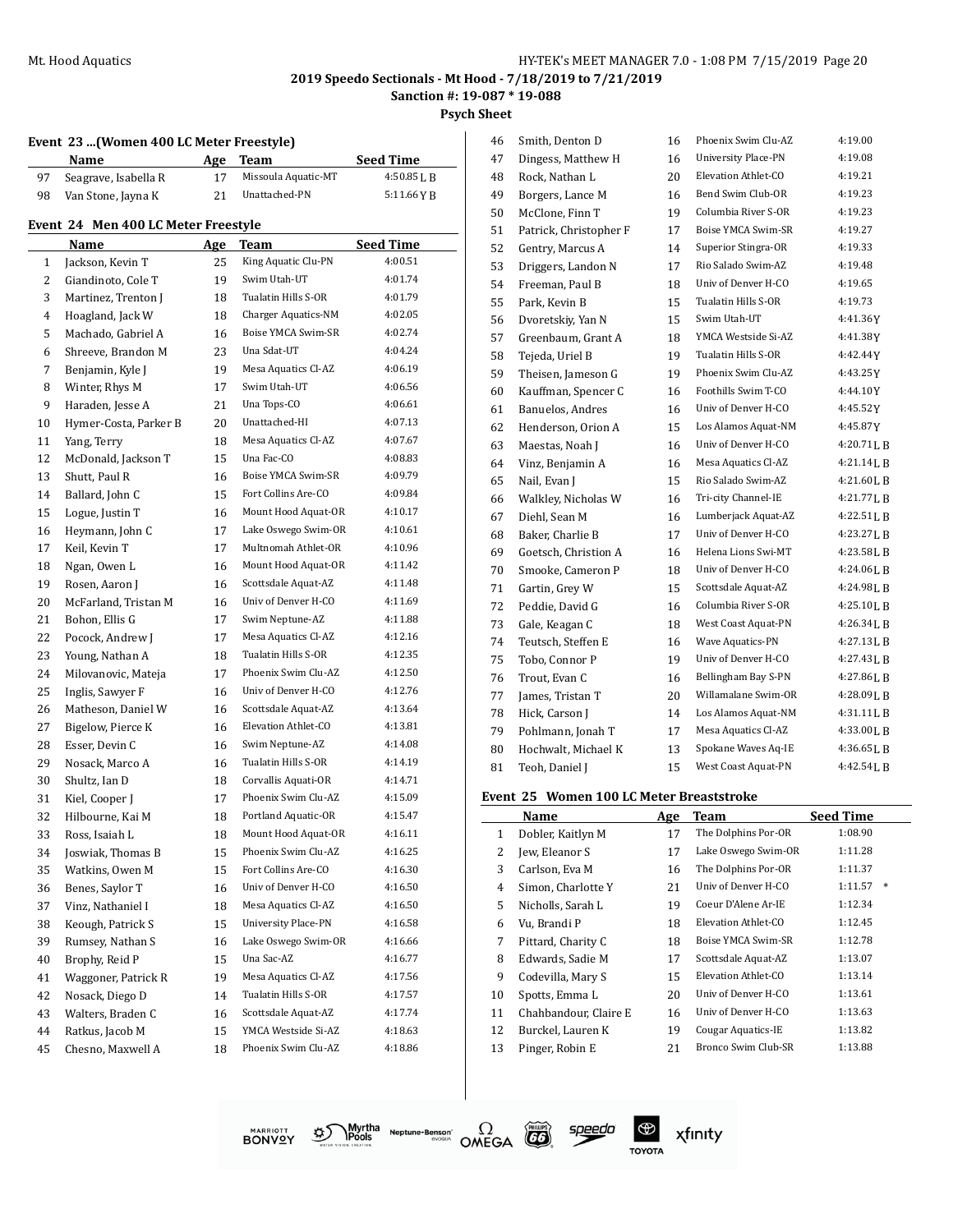**Sanction #: 19-087 \* 19-088**

**Psych Sheet**

|  |  |  |  |  |  | Event 25 (Women 100 LC Meter Breaststroke) |
|--|--|--|--|--|--|--------------------------------------------|
|--|--|--|--|--|--|--------------------------------------------|

|    | women too no meter br  |            | 796961 ORC J        |                  |
|----|------------------------|------------|---------------------|------------------|
|    | Name                   | <b>Age</b> | Team                | <b>Seed Time</b> |
| 14 | Vandenberg, Emily A    | 20         | Tualatin Hills S-OR | 1:13.91          |
| 15 | Iwamoto, Aimee M       | 20         | Vandal Aquatic C-IE | 1:14.51          |
| 16 | Guerra, Paola          | 16         | YMCA Westside Si-AZ | 1:15.16          |
| 17 | Stehr, Evonne A        | 18         | Spokane Waves Aq-IE | 1:15.19          |
| 18 | Culiver. Carsen E      | 15         | Phoenix Swim Clu-AZ | 1:15.35          |
| 19 | Adams, Katherine M     | 14         | Tualatin Hills S-OR | 1:15.61          |
| 20 | Yancy, Alyson M        | 19         | Scottsdale Aquat-AZ | 1:15.62          |
| 21 | Erlandson, Mahala R    | 16         | Fort Collins Are-CO | 1:15.65          |
| 22 | Lindsay, Nakita L      | 16         | Tualatin Hills S-OR | 1:15.69          |
| 23 | Ray, Ashley E          | 15         | Valley Aquatics-PN  | 1:15.72          |
| 24 | Kraus, Jessica P       | 16         | Boise YMCA Swim-SR  | 1:15.73          |
| 25 | Treptow, Paige E       | 15         | Rio Salado Swim-AZ  | 1:15.81          |
| 26 | Pino, Grace A          | 16         | Lobo Aquatic Clu-NM | 1:15.90          |
| 27 | Moses, Jillian P       | 15         | Boise YMCA Swim-SR  | 1:16.01          |
| 28 | Furqueron, Abigail K   | 16         | Spokane Waves Aq-IE | 1:16.18          |
| 29 | Gehlert, Grace E       | 17         | Lobo Aquatic Clu-NM | 1:16.33          |
| 30 | Thurber, Lillian A     | 18         | Tri-city Channel-IE | 1:16.48          |
| 31 | Gehlert, Emma R        | 16         | Lobo Aquatic Clu-NM | 1:16.49          |
| 32 | Kreide, Cheyenne J     | 16         | West Coast Aquat-PN | 1:16.56          |
| 33 | Phillips, Delaney M    | 18         | Spokane Waves Aq-IE | 1:16.73          |
| 34 | Pedersen, Bindi S      | 18         | Wave Aquatics-PN    | 1:16.82          |
| 35 | Bank, Karolina B       | 15         | Elevation Athlet-CO | 1:16.93          |
| 36 | Stafford, Julia J      | 15         | Bend Swim Club-OR   | 1:16.94          |
| 37 | Huffmaster, Julia C    | 13         | Bozeman Barracud-MT | 1:17.05          |
| 38 | Schuricht, Blakely R   | 15         | Scottsdale Aquat-AZ | 1:17.29          |
| 39 | Ungs, Bryanna R        | 16         | Northwest Blue C-OR | 1:17.34          |
| 40 | Marshall, Grace E      | 18         | The Dolphins Por-OR | 1:17.35          |
| 41 | Deevy, Megan E         | 17         | Univ of Denver H-CO | 1:17.46          |
| 42 | Lawrence, Gabriella K  | 17         | University Place-PN | 1:17.56          |
| 43 | Payne, Haily D         | 16         | Velocity Swimmin-IE | 1:17.65          |
| 44 | Shroufe, Jane A        | 16         | Oregon City Swim-OR | 1:17.97          |
| 45 | Solseng, Emma J        | 14         | Bainbridge Islan-PN | 1:18.17          |
| 46 | Kistler, Jena J        | 13         | Spokane Waves Aq-IE | 1:18.27          |
| 47 | Green, Riley E         | 17         | Fort Collins Are-CO | 1:18.33          |
| 48 | Hicks, Lauren R        | 16         | Mesa Aquatics Cl-AZ | 1:18.37          |
| 49 | DiMascolo, Chonlada I  | 15         | Valley Aquatics-PN  | 1:18.41          |
| 50 | Ryu, Sophia H          | 15         | West Coast Aquat-PN | 1:18.54          |
| 51 | Howell, Ruby A         | 17         | Boise YMCA Swim-SR  | 1:18.57          |
| 52 | Balsbough, Briana M    | 23         | The Dolphins Por-OR | 1:18.58          |
| 53 | Leblanc, Mackenzie A   | 16         | Scottsdale Aquat-AZ | 1:18.69          |
| 54 | Vanderlinden, Emilee R | 17         | Mesa Aquatics Cl-AZ | 1:18.77          |
| 55 | Weir, Kylee J          | 16         | YMCA Westside Si-AZ | 1:18.86          |
| 56 | Eller, Madeline L      | 18         | Lake Oswego Swim-OR | 1:18.86          |
| 57 | Cranch, Claire H       | 18         | Lake Oswego Swim-OR | 1:18.91          |
| 58 | Beller, Elise E        | 18         | Swim Utah-UT        | 1:18.96          |
| 59 | Nolan, Hope C          | 15         | Scottsdale Aquat-AZ | 1:19.09          |
| 60 | Goldtrap, Linda K      | 16         | Foothills Swim T-CO | 1:19.12          |
| 61 | Harr, Karina A         | 17         | Mesa Aquatics Cl-AZ | 1:19.20          |
| 62 | Oldham, Haily E        | 16         | The Dolphins Por-OR | 1:19.48          |
| 63 | Pitton, Alaina E       |            | The Dolphins Por-OR | 1:19.54          |
|    |                        | 14         |                     |                  |

Myrtha Neptune-Benson\*<br>WHOODS Neptune-Benson\*

ళ్లు

**MARRIOTT**<br>BONVQY

 $\Omega$ OMEGA

speedo

 $\circledast$ 

**TOYOTA** 

| 64 | Djatej, Dariko F      | 15 | Spokane Waves Aq-IE        | 1:19.57        |
|----|-----------------------|----|----------------------------|----------------|
| 65 | Funes, Melissa G      | 19 | Seattle Metropol-PN        | 1:19.60        |
| 66 | Dallas, Cassie S      | 20 | Vandal Aquatic C-IE        | 1:03.81Y       |
| 67 | Dressel, Rae Ann E    | 17 | Velocity Swimmin-IE        | 1:04.91Y       |
| 68 | Treacy, Katherine M   | 15 | Gold's Aquatics-PN         | 1:06.40Y       |
| 69 | Yancy, Ashley L       | 16 | Scottsdale Aquat-AZ        | 1:06.41Y       |
| 70 | Yon, Lauren D         | 19 | Sweet Home Swim-OR         | 1:06.83Y       |
| 71 | Hewitt, Malia J       | 15 | Sweet Home Swim-OR         | 1:06.97Y       |
| 72 | Wold, Maria I         | 17 | Bend Swim Club-OR          | 1:07.19Y       |
| 73 | Maddux, Lila S        | 16 | Foothills Swim T-CO        | 1:07.23Y       |
| 74 | Deringer, Campbell H  | 13 | Columbia River S-OR        | 1:07.28Y       |
| 75 | Brown, Clara R        | 16 | Univ of Denver H-CO        | 1:19.73 L B    |
| 76 | Martin, Sarah R       | 19 | Lake Oswego Swim-OR        | 1:20.28LB      |
| 77 | Kulbida, Emma A       | 15 | Elevation Athlet-CO        | 1:20.59LB      |
| 78 | Dalbey, Jade M        | 16 | Scottsdale Aquat-AZ        | 1:20.60 L B    |
| 79 | Roten, Kacey L        | 17 | Rio Salado Swim-AZ         | 1:20.80 L B    |
| 80 | Robinson, Kanyan M    | 15 | Spokane Waves Aq-IE        | $1:20.99$ J, B |
| 81 | Culberson, Emilia R   | 17 | Elevation Athlet-CO        | 1:21.05 L B    |
| 82 | Hayes, Siena C        | 15 | Phoenix Swim Clu-AZ        | 1:21.28LB      |
| 83 | Kovalscik, Mckenzie F | 16 | Boise YMCA Swim-SR         | 1:21.62 L B    |
| 84 | Grotte, Hailey M      | 17 | Northwest Blue C-OR        | 1:21.90 L B    |
| 85 | Seagrave, Isabella R  | 17 | Missoula Aquatic-MT        | 1:22.46 L B    |
| 86 | Jarrell, Mackenzie L  | 16 | Charger Aquatics-NM        | 1:22.49 L B    |
| 87 | Philbrick, Kennedy J  | 17 | Mission Aurora C-CO        | 1:22.49 L B    |
| 88 | Rodriguez, Xaveria M  | 17 | Bainbridge Islan-PN        | 1:22.93 L B    |
| 89 | Hickey, Molly E       | 17 | <b>University Place-PN</b> | 1:23.97LB      |
| 90 | Cook, Elizabeth K     | 16 | Tualatin Hills S-OR        | 1:24.07LB      |
| 91 | Manzione, Katherine L | 18 | Lake Oswego Swim-OR        | 1:24.38LB      |
| 92 | Drechsel, Zoe R       | 15 | Phoenix Swim Clu-AZ        | 1:26.27 L B    |
| 93 | Monkhouse, Aspen M    | 21 | Una Byst-PN                | 1:26.58LB      |
| 94 | Johnson, Sarah L      | 18 | Mesa Aquatics Cl-AZ        | 1:27.20LB      |
|    |                       |    |                            |                |

#### **Event 26 Men 100 LC Meter Breaststroke**

|              | Name               | Age | Team                      | <b>Seed Time</b> |
|--------------|--------------------|-----|---------------------------|------------------|
| $\mathbf{1}$ | Hodges, Wyatt L    | 29  | Lobo Aquatic Clu-NM       | 1:01.82          |
| 2            | Britton, Andrew J  | 19  | Swim Utah-UT              | 1:04.47          |
| 3            | Wayner, Harrison P | 19  | Swim Utah-UT              | 1:04.54          |
| 4            | Tan, Zachary I     | 16  | Phoenix Swim Clu-AZ       | 1:04.72          |
| 5            | Harquail, Sam H    | 20  | Portland Aquatic-OR       | 1:04.76          |
| 6            | Nosack, Anthony J  | 20  | Tualatin Hills S-OR       | 1:04.88          |
| 7            | Foote, Ryan M      | 18  | Spokane Waves Aq-IE       | 1:05.20          |
| 8            | Witty, Andrew S    | 17  | Bainbridge Islan-PN       | 1:05.64          |
| 9            | Fudge, Harrison Z  | 19  | Univ of Denver H-CO       | 1:05.65          |
| 10           | Nosack, Marco A    | 16  | Tualatin Hills S-OR       | 1:06.03          |
| 11           | Leblanc, Matthew D | 17  | Scottsdale Aquat-AZ       | 1:06.14          |
| 12           | Hand, Jacob R      | 17  | Charger Aquatics-NM       | 1:06.63          |
| 13           | Keller, Parker G   | 17  | Helena Lions Swi-MT       | 1:06.68          |
| 14           | Soriano, Bryce R   | 17  | <b>Valley Aquatics-PN</b> | 1:06.77          |
| 15           | Wolff, Sebastian A | 16  | Univ of Denver H-CO       | 1:07.17          |
| 16           | McKean, Griffin G  | 18  | Bend Swim Club-OR         | 1:07.45          |
| 17           | Carlson, Andrew R  | 16  | Foothills Swim T-CO       | 1:07.58          |
| 18           | Hinnen, Peter M    | 17  | Multnomah Athlet-OR       | 1:08.15          |

xfinity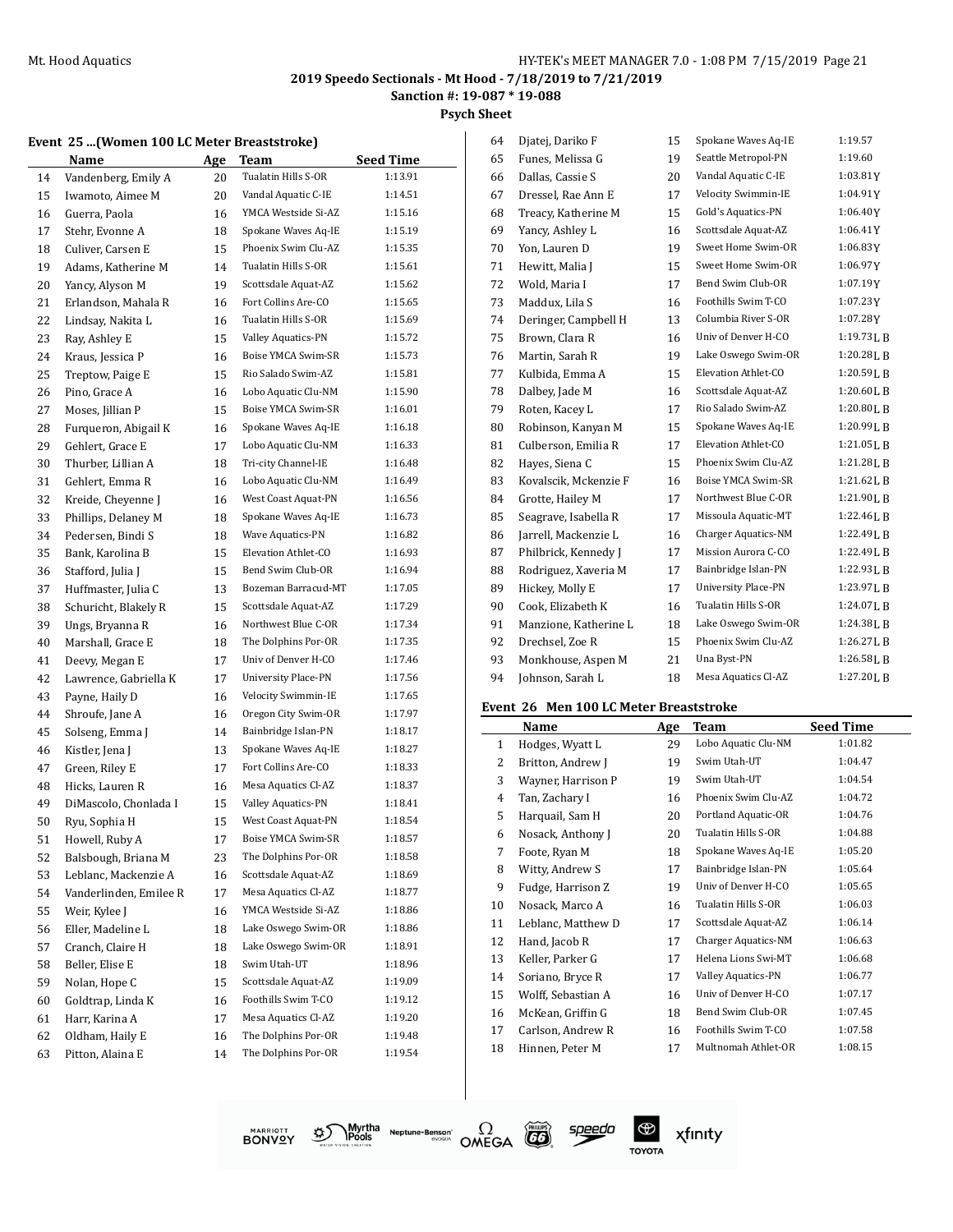**Sanction #: 19-087 \* 19-088**

 $\overline{\phantom{a}}$ 

**Psych Sheet**

|  |  |  |  |  | Event 26 (Men 100 LC Meter Breaststroke) |
|--|--|--|--|--|------------------------------------------|
|--|--|--|--|--|------------------------------------------|

|    | Name                   | <b>Age</b> | Team                | <b>Seed Time</b> |
|----|------------------------|------------|---------------------|------------------|
| 19 | Greenbaum, Grant A     | 18         | YMCA Westside Si-AZ | 1:08.20          |
| 20 | Shultz, Ian D          | 18         | Corvallis Aquati-OR | 1:08.20          |
| 21 | Lambert, Andrew M      | 16         | Spokane Waves Aq-IE | 1:08.33          |
| 22 | Peterson, Ean A        | 18         | Desert Thunder A-AZ | 1:08.34          |
| 23 | Kistler, Drew M        | 16         | Spokane Waves Aq-IE | 1:08.36          |
| 24 | Corbeau, Angus R       | 16         | Tualatin Hills S-OR | 1:08.37          |
| 25 | Rosen, Aaron J         | 16         | Scottsdale Aquat-AZ | 1:08.47          |
| 26 | Kerns, Brendan T       | 15         | Bainbridge Islan-PN | 1:08.67          |
| 27 | Hemingway, Vincent E   | 19         | Desert Thunder A-AZ | 1:08.75          |
| 28 | Birrell, Cameron N     | 18         | Gold's Aquatics-PN  | 1:08.85          |
| 29 | Cutter, Christian B    | 17         | Velocity Swimmin-IE | 1:08.86          |
| 30 | Batson, Henry D        | 16         | Univ of Denver H-CO | 1:08.87          |
| 31 | Wahlman, Nicholas S    | 16         | Columbia River S-OR | 1:09.17          |
| 32 | Brisbois, Alexander K  | 17         | Multnomah Athlet-OR | 1:09.20          |
| 33 | Anderson, Samuel I     | 18         | Elevation Athlet-CO | 1:09.29          |
| 34 | Reyes, Diego A         | 16         | Willamalane Swim-OR | 1:09.48          |
| 35 | Karam, James D         | 17         | Desert Thunder A-AZ | 1:09.78          |
| 36 | Ballard, John C        | 15         | Fort Collins Are-CO | 1:09.80          |
| 37 | Rusnak, Joseph R       | 18         | Mesa Aquatics Cl-AZ | 1:09.82          |
| 38 | Huang, Andrew S        | 15         | Lake Oswego Swim-OR | 1:09.83          |
| 39 | Bahti, Tate S          | 16         | Phoenix Swim Clu-AZ | 1:10.00          |
|    | Walters, Braden C      | 16         | Scottsdale Aquat-AZ | 1:10.04          |
| 40 | Fang, Brendon L        | 15         | Tualatin Hills S-OR | 1:10.05          |
| 41 |                        | 16         | Univ of Denver H-CO | 1:10.16          |
| 42 | Maestas, Noah J        |            | Fort Collins Are-CO | 1:10.18          |
| 43 | Mayo, Matyas D         | 16         | Bainbridge Islan-PN |                  |
| 44 | Wenker, Jude T         | 17         |                     | 1:10.27          |
| 45 | Yan, Cody L            | 16         | Elevation Athlet-CO | 1:10.34          |
| 46 | Guelich, Shane M       | 16         | Phoenix Swim Clu-AZ | 1:10.40          |
| 47 | Rusu, Christopher J    | 18         | Tornadoes Swim T-OR | 1:10.42          |
| 48 | Ngan, Owen L           | 16         | Mount Hood Aquat-OR | 1:10.43          |
| 49 | Peterson, Ridge S      | 16         | Phoenix Swim Clu-AZ | 1:10.55          |
| 50 | Palmer, Henry P        | 16         | Phoenix Swim Clu-AZ | 1:10.66          |
| 51 | Hirota, Ian            | 15         | Mesa Aquatics Cl-AZ | 1:10.75          |
| 52 | Dolan, Anthony J       | 19         | Elevation Athlet-CO | 1:10.79          |
| 53 | March, Nathan L        | 19         | University Place-PN | 1:10.81          |
| 54 | La Fond, Christopher Q | 19         | Lake Oswego Swim-OR | 1:10.88          |
| 55 | Stewart, Tyler W       | 15         | Bainbridge Islan-PN | 1:11.01          |
| 56 | Sanchez, James Marco B | 17         | Bainbridge Islan-PN | 1:11.06          |
| 57 | Gundersen, Kyle E      | 18         | Desert Thunder A-AZ | 1:11.15          |
| 58 | Ho, Jonah A            | 17         | Phoenix Swim Clu-AZ | 1:11.20          |
| 59 | Moore, Nathan R        | 16         | Boise YMCA Swim-SR  | 1:11.21          |
| 60 | Ervin, Jensen A        | 17         | The Dolphins Por-OR | 1:11.28          |
| 61 | Lonnquist, Beau J      | 16         | Multnomah Athlet-OR | 1:11.39          |
| 62 | Yohn, Bhodi O          | 16         | Elevation Athlet-CO | 1:11.44          |
| 63 | Kim, Dohyun            | 15         | Lake Oswego Swim-OR | 1:11.47          |
| 64 | Cho, Linden J          | 18         | Tualatin Hills S-OR | 1:11.51          |
| 65 | Lipton, Ian P          | 15         | Bainbridge Islan-PN | 1:11.64          |
| 66 | Westlake, Jonathan G   | 17         | Multnomah Athlet-OR | 1:11.68          |
| 67 | Tran, Khai Q           | 15         | Columbia River S-OR | 1:11.68          |
| 68 | Li, Henry Z            | 15         | Una Lobo-NM         | 1:11.70          |
|    |                        |            |                     |                  |

| 69  | Yang, Beri                | 15 | Scottsdale Aquat-AZ | 1:11.72           |
|-----|---------------------------|----|---------------------|-------------------|
| 70  | Corliss, Maximilian E     | 16 | Los Alamos Aquat-NM | 1:11.82           |
| 71  | Wang, Regis H             | 17 | Tualatin Hills S-OR | 1:11.83           |
| 72  | Fuhrman, Alexander R      | 16 | Bellingham Bay S-PN | 1:11.83           |
| 73  | Orbigo, Bastien A         | 17 | West Coast Aquat-PN | 1:12.06           |
| 74  | Witmer, Harrison          | 17 | Scottsdale Aquat-AZ | 1:12.13           |
| 75  | Ahten, Spencer I          | 15 | Team Eugene Aqua-OR | 1:12.18           |
| 76  | Conrad, Adam R            | 15 | Oregon City Swim-OR | 1:12.26           |
| 77  | Burks, Colton K           | 17 | Univ of Denver H-CO | 1:12.30           |
| 78  | Kulbida, Maxwell Z        | 14 | Elevation Athlet-CO | 1:12.33           |
| 79  | Oser, Quade N             | 16 | Helena Lions Swi-MT | 1:12.36           |
| 80  | Grabauskas, Nicholas D    | 16 | Desert Thunder A-AZ | 1:12.36           |
| 81  | Vandersluis, Evan R       | 15 | Velocity Swimmin-IE | 1:12.39           |
| 82  | Hartwick, Cameron M       | 20 | YMCA Westside Si-AZ | 1:12.50           |
| 83  | Fang, Max S               | 15 | Tualatin Hills S-OR | 1:12.52           |
| 84  | Pales, Joshua E           | 17 | Fort Collins Are-CO | 1:12.55           |
| 85  | Wingard, Davis E          | 16 | Team Eugene Aqua-OR | 1:12.62<br>$\ast$ |
| 86  | Kempiak, Nathan G         | 16 | Rio Salado Swim-AZ  | 1:12.64           |
| 87  | Corliss, Andrew C         | 14 | Los Alamos Aquat-NM | 1:12.69           |
| 88  | Lee, Andrew J             | 15 | Tualatin Hills S-OR | 1:12.77           |
| 89  | Raffel, Colby A           | 15 | Phoenix Swim Clu-AZ | 1:12.81           |
| 90  | Moore, James A            | 17 | Portland Aquatic-OR | 1:12.83           |
| 91  | Numrych, Jeffrey T        | 17 | Gold's Aquatics-PN  | 1:12.87           |
| 92  | Fogel, Austin M           | 18 | Portland Aquatic-OR | 1:12.99           |
| 93  | Kwon, Taehoon             | 17 | Rio Salado Swim-AZ  | 1:12.99           |
| 94  | Teoh, Daniel J            | 15 | West Coast Aquat-PN | 1:13.01           |
| 95  | Madson, Tage W            | 18 | Velocity Swimmin-IE | 1:13.05           |
| 96  | Chang, Daniel W           | 21 | Unattached-PN       | 54.14Y            |
| 97  | Spear, Braden L           | 19 | Willamalane Swim-OR | 58.46Y            |
| 98  | Xue, Justin J             | 15 | Columbia River S-OR | 59.98Y            |
| 99  | Gomez, Felix S            | 15 | Cougar Aquatics-IE  | 1:00.20Y          |
| 100 | Curran, Alexander W       | 17 | Columbia River S-OR | 1:00.26Y          |
| 101 | Clark, Jaedin D           | 18 | Phoenix Swim Clu-AZ | 1:13.24 L B       |
| 102 | Brooking, Cedric W        | 15 | Rio Salado Swim-AZ  | $1:13.65$ J, B    |
| 103 | Van De Groenendaal, Akira | 14 | Tualatin Hills S-OR | 1:13.69LB         |
| 104 | Ingalls, Ethan D          | 15 | Spokane Waves Aq-IE | 1:14.27 L B       |
| 105 | Blake, Jack C             | 16 | Scottsdale Aquat-AZ | 1:14.43L B        |
| 106 | Hopper, Mitchell T        | 15 | The Dolphins Por-OR | 1:14.75LB         |
| 107 | Bohon, Ellis G            | 17 | Swim Neptune-AZ     | $1:14.79$ J, B    |
| 108 | Walters, William J        | 19 | Gold's Aquatics-PN  | 1:15.96LB         |
| 109 | Miller, Samuel A          | 19 | Boise YMCA Swim-SR  | 1:16.17 L B       |
| 110 | Lei, Kevin                | 15 | Tualatin Hills S-OR | $1:17.28$ J, B    |
| 111 | Fynaardt, Nicholas L      | 17 | Wave Aquatics-PN    | 1:17.62LB         |
| 112 | Osterndorf, Christian E   | 16 | Rio Salado Swim-AZ  | 1:20.66LB         |
| 113 | Willett, Samuel W         | 21 | Elevation Athlet-CO | 1:00.40YB         |
|     |                           |    |                     |                   |

#### **Event 27 Women 100 LC Meter Butterfly**

|   | <b>Name</b>       | Age | Team                | <b>Seed Time</b> |
|---|-------------------|-----|---------------------|------------------|
|   | Dobler, Kaitlyn M |     | The Dolphins Por-OR | 1:00.83          |
|   | Higgins, Katie C  | 20  | Phoenix Swim Clu-AZ | 1:01.06          |
| 3 | Brophy, Morgan T  | 16  | Una Sac-AZ          | 1:01.17          |
|   | Cook, Elizabeth K |     | Tualatin Hills S-OR | 1:01.52          |







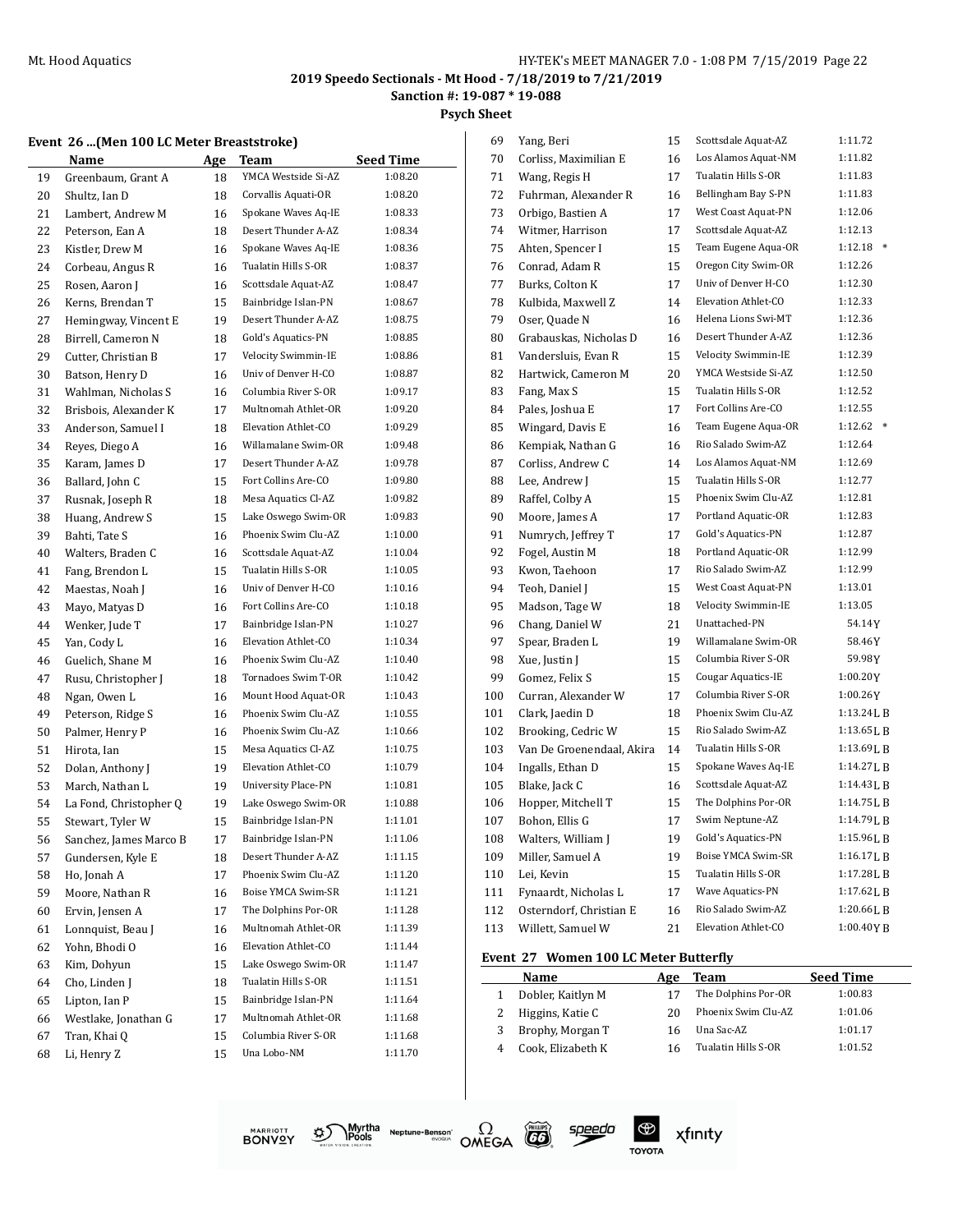**Psych Sheet**

# $\overline{1}$

## **Event 27 ...(Women 100 LC Meter Butterfly)**

|          | $\ldots$               |     |                            |                  |     |
|----------|------------------------|-----|----------------------------|------------------|-----|
|          | Name                   | Age | <b>Team</b>                | <b>Seed Time</b> |     |
| 5        | Seigal, Mikayla Q      | 17  | Flatiron Athleti-CO        | 1:02.19          |     |
| 6        | Edwards, Sadie M       | 17  | Scottsdale Aquat-AZ        | 1:02.82          |     |
| 7        | Beers, Eleanor D       | 17  | Bainbridge Islan-PN        | 1:02.95          |     |
| 8        | Gardner, Lily G        | 16  | Tualatin Hills S-OR        | 1:03.01          |     |
| 9        | McCoy, Kaitlyn R       | 19  | Phoenix Swim Clu-AZ        | 1:03.13          |     |
| 10       | Lustria, Fay Marie S   | 15  | Tualatin Hills S-OR        | 1:03.20          |     |
| 11       | Payne, Haily D         | 16  | Velocity Swimmin-IE        | 1:03.48          |     |
| 12       | Lopez-Silvers, Leigh A | 16  | <b>University Place-PN</b> | 1:03.63          |     |
| 13       | Lawless, Emma M        | 19  | Swim Utah-UT               | 1:03.80          |     |
| 14       | Sanchez, McKayla A     | 19  | Univ of Denver H-CO        | 1:03.83          |     |
| 15       | Newman, Mara S         | 19  | Lake Oswego Swim-OR        | 1:03.97          |     |
| 16       | Wen, Brittany C        | 20  | Bronco Swim Club-SR        | 1:04.03          |     |
| 17       | Carlson, Eva M         | 16  | The Dolphins Por-OR        | 1:04.19          |     |
| 18       | Smith, Jenna R         | 16  | Univ of Denver H-CO        | 1:04.24          |     |
| 19       | Grana, Miranda         | 14  | Una Sac-AZ                 | 1:04.25          |     |
| 20       | Metzler, Sydney N      | 16  | Elevation Athlet-CO        | 1:04.29          |     |
| 21       | Wolfe, Jaidyn E        | 18  | Mesa Aquatics Cl-AZ        | 1:04.38          |     |
| 22       | Irwin, Payten M        | 17  | Elevation Athlet-CO        | 1:04.63          |     |
| 23       | Hayes, Margaret E      | 15  | Bainbridge Islan-PN        | 1:04.73          |     |
| 24       | Stehr, Evonne A        | 18  | Spokane Waves Aq-IE        | 1:04.77          |     |
| 25       | Wylie, Isabella A      | 17  | Scottsdale Aquat-AZ        | 1:04.90          |     |
| 26       | Hermeston, Emma J      | 16  | Elevation Athlet-CO        | 1:05.02          |     |
| 27       | Beckwith, Jessica L    | 18  | Univ of Denver H-CO        | 1:05.07          |     |
| 28       | Criscione, Francesca   | 16  | Corvallis Aquati-OR        | 1:05.15          |     |
| 29       | McDonald, Kaylee A     | 13  | Una Fac-CO                 | 1:05.25          |     |
| 30       | Armon, Indigo V        | 15  | Elevation Athlet-CO        | 1:05.30          |     |
| 31       | Simon, Charlotte Y     | 21  | Univ of Denver H-CO        | 1:05.32          |     |
| 32       | Rubocki, Anika S       | 17  | Boise YMCA Swim-SR         | 1:05.40          |     |
| 33       | Outtrim, Ashley C      | 16  | Scottsdale Aquat-AZ        | 1:05.48          |     |
| 34       | Segneri, Emma C        | 20  | Bronco Swim Club-SR        | 1:05.48          |     |
| 35       | Doane, Camden          | 13  | <b>University Place-PN</b> | 1:05.52          |     |
| 36       | Gingras, Audrey C      | 17  | Lake Oswego Swim-OR        | 1:05.53          |     |
|          | Swail, Lindsay I       | 19  | Lake Oswego Swim-OR        | 1:05.58          |     |
| 37<br>38 | Vu, Michelle M         | 15  | Oregon City Swim-OR        | 1:05.58          |     |
| 39       | Ziegert, Eleanor G     | 13  | Boulder Swimming-CO        | 1:05.63          |     |
| 40       | Munk, Gracie L         | 15  | Phoenix Swim Clu-AZ        | 1:05.71          |     |
| 41       | Wilson, Lauren V       | 16  | <b>University Place-PN</b> | 1:05.76          |     |
| 42       | Pedersen, Bindi S      | 18  | Wave Aquatics-PN           | 1:05.76          |     |
| 43       | Trainer, Hannah E      | 15  | Tualatin Hills S-OR        | 1:05.86          |     |
| 44       | Pick, Christina P      | 20  | Unattached-UT              | 1:05.90          |     |
| 45       | Sicko, Millie          | 15  | Phoenix Swim Clu-AZ        | 1:06.01          |     |
| 46       | Husaby, Anneliese N    | 17  | Bend Swim Club-OR          | 1:06.06          |     |
|          | Dirks, Kylie B         |     | Elevation Athlet-CO        | 1:06.20          |     |
| 47       | Saldanha, Madison A    | 16  | Univ of Denver H-CO        | 1:06.22          | 100 |
| 48       |                        | 15  | Univ of Denver H-CO        | 1:06.23          |     |
| 49       | Shaw, Anna F           | 16  | Multnomah Athlet-OR        | 55.44Y           | 101 |
| 50       | Wallace, Isabella A    | 17  |                            |                  | 102 |
| 51       | Larson, Chloe L        | 20  | <b>Cougar Aquatics-IE</b>  | 56.52 Y          | 103 |
| 52       | Older, Caitlin E       | 20  | Vandal Aquatic C-IE        | 56.91Y           | 104 |
| 53       | Schmidt, Alexis N      | 20  | Vandal Aquatic C-IE        | 57.13 Y          | 105 |
| 54       | Zapata, Chloe M        | 16  | Scottsdale Aquat-AZ        | 57.18Y           | 106 |
|          |                        |     |                            |                  |     |

| 55  | Jablonski, Kate S       | 18 | Tualatin Hills S-OR | 57.22 Y        |
|-----|-------------------------|----|---------------------|----------------|
| 56  | Harr, Karina A          | 17 | Mesa Aquatics Cl-AZ | 57.48Y         |
| 57  | Lytle, Rachael M        | 16 | Mesa Aquatics Cl-AZ | 57.55 Y        |
| 58  | Herrera, Jordan N       | 16 | Rio Salado Swim-AZ  | 57.65Y         |
| 59  | Hager, Megan R          | 17 | Sweet Home Swim-OR  | 57.65 Y        |
| 60  | Walkup, Kate E          | 17 | Willamalane Swim-OR | 57.80Y         |
| 61  | Ashmore, Amanda D       | 15 | Bainbridge Islan-PN | 57.84Y         |
| 62  | Kim, Jolie C            | 16 | Univ of Denver H-CO | 57.98Y         |
| 63  | Thomas, Breanna L       | 16 | Scottsdale Aquat-AZ | 58.00Y         |
| 64  | Erlandson, Mahala R     | 16 | Fort Collins Are-CO | 58.09Y         |
| 65  | Furqueron, Abigail K    | 16 | Spokane Waves Aq-IE | 58.13 Y        |
| 66  | Nicholls, Sarah L       | 19 | Coeur D'Alene Ar-IE | 1:06.30LB      |
| 67  | Sanchez, Alexandra L    | 15 | Univ of Denver H-CO | 1:06.34LB      |
| 68  | Howell, Ruby A          | 17 | Boise YMCA Swim-SR  | 1:06.42 L B    |
| 69  | Sowitch, Lindsey G      | 15 | Una Tops-CO         | $1:06.50L$ B   |
| 70  | Mellon, Taylor L        | 17 | Phoenix Swim Clu-AZ | 1:06.65 L B    |
| 71  | Saenger, Mia Y          | 17 | Team Eugene Aqua-OR | 1:06.91LB      |
| 72  | Emoto, Marisa           | 18 | Desert Thunder A-AZ | 1:06.95LB      |
| 73  | Dodson, Zoey L          | 16 | Tualatin Hills S-OR | 1:07.23 L B    |
| 74  | Bachmeier, Madelyn R    | 15 | Scottsdale Aquat-AZ | 1:07.24LB      |
| 75  | Barry, Lauren E         | 17 | Willamalane Swim-OR | 1:07.46LB      |
| 76  | Bernosky, Taylor D      | 15 | Scottsdale Aquat-AZ | 1:07.53 L B    |
| 77  | Malkemus, Makena L      | 15 | YMCA Westside Si-AZ | 1:07.66LB      |
| 78  | Petersen, Hilary A      | 18 | Tri-city Channel-IE | 1:07.77LB      |
| 79  | Lee, Kirsten K          | 15 | Elevation Athlet-CO | 1:07.83 L B    |
| 80  | Detta, Teigen M         | 16 | Bellingham Bay S-PN | 1:08.03LB      |
| 81  | Alejos, Hazel R         | 15 | The Dolphins Por-OR | 1:08.11LB      |
| 82  | McGinnis, Bryn M        | 15 | Tri-city Channel-IE | 1:08.12 L B    |
| 83  | Maddux, Lila S          | 16 | Foothills Swim T-CO | 1:08.65LB      |
| 84  | Rusk, Maren S           | 14 | South Snohomish-PN  | 1:08.83LB      |
| 85  | Young, Natalie E        | 14 | Tualatin Hills S-OR | 1:08.87 L B    |
| 86  | Cunningham, Ava E       | 15 | Scottsdale Aquat-AZ | 1:08.92LB      |
| 87  | Katayama-Stall, Quinn T | 15 | Tualatin Hills S-OR | 1:09.03LB      |
| 88  | Chandra, Kandice C      | 16 | Elevation Athlet-CO | 1:09.06LB      |
| 89  | Mosier, Samantha R      | 15 | Boulder Swimming-CO | 1:09.10LB      |
| 90  | McEvoy, Caylynn L       | 16 | Spokane Waves Aq-IE | 1:09.12 L B    |
| 91  | Brown, Quinn A          | 15 | Portland Aquatic-OR | 1:09.15 L B    |
| 92  | Gingras, Elena S        | 15 | Lake Oswego Swim-OR | 1:09.23 L B    |
| 93  | Taylor, Kylie E         | 15 | Team Eugene Aqua-OR | $1:09.60$ J, B |
| 94  | Kistler, Jena J         | 13 | Spokane Waves Aq-IE | 1:09.78LB      |
| 95  | Anderson, Clara K       | 15 | Cougar Aquatics-IE  | 1:09.91 L B    |
| 96  | Jacobson, Molly C       | 16 | Boise YMCA Swim-SR  | 1:09.96L B     |
| 97  | Treacy, Katherine M     | 15 | Gold's Aquatics-PN  | 1:10.01 L B    |
| 98  | Chanin, Ayden M         | 17 | Phoenix Swim Clu-AZ | 1:10.10 L B    |
| 99  | Dallas, Cassie S        | 20 | Vandal Aquatic C-IE | 1:10.30 L B    |
| 100 | Smith, Grace K          | 16 | Swim Utah-UT        | 1:11.03LB      |
| 101 | Debnam, Skylar B        | 15 | Scottsdale Aquat-AZ | 1:11.25L B     |
| 102 | Johnson, Melinda K      | 16 | Foothills Swim T-CO | 1:11.75L B     |
| 103 | Lukinac, Morgan C       | 15 | Boulder Swimming-CO | 1:11.94 L B    |
| 104 | Yueh, Alice             | 14 | Tualatin Hills S-OR | 1:12.28 L B    |
| 105 | Dressel, Brooklyn K     | 15 | Velocity Swimmin-IE | 1:14.05 L B    |
| 106 | Iverson, Blythe N       | 17 | Mission Aurora C-CO | 1:15.82LB      |
|     |                         |    |                     |                |

MARRIOTT<br>BONVOY গ্ৰু



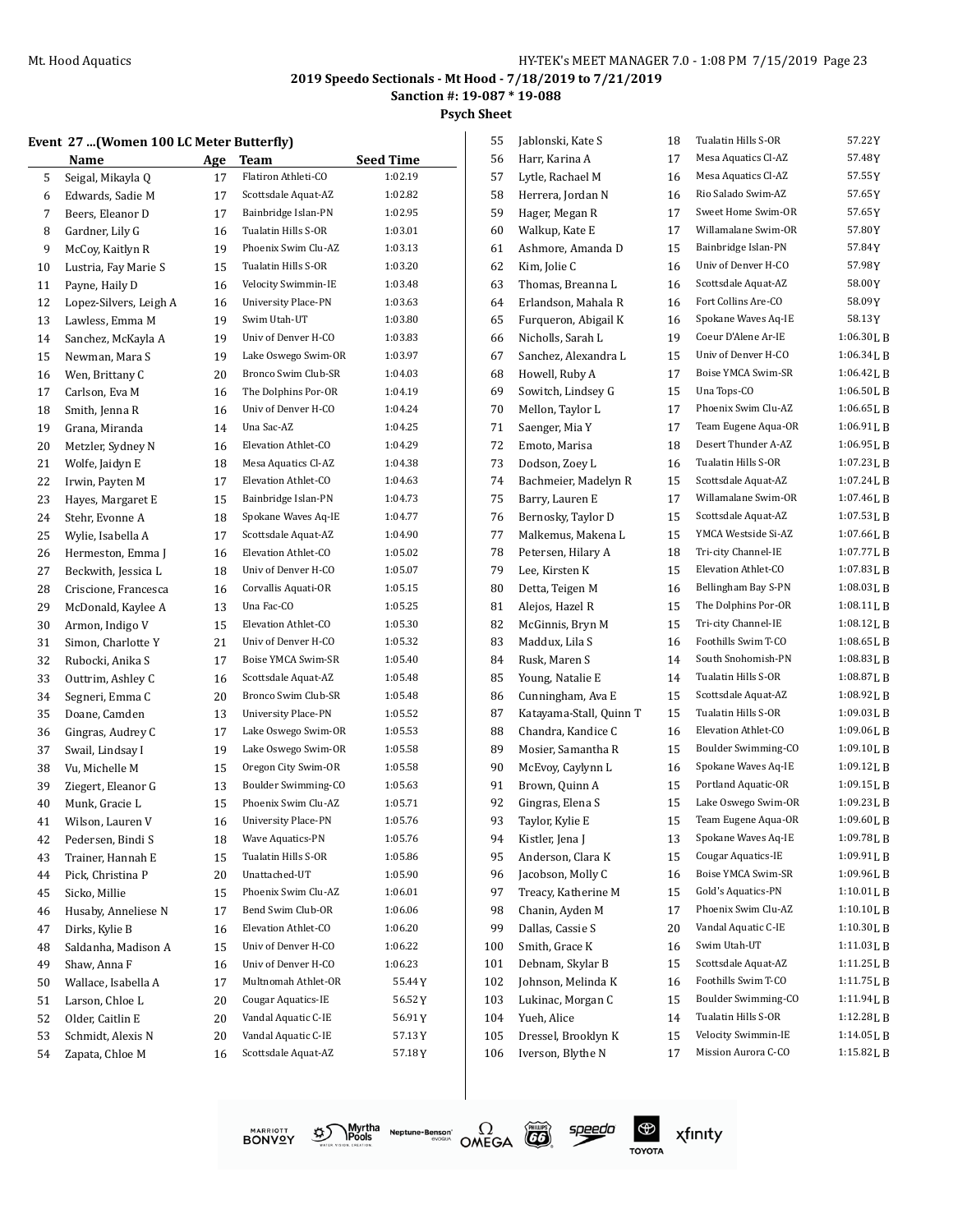**Sanction #: 19-087 \* 19-088**

**Psych Sheet**

#### **Event 27 ...(Women 100 LC Meter Butterfly)**

|     | Name               | Age | Team                | <b>Seed Time</b> |
|-----|--------------------|-----|---------------------|------------------|
| 107 | Lewis, Addyson E   | 14  | Missoula Aquatic-MT | $1:15.96$ J. R   |
| 108 | Robinson, Kanyan M | 15  | Spokane Waves Aq-IE | $1:16.22$ J, R   |
| 109 | Marshall, Grace E  | 18  | The Dolphins Por-OR | $1:02.64$ Y R    |

#### **Event 28 Men 100 LC Meter Butterfly**

|              | Name                   | Age | Team                       | Seed Time |  |
|--------------|------------------------|-----|----------------------------|-----------|--|
| $\mathbf{1}$ | Miller, Lukas D        | 17  | Elevation Athlet-CO        | 54.76     |  |
| 2            | Keough, Patrick S      | 15  | <b>University Place-PN</b> | 55.85     |  |
| 3            | Smith, Essias          | 16  | Mesa Aquatics Cl-AZ        | 56.16     |  |
| 4            | Waterman, Benjamin R   | 19  | Swim Utah-UT               | 56.17     |  |
| 5            | Lierz, Harrison M      | 17  | Elevation Athlet-CO        | 56.58     |  |
| 6            | Klauss, Michael A      | 18  | Mesa Aquatics Cl-AZ        | 56.73     |  |
| 7            | Oliveira, Neirton S    | 22  | Lake Oswego Swim-OR        | 57.07     |  |
| 8            | Kreidl, Max S          | 17  | Elevation Athlet-CO        | 57.11     |  |
| 9            | Harquail, Sam H        | 20  | Portland Aquatic-OR        | 57.29     |  |
| 10           | Donaldson, Edan J      | 19  | Oregon City Swim-OR        | 57.47 *   |  |
| 11           | Olson, Gavin           | 18  | Foothills Swim T-CO        | 57.47     |  |
| 12           | Donchi, Samuel A       | 17  | Tualatin Hills S-OR        | 57.50     |  |
| 13           | O'Donnell, Darien L    | 16  | Charger Aquatics-NM        | 57.52     |  |
| 14           | Vu, Kevin M            | 17  | Oregon City Swim-OR        | 57.59     |  |
| 15           | Adrian, Spencer W      | 18  | The Dolphins Por-OR        | 57.64     |  |
| 16           | Ellsworth, Holden F    | 17  | <b>Cougar Aquatics-IE</b>  | 57.68     |  |
| 17           | Tejeda, Uriel B        | 19  | Tualatin Hills S-OR        | 57.75     |  |
| 18           | McComish, Matthew J    | 19  | Lake Oswego Swim-OR        | 57.77     |  |
| 19           | Luc, Ethan H           | 19  | Unattached-AZ              | 57.84     |  |
| 20           | Soo, Cody W            | 17  | Multnomah Athlet-OR        | 57.85     |  |
| 21           | Corbeau, Caspar J      | 18  | Tualatin Hills S-OR        | 57.88     |  |
| 22           | Gurley, Jackson D      | 16  | Univ of Denver H-CO        | 57.91     |  |
| 23           | Ross, Isaiah L         | 18  | Mount Hood Aquat-OR        | 57.91     |  |
| 24           | Watkins, Owen M        | 15  | Fort Collins Are-CO        | 57.97     |  |
| 25           | Bayless, Kolbe R       | 17  | Phoenix Swim Clu-AZ        | 58.12     |  |
| 26           | Kuebler, Robin M       | 21  | Univ of Denver H-CO        | 58.33     |  |
| 27           | Claxton, Nathan J      | 18  | Hillsboro Swim T-OR        | 58.35     |  |
| 28           | McKean, Griffin G      | 18  | Bend Swim Club-OR          | 58.36     |  |
| 29           | Cress, Jacob A         | 16  | YMCA Westside Si-AZ        | 58.60     |  |
| 30           | Man, Brendan C         | 16  | Valley Aquatics-PN         | 58.62     |  |
| 31           | Page-Jones, Charles O  | 15  | Team Eugene Aqua-OR        | 58.67     |  |
| 32           | Rumsey, Nathan S       | 16  | Lake Oswego Swim-OR        | 58.73     |  |
| 33           | Hilbourne, Kai M       | 18  | Portland Aquatic-OR        | 58.79     |  |
| 34           | Sutton, Joshua R       | 17  | Boise YMCA Swim-SR         | 58.93     |  |
| 35           | Bruce, Alex L          | 19  | Univ of Denver H-CO        | 58.93     |  |
| 36           | Young, Nathan A        | 18  | Tualatin Hills S-OR        | 58.98     |  |
| 37           | Wagner, Robert B       | 16  | Helena Lions Swi-MT        | 59.02     |  |
| 38           | Wenker, Jude T         | 17  | Bainbridge Islan-PN        | 59.18     |  |
| 39           | McDonald, Jackson T    | 15  | Una Fac-CO                 | 59.21     |  |
| 40           | Sanchez, James Marco B | 17  | Bainbridge Islan-PN        | 59.22     |  |
| 41           | Berkoff, Cale O        | 20  | Missoula Aquatic-MT        | 59.24     |  |
| 42           | Munk, Garrett N        | 18  | Phoenix Swim Clu-AZ        | 59.25     |  |
| 43           | Nosack, Diego D        | 14  | Tualatin Hills S-OR        | 59.28     |  |
| 44           | James, Tristan T       | 20  | Willamalane Swim-OR        | 59.33     |  |

| 45       | Hatzikos, Alexander W              | 18 | Portland Aquatic-OR                        | 59.42        |
|----------|------------------------------------|----|--------------------------------------------|--------------|
| 46       | Bansberg, William F                | 16 | Scottsdale Aquat-AZ                        | 59.44        |
| 47       | Kelly, Lucas M                     | 17 | Mesa Aquatics Cl-AZ                        | 59.48        |
| 48       | Freeman, Grant M                   | 18 | Elevation Athlet-CO                        | 59.57        |
| 49       | Huang, Andrew S                    | 15 | Lake Oswego Swim-OR                        | 59.60        |
| 50       | Clark, Jaedin D                    | 18 | Phoenix Swim Clu-AZ                        | 59.65        |
| 51       | Edge, Dylan                        | 18 | Desert Thunder A-AZ                        | 59.67        |
| 52       | Holt, Spencer E                    | 18 | Glacier Swim Clu-AK                        | 59.70        |
| 53       | Foote, Ryan M                      | 18 | Spokane Waves Aq-IE                        | 59.75        |
| 54       | Reyes, Diego A                     | 16 | Willamalane Swim-OR                        | 59.76        |
| 55       | Matheson, Daniel W                 | 16 | Scottsdale Aquat-AZ                        | 59.81        |
| 56       | Heymann, John C                    | 17 | Lake Oswego Swim-OR                        | 59.82        |
| 57       | Kemper, Eric N                     | 17 | Unattached-IE                              | 59.82        |
| 58       | Samms, Aaron J                     | 17 | <b>University Place-PN</b>                 | 59.86        |
| 59       | Raffel, Colby A                    | 15 | Phoenix Swim Clu-AZ                        | 1:00.02      |
| 60       | Dowdall, Finn P                    | 16 | Phoenix Swim Clu-AZ                        | 1:00.02      |
| 61       | Kreutzer, Matthias J               | 15 | Multnomah Athlet-OR                        | 1:00.03      |
| 62       | Coringrato, Nicolas J              | 17 | Elevation Athlet-CO                        | 1:00.05      |
| 63       | Karam, James D                     | 17 | Desert Thunder A-AZ                        | 1:00.05      |
| 64       | Turf, Cameron J                    | 18 | Elevation Athlet-CO                        | 1:00.08      |
| 65       | Robrock, Craig N                   | 21 | Univ of Denver H-CO                        | 1:00.09      |
| 66       | Kistler, Drew M                    | 16 | Spokane Waves Aq-IE                        | 1:00.10      |
| 67       | Benes, Saylor T                    | 16 | Univ of Denver H-CO                        | 1:00.14      |
| 68       | Stoddard, Grant                    | 16 | Phoenix Swim Clu-AZ                        | 1:00.26      |
| 69       | Park, Kevin B                      | 15 | Tualatin Hills S-OR                        | 1:00.29      |
| 70       | Wolff, Sebastian A                 | 16 | Univ of Denver H-CO                        | 1:00.32      |
| 71       | Miller, Kaden D                    | 19 | Mesa Aquatics Cl-AZ                        | 51.07Y       |
| 72       | Numrych, Jeffrey T                 | 17 | Gold's Aquatics-PN                         | 51.53Y       |
| 73       | Simons, Nicholas F                 | 15 | Lake Oswego Swim-OR                        | 51.64Y       |
|          |                                    | 18 | Glacier Swim Clu-AK                        | 51.82Y       |
| 74<br>75 | Davis, Bergen T<br>Witty, Andrew S | 17 | Bainbridge Islan-PN                        | 52.07Y       |
|          |                                    |    | Univ of Denver H-CO                        | 52.23Y       |
| 76       | Grewe, Matthew C                   | 18 | Columbia River S-OR                        | 52.42Y       |
| 77       | Zablotovskii, Ilia                 | 18 | Mount Hood Aquat-OR                        |              |
| 78       | McCarthy, Jacob N                  | 19 | Columbia River S-OR                        | 52.61Y       |
| 79       | Empey, Samuel                      | 13 | Swim Neptune-AZ                            | 52.62Y       |
| 80       | Esser, Devin C                     | 16 |                                            | 1:00.43L B   |
| 81       | Stapleton, Luke F                  | 16 | Elevation Athlet-CO<br>Univ of Denver H-CO | $1:00.86$ LB |
| 82       | Gainer, Jackson                    | 19 |                                            | 1:00.92 L B  |
| 83       | Lambert, Andrew M                  | 16 | Spokane Waves Aq-IE                        | 1:01.01L B   |
| 84       | Arnold, Matthew J                  | 20 | The Dolphins Por-OR                        | 1:01.37LB    |
| 85       | Dingess, Matthew H                 | 16 | <b>University Place-PN</b>                 | 1:01.56LB    |
| 86       | Creech, Jace T                     | 16 | Multnomah Athlet-OR                        | 1:01.57LB    |
| 87       | Nicholas, Luke M                   | 15 | Mesa Aquatics Cl-AZ                        | 1:01.59LB    |
| 88       | Krueger, Dylan A                   | 17 | Phoenix Swim Clu-AZ                        | 1:01.74LB    |
| 89       | Chesno, Maxwell A                  | 18 | Phoenix Swim Clu-AZ                        | 1:01.89LB    |
| 90       | Fitch, Peter D                     | 18 | Wave Aquatics-PN                           | 1:01.96LB    |
| 91       | Bahti, Tate S                      | 16 | Phoenix Swim Clu-AZ                        | 1:02.06LB    |
| 92       | Kerns, Brendan T                   | 15 | Bainbridge Islan-PN                        | 1:02.21L B   |
| 93       | Duyck, Noah R                      | 17 | Tualatin Hills S-OR                        | 1:02.48LB    |
| 94       | Moore, Nathan R                    | 16 | Boise YMCA Swim-SR                         | 1:02.70LB    |
| 95       | Kauffman, Spencer C                | 16 | Foothills Swim T-CO                        | 1:02.90LB    |
| 96       | Madson, Tage W                     | 18 | Velocity Swimmin-IE                        | 1:03.08LB    |
|          |                                    |    |                                            |              |





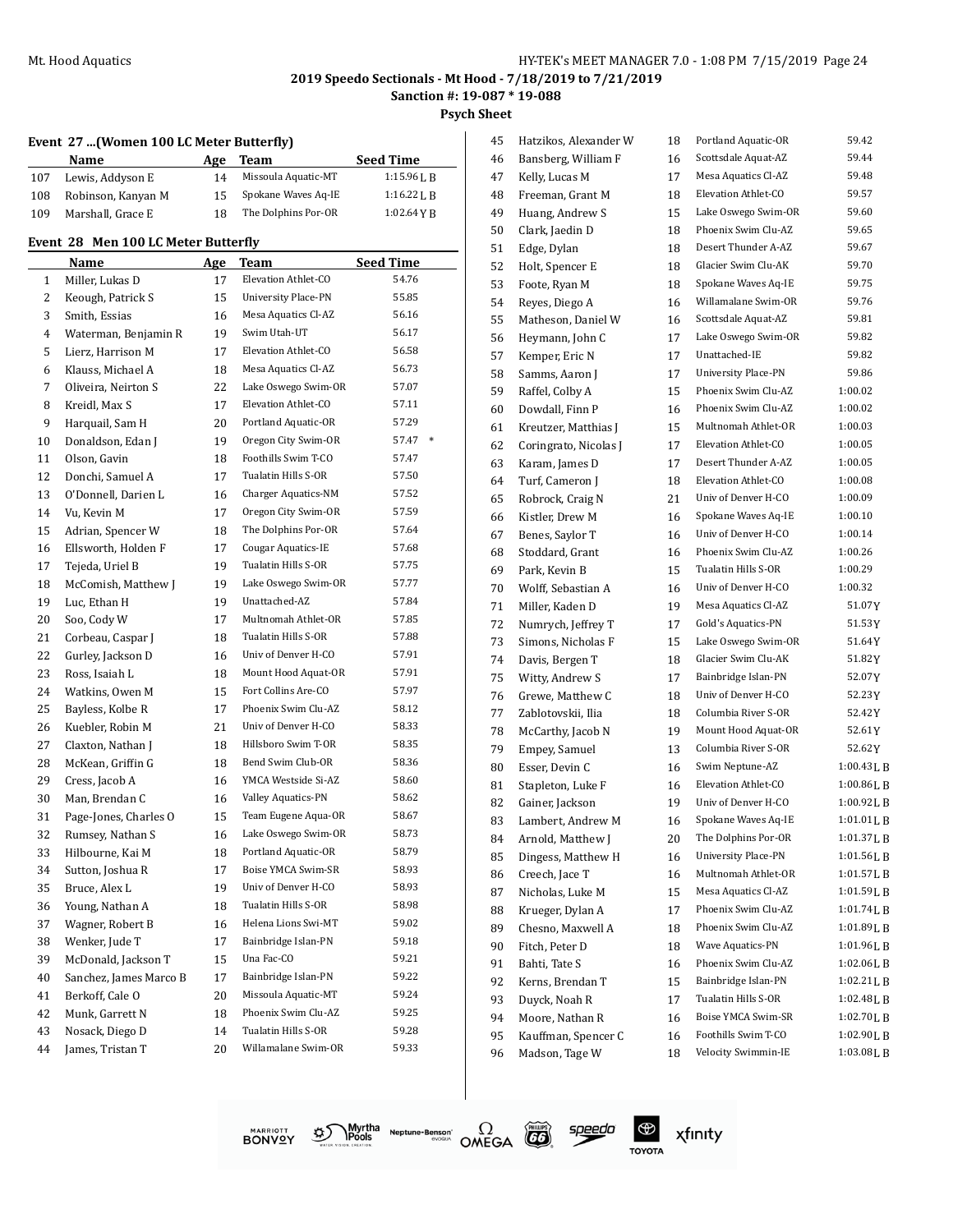#### Mt. Hood Aquatics **Music Accord 20 Accord 20 Accord 20 Accord 20 Accord 20 Accord 20 Accord 20 Accord 20 Accord 20 Accord 20 Accord 20 Accord 20 Accord 20 Accord 20 Accord 20 Accord 20 Accord 20 Accord 20 Accord 20 Accord**

## **2019 Speedo Sectionals - Mt Hood - 7/18/2019 to 7/21/2019**

## **Sanction #: 19-087 \* 19-088**

**Psych Sheet**

#### **Event 28 ...(Men 100 LC Meter Butterfly)**

|     | Name                 | Age | <b>Team</b>                | <b>Seed Time</b> |
|-----|----------------------|-----|----------------------------|------------------|
| 97  | Gallo, Jack D        | 16  | Columbia River S-OR        | $1:03.24$ J, B   |
| 98  | Garden, Robert C     | 18  | Mesa Aquatics Cl-AZ        | 1:03.27 L B      |
| 99  | Fogel, Austin M      | 18  | Portland Aquatic-OR        | 1:03.32LB        |
| 100 | Cho, Linden J        | 18  | Tualatin Hills S-OR        | $1:03.74$ J, B   |
| 101 | Edwards, Jesse T     | 15  | Scottsdale Aquat-AZ        | $1:03.80$ J, B   |
| 102 | Lee, Andrew J        | 15  | Tualatin Hills S-OR        | 1:03.88LB        |
| 103 | Konop, Ryan P        | 15  | Redmond Aquatic-OR         | $1:03.95$ J, B   |
| 104 | Staiti, Albert J     | 17  | Rio Salado Swim-AZ         | 1:04.05L B       |
| 105 | Hochwalt, Michael K  | 13  | Spokane Waves Aq-IE        | 1:04.34LB        |
| 106 | Chavez, William F    | 17  | Univ of Denver H-CO        | $1:04.38$ J, B   |
| 107 | Hinnen, Peter M      | 17  | Multnomah Athlet-OR        | $1:04.39$ J, B   |
| 108 | Baldry, Tanner L     | 18  | Missoula Aquatic-MT        | 1:04.62LB        |
| 109 | Gutierrez, Rodrigo A | 17  | Elevation Athlet-CO        | $1:04.70$ J, B   |
| 110 | Birrell, Cameron N   | 18  | Gold's Aquatics-PN         | $1:04.77$ J, B   |
| 111 | Miller, Luke R       | 17  | Rio Salado Swim-AZ         | 1:04.88LB        |
| 112 | Rusu, Christopher J  | 18  | Tornadoes Swim T-OR        | $1:05.32$ J, B   |
| 113 | Meyer, Dietrich R    | 16  | <b>Bremerton YMCA S-PN</b> | $1:05.59$ J, B   |
| 114 | Moore, James A       | 17  | Portland Aquatic-OR        | 1:05.60LB        |
| 115 | Fang, Brendon L      | 15  | Tualatin Hills S-OR        | 1:06.76LB        |
| 116 | Hart, Keelan R       | 18  | <b>Charger Aquatics-NM</b> | $1:08.97$ J, B   |
| 117 | Spear, Braden L      | 19  | Willamalane Swim-OR        | 1:09.73LB        |
| 118 | Oser, Quade N        | 16  | Helena Lions Swi-MT        | $1:11.35$ J, B   |

#### **Event 29 Women 800 LC Meter Freestyle Relay**

|              | <b>Team</b>                | Relay        | <b>Seed Time</b> |
|--------------|----------------------------|--------------|------------------|
| $\mathbf{1}$ | Tualatin Hills S-OR        | A            | 8:25.51          |
| 2            | Univ of Denver H-CO        | A            | 8:28.02          |
| 3            | Tualatin Hills S-OR        | B            | 8:33.57          |
| 4            | Mesa Aquatics Cl-AZ        | A            | 8:36.58          |
| 5            | Scottsdale Aquat-AZ        | A            | 8:36.87          |
| 6            | Boise YMCA Swim-SR         | A            | 8:38.21          |
| 7            | Scottsdale Aquat-AZ        | <sub>B</sub> | 8:39.24          |
| 8            | Univ of Denver H-CO        | B            | 8:41.13          |
| 9            | Elevation Athlet-CO        | A            | 8:42.68          |
| 10           | Foothills Swim T-CO        | A            | 8:43.40          |
| 11           | Phoenix Swim Clu-AZ        | A            | 8:46.20          |
| 12           | Rio Salado Swim-AZ         | A            | 8:46.27          |
| 13           | Univ of Denver H-CO        | C            | 8:46.73          |
| 14           | Spokane Waves Aq-IE        | A            | 8:52.63          |
| 15           | Phoenix Swim Clu-AZ        | B            | 8:53.87          |
| 16           | Charger Aquatics-NM        | A            | 8:54.32          |
| 17           | Elevation Athlet-CO        | B            | 8:56.08          |
| 18           | Foothills Swim T-CO        | B            | 8:57.41          |
| 19           | Fort Collins Are-CO        | A            | 8:59.15          |
| 20           | South Snohomish-PN         | A            | 9:00.48          |
| 21           | Elevation Athlet-CO        | $\mathsf{C}$ | 9:01.94          |
| 22           | Univ of Denver H-CO        | D            | 9:03.19          |
| 23           | <b>University Place-PN</b> | A            | 9:12.46          |
| 24           | The Dolphins Por-OR        | A            | 9:16.41          |
| 25           | <b>Gold's Aquatics-PN</b>  | A            | 9:17.39          |
|              |                            |              |                  |

| 26 | Elevation Athlet-CO | D | 9:19.49  |
|----|---------------------|---|----------|
| 27 | Cougar Aquatics-IE  | А | 7:49.87Y |
| 28 | Swim Utah-UT        | А | 7:50.26Y |
| 29 | Mission Aurora C-CO | A | 7:58.22Y |
| 30 | Portland Aquatic-OR | A | 7:59.80Y |
| 31 | Columbia River S-OR | А | 8:13.18Y |

#### **Event 30 Men 800 LC Meter Freestyle Relay**

|                | Team                       | Relay | <b>Seed Time</b> |
|----------------|----------------------------|-------|------------------|
| $\mathbf{1}$   | Univ of Denver H-CO        | A     | 7:42.80          |
| $\overline{c}$ | Elevation Athlet-CO        | A     | 7:46.77          |
| 3              | <b>Charger Aquatics-NM</b> | A     | 7:49.48          |
| $\overline{4}$ | Tualatin Hills S-OR        | A     | 7:51.35          |
| 5              | Scottsdale Aquat-AZ        | A     | 7:53.22          |
| 6              | Univ of Denver H-CO        | B     | 7:55.46          |
| 7              | Boise YMCA Swim-SR         | A     | 7:57.58          |
| 8              | Columbia River S-OR        | A     | 7:58.07          |
| 9              | Phoenix Swim Clu-AZ        | B     | 7:59.01          |
| 10             | Mesa Aquatics Cl-AZ        | A     | 7:59.51          |
| 11             | Lake Oswego Swim-OR        | A     | 8:01.71          |
| 12             | Fort Collins Are-CO        | A     | 8:03.38          |
| 13             | Univ of Denver H-CO        | C     | 8:04.65          |
| 14             | Phoenix Swim Clu-AZ        | A     | 8:05.04          |
| 15             | Elevation Athlet-CO        | B     | 8:05.74          |
| 16             | Rio Salado Swim-AZ         | A     | 8:09.50          |
| 17             | Swim Utah-UT               | A     | 8:14.84          |
| 18             | Elevation Athlet-CO        | C     | 8:16.52          |
| 19             | Portland Aquatic-OR        | A     | 8:17.91          |
| 20             | Foothills Swim T-CO        | A     | 8:19.14          |
| 21             | Tualatin Hills S-OR        | B     | 8:19.52          |
| 22             | Wave Aquatics-PN           | A     | 8:20.47          |
| 23             | Columbia River S-OR        | B     | 8:22.58          |
| 24             | Mesa Aquatics Cl-AZ        | B     | 8:28.08          |
| 25             | Multnomah Athlet-OR        | A     | 8:32.92          |
| 26             | Los Alamos Aquat-NM        | A     | 7:13.80Y         |
| 27             | Cougar Aquatics-IE         | A     | 7:19.40Y         |
| 28             | Gold's Aquatics-PN         | A     | 7:20.36Y         |
| 29             | The Dolphins Por-OR        | A     | 7:27.24Y         |

## **Event 31 Women 200 LC Meter IM**

|    | Name                 | Age | Team                | <b>Seed Time</b> |
|----|----------------------|-----|---------------------|------------------|
| 1  | Shimizu, Sakiko      | 27  | Phoenix Swim Clu-AZ | 2:11.90          |
| 2  | Berkoff, Katharine F | 18  | Missoula Aquatic-MT | 2:17.89          |
| 3  | Brophy, Morgan T     | 16  | Una Sac-AZ          | 2:18.87          |
| 4  | Pittard, Charity C   | 18  | Boise YMCA Swim-SR  | 2:19.72          |
| 5  | Courtney, Riley A    | 16  | Scottsdale Aquat-AZ | 2:20.84          |
| 6  | Jew, Eleanor S       | 17  | Lake Oswego Swim-OR | 2:21.20          |
| 7  | McCoy, Kaitlyn R     | 19  | Phoenix Swim Clu-AZ | 2:21.43          |
| 8  | Pinger, Robin E      | 21  | Bronco Swim Club-SR | 2:21.47          |
| 9  | Edwards, Sadie M     | 17  | Scottsdale Aquat-AZ | 2:21.53          |
| 10 | Simon, Charlotte Y   | 21  | Univ of Denver H-CO | 2:22.12          |
| 11 | Vandenberg, Emily A  | 20  | Tualatin Hills S-OR | 2:22.59          |

xfinity

 $^{\circledR}$ 

**TOYOTA** 

**BONVOY** 

Myrtha Neptune-Benson<sup>\*</sup><br>Pools Neptune-Benson\* D)

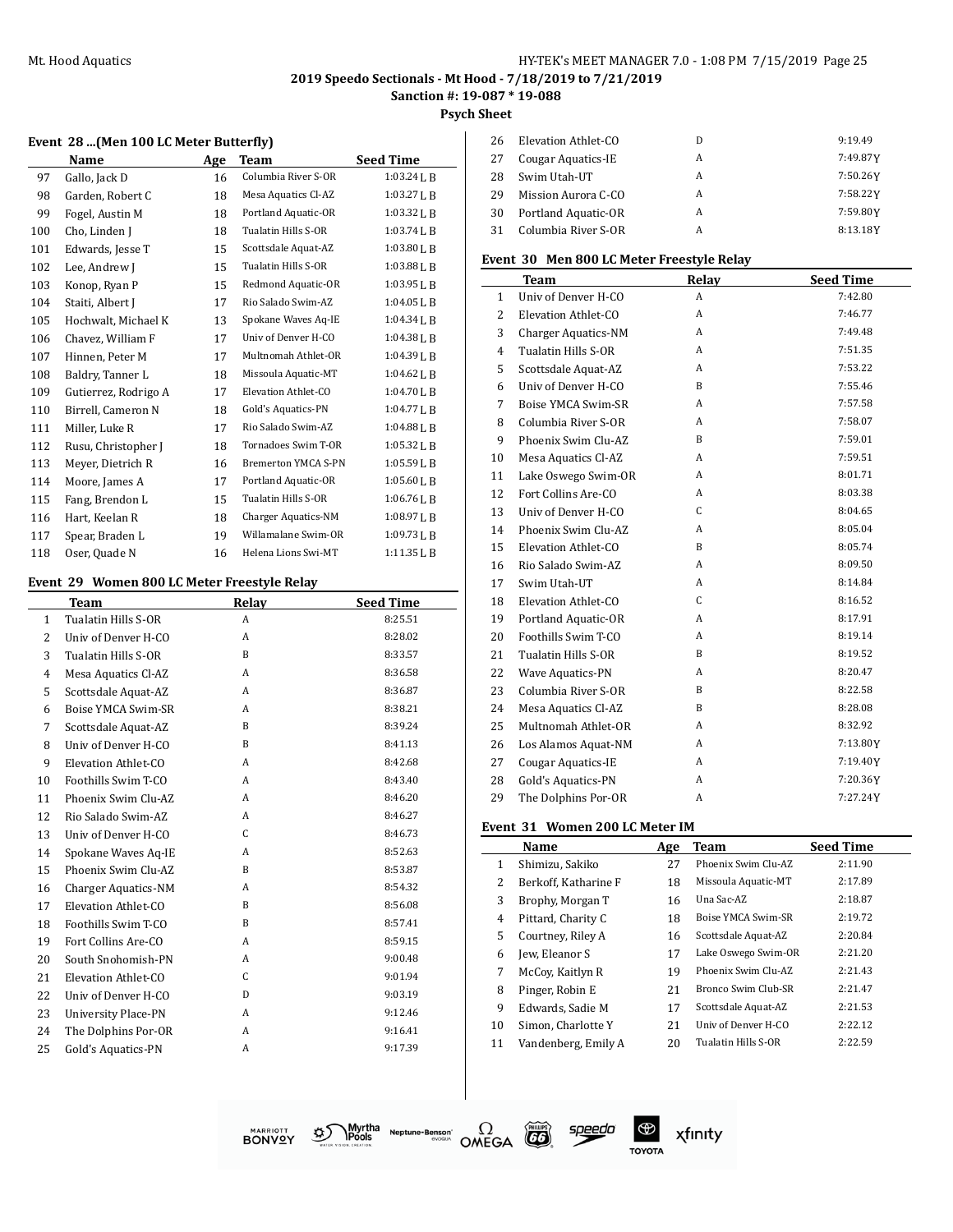**Sanction #: 19-087 \* 19-088**

**Psych Sheet**

## **Event 31 ...(Women 200 LC Meter IM)**

|    | vent 31 (Women 200 LC Meter IM)<br>Name | Age | Team                       | <b>Seed Time</b> |
|----|-----------------------------------------|-----|----------------------------|------------------|
| 12 | Codevilla, Mary S                       | 15  | Elevation Athlet-CO        | 2:22.95          |
| 13 | Lindsay, Tia E                          | 17  | Tualatin Hills S-OR        | 2:23.13          |
| 14 | Matous, Emma R                          | 16  | Tualatin Hills S-OR        | 2:23.78          |
| 15 | Yancy, Alyson M                         | 19  | Scottsdale Aquat-AZ        | 2:23.78          |
| 16 | Bernier, Allison R                      | 16  | Charger Aquatics-NM        | 2:23.94          |
| 17 | Rankin, Mia T                           | 15  | Phoenix Swim Clu-AZ        | 2:24.00          |
| 18 | Shaw, Anna F                            | 16  | Univ of Denver H-CO        | 2:24.09          |
| 19 | Carlson, Eva M                          | 16  | The Dolphins Por-OR        | 2:24.10          |
| 20 | Gehlert, Emma R                         | 16  | Lobo Aquatic Clu-NM        | 2:24.64          |
| 21 | Smith, Jenna R                          | 16  | Univ of Denver H-CO        | 2:24.83          |
| 22 | Knaven, Uma                             | 19  | Univ of Denver H-CO        | 2:24.83          |
| 23 | Nicholls, Sarah L                       | 19  | Coeur D'Alene Ar-IE        | 2:24.91          |
| 24 | Stehr, Evonne A                         | 18  | Spokane Waves Aq-IE        | 2:25.06          |
| 25 | Wallace, Isabella A                     | 17  | Multnomah Athlet-OR        | 2:25.08          |
| 26 | Beller, Elise E                         | 18  | Swim Utah-UT               | 2:25.26          |
| 27 | Lustria, Fay Marie S                    | 15  | Tualatin Hills S-OR        | 2:25.28          |
| 28 | McDonald, Kaylee A                      | 13  | Una Fac-CO                 | 2:25.44          |
| 29 | Pedersen, Bindi S                       | 18  | Wave Aquatics-PN           | 2:25.72          |
|    | Seigal, Mikayla Q                       |     | Flatiron Athleti-CO        | 2:25.90          |
| 30 |                                         | 17  | Sweet Home Swim-OR         | 2:25.90          |
| 31 | Yon, Lauren D                           | 19  | <b>Cougar Aquatics-IE</b>  | 2:25.93          |
| 32 | Burckel, Lauren K                       | 19  | Bronco Swim Club-SR        | 2:26.22          |
| 33 | Wen, Brittany C                         | 20  | <b>Tualatin Hills S-OR</b> |                  |
| 34 | Adams. Katherine M                      | 14  |                            | 2:26.57          |
| 35 | Phillips, Delaney M                     | 18  | Spokane Waves Aq-IE        | 2:26.62          |
| 36 | Maeda, Jessica Y                        | 15  | Tualatin Hills S-OR        | 2:26.68          |
| 37 | Schuricht, Blakely R                    | 15  | Scottsdale Aquat-AZ        | 2:26.75          |
| 38 | Erlandson, Mahala R                     | 16  | Fort Collins Are-CO        | 2:26.88          |
| 39 | Lewicki, Katelyn A                      | 17  | Elevation Athlet-CO        | 2:26.94          |
| 40 | Sanchez, McKayla A                      | 19  | Univ of Denver H-CO        | 2:27.02          |
| 41 | Vu, Brandi P                            | 18  | Elevation Athlet-CO        | 2:27.07          |
| 42 | Morton, Emily A                         | 18  | Univ of Denver H-CO        | 2:27.49          |
| 43 | Irwin, Payten M                         | 17  | Elevation Athlet-CO        | 2:27.61          |
| 44 | Iwamoto, Aimee M                        | 20  | Vandal Aquatic C-IE        | 2:27.78          |
| 45 | Sowitch, Lindsey G                      | 15  | Una Tops-CO                | 2:27.86          |
| 46 | Grana, Miranda                          | 14  | Una Sac-AZ                 | 2:27.96          |
| 47 | Doane, Camden                           | 13  | <b>University Place-PN</b> | 2:28.03          |
| 48 | Metzler, Sydney N                       | 16  | Elevation Athlet-CO        | 2:28.11          |
| 49 | Munk, Gracie L                          | 15  | Phoenix Swim Clu-AZ        | 2:28.16          |
| 50 | Cooney, Hannah                          | 17  | Multnomah Athlet-OR        | 2:28.17          |
| 51 | Dale, Grace L                           | 15  | Univ of Denver H-CO        | 2:28.24          |
| 52 | Lindsay, Nakita L                       | 16  | Tualatin Hills S-OR        | 2:28.24          |
| 53 | Herrera, Jordan N                       | 16  | Rio Salado Swim-AZ         | 2:28.26          |
| 54 | Hickey, Molly E                         | 17  | University Place-PN        | 2:28.72          |
| 55 | Alejos, Hazel R                         | 15  | The Dolphins Por-OR        | 2:28.89          |
| 56 | Adams, Alayna J                         | 15  | Univ of Denver H-CO        | 2:29.17          |
| 57 | Young, Natalie E                        | 14  | Tualatin Hills S-OR        | 2:29.20          |
| 58 | Kistler, Jena J                         | 13  | Spokane Waves Aq-IE        | 2:29.26          |
| 59 | Derr, Hazel M                           | 14  | Portland Aquatic-OR        | 2:29.28          |
| 60 | Pick, Christina P                       | 20  | Unattached-UT              | 2:29.30          |
| 61 | Beers, Eleanor D                        | 17  | Bainbridge Islan-PN        | 2:29.45          |

| 62  | Gehlert, Grace E       | 17 | Lobo Aquatic Clu-NM        | 2:29.56     |
|-----|------------------------|----|----------------------------|-------------|
| 63  | Rubocki, Anika S       | 17 | Boise YMCA Swim-SR         | 2:29.66     |
| 64  | Yie, Emily             | 16 | Elevation Athlet-CO        | 2:29.70     |
| 65  | Nedom, Mackenzie S     | 15 | Fort Collins Are-CO        | 2:29.88     |
| 66  | Trainer, Hannah E      | 15 | Tualatin Hills S-OR        | 2:29.97     |
| 67  | Payne, Haily D         | 16 | Velocity Swimmin-IE        | 2:29.98     |
| 68  | Culberson, Emilia R    | 17 | Elevation Athlet-CO        | 2:30.42     |
| 69  | Howell, Ruby A         | 17 | Boise YMCA Swim-SR         | 2:30.44     |
| 70  | Lopez, Elleana R       | 16 | Mission Aurora C-CO        | 2:30.47     |
| 71  | Epple, Alison E        | 21 | Unattached-OR              | 2:05.23Y    |
| 72  | Smart, Gabrielle S     | 18 | Missoula Aquatic-MT        | 2:06.48Y    |
| 73  | Jarrell, Mackenzie L   | 16 | Charger Aquatics-NM        | 2:06.72Y    |
| 74  | Dirks, Kylie B         | 16 | Elevation Athlet-CO        | 2:07.39Y    |
| 75  | Rinker, Emily N        | 16 | Fort Collins Are-CO        | 2:07.47Y    |
| 76  | Dallas, Cassie S       | 20 | Vandal Aquatic C-IE        | 2:07.65Y    |
| 77  | Saldanha, Madison A    | 15 | Univ of Denver H-CO        | 2:07.93Y    |
| 78  | Thompson, Emma S       | 16 | Spokane Waves Aq-IE        | 2:08.31Y    |
| 79  | Schmidt, Alexis N      | 20 | Vandal Aquatic C-IE        | 2:08.51Y    |
| 80  | Lopez-Silvers, Leigh A | 16 | <b>University Place-PN</b> | 2:08.54Y    |
| 81  | Furqueron, Abigail K   | 16 | Spokane Waves Aq-IE        | 2:08.55Y    |
| 82  | Older, Caitlin E       | 20 | Vandal Aquatic C-IE        | 2:08.57Y    |
| 83  | Djatej, Dariko F       | 15 | Spokane Waves Aq-IE        | 2:08.63Y    |
| 84  | Outtrim, Ashley C      | 16 | Scottsdale Aquat-AZ        | 2:09.67Y    |
| 85  | Yancy, Ashley L        | 16 | Scottsdale Aquat-AZ        | 2:09.69Y    |
| 86  | Lee, Stephanie H       | 13 | Tualatin Hills S-OR        | 2:30.74LB   |
| 87  | Chesler, Mckenzie B    | 19 | Hilltop Aquatic-UT         | 2:30.80LB   |
| 88  | Moses, Jillian P       | 15 | Boise YMCA Swim-SR         | 2:30.88L B  |
| 89  | Sanchez, Alexandra L   | 15 | Univ of Denver H-CO        | 2:30.91LB   |
| 90  | Adams, Gabrielle L     | 16 | Nampa Swim Team-SR         | 2:30.91LB   |
| 91  | Culiver, Carsen E      | 15 | Phoenix Swim Clu-AZ        | 2:31.00LB   |
| 92  | Carlson, Erika R       | 15 | South Snohomish-PN         | 2:31.21LB   |
| 93  | Chahbandour, Claire E  | 16 | Univ of Denver H-CO        | 2:31.30LB   |
| 94  | Shroufe, Jane A        | 16 | Oregon City Swim-OR        | 2:31.30LB   |
| 95  | Hicks, Lauren R        | 16 | Mesa Aquatics Cl-AZ        | 2:31.46LB   |
| 96  | Green, Riley E         | 17 | Fort Collins Are-CO        | 2:31.76LB   |
| 97  | Franco, Jessica J      | 16 | Mesa Aquatics Cl-AZ        | 2:32.02LB   |
| 98  | Bachmeier, Madelyn R   | 15 | Scottsdale Aquat-AZ        | 2:32.27LB   |
| 99  | Vanderlinden, Emilee R | 17 | Mesa Aquatics Cl-AZ        | 2:32.28LB   |
| 100 | Guerra, Paola          | 16 | YMCA Westside Si-AZ        | 2:32.41LB   |
| 101 | Maddux, Lila S         | 16 | Foothills Swim T-CO        | 2:32.44 L B |
| 102 | Nicolaisen, Shelby A   | 16 | Scottsdale Aquat-AZ        | 2:32.51LB   |
| 103 | McGinnis, Bryn M       | 15 | Tri-city Channel-IE        | 2:32.66LB   |
| 104 | Leblanc, Mackenzie A   | 16 | Scottsdale Aquat-AZ        | 2:32.69LB   |
| 105 | Cranch, Claire H       | 18 | Lake Oswego Swim-OR        | 2:32.71LB   |
| 106 | Nolan, Hope C          | 15 | Scottsdale Aquat-AZ        | 2:32.84 L B |
| 107 | Ziegert, Eleanor G     | 13 | Boulder Swimming-CO        | 2:33.05LB   |
| 108 | Wylie, Isabella A      | 17 | Scottsdale Aquat-AZ        | 2:33.22LB   |
| 109 | Kim, Jolie C           | 16 | Univ of Denver H-CO        | 2:33.26LB   |
| 110 | Smith, Grace K         | 16 | Swim Utah-UT               | 2:33.26LB   |
| 111 | Huffmaster, Julia C    | 13 | Bozeman Barracud-MT        | 2:33.67LB   |
| 112 | Chandra, Kandice C     | 16 | Elevation Athlet-CO        | 2:33.68LB   |
| 113 | Taylor, Kylie E        | 15 | Team Eugene Aqua-OR        | 2:33.78LB   |
|     |                        |    |                            |             |







speedo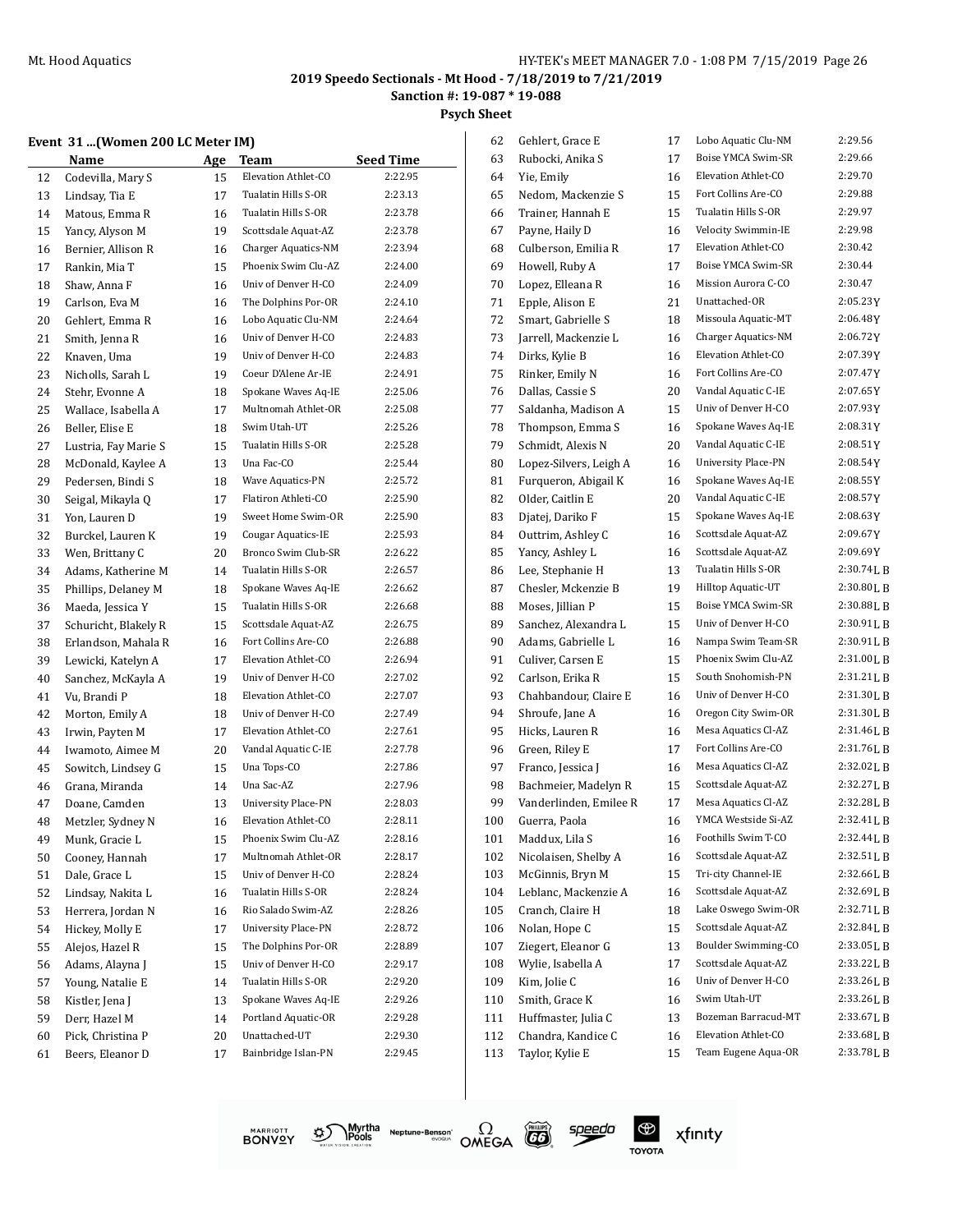**Psych Sheet**

#### **Event 31 ...(Women 200 LC Meter IM)**

|     | Name                | Age | Team                | <b>Seed Time</b> |
|-----|---------------------|-----|---------------------|------------------|
| 114 | Pino, Grace A       | 16  | Lobo Aquatic Clu-NM | 2:34.53L B       |
| 115 | Thomas, Breanna L   | 16  | Scottsdale Aquat-AZ | $2:34.99$ J, B   |
| 116 | Kulbida, Emma A     | 15  | Elevation Athlet-CO | 2:35.03LB        |
| 117 | Timm, Madison M     | 17  | Mesa Aquatics Cl-AZ | $2:35.04$ J, B   |
| 118 | Thurber, Lillian A  | 18  | Tri-city Channel-IE | $2:35.59$ J, B   |
| 119 | Segneri, Sara A     | 16  | J Swim Club-AZ      | 2:36.20LB        |
| 120 | Goldtrap, Linda K   | 16  | Foothills Swim T-CO | $2:36.42$ J, B   |
| 121 | Beckwith, Jessica L | 18  | Univ of Denver H-CO | $2:36.82$ J, B   |
| 122 | Grotte, Hailey M    | 17  | Northwest Blue C-OR | $2:36.86$ J, B   |
| 123 | Reed, Mya G         | 15  | Cougar Aquatics-IE  | $2:37.13$ J, B   |
| 124 | Ryu, Sophia H       | 15  | West Coast Aquat-PN | $2:37.66$ J, B   |
| 125 | Brown, Clara R      | 16  | Univ of Denver H-CO | 2:38.28LB        |
| 126 | Martin, Sarah R     | 19  | Lake Oswego Swim-OR | 2:39.19LB        |
| 127 | Hewitt, Malia J     | 15  | Sweet Home Swim-OR  | $2:39.34$ J, B   |
| 128 | Kraus, Jessica P    | 16  | Boise YMCA Swim-SR  | 2:39.80 L B      |
| 129 | Spotts, Emma L      | 20  | Univ of Denver H-CO | 2:40.44LB        |
| 130 | Chanin, Ayden M     | 17  | Phoenix Swim Clu-AZ | 2:11.98YB        |

#### **Event 32 Men 200 LC Meter IM**

|              | Name                  | Age | Team                      | <b>Seed Time</b> |
|--------------|-----------------------|-----|---------------------------|------------------|
| $\mathbf{1}$ | Tan, Zachary I        | 16  | Phoenix Swim Clu-AZ       | 2:03.57          |
| 2            | Hotta, Meguru         | 22  | Phoenix Swim Clu-AZ       | 2:05.34          |
| 3            | Hoagland, Jack W      | 18  | Charger Aquatics-NM       | 2:05.49          |
| 4            | Cunningham, Jackson O | 19  | Swim Utah-UT              | 2:06.42          |
| 5            | Giandinoto, Cole T    | 19  | Swim Utah-UT              | 2:07.97          |
| 6            | Rosen, Aaron J        | 16  | Scottsdale Aquat-AZ       | 2:08.61          |
| 7            | Nosack, Marco A       | 16  | Tualatin Hills S-OR       | 2:08.97          |
| 8            | Harquail, Sam H       | 20  | Portland Aquatic-OR       | 2:09.14          |
| 9            | Nosack, Anthony J     | 20  | Tualatin Hills S-OR       | 2:09.16          |
| 10           | Lierz, Harrison M     | 17  | Elevation Athlet-CO       | 2:09.25          |
| 11           | Hand, Jacob R         | 17  | Charger Aquatics-NM       | 2:09.85          |
| 12           | Leblanc, Matthew D    | 17  | Scottsdale Aquat-AZ       | 2:10.23          |
| 13           | Wolff, Sebastian A    | 16  | Univ of Denver H-CO       | 2:10.64          |
| 14           | Matheson, Daniel W    | 16  | Scottsdale Aquat-AZ       | 2:10.93          |
| 15           | Miller, Lukas D       | 17  | Elevation Athlet-CO       | 2:10.95          |
| 16           | Nosack, Diego D       | 14  | Tualatin Hills S-OR       | 2:11.24          |
| 17           | Brophy, Reid P        | 15  | Una Sac-AZ                | 2:11.96          |
| 18           | Britton, Andrew J     | 19  | Swim Utah-UT              | 2:12.16          |
| 19           | Wayner, Harrison P    | 19  | Swim Utah-UT              | 2:12.77          |
| 20           | Bansberg, William F   | 16  | Scottsdale Aquat-AZ       | 2:13.17          |
| 21           | McFarland, Tristan M  | 16  | Univ of Denver H-CO       | 2:13.41          |
| 22           | Kistler, Drew M       | 16  | Spokane Waves Aq-IE       | 2:13.47          |
| 23           | Ellsworth, Holden F   | 17  | <b>Cougar Aquatics-IE</b> | 2:13.50          |
| 24           | Foote, Ryan M         | 18  | Spokane Waves Aq-IE       | 2:13.52          |
| 25           | Witty, Andrew S       | 17  | Bainbridge Islan-PN       | 2:13.58          |
| 26           | Wenker, Jude T        | 17  | Bainbridge Islan-PN       | 2:13.93          |
| 27           | Klauss, Michael A     | 18  | Mesa Aquatics Cl-AZ       | 2:13.99          |
| 28           | Kruse, Wilder R       | 16  | Fort Collins Are-CO       | 2:13.99          |
| 29           | Esser, Devin C        | 16  | Swim Neptune-AZ           | 2:14.03          |
| 30           | Kruse, Sawyer L       | 18  | Fort Collins Are-CO       | 2:14.05          |
|              |                       |     |                           |                  |

| 31 | Inglis, Sawyer F       | 16 | Univ of Denver H-CO        | 2:14.10   |
|----|------------------------|----|----------------------------|-----------|
| 32 | Shutt, Paul R          | 16 | Boise YMCA Swim-SR         | 2:14.16   |
| 33 | Zablotovskii, Ilia     | 18 | Columbia River S-OR        | 2:14.36   |
| 34 | Greenbaum, Grant A     | 18 | YMCA Westside Si-AZ        | 2:14.38   |
| 35 | Benjamin, Kyle J       | 19 | Mesa Aquatics Cl-AZ        | 2:14.48   |
| 36 | Oliveira, Neirton S    | 22 | Lake Oswego Swim-OR        | 2:14.56   |
| 37 | Guelich, Shane M       | 16 | Phoenix Swim Clu-AZ        | 2:15.04   |
| 38 | Milovanovic, Mateja    | 17 | Phoenix Swim Clu-AZ        | 2:15.07   |
| 39 | Hatzikos, Alexander W  | 18 | Portland Aquatic-OR        | 2:15.15   |
| 40 | Walters, Braden C      | 16 | Scottsdale Aquat-AZ        | 2:15.17   |
| 41 | Mayo, Matyas D         | 16 | Fort Collins Are-CO        | 2:15.17   |
| 42 | Ballard, John C        | 15 | Fort Collins Are-CO        | 2:15.19   |
| 43 | Huang, Andrew S        | 15 | Lake Oswego Swim-OR        | 2:15.38   |
| 44 | Wang, Regis H          | 17 | Tualatin Hills S-OR        | 2:15.52   |
| 45 | Robrock, Craig N       | 21 | Univ of Denver H-CO        | 2:15.54   |
| 46 | Bayless, Kolbe R       | 17 | Phoenix Swim Clu-AZ        | 2:15.54   |
| 47 | Hemingway, Vincent E   | 19 | Desert Thunder A-AZ        | 2:15.56   |
| 48 | Edge, Dylan            | 18 | Desert Thunder A-AZ        | 2:15.65   |
| 49 | Munk, Garrett N        | 18 | Phoenix Swim Clu-AZ        | 2:15.78   |
| 50 | Ngan, Owen L           | 16 | Mount Hood Aquat-OR        | 2:15.84   |
| 51 | Westlake, Jonathan G   | 17 | Multnomah Athlet-OR        | 2:16.10   |
| 52 | Conrad, Adam R         | 15 | Oregon City Swim-OR        | 2:16.34   |
| 53 | Corbeau, Angus R       | 16 | Tualatin Hills S-OR        | 2:16.36   |
| 54 | Lipton, Ian P          | 15 | Bainbridge Islan-PN        | 2:16.78   |
| 55 | Bahti, Tate S          | 16 | Phoenix Swim Clu-AZ        | 2:17.07   |
| 56 | Cress, Jacob A         | 16 | YMCA Westside Si-AZ        | 2:17.17   |
| 57 | Grewe, Matthew C       | 18 | Univ of Denver H-CO        | 2:17.28   |
| 58 | Rumsey, Nathan S       | 16 | Lake Oswego Swim-OR        | 2:17.30   |
| 59 | Barfield, Tyler M      | 18 | Phoenix Swim Clu-AZ        | 2:17.44   |
| 60 | Bruce, Alex L          | 19 | Univ of Denver H-CO        | 2:17.49   |
| 61 | Moore, Nathan R        | 16 | Boise YMCA Swim-SR         | 2:17.52   |
| 62 | Lambert, Andrew M      | 16 | Spokane Waves Aq-IE        | 2:17.64   |
| 63 | Burks, Colton K        | 17 | Univ of Denver H-CO        | 2:17.68   |
| 64 | Chang, Daniel W        | 21 | Unattached-PN              | 1:45.74Y  |
| 65 | Olson, Gavin           | 18 | Foothills Swim T-CO        | 1:49.03Y  |
| 66 | Mahns, Darragh D       | 19 | Univ of Denver H-CO        | 1:51.67Y  |
| 67 | Davis, Bergen T        | 18 | Glacier Swim Clu-AK        | 1:52.13Y  |
| 68 | Batson, Henry D        | 16 | Univ of Denver H-CO        | 1:54.16Y  |
| 69 | Willett, Samuel W      | 21 | Elevation Athlet-CO        | 1:54.28Y  |
| 70 | James, Tristan T       | 20 | Willamalane Swim-OR        | 1:54.87Y  |
| 71 | Fudge, Harrison Z      | 19 | Univ of Denver H-CO        | 1:55.03Y  |
| 72 | Henderson, Orion A     | 15 | Los Alamos Aquat-NM        | 1:55.12Y  |
| 73 | Waggoner, Patrick R    | 19 | Mesa Aquatics Cl-AZ        | 1:55.69Y  |
| 74 | Krueger, Dylan A       | 17 | Phoenix Swim Clu-AZ        | 1:56.35Y  |
| 75 | Stewart, Tyler W       | 15 | Bainbridge Islan-PN        | 1:56.56Y  |
| 76 | Baldry, Tanner L       | 18 | Missoula Aquatic-MT        | 1:56.65Y  |
| 77 | Maestas, Noah J        | 16 | Univ of Denver H-CO        | 1:56.83Y  |
| 78 | Watkins, Owen M        | 15 | Fort Collins Are-CO        | 1:57.24Y  |
| 79 | Kauffman, Spencer C    | 16 | Foothills Swim T-CO        | 1:57.33Y  |
| 80 | Sanchez, James Marco B | 17 | Bainbridge Islan-PN        | 1:57.33Y  |
| 81 | Samms, Aaron J         | 17 | <b>University Place-PN</b> | 1:57.34Y  |
| 82 | Tejeda, Uriel B        | 19 | Tualatin Hills S-OR        | 2:17.72LB |
|    |                        |    |                            |           |







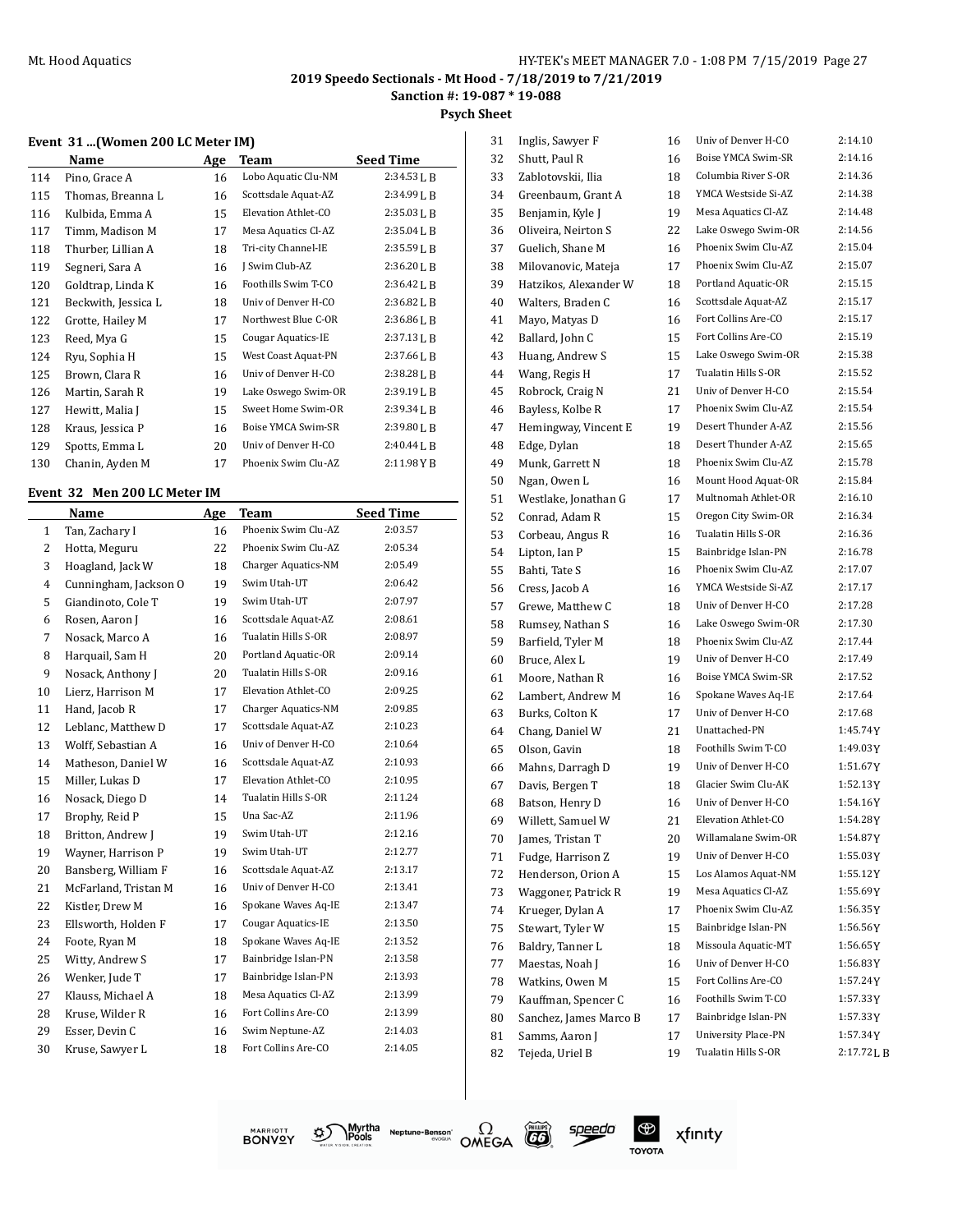#### Mt. Hood Aquatics **Music Accord 20 Accord 20 Accord 20 Accord 20 Accord 20 Accord 20 Accord 20 Accord 20 Accord 20 Accord 20 Accord 20 Accord 20 Accord 20 Accord 20 Accord 20 Accord 20 Accord 20 Accord 20 Accord 20 Accord**

# **2019 Speedo Sectionals - Mt Hood - 7/18/2019 to 7/21/2019**

**Sanction #: 19-087 \* 19-088**

 $\overline{\phantom{a}}$ 

 $\Omega$ OMEGA

speedo

 $\bigoplus$ 

**TOYOTA** 

xfinity

Myrtha Neptune-Benson<sup>\*</sup><br>VISION SEAATER

ళ్లు

**MARRIOTT**<br>BONVQY

**Psych Sheet**

| Event 32 (Men 200 LC Meter IM) |  |  |  |
|--------------------------------|--|--|--|
|--------------------------------|--|--|--|

|     | Event 32 (Men 200 LC Meter IM) |     |                            |                |
|-----|--------------------------------|-----|----------------------------|----------------|
|     | Name                           | Age | Team                       | Seed Time      |
| 83  | Lonnquist, Beau J              | 16  | Multnomah Athlet-OR        | 2:17.75 L B    |
| 84  | Kelly, Lucas M                 | 17  | Mesa Aquatics Cl-AZ        | 2:17.90 L B    |
| 85  | Driggers, Landon N             | 17  | Rio Salado Swim-AZ         | 2:17.97 L B    |
| 86  | Wong, Timothy W                | 16  | Boise YMCA Swim-SR         | 2:18.66 L B    |
| 87  | Clark, Jaedin D                | 18  | Phoenix Swim Clu-AZ        | 2:18.67 L B    |
| 88  | Vo, Patrick M                  | 14  | Elevation Athlet-CO        | 2:18.82 L B    |
| 89  | Smith, Denton D                | 16  | Phoenix Swim Clu-AZ        | 2:18.84 L B    |
| 90  | Nail, Evan J                   | 15  | Rio Salado Swim-AZ         | 2:18.88 L B    |
| 91  | Fitch, Peter D                 | 18  | Wave Aquatics-PN           | 2:18.92 L B    |
| 92  | Hassert, Connor A              | 16  | Elevation Athlet-CO        | $2:19.01$ J, B |
| 93  | Keller, Parker G               | 17  | Helena Lions Swi-MT        | 2:19.07 L B    |
| 94  | Coringrato, Nicolas J          | 17  | Elevation Athlet-CO        | 2:19.38 L B    |
| 95  | Hirota, Ian                    | 15  | Mesa Aquatics Cl-AZ        | 2:19.55 L B    |
| 96  | Palmer, Henry P                | 16  | Phoenix Swim Clu-AZ        | 2:19.64 L B    |
| 97  | Madson, Tage W                 | 18  | Velocity Swimmin-IE        | 2:19.66 L B    |
| 98  | Fang, Brendon L                | 15  | Tualatin Hills S-OR        | $2:20.57$ J, B |
| 99  | Hinnen, Peter M                | 17  | Multnomah Athlet-OR        | $2:20.62$ J, B |
| 100 | Duyck, Noah R                  | 17  | Tualatin Hills S-OR        | 2:20.74LB      |
| 101 | La Fond, Christopher Q         | 19  | Lake Oswego Swim-OR        | 2:21.32LB      |
| 102 | Lee, Andrew J                  | 15  | Tualatin Hills S-OR        | 2:21.47 L B    |
| 103 | March, Nathan L                | 19  | <b>University Place-PN</b> | 2:21.61 L B    |
| 104 | Brisbois, Alexander K          | 17  | Multnomah Athlet-OR        | 2:21.63 L B    |
| 105 | Wahlman, Nicholas S            | 16  | Columbia River S-OR        | $2:21.66$ J, B |
| 106 | Adler, Aaron W                 | 17  | Elevation Athlet-CO        | 2:21.83 L B    |
| 107 | Fang, Max S                    | 15  | Tualatin Hills S-OR        | 2:21.85 L B    |
| 108 | Corliss, Maximilian E          | 16  | Los Alamos Aquat-NM        | 2:22.26 L B    |
| 109 | Gomez, Felix S                 | 15  | <b>Cougar Aquatics-IE</b>  | 2:22.31 L B    |
| 110 | Ahten, Spencer I               | 15  | Team Eugene Aqua-OR        | 2:22.33L B     |
| 111 | Kemper, Eric N                 | 17  | Unattached-IE              | 2:22.47 L B    |
| 112 | Carlson, Andrew R              | 16  | Foothills Swim T-CO        | 2:22.75 L B    |
| 113 | Chavez, William F              | 17  | Univ of Denver H-CO        | 2:22.95 L B    |
| 114 | Yan, Cody L                    | 16  | Elevation Athlet-CO        | 2:23.55L B     |
| 115 | Walkley, Nicholas W            | 16  | Tri-city Channel-IE        | 2:23.70 J, B   |
| 116 | Ahten, Tyler K                 | 15  | Team Eugene Aqua-OR        | $2:23.81$ J, B |
| 117 | Ross, Isaiah L                 | 18  | Mount Hood Aquat-OR        | 2:24.01LB      |
| 118 | Li, Henry Z                    | 15  | Una Lobo-NM                | 2:24.81 L B    |
| 119 | Moore, James A                 | 17  | Portland Aquatic-OR        | 2:25.01 L B    |
| 120 | Tran, Khai Q                   | 15  | Columbia River S-OR        | 2:25.48LB      |
| 121 | Peterson, Ridge S              | 16  | Phoenix Swim Clu-AZ        | 2:25.64LB      |
| 122 | Meyer, Dietrich R              | 16  | Bremerton YMCA S-PN        | 2:26.44 L B    |
| 123 | Gundersen, Kyle E              | 18  | Desert Thunder A-AZ        | 2:26.73 L B    |
| 124 | Sutton, Joshua R               | 17  | Boise YMCA Swim-SR         | 2:26.78LB      |
| 125 | Orbigo, Bastien A              | 17  | West Coast Aquat-PN        | 2:26.98 L B    |
| 126 | Grabauskas, Nicholas D         | 16  | Desert Thunder A-AZ        | 2:28.26 L B    |
| 127 | Oser, Quade N                  | 16  | Helena Lions Swi-MT        | 2:28.44 L B    |
| 128 | Kwon, Taehoon                  | 17  | Rio Salado Swim-AZ         | 2:28.44 L B    |
| 129 | Kulbida, Maxwell Z             | 14  | Elevation Athlet-CO        | 2:29.06LB      |
| 130 | Blake, Jack C                  | 16  | Scottsdale Aquat-AZ        | 2:29.16LB      |
| 131 | Wingard, Davis E               | 16  | Team Eugene Aqua-OR        | 2:29.60 L B    |
|     |                                |     |                            | 2:29.74LB      |

| 133 | Curran, Alexander W      |     | Columbia River S-OR | $2:29.86$ J, B |
|-----|--------------------------|-----|---------------------|----------------|
|     | 134 Pales, Joshua E      | 17  | Fort Collins Are-CO | $2:30.01$ J. R |
|     | 135 Fuhrman. Alexander R | 16  | Bellingham Bay S-PN | $2:31.46$ J. R |
|     | 136 Vandersluis, Evan R  | 15. | Velocity Swimmin-IE | $2:34.29$ J, B |

## **Event 33 Women 1500 LC Meter Freestyle**

|    | uu JJ<br>women 1900 Le Meter Heestyle |     |                            |                  |
|----|---------------------------------------|-----|----------------------------|------------------|
|    | Name                                  | Age | <b>Team</b>                | <b>Seed Time</b> |
| 1  | Schloz, Kaela A                       | 16  | Phoenix Swim Clu-AZ        | 9:28.67          |
| 2  | Rusk, Maren S                         | 14  | South Snohomish-PN         | 9:38.52          |
| 3  | Rankin, Mia T                         | 15  | Phoenix Swim Clu-AZ        | 16:59.67         |
| 4  | Davis, Lucia L                        | 20  | Bronco Swim Club-SR        | 17:08.17         |
| 5  | Bernier, Allison R                    | 16  | <b>Charger Aquatics-NM</b> | 17:15.94         |
| 6  | Shanley, Kathryn E                    | 16  | Foothills Swim T-CO        | 17:19.28         |
| 7  | Ruthven, Milla M                      | 16  | Fort Collins Are-CO        | 17:24.84         |
| 8  | Hill, Hayley B                        | 20  | Bronco Swim Club-SR        | 17:30.64         |
| 9  | Johnston, Andi L                      | 21  | Univ of Denver H-CO        | 17:37.58         |
| 10 | Dunn, Grace E                         | 15  | Scottsdale Aquat-AZ        | 17:47.95         |
| 11 | Dodd, Emily G                         | 14  | Phoenix Swim Clu-AZ        | 17:50.56         |
| 12 | Mellon, Taylor L                      | 17  | Phoenix Swim Clu-AZ        | 17:50.59         |
| 13 | Ney, Kylie M                          | 15  | Scottsdale Aquat-AZ        | 17:52.63         |
| 14 | Lesueur, Jessica M                    | 18  | Mesa Aquatics Cl-AZ        | 17:53.23         |
| 15 | Wieckowski, Kayla S                   | 14  | Boise YMCA Swim-SR         | 17:54.27         |
| 16 | Criscione, Francesca                  | 16  | Corvallis Aquati-OR        | 17:54.27         |
| 17 | Harman, Sarah E                       | 17  | Phoenix Swim Clu-AZ        | 17:55.55         |
| 18 | Nelson, Manna K                       | 16  | Mission Aurora C-CO        | 17:56.64         |
| 19 | Bernosky, Taylor D                    | 15  | Scottsdale Aquat-AZ        | 17:58.14         |
| 20 | Erwin, Maggie A                       | 18  | Boise YMCA Swim-SR         | 18:01.05         |
| 21 | Geldmacher, Regan A                   | 16  | Tri-city Channel-IE        | 18:02.29         |
| 22 | Blair, Emily K                        | 15  | Univ of Denver H-CO        | 18:02.99         |
| 23 | Cooney, Hannah                        | 17  | Multnomah Athlet-OR        | 18:10.70         |
| 24 | Iverson, Blythe N                     | 17  | Mission Aurora C-CO        | 18:11.31         |
| 25 | Beery, Caitlin N                      | 16  | Univ of Denver H-CO        | 18:11.56         |
| 26 | Wright, Madeleine A                   | 18  | Phoenix Swim Clu-AZ        | 18:11.71         |
| 27 | Nason, Madeline L                     | 15  | Corvallis Aquati-OR        | 18:12.63         |
| 28 | Daniell, Cameron J                    | 17  | Mesa Aquatics Cl-AZ        | 18:15.96         |
| 29 | Sicko, Millie                         | 15  | Phoenix Swim Clu-AZ        | 18:18.51         |
| 30 | McGinnis, Bryn M                      | 15  | Tri-city Channel-IE        | 18:20.02         |
| 31 | Cunningham, Ava E                     | 15  | Scottsdale Aquat-AZ        | 18:24.86         |
| 32 | Nicolaisen, Shelby A                  | 16  | Scottsdale Aquat-AZ        | 18:24.87         |
| 33 | Bank, Karolina B                      | 15  | Elevation Athlet-CO        | 18:26.10         |
| 34 | Linneman, Lauren N                    | 16  | Anthem Dolphins-AZ         | 18:27.27         |
| 35 | Newkirk, Jenna N                      | 17  | Mission Aurora C-CO        | 18:29.13         |
| 36 | Thomas, Kate J                        | 16  | Rio Salado Swim-AZ         | 18:31.37         |
| 37 | Bono, Isabella C                      | 15  | Wave Aquatics-PN           | 18:31.41         |
| 38 | Hanagan, Sera H                       | 16  | Scottsdale Aquat-AZ        | 18:32.15         |
| 39 | Kelley, Emma M                        | 14  | Charger Aquatics-NM        | 18:32.26         |
| 40 | Kikilo, Ekaterina P                   | 18  | Univ of Denver H-CO        | 18:34.92         |
| 41 | Walkup, Kate E                        | 17  | Willamalane Swim-OR        | 18:39.28         |
| 42 | Castellino, Monet C                   | 15  | Elevation Athlet-CO        | 18:39.65         |
| 43 | Cannon, Greta J                       | 17  | Portland Aquatic-OR        | 18:40.07         |
| 44 | Jarrell, Mackenzie L                  | 16  | Charger Aquatics-NM        | 18:41.87         |
| 45 | Rink, Katie A                         | 15  | Scottsdale Aquat-AZ        | 18:43.26         |
|    |                                       |     |                            |                  |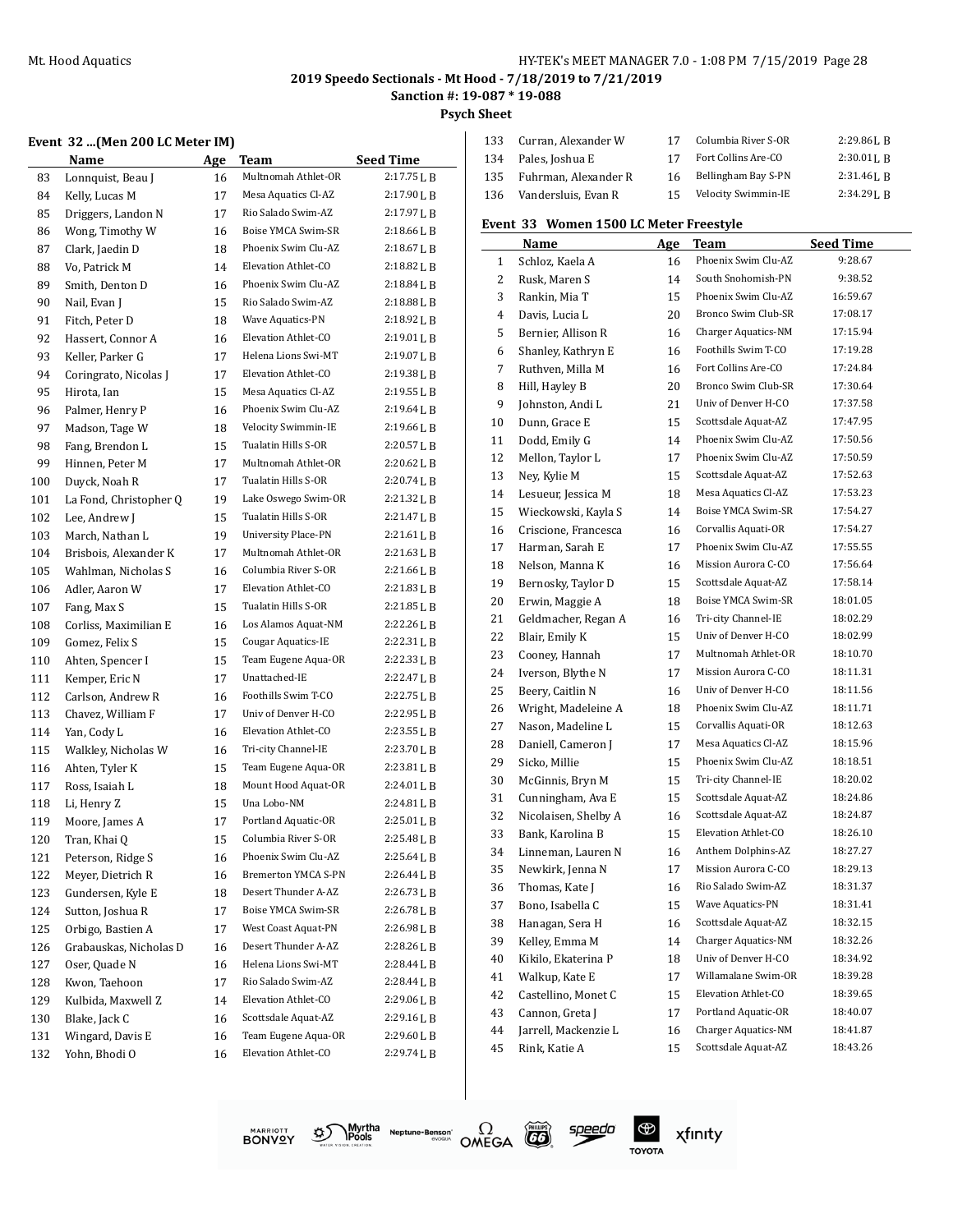**Psych Sheet**

#### **Event 33 ...(Women 1500 LC Meter Freestyle)**

|    | Name                 | <b>Age</b> | Team                | <b>Seed Time</b> |
|----|----------------------|------------|---------------------|------------------|
| 46 | Shaw, Grace C        | 15         | Elevation Athlet-CO | 10:39.13 Y       |
| 47 | McClendon, Sara C    | 20         | Swim Utah-UT        | 16:20.96Y        |
| 48 | Gebhart, Mandy J     | 20         | Swim Utah-UT        | 16:42.31Y        |
| 49 | Lindsay, Angelina M  | 19         | Tualatin Hills S-OR | 17:01.26Y        |
| 50 | Zajdzinski, Amanda K | 17         | Mesa Aquatics Cl-AZ | 17:10.89Y        |
| 51 | Philbrick, Kennedy J | 17         | Mission Aurora C-CO | 17:44.23Y        |
| 52 | Brown, Quinn A       | 15         | Portland Aquatic-OR | 17:45.09Y        |
| 53 | Kiel, Audrey G       | 14         | Phoenix Swim Clu-AZ | 17:45.51Y        |
| 54 | Smith, Grace K       | 16         | Swim Utah-UT        | 17:47.43Y        |
| 55 | Eichler, Kennedy R   | 16         | YMCA Westside Si-AZ | 17:48.78Y        |
| 56 | Roark, Kate O        | 15         | YMCA Westside Si-AZ | 17:50.88Y        |
| 57 | Schaller, Isabella I | 14         | Rio Salado Swim-AZ  | 17:54.88 Y       |
| 58 | Mayer, Elizabeth K   | 15         | Swim Utah-UT        | 17:55.56 Y       |
| 59 | Moore, Elena T       | 16         | Elevation Athlet-CO | 17:57.42Y        |
| 60 | Silguero, Evelyn J   | 15         | Phoenix Swim Clu-AZ | 17:58.34Y        |
| 61 | Blackford, Abigail H | 18         | The Dolphins Por-OR | 18:01.52Y        |
| 62 | Morgan, Grace E      | 17         | West Coast Aquat-PN | 18:03.79Y        |
| 63 | Mullins, Kalea M     | 17         | Mount Hood Aquat-OR | 18:08.45Y        |

#### **Event 34 Men 1500 LC Meter Freestyle**

 $\overline{\phantom{0}}$ 

|              | Name                   | Age | <b>Team</b>                | <b>Seed Time</b> |
|--------------|------------------------|-----|----------------------------|------------------|
| $\mathbf{1}$ | Matheson, Daniel W     | 16  | Scottsdale Aquat-AZ        | 8:49.10          |
| 2            | Goetsch, Christion A   | 16  | Helena Lions Swi-MT        | 9:10.25          |
| 3            | Jackson, Kevin T       | 25  | King Aquatic Clu-PN        | 15:59.17         |
| 4            | Winter, Rhys M         | 17  | Swim Utah-UT               | 16:03.16         |
| 5            | Machado, Gabriel A     | 16  | Boise YMCA Swim-SR         | 16:05.85         |
| 6            | Bohon, Ellis G         | 17  | Swim Neptune-AZ            | 16:11.23         |
| 7            | McDonald, Jackson T    | 15  | Una Fac-CO                 | 16:12.98         |
| 8            | Haraden, Jesse A       | 21  | Una Tops-CO                | 16:18.48         |
| 9            | McFarland, Tristan M   | 16  | Univ of Denver H-CO        | 16:23.53         |
| 10           | Shreeve, Brandon M     | 23  | Una Sdat-UT                | 16:26.72         |
| 11           | Kiel, Cooper J         | 17  | Phoenix Swim Clu-AZ        | 16:35.06         |
| 12           | Joswiak, Thomas B      | 15  | Phoenix Swim Clu-AZ        | 16:48.83         |
| 13           | Pocock, Andrew J       | 17  | Mesa Aquatics Cl-AZ        | 16:50.46         |
| 14           | Brophy, Reid P         | 15  | Una Sac-AZ                 | 16:51.04         |
| 15           | Chesno, Maxwell A      | 18  | Phoenix Swim Clu-AZ        | 16:52.69         |
| 16           | Walkley, Nicholas W    | 16  | Tri-city Channel-IE        | 16:54.92         |
| 17           | Bigelow, Pierce K      | 16  | Elevation Athlet-CO        | 16:56.39         |
| 18           | Patrick, Christopher F | 17  | Boise YMCA Swim-SR         | 16:57.83         |
| 19           | Nosack, Diego D        | 14  | Tualatin Hills S-OR        | 16:58.99         |
| 20           | Esser, Devin C         | 16  | Swim Neptune-AZ            | 17:02.91         |
| 21           | Tobo, Connor P         | 19  | Univ of Denver H-CO        | 17:07.46         |
| 22           | Teutsch, Steffen E     | 16  | Wave Aquatics-PN           | 17:14.07         |
| 23           | Dingess, Matthew H     | 16  | <b>University Place-PN</b> | 17:14.68         |
| 24           | Vinz, Nathaniel I      | 18  | Mesa Aquatics Cl-AZ        | 17:15.13         |
| 25           | Adler, Aaron W         | 17  | Elevation Athlet-CO        | 17:17.96         |
| 26           | Greenbaum, Grant A     | 18  | YMCA Westside Si-AZ        | 17:19.11         |
| 27           | Vinz, Benjamin A       | 16  | Mesa Aquatics Cl-AZ        | 17:21.79         |
| 28           | Wang, Regis H          | 17  | Tualatin Hills S-OR        | 17:22.47         |
| 29           | Nail, Evan J           | 15  | Rio Salado Swim-AZ         | 17:23.59         |
|              |                        |     |                            |                  |

| 30 | Peddie, David G     | 16 | Columbia River S-OR | 17:23.60  |
|----|---------------------|----|---------------------|-----------|
| 31 | Pickles, Ian J      | 14 | Rio Salado Swim-AZ  | 17:23.82  |
| 32 | Park, Kevin B       | 15 | Tualatin Hills S-OR | 17:26.04  |
| 33 | Gartin, Grey W      | 15 | Scottsdale Aquat-AZ | 17:26.44  |
| 34 | Dvoretskiy, Yan N   | 15 | Swim Utah-UT        | 17:28.15  |
| 35 | Vo, Patrick M       | 14 | Elevation Athlet-CO | 17:29.28  |
| 36 | Gale, Keagan C      | 18 | West Coast Aquat-PN | 17:31.88  |
| 37 | Freeman, Paul B     | 18 | Univ of Denver H-CO | 17:34.19  |
| 38 | Hick, Carson J      | 14 | Los Alamos Aquat-NM | 17:34.69  |
| 39 | Henderson, Orion A  | 15 | Los Alamos Aquat-NM | 16:05.80Y |
| 40 | Rock, Nathan L      | 20 | Elevation Athlet-CO | 16:18.49Y |
| 41 | Pohlmann, Jonah T   | 17 | Mesa Aquatics Cl-AZ | 16:34.14Y |
| 42 | Stewart, Tyler W    | 15 | Bainbridge Islan-PN | 16:38.09Y |
| 43 | Ratkus, Jacob M     | 15 | YMCA Westside Si-AZ | 16:43.74Y |
| 44 | Trout, Evan C       | 16 | Bellingham Bay S-PN | 16:44.31Y |
| 45 | Gallo, Jack D       | 16 | Columbia River S-OR | 16:44.75Y |
| 46 | Wagner, Robert B    | 16 | Helena Lions Swi-MT | 16:45.73Y |
| 47 | Baker, Charlie B    | 17 | Univ of Denver H-CO | 16:59.12Y |
| 48 | Hochwalt, Michael K | 13 | Spokane Waves Aq-IE | 17:00.72Y |
| 49 | Peimann, Caleb J    | 16 | Glacier Swim Clu-AK | 17:01.10Y |
|    |                     |    |                     |           |

#### **Event 35 Women 50 LC Meter Freestyle**

|    | Name                 | Age | Team                       | <b>Seed Time</b> |
|----|----------------------|-----|----------------------------|------------------|
| 1  | Dobler, Kaitlyn M    | 17  | The Dolphins Por-OR        | 25.56            |
| 2  | Beers, Eleanor D     | 17  | Bainbridge Islan-PN        | 26.49            |
| 3  | Leckie, Aysia J      | 20  | Univ of Denver H-CO        | 26.65            |
| 4  | Bishop, Olivia B     | 18  | YMCA Westside Si-AZ        | 26.66            |
| 5  | Berkoff, Katharine F | 18  | Missoula Aquatic-MT        | 26.66            |
| 6  | Turney, Avery R      | 16  | Foothills Swim T-CO        | 26.67            |
| 7  | Shaw, Anna F         | 16  | Univ of Denver H-CO        | 26.69            |
| 8  | Brophy, Morgan T     | 16  | Una Sac-AZ                 | 26.72            |
| 9  | Gingras, Audrey C    | 17  | Lake Oswego Swim-OR        | 26.75            |
| 10 | Stehr, Evonne A      | 18  | Spokane Waves Aq-IE        | 26.83            |
| 11 | Smith, Jenna R       | 16  | Univ of Denver H-CO        | 26.98            |
| 12 | Cook, Elizabeth K    | 16  | Tualatin Hills S-OR        | 27.02            |
| 13 | Murphy, Quinn E      | 16  | Phoenix Swim Clu-AZ        | 27.09            |
| 14 | Carlson, Eva M       | 16  | The Dolphins Por-OR        | 27.09            |
| 15 | Gardner, Lily G      | 16  | Tualatin Hills S-OR        | 27.15            |
| 16 | Larson, Chloe L      | 20  | Cougar Aquatics-IE         | 27.18            |
| 17 | Segneri, Sara A      | 16  | J Swim Club-AZ             | 27.22            |
| 18 | Balsbough, Briana M  | 23  | The Dolphins Por-OR        | 27.22            |
| 19 | Hickey, Molly E      | 17  | <b>University Place-PN</b> | 27.23            |
| 20 | Hayes, Margaret E    | 15  | Bainbridge Islan-PN        | 27.28            |
| 21 | Nedom, Mackenzie S   | 15  | Fort Collins Are-CO        | 27.29            |
| 22 | Newman, Mara S       | 19  | Lake Oswego Swim-OR        | 27.35            |
| 23 | Debnam, Skylar B     | 15  | Scottsdale Aquat-AZ        | 27.35            |
| 24 | Wylie, Isabella A    | 17  | Scottsdale Aquat-AZ        | 27.35            |
| 25 | Kreutzer, Elise L    | 18  | Multnomah Athlet-OR        | 27.36            |
| 26 | Grotte, Hailey M     | 17  | Northwest Blue C-OR        | 27.39            |
| 27 | Wallace, Isabella A  | 17  | Multnomah Athlet-OR        | 27.40            |
| 28 | Monkhouse, Aspen M   | 21  | Una Byst-PN                | 27.45            |
| 29 | McEvoy, Caylynn L    | 16  | Spokane Waves Aq-IE        | 27.48            |
|    |                      |     |                            |                  |

গ্ৰু **BONVOY** 





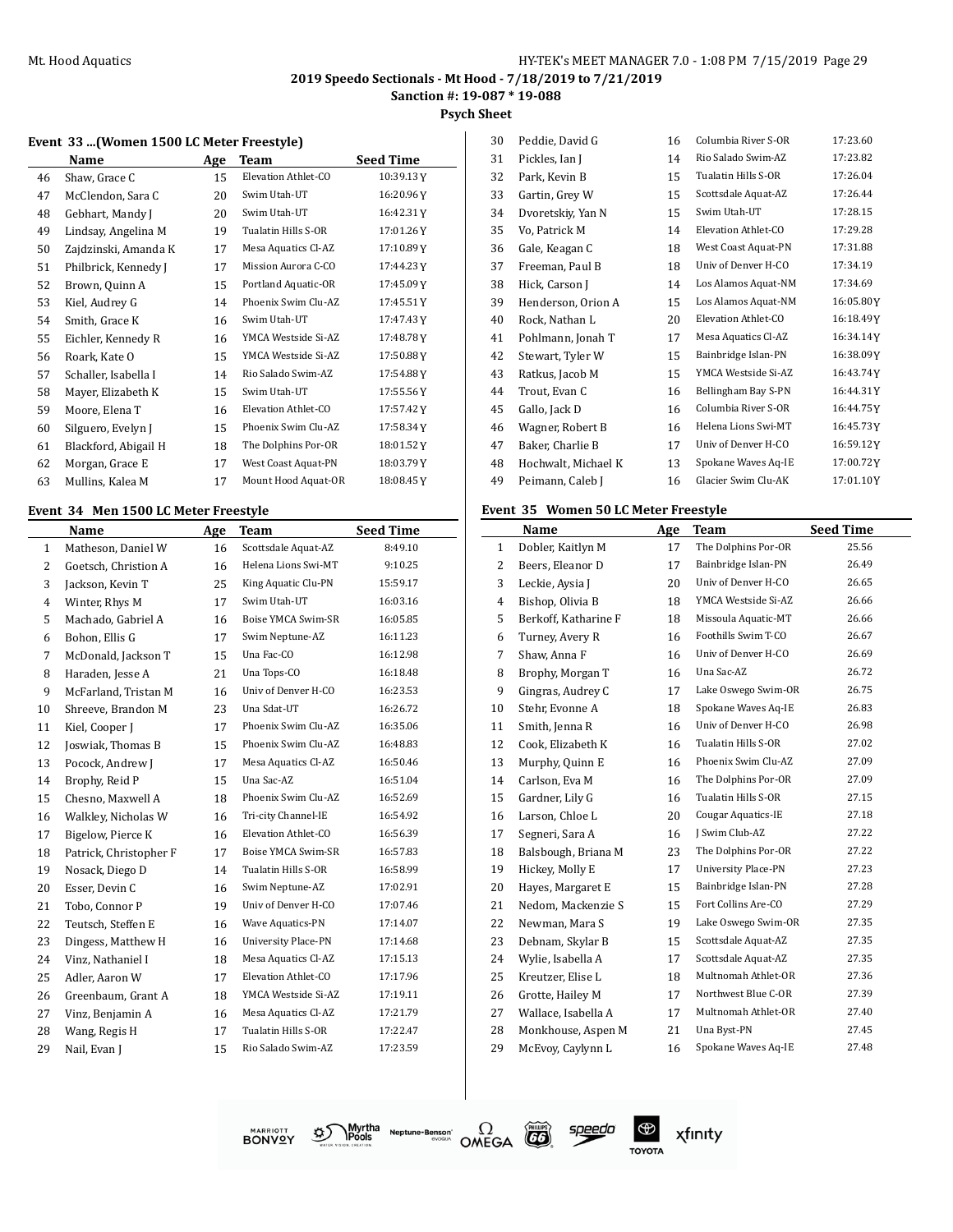**Sanction #: 19-087 \* 19-088**

**Psych Sheet**  $\overline{\phantom{a}}$ 

|  | Event 35  (Women 50 LC Meter Freestyle) |  |  |
|--|-----------------------------------------|--|--|
|--|-----------------------------------------|--|--|

|    | vent 35 (Women 50 LC Meter Freestyle) |     |                           |                  | 80  | Zapata, Chloe M   |
|----|---------------------------------------|-----|---------------------------|------------------|-----|-------------------|
|    | Name                                  | Age | <b>Team</b>               | <b>Seed Time</b> | 81  | Segneri, Emma (   |
| 30 | Hale, Kathryn E                       | 19  | Vandal Aquatic C-IE       | 27.49            | 82  | Wright, Madelei   |
| 31 | Hogg, Molly M                         | 20  | Bronco Swim Club-SR       | 27.51            | 83  | Irwin, Payten M   |
| 32 | Malkemus, Makena L                    | 15  | YMCA Westside Si-AZ       | 27.53            | 84  | Lewis, Addyson    |
| 33 | Fama, Kalli M                         | 17  | Rio Salado Swim-AZ        | 27.53            | 85  | Riccio, Ella E    |
| 34 | Treptow, Paige E                      | 15  | Rio Salado Swim-AZ        | 27.53            | 86  | Stanley, Kayla C  |
| 35 | Chesler, Mckenzie B                   | 19  | Hilltop Aquatic-UT        | 27.55            | 87  | Nakagawa, Sydn    |
| 36 | Barry, Lauren E                       | 17  | Willamalane Swim-OR       | 27.57            | 88  | Petersen, Hilary  |
| 37 | Funes. Melissa G                      | 19  | Seattle Metropol-PN       | 27.58            | 89  | Dressel, Rae Anr  |
| 38 | Edwards, Sadie M                      | 17  | Scottsdale Aquat-AZ       | 27.60            | 90  | Johnson, Sarah I  |
| 39 | Armon, Indigo V                       | 15  | Elevation Athlet-CO       | 27.62            | 91  | Carlton, Annie K  |
| 40 | Reed, Mya G                           | 15  | <b>Cougar Aquatics-IE</b> | 27.63            | 92  | Sickon, Dalton M  |
| 41 | Grana, Miranda                        | 14  | Una Sac-AZ                | 27.64            | 93  | Beckwith, Jessic  |
| 42 | Black, Madison T                      | 17  | Elevation Athlet-CO       | 27.64            | 94  | Drechsel, Zoe R   |
| 43 | Dale, Grace L                         | 15  | Univ of Denver H-CO       | 27.66            | 95  | Johnson, Melind   |
| 44 | Rodriguez, Xaveria M                  | 17  | Bainbridge Islan-PN       | 27.69            | 96  | Shaw, Abigail C   |
| 45 | Chahbandour, Claire E                 | 16  | Univ of Denver H-CO       | 27.74            | 97  | Shanley, Kathryi  |
| 46 | Lewicki, Katelyn A                    | 17  | Elevation Athlet-CO       | 27.74            | 98  | Pitton, Alaina E  |
| 47 | Gardner, Paige O                      | 19  | Unattached-IE             | 27.75            | 99  | Jorgensen, Anna   |
| 48 | Anderson, Clara K                     | 15  | Cougar Aquatics-IE        | 27.77            | 100 | Culberson, Emili  |
| 49 | Pinger, Robin E                       | 21  | Bronco Swim Club-SR       | 27.77            | 101 | Yueh, Alice       |
| 50 | Jones, Helena P                       | 14  | Lake Oswego Swim-OR       | 27.80            | 102 | Lindsay, Angelin  |
| 51 | Chesno, Haley D                       | 15  | Phoenix Swim Clu-AZ       | 27.85            | 103 | Ungs, Bryanna R   |
| 52 | Mosier, Samantha R                    | 15  | Boulder Swimming-CO       | 27.85            | 104 | Spotts, Emma L    |
| 53 | Gingras, Elena S                      | 15  | Lake Oswego Swim-OR       | 27.86            | 105 | Jablonski, Kate S |
| 54 | Kahn, Emily J                         | 15  | Univ of Denver H-CO       | 27.86            | 106 | Guerra, Paola     |
| 55 | Swail, Lindsay I                      | 19  | Lake Oswego Swim-OR       | 27.88            | 107 | Thompson, Emn     |
| 56 | Trainer, Hannah E                     | 15  | Tualatin Hills S-OR       | 27.88            | 108 | Courtney, Riley   |
| 57 | Rink, Katie A                         | 15  | Scottsdale Aquat-AZ       | 27.89            | 109 | Harr, Karina A    |
| 58 | Vu, Brandi P                          | 18  | Elevation Athlet-CO       | 27.89            | 110 | Dirks, Kylie B    |
| 59 | Vu, Michelle M                        | 15  | Oregon City Swim-OR       | 27.89            | 111 | Meek, Hannah E    |
| 60 | Solseng, Emma J                       | 14  | Bainbridge Islan-PN       | 27.90            | 112 | Oldham, Haily E   |
| 61 | Dressel, Brooklyn K                   | 15  | Velocity Swimmin-IE       | 27.92            | 113 | Andersen, Olivia  |
| 62 | Boyd, Ellary M                        | 17  | Bellingham Bay S-PN       | 27.92            | 114 | Roten, Kacey L    |
| 63 | Munk, Gracie L                        | 15  | Phoenix Swim Clu-AZ       | 27.93            | 115 | Rauchholz, Anna   |
| 64 | Lopez-Silvers, Leigh A                | 16  | University Place-PN       | 27.94            | 116 | Arky, Natalie J   |
| 65 | Dalbey, Jade M                        | 16  | Scottsdale Aquat-AZ       | 27.99            | 117 | Gehlert, Grace E  |
| 66 | Detta, Teigen M                       | 16  | Bellingham Bay S-PN       | 28.00            | 118 | Nicholls, Sarah I |
| 67 | Laderoute, Katelyn H                  | 18  | Oregon City Swim-OR       | 28.01            | 119 | Huebsch, Elsa Z   |
| 68 | Phillips, Delaney M                   | 18  | Spokane Waves Aq-IE       | 28.01            | 120 | Furqueron, Abig   |
| 69 | Saenger, Mia Y                        | 17  | Team Eugene Aqua-OR       | 28.02            | 121 | Deevy, Megan E    |
| 70 | Gossum, Sophia A                      | 15  | Charger Aquatics-NM       | 28.05            | 122 | Lawrence, Gabri   |
| 71 | Weir, Kylee J                         | 16  | YMCA Westside Si-AZ       | 28.06            | 123 | Derr, Hazel M     |
| 72 | Lee, Stephanie H                      | 13  | Tualatin Hills S-OR       | 28.06            | 124 | Djatej, Dariko F  |
| 73 | Sowitch, Lindsey G                    | 15  | Una Tops-CO               | 28.11            | 125 | Ashmore, Aman     |
| 74 | Hermeston, Emma J                     | 16  | Elevation Athlet-CO       | 28.13            | 126 | Emoto, Marisa     |
| 75 | Higgins, Katie C                      | 20  | Phoenix Swim Clu-AZ       | 23.45Y           | 127 | Lytle, Rachael M  |
| 76 | Lawless, Emma M                       | 19  | Swim Utah-UT              | 23.60 Y          | 128 | Kreide, Cheyenn   |
| 77 | Schmid, Olivia F                      | 19  | Univ of Denver H-CO       | 23.78Y           | 129 | Payne, Haily D    |
| 78 | Lukinac, Morgan C                     | 15  | Boulder Swimming-CO       | 23.83 Y          | 130 | Deringer, Campl   |
| 79 | Storm, Abigail K                      | 14  | Foothills Swim T-CO       | 23.86 Y          | 131 | Eller, Madeline I |
|    |                                       |     |                           |                  |     |                   |

| 80  | Zapata, Chloe M                          | 16 | Scottsdale Aquat-AZ | 23.90Y    |
|-----|------------------------------------------|----|---------------------|-----------|
| 81  | Segneri, Emma C                          | 20 | Bronco Swim Club-SR | 24.05 Y   |
| 82  | Wright, Madeleine A                      | 18 | Phoenix Swim Clu-AZ | 24.20 Y   |
| 83  | Irwin, Payten M                          | 17 | Elevation Athlet-CO | 24.32 Y   |
| 84  | Lewis, Addyson E                         | 14 | Missoula Aquatic-MT | 24.32 Y   |
| 85  | Riccio, Ella E                           | 16 | Elevation Athlet-CO | 24.37 Y   |
| 86  | Stanley, Kayla C                         | 21 | Vandal Aquatic C-IE | 24.38Y    |
|     |                                          |    | The Dolphins Por-OR | 24.41 Y   |
| 87  | Nakagawa, Sydney K<br>Petersen, Hilary A | 19 | Tri-city Channel-IE | 24.46 Y   |
| 88  |                                          | 18 | Velocity Swimmin-IE | 24.46 Y   |
| 89  | Dressel, Rae Ann E                       | 17 | Mesa Aquatics Cl-AZ | 24.47Y    |
| 90  | Johnson, Sarah L                         | 18 | Phoenix Swim Clu-AZ |           |
| 91  | Carlton, Annie K                         | 16 | The Dolphins Por-OR | 24.50 Y   |
| 92  | Sickon, Dalton M                         | 14 | Univ of Denver H-CO | 24.52 Y   |
| 93  | Beckwith, Jessica L                      | 18 |                     | 24.53 Y   |
| 94  | Drechsel, Zoe R                          | 15 | Phoenix Swim Clu-AZ | 24.53 Y   |
| 95  | Johnson, Melinda K                       | 16 | Foothills Swim T-CO | 24.54 Y   |
| 96  | Shaw, Abigail C                          | 17 | Elevation Athlet-CO | 28.25 L B |
| 97  | Shanley, Kathryn E                       | 16 | Foothills Swim T-CO | 28.34 L B |
| 98  | Pitton, Alaina E                         | 14 | The Dolphins Por-OR | 28.34LB   |
| 99  | Jorgensen, Anna L                        | 17 | Multnomah Athlet-OR | 28.37 L B |
| 100 | Culberson, Emilia R                      | 17 | Elevation Athlet-CO | 28.37 L B |
| 101 | Yueh, Alice                              | 14 | Tualatin Hills S-OR | 28.39 L B |
| 102 | Lindsay, Angelina M                      | 19 | Tualatin Hills S-OR | 28.51LB   |
| 103 | Ungs, Bryanna R                          | 16 | Northwest Blue C-OR | 28.51 L B |
| 104 | Spotts, Emma L                           | 20 | Univ of Denver H-CO | 28.52 L B |
| 105 | Jablonski, Kate S                        | 18 | Tualatin Hills S-OR | 28.56LB   |
| 106 | Guerra, Paola                            | 16 | YMCA Westside Si-AZ | 28.59 L B |
| 107 | Thompson, Emma S                         | 16 | Spokane Waves Aq-IE | 28.60 L B |
| 108 | Courtney, Riley A                        | 16 | Scottsdale Aquat-AZ | 28.71 L B |
| 109 | Harr, Karina A                           | 17 | Mesa Aquatics Cl-AZ | 28.74 L B |
| 110 | Dirks, Kylie B                           | 16 | Elevation Athlet-CO | 28.74 L B |
| 111 | Meek, Hannah E                           | 16 | Charger Aquatics-NM | 28.83 L B |
| 112 | Oldham, Haily E                          | 16 | The Dolphins Por-OR | 28.87 L B |
| 113 | Andersen, Olivia S                       | 15 | Lake Oswego Swim-OR | 28.89 L B |
| 114 | Roten, Kacey L                           | 17 | Rio Salado Swim-AZ  | 28.94 L B |
| 115 | Rauchholz, Anna G                        | 15 | The Dolphins Por-OR | 28.95 L B |
| 116 | Arky, Natalie J                          | 19 | Univ of Denver H-CO | 29.11 L B |
| 117 | Gehlert, Grace E                         | 17 | Lobo Aquatic Clu-NM | 29.16LB   |
| 118 | Nicholls, Sarah L                        | 19 | Coeur D'Alene Ar-IE | 29.27 L B |
| 119 | Huebsch, Elsa Z                          | 17 | Foothills Swim T-CO | 29.34 L B |
| 120 | Furqueron, Abigail K                     | 16 | Spokane Waves Aq-IE | 29.42 L B |
| 121 | Deevy, Megan E                           | 17 | Univ of Denver H-CO | 29.57 L B |
| 122 | Lawrence, Gabriella K                    | 17 | University Place-PN | 29.57 L B |
| 123 | Derr, Hazel M                            | 14 | Portland Aquatic-OR | 29.70LB   |
| 124 | Djatej, Dariko F                         | 15 | Spokane Waves Aq-IE | 29.74 L B |
| 125 | Ashmore, Amanda D                        | 15 | Bainbridge Islan-PN | 29.74LB   |
| 126 | Emoto, Marisa                            | 18 | Desert Thunder A-AZ | 29.81LB   |
| 127 | Lytle, Rachael M                         | 16 | Mesa Aquatics Cl-AZ | 29.90 L B |
| 128 | Kreide, Cheyenne J                       | 16 | West Coast Aquat-PN | 30.44 L B |
| 129 | Payne, Haily D                           | 16 | Velocity Swimmin-IE | 30.74 L B |
| 130 | Deringer, Campbell H                     | 13 | Columbia River S-OR | 31.11 L B |
| 131 | Eller, Madeline L                        | 18 | Lake Oswego Swim-OR | 31.51 L B |
|     |                                          |    |                     |           |







speedo

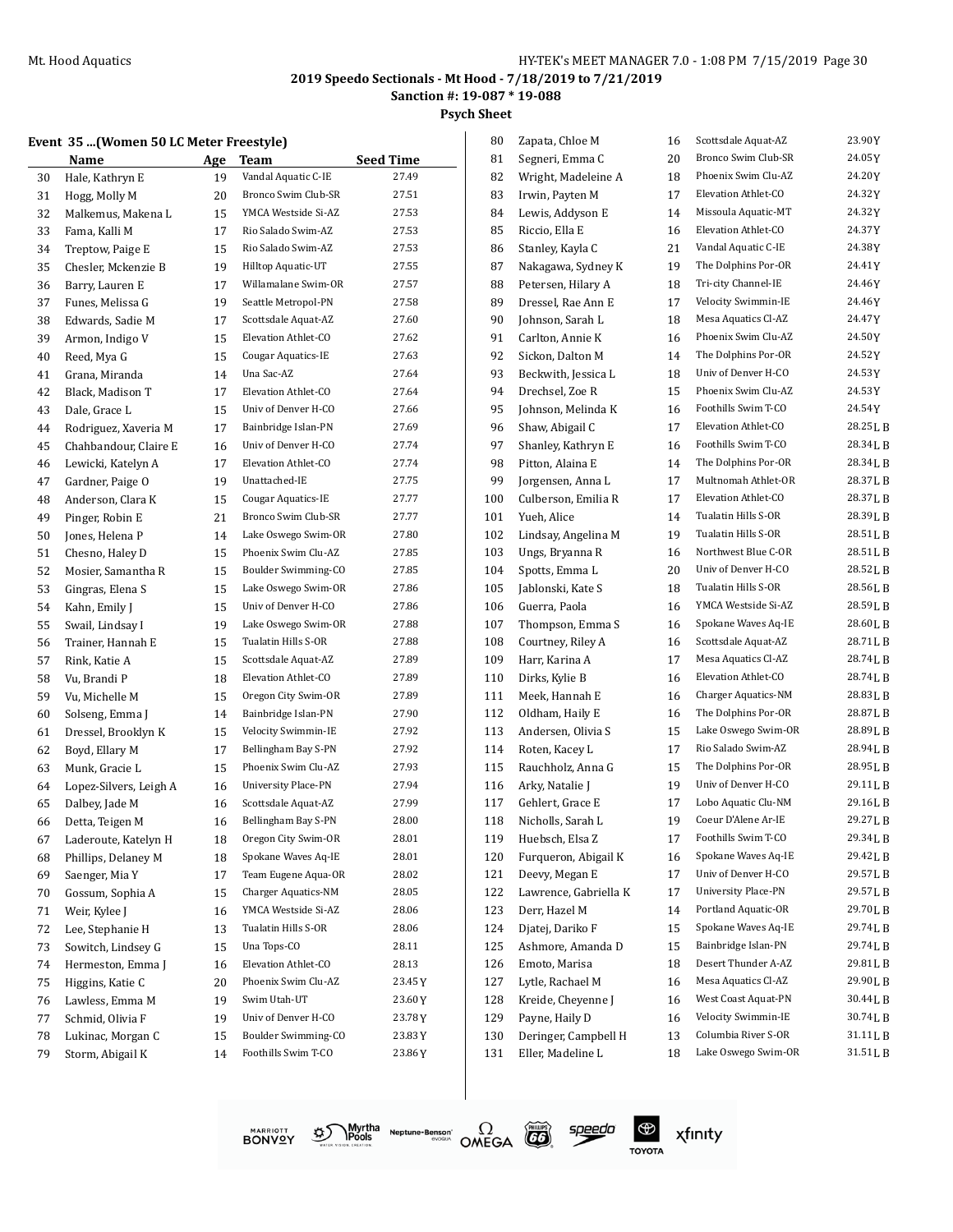**Psych Sheet**

#### **Event 35 ...(Women 50 LC Meter Freestyle)**

|                | Event 35  (Women 50 LC Meter Freestyle) |     |                            |                  |
|----------------|-----------------------------------------|-----|----------------------------|------------------|
|                | Name                                    | Age | Team                       | <b>Seed Time</b> |
| 132            | Wolfe, Jaidyn E                         | 18  | Mesa Aquatics Cl-AZ        | 26.64 Y B        |
|                | Event 36 Men 50 LC Meter Freestyle      |     |                            |                  |
|                | Name                                    | Age | Team                       | <b>Seed Time</b> |
| $\mathbf{1}$   | Corbeau, Caspar J                       | 18  | Tualatin Hills S-OR        | 23.40            |
| $\overline{2}$ | Luc, Ethan H                            | 19  | Unattached-AZ              | 23.48            |
| 3              | Gainer, Jackson                         | 19  | Univ of Denver H-CO        | 23.75            |
| 4              | Kuebler, Robin M                        | 21  | Univ of Denver H-CO        | 23.78            |
| 5              | Lierz, Harrison M                       | 17  | Elevation Athlet-CO        | 23.88            |
| 6              | Miller, Lukas D                         | 17  | Elevation Athlet-CO        | 23.88            |
| 7              | McEuen, Casey D                         | 20  | Corvallis Aquati-OR        | 23.99            |
| 8              | Yang, Terry                             | 18  | Mesa Aquatics Cl-AZ        | 24.05            |
| 9              | Basham, Fischer H                       | 21  | Univ of Denver H-CO        | 24.07            |
| 10             | Adrian, Spencer W                       | 18  | The Dolphins Por-OR        | 24.10            |
| 11             | Sykes, Hugo J                           | 20  | Univ of Denver H-CO        | 24.18            |
| 12             | Hart, Keelan R                          | 18  | Charger Aquatics-NM        | 24.23            |
| 13             | Wenker, Jude T                          | 17  | Bainbridge Islan-PN        | 24.24            |
| 14             | Oliveira, Neirton S                     | 22  | Lake Oswego Swim-OR        | 24.32            |
| 15             | McComish, Matthew J                     | 19  | Lake Oswego Swim-OR        | 24.41            |
| 16             | Osterndorf, Christian E                 | 16  | Rio Salado Swim-AZ         | 24.43            |
| 17             | Olson, Gavin                            | 18  | Foothills Swim T-CO        | 24.45            |
| 18             | Vu, Kevin M                             | 17  | Oregon City Swim-OR        | 24.47<br>$\ast$  |
| 19             | Zablotovskii, Ilia                      | 18  | Columbia River S-OR        | 24.49            |
| 20             | Karam, James D                          | 17  | Desert Thunder A-AZ        | 24.50            |
| 21             | O'Donnell, Darien L                     | 16  | Charger Aquatics-NM        | 24.54            |
| 22             | Mahns, Darragh D                        | 19  | Univ of Denver H-CO        | 24.58            |
| 23             | Miller, Kaden D                         | 19  | Mesa Aquatics Cl-AZ        | 24.58            |
| 24             | Page-Jones, Charles O                   | 15  | Team Eugene Aqua-OR        | 24.62            |
| 25             | Chavez, William F                       | 17  | Univ of Denver H-CO        | 24.69            |
| 26             | Donaldson, Edan J                       | 19  | Oregon City Swim-OR        | 24.71            |
| 27             | Dolbinin, Maksim E                      | 19  | Columbia River S-OR        | 24.73            |
| 28             | Berkoff, Cale O                         | 20  | Missoula Aquatic-MT        | 24.77            |
| 29             | Bayless, Kolbe R                        | 17  | Phoenix Swim Clu-AZ        | 24.78            |
| 30             | Leblanc, Matthew D                      | 17  | Scottsdale Aquat-AZ        | 24.78            |
| 31             | Harquail, Sam H                         | 20  | Portland Aquatic-OR        | 24.81            |
| 32             | Theisen, Jameson G                      | 19  | Phoenix Swim Clu-AZ        | 24.83            |
| 33             | Anderson, Samuel I                      | 18  | Elevation Athlet-CO        | 24.88            |
| 34             | Kreutzer, Matthias J                    | 15  | Multnomah Athlet-OR        | 24.91            |
| 35             | Curd, Ian G                             | 15  | Elevation Athlet-CO        | 24.96            |
| 36             | Garden, Robert C                        | 18  | Mesa Aquatics Cl-AZ        | 24.97            |
| 37             | Gurley, Jackson D                       | 16  | Univ of Denver H-CO        | 25.00            |
| 38             | Shultz, Ian D                           | 18  | Corvallis Aquati-OR        | 25.00            |
| 39             | Hilbourne, Kai M                        | 18  | Portland Aquatic-OR        | 25.06            |
| 40             | Stoddard, Grant                         | 16  | Phoenix Swim Clu-AZ        | 25.09            |
| 41             | Imig, Nicholas W                        | 15  | Wave Aquatics-PN           | 25.10            |
| 42             | Hand, Jacob R                           | 17  | <b>Charger Aquatics-NM</b> | 25.11            |
| 43             | Kempiak, Nathan G                       | 16  | Rio Salado Swim-AZ         | 25.14            |
| 44             | Kreidl, Max S                           | 17  | Elevation Athlet-CO        | 25.15            |
|                |                                         |     | Glacier Swim Clu-AK        |                  |
| 45             | Holt, Spencer E                         | 18  |                            | 25.17            |

| 47 | Freeman, Paul B        | 18 | Univ of Denver H-CO        | 25.21     |
|----|------------------------|----|----------------------------|-----------|
| 48 | Waggoner, Patrick R    | 19 | Mesa Aquatics Cl-AZ        | 25.22     |
| 49 | Giandinoto, Cole T     | 19 | Swim Utah-UT               | 25.22     |
| 50 | Xue, Justin J          | 15 | Columbia River S-OR        | 25.24     |
| 51 | Clark, Jaedin D        | 18 | Phoenix Swim Clu-AZ        | 25.25     |
| 52 | James, Tristan T       | 20 | Willamalane Swim-OR        | 25.25     |
| 53 | Spear, Braden L        | 19 | Willamalane Swim-OR        | 25.29     |
| 54 | Keough, Patrick S      | 15 | <b>University Place-PN</b> | 25.30     |
| 55 | Samms, Aaron J         | 17 | <b>University Place-PN</b> | 25.31     |
| 56 | Johnson, William C     | 18 | Swim Utah-UT               | 25.33     |
| 57 | Krueger, Dylan A       | 17 | Phoenix Swim Clu-AZ        | 25.34     |
| 58 | Turf, Cameron J        | 18 | Elevation Athlet-CO        | 25.34     |
| 59 | Heymann, John C        | 17 | Lake Oswego Swim-OR        | 25.35     |
| 60 | Graunke, Jeremy M      | 15 | Rio Salado Swim-AZ         | 25.38     |
| 61 | Gould, Reese G         | 17 | Scottsdale Aquat-AZ        | 25.38     |
| 62 | Witty, Andrew S        | 17 | Bainbridge Islan-PN        | 25.38     |
| 63 | McClone, Finn T        | 19 | Columbia River S-OR        | 25.39     |
| 64 | Stapleton, Luke F      | 16 | Elevation Athlet-CO        | 25.39     |
| 65 | Gutierrez, Rodrigo A   | 17 | Elevation Athlet-CO        | 25.40     |
| 66 | Staiti, Albert J       | 17 | Rio Salado Swim-AZ         | 25.46     |
| 67 | Konop, Ryan P          | 15 | Redmond Aquatic-OR         | 25.48     |
| 68 | Dowdall, Finn P        | 16 | Phoenix Swim Clu-AZ        | 25.48     |
| 69 | Baldry, Tanner L       | 18 | Missoula Aquatic-MT        | 25.49     |
| 70 | Sanchez, James Marco B | 17 | Bainbridge Islan-PN        | 25.49     |
| 71 | Pales, Joshua E        | 17 | Fort Collins Are-CO        | 20.71Y    |
| 72 | Freeman, Grant M       | 18 | Elevation Athlet-CO        | 21.34Y    |
| 73 | Meyer, Dietrich R      | 16 | <b>Bremerton YMCA S-PN</b> | 21.49Y    |
| 74 | Soo, Cody W            | 17 | Multnomah Athlet-OR        | 21.53Y    |
| 75 | Waterman, Benjamin R   | 19 | Swim Utah-UT               | 21.58 Y   |
| 76 | Vera, Korbin R         | 16 | Bellingham Bay S-PN        | 21.65Y    |
| 77 | Clement, Adrian W      | 16 | Portland Aquatic-OR        | 21.76Y    |
| 78 | Grimshaw, Frederrick G | 17 | Columbia River S-OR        | 21.87Y    |
| 79 | Sutton, Joshua R       | 17 | Boise YMCA Swim-SR         | 21.96Y    |
| 80 | Kruse, Wilder R        | 16 | Fort Collins Are-CO        | 22.04Y    |
| 81 | Smith, Essias          | 16 | Mesa Aquatics Cl-AZ        | 25.52LB   |
| 82 | Empey, Samuel          | 13 | Columbia River S-OR        | 25.62LB   |
| 83 | Peterson, Ean A        | 18 | Desert Thunder A-AZ        | 25.69LB   |
| 84 | Tenhulzen, Samuel S    | 16 | Cougar Aquatics-IE         | 25.73LB   |
| 85 | Hopper, Mitchell T     | 15 | The Dolphins Por-OR        | 25.77 L B |
| 86 | Hartwick, Cameron M    | 20 | YMCA Westside Si-AZ        | 25.78LB   |
| 87 | Mueller, Henry T       | 16 | Foothills Swim T-CO        | 25.95 L B |
| 88 | Benes, Saylor T        | 16 | Univ of Denver H-CO        | 25.96LB   |
| 89 | Willett, Samuel W      | 21 | Elevation Athlet-CO        | 25.97 L B |
| 90 | Rusu, Christopher J    | 18 | Tornadoes Swim T-OR        | 25.98 L B |
| 91 | Kruse, Sawyer L        | 18 | Fort Collins Are-CO        | 25.98LB   |
| 92 | Coringrato, Nicolas J  | 17 | Elevation Athlet-CO        | 25.99LB   |
| 93 | Raffel, Colby A        | 15 | Phoenix Swim Clu-AZ        | 26.09LB   |
| 94 | Wagner, Robert B       | 16 | Helena Lions Swi-MT        | 26.11LB   |
| 95 | Miller, Luke R         | 17 | Rio Salado Swim-AZ         | 26.17LB   |
| 96 | Yang, Beri             | 15 | Scottsdale Aquat-AZ        | 26.19LB   |
| 97 | Curran, Alexander W    | 17 | Columbia River S-OR        | 26.24LB   |
| 98 | Keil, Kevin T          | 17 | Multnomah Athlet-OR        | 26.26LB   |
|    |                        |    |                            |           |







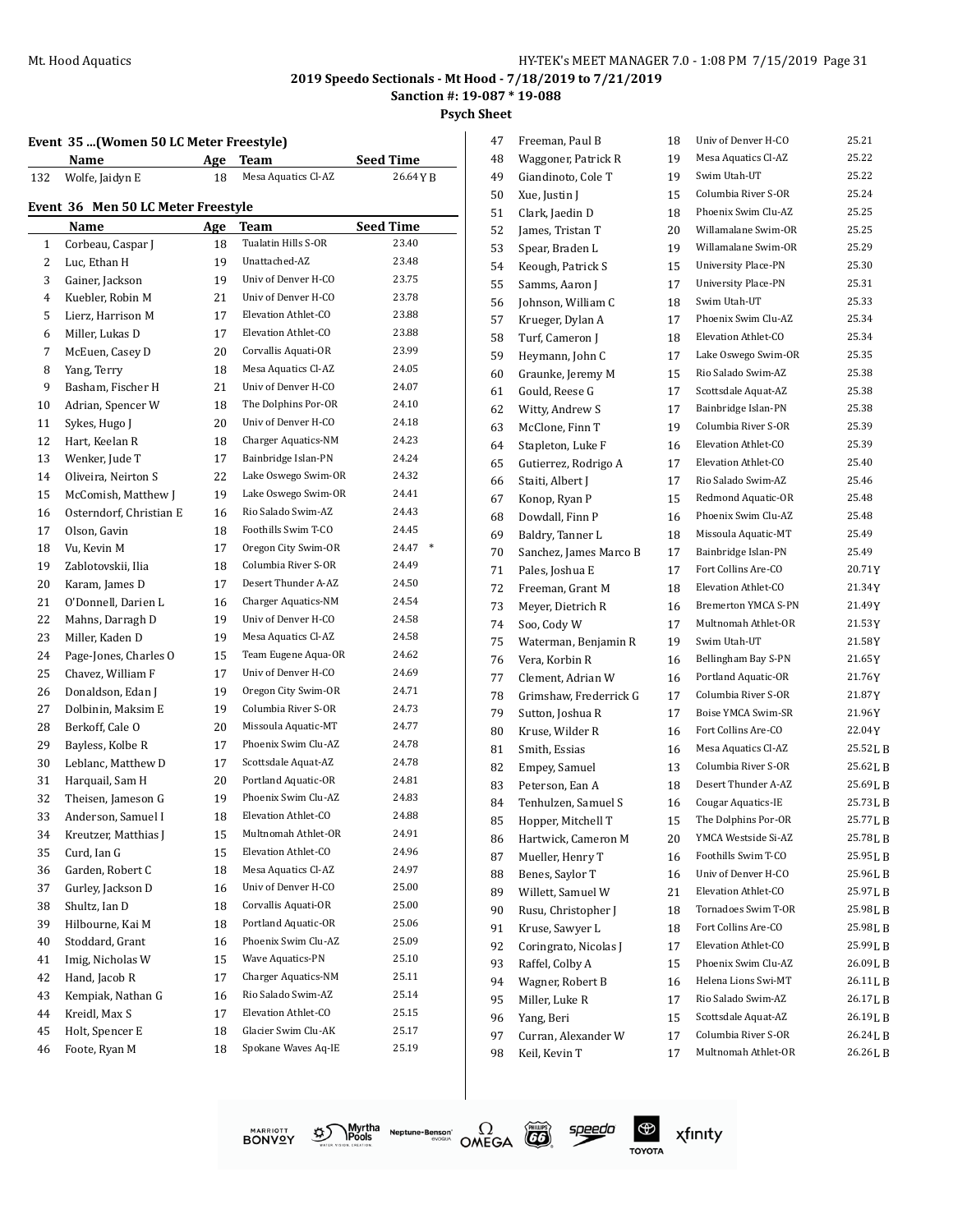**Sanction #: 19-087 \* 19-088**

**Psych Sheet**

#### **Event 36 ...(Men 50 LC Meter Freestyle)**

|     | Name                | Age | Team                | <b>Seed Time</b>     |
|-----|---------------------|-----|---------------------|----------------------|
| 99  | McCarthy, Jacob N   | 19  | Mount Hood Aquat-OR | 26.26LB              |
| 100 | Simons, Nicholas F  | 15  | Lake Oswego Swim-OR | 26.34LB              |
| 101 | Rusnak, Joseph R    | 18  | Mesa Aquatics Cl-AZ | 26.34LB              |
| 102 | Kim, Dohyun         | 15  | Lake Oswego Swim-OR | 26.40 <sub>L</sub> B |
| 103 | Lipton, Ian P       | 15  | Bainbridge Islan-PN | 26.43L B             |
| 104 | Cho, Linden J       | 18  | Tualatin Hills S-OR | 26.73LB              |
| 105 | Batson, Henry D     | 16  | Univ of Denver H-CO | 26.76LB              |
| 106 | Meyer, Rainer F     | 16  | Bremerton YMCA S-PN | 26.77LB              |
| 107 | Nicholas, Luke M    | 15  | Mesa Aquatics Cl-AZ | 26.85LB              |
| 108 | Nosack, Diego D     | 14  | Tualatin Hills S-OR | 26.95 L B            |
| 109 | Corliss, Andrew C   | 14  | Los Alamos Aquat-NM | 27.06LB              |
| 110 | Witmer, Harrison    | 17  | Scottsdale Aquat-AZ | 27.28LB              |
| 111 | Fudge, Harrison Z   | 19  | Univ of Denver H-CO | 27.38LB              |
| 112 | Dolan, Anthony J    | 19  | Elevation Athlet-CO | $27.52$ J, B         |
| 113 | Teoh, Daniel J      | 15  | West Coast Aquat-PN | 27.65 L B            |
| 114 | Vandersluis, Evan R | 15  | Velocity Swimmin-IE | 27.99 L B            |

#### **Event 37 Women 400 LC Meter Medley Relay**

|                | Team                       | <b>Relay</b> | <b>Seed Time</b> |
|----------------|----------------------------|--------------|------------------|
| $\mathbf{1}$   | Lake Oswego Swim-OR        | A            | 4:16.16          |
| $\overline{c}$ | Univ of Denver H-CO        | A            | 4:17.36          |
| 3              | Tualatin Hills S-OR        | A            | 4:19.68          |
| $\overline{4}$ | Elevation Athlet-CO        | A            | 4:20.18          |
| 5              | Fort Collins Are-CO        | A            | 4:20.50          |
| 6              | Scottsdale Aquat-AZ        | A            | 4:20.98          |
| 7              | Univ of Denver H-CO        | B            | 4:21.07          |
| 8              | The Dolphins Por-OR        | A            | 4:21.25          |
| 9              | Phoenix Swim Clu-AZ        | A            | 4:21.30          |
| 10             | Elevation Athlet-CO        | B            | 4:24.04          |
| 11             | Tualatin Hills S-OR        | C            | 4:24.27          |
| 12             | Boise YMCA Swim-SR         | A            | 4:24.76          |
| 13             | Scottsdale Aquat-AZ        | B            | 4:25.09          |
| 14             | Univ of Denver H-CO        | C            | 4:25.80          |
| 15             | Mesa Aquatics Cl-AZ        | A            | 4:25.83          |
| 16             | Tualatin Hills S-OR        | B            | 4:26.20          |
| 17             | Rio Salado Swim-AZ         | A            | 4:26.80          |
| 18             | Spokane Waves Aq-IE        | A            | 4:27.96          |
| 19             | YMCA Westside Si-AZ        | A            | 4:29.22          |
| 20             | Phoenix Swim Clu-AZ        | <sub>B</sub> | 4:29.54          |
| 21             | Scottsdale Aquat-AZ        | C            | 4:29.56          |
| 22             | Elevation Athlet-CO        | C            | 4:30.16          |
| 23             | Univ of Denver H-CO        | D            | 4:30.55          |
| 24             | Elevation Athlet-CO        | D            | 4:31.38          |
| 25             | Oregon City Swim-OR        | A            | 4:32.25          |
| 26             | Vandal Aquatic C-IE        | A            | 4:32.29          |
| 27             | Mesa Aquatics Cl-AZ        | B            | 4:32.44          |
| 28             | Foothills Swim T-CO        | A            | 4:32.75          |
| 29             | Bronco Swim Club-SR        | A            | 4.33.14          |
| 30             | <b>Cougar Aquatics-IE</b>  | A            | 4:37.66          |
| 31             | <b>University Place-PN</b> | A            | 4:39.99          |

| 32 | Charger Aquatics-NM | A | 4:41.32  |
|----|---------------------|---|----------|
| 33 | Bainbridge Islan-PN | A | 4:41.72  |
| 34 | Foothills Swim T-CO | B | 4:41.89  |
| 35 | The Dolphins Por-OR | B | 4:42.27  |
| 36 | Willamalane Swim-OR | A | 4:42.71  |
| 37 | Lake Oswego Swim-OR | B | 4:43.75  |
| 38 | Northwest Blue C-OR | A | 4:44.10  |
| 39 | Portland Aquatic-OR | A | 4:46.41  |
| 40 | Columbia River S-OR | A | 4:47.89  |
| 41 | South Snohomish-PN  | A | 4:48.26  |
| 42 | Spokane Waves Aq-IE | B | 4:03.47Y |
| 43 | Swim Utah-UT        | A | 4:07.90Y |
|    |                     |   |          |

#### **Event 38 Men 400 LC Meter Medley Relay**

|                | Team                       | <b>Relay</b> | <b>Seed Time</b> |
|----------------|----------------------------|--------------|------------------|
| $\mathbf{1}$   | Phoenix Swim Clu-AZ        | A            | 3:50.79          |
| $\overline{2}$ | Swim Utah-UT               | B            | 3:53.80          |
| 3              | Elevation Athlet-CO        | A            | 3:53.81          |
| $\overline{4}$ | <b>Charger Aquatics-NM</b> | A            | 3:54.00          |
| 5              | Bainbridge Islan-PN        | A            | 3:54.84          |
| 6              | Univ of Denver H-CO        | A            | 3:55.23          |
| 7              | Scottsdale Aquat-AZ        | A            | 3:56.92          |
| 8              | Multnomah Athlet-OR        | A            | 3:58.02          |
| 9              | Univ of Denver H-CO        | B            | 3:58.23          |
| 10             | Phoenix Swim Clu-AZ        | B            | 3:58.42          |
| 11             | Tualatin Hills S-OR        | A            | 3:59.69          |
| 12             | Univ of Denver H-CO        | C            | 4:00.58          |
| 13             | Scottsdale Aquat-AZ        | B            | 4:01.74          |
| 14             | YMCA Westside Si-AZ        | A            | 4:01.96          |
| 15             | Mesa Aquatics Cl-AZ        | A            | 4:02.04          |
| 16             | Columbia River S-OR        | A            | 4:02.23          |
| 17             | Fort Collins Are-CO        | A            | 4:03.34          |
| 18             | Univ of Denver H-CO        | D            | 4:04.79          |
| 19             | Foothills Swim T-CO        | A            | 4:04.84          |
| 20             | Lake Oswego Swim-OR        | A            | 4:05.72          |
| 21             | Boise YMCA Swim-SR         | A            | 4:05.84          |
| 22             | Elevation Athlet-CO        | B            | 4:07.19          |
| 23             | Spokane Waves Aq-IE        | A            | 4:08.01          |
| 24             | Tualatin Hills S-OR        | B            | 4:08.29          |
| 25             | Mesa Aquatics Cl-AZ        | B            | 4:08.29          |
| 26             | Columbia River S-OR        | B            | 4:09.14          |
| 27             | Portland Aquatic-OR        | A            | 4:09.39          |
| 28             | Rio Salado Swim-AZ         | A            | 4:09.59          |
| 29             | Elevation Athlet-CO        | C            | 4:10.12          |
| 30             | Rio Salado Swim-AZ         | B            | 4:10.31          |
| 31             | Desert Thunder A-AZ        | A            | 4:10.68          |
| 32             | <b>University Place-PN</b> | A            | 4:12.19          |
| 33             | The Dolphins Por-OR        | A            | 4:13.37          |
| 34             | Wave Aquatics-PN           | A            | 4:15.84          |
| 35             | Helena Lions Swi-MT        | A            | 4:16.98          |
| 36             | Team Eugene Aqua-OR        | A            | 4:20.09          |
| 37             | Columbia River S-OR        | C            | 4:21.80          |



Myrtha Neptune-Benson<sup>\*</sup><br>IPOOIS<br>IIPA STATION. త్ర



speedo

 $^{\circledR}$ xfinity **TOYOTA**